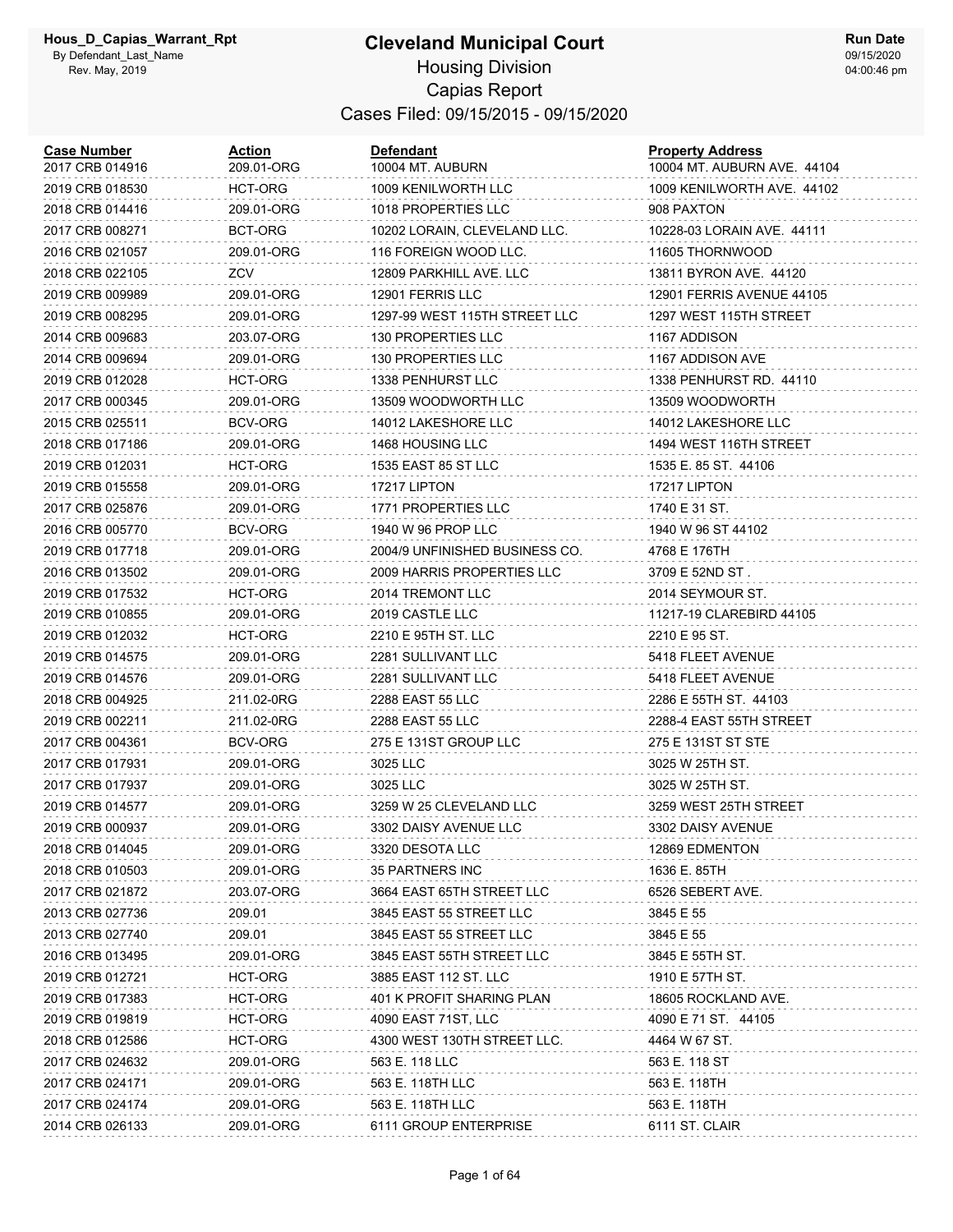| <b>Case Number</b><br>2014 CRB 007692 | <b>Action</b><br>203.07-ORG | <b>Defendant</b><br>6111 GROUP ENTERPRISE LLC | <b>Property Address</b><br>6111 ST CLAIR AVE 44114 |
|---------------------------------------|-----------------------------|-----------------------------------------------|----------------------------------------------------|
| 2014 CRB 007694                       | 209.01-ORG                  | 6111 GROUP ENTERPRISE LLC                     | 6111 ST CLAIR AVE 44114                            |
| 2015 CRB 010457                       | 209.01-ORG                  | 6111 GROUP ENTERPRISE LLC                     | 6111 ST. CLAIR AVE                                 |
| 2016 CRB 002025                       | BCV-ORG                     | 6111 GROUP ENTERPRISE LLC                     | 6111 ST. CLAIR AVE 44103                           |
| 2014 CRB 020857                       | 209.01-ORG                  | 7114 HARVARD INC                              | 7114 HARVARD                                       |
| 2014 CRB 020858                       | 211.02-0RG                  | 7114 HARVARD INC                              | 7114 HARVARD                                       |
| 2019 CRB 001569                       | 211.02-0RG                  | 7602 CLARK AVE LLC                            | 5092 PERSHING                                      |
| 2019 CRB 012669                       | 367.131A                    | 7602 CLARK AVE. LLC                           | 7209 PARK AVE, 44105                               |
| 2019 CRB 002833                       | BCT-ORG                     | 79 STREET FOODS LLC                           | 1930 E 79 ST. 44103                                |
| 2017 CRB 010533                       | HEALTH                      | 800 SUNSET LLC                                | 3487 W 97 ST.                                      |
| 2014 CRB 014561                       | <b>BCV</b>                  | 9005 LORAIN AVE LLC                           | 9005 LORAIN AVE                                    |
| 2014 CRB 014563                       | <b>BCV</b>                  | 9011 LORAIN AVE                               | 9011 LORAIN AVE                                    |
| 2019 CRB 011939                       | 209.01-ORG                  | 9901 MT AUBURN LLC                            | 9901 MT. AUBURN                                    |
| 2019 CRB 016863                       | HCT-ORG                     | 9919 ANDERSON LLC                             | 9919 ANDERSON AVE. 44105                           |
| 2018 CRB 012247                       | 209.01-ORG                  | A 1 REALTY LLC                                | 13721 CAINE AVE.                                   |
| 2014 CRB 008476                       | 209.01-ORG                  | A H INVESTMENTS                               | 3121 E.65                                          |
| 2014 CRB 008477                       | 211.02                      | A H INVESTMENTS                               | 3121 E.65TH                                        |
| 2015 CRB 001627                       | 203.07-ORG                  | A H INVESTMENTS                               | 3121 E 65 ST                                       |
| 2015 CRB 001629                       | 209.01-ORG                  | A H INVESTMENTS                               | 3121 E 65 ST                                       |
| 2016 CRB 007834                       | 209.01-ORG                  | A H INVESTMENTS                               | 3121 E 65TH ST                                     |
| 2017 CRB 000309                       | 367.131A                    | A H INVESTMENTS                               | 3121 E 65TH ST                                     |
| 2013 CRB 039251                       | 209.01-ORG                  | A H INVESTMENTS LLC.                          | 3121 E 65TH ST                                     |
| 2015 CRB 001650                       | 203.07-ORG                  | A H INVESTMENTS LLC.                          | 3121 E 65 ST                                       |
| 2018 CRB 012051                       | 209.01-ORG                  | A NEW BEGINNING SOBER LIVING INC              | 11402 AVON AVE                                     |
| 2019 CRB 010891                       | 209.01-ORG                  | A1 REALTY LLC                                 | 4543 TURNEY                                        |
| 2013 CRB 024159                       | HCT-ORG                     | AAA ENTERPRISE LLC                            | 3519 E 78 ST                                       |
| 2013 CRB 024160                       | HCT-ORG                     | AAA ENTERPRISE LLC                            | 3519 E 78 ST                                       |
| 2019 CRB 018855                       | HCT-ORG                     | AARU PIYU HOMES LLC                           | 3801 ROBERT AVE 44109                              |
| 2019 CRB 014007                       | 211.02                      | ABBOTT, DIANNA L                              | 1618 E 47 ST.                                      |
| 2019 CRB 021520                       | HCT                         | ABDUL-ADIL, IMRAN                             | 12416 PARKHILL AVE                                 |
| 2019 CRB 010733                       | 209.01                      | ABRAHAM, PETER                                | 4122 SPOKANE AVENUE 44109                          |
| 2019 CRB 013636                       | <b>BCV</b>                  | ABRAHAM, PETER                                | 4122 SPOKANE AVE. 44109                            |
| 2017 CRB 013992                       | BCV                         | ABRAMS, KENNETH                               | 4295 E 114TH ST. 44105                             |
| 2019 CRB 019724                       | HCT                         | ABUHAMDEH, AHMAD                              | 2109 W 87 ST. 44102                                |
| 2017 CRB 011912                       | 367.12(C)                   | ACE REAL ESTATE AND INVESTMENT LLC.           | 3187 W. 44TH ST. 44109                             |
| 2017 CRB 012943                       | BCV-ORG                     | ACE REAL ESTATE INVESTMENTS LLC.              | 4210 CLARK AVE. 44113                              |
| 2019 CRB 003339                       | 211.02                      | ACEY, NICHOLE                                 | 15325 HARVARD AVENUE                               |
| 2018 CRB 016368                       | 209.01                      | ADAMS, CLARA                                  | 4279 EAST 167TH STREET                             |
| 2019 CRB 019623                       | 209.01                      | ADAMS, CLARA M                                | 1155 EAST 112TH STREET                             |
| 2019 CRB 011107                       | BCV                         | ADAMS, REGINALD                               | 11123 NOTRE DAME AVE, 44104                        |
| 2019 CRB 018441                       | <b>HCT</b>                  | ADAMS, VERONICA G                             | 13616 DURKEE AVE.                                  |
| 2019 CRB 010745                       | <b>HCT</b>                  | ADEKEYE, VIVIAN ADEBOLA                       | 3810 E 149TH ST. 44128                             |
| 2014 CRB 035050                       | 209.01-ORG                  | ADELADEO LLC                                  | 6408 GERTRUDE                                      |
| 2016 CRB 004886                       | <b>BCV</b>                  | ADKINS, CHRISTINE R                           | 4465 W 170TH ST 44135                              |
| 2016 CRB 004885                       | <b>BCV</b>                  | ADKINS, LANE A                                | 4465 W 170TH ST 44135                              |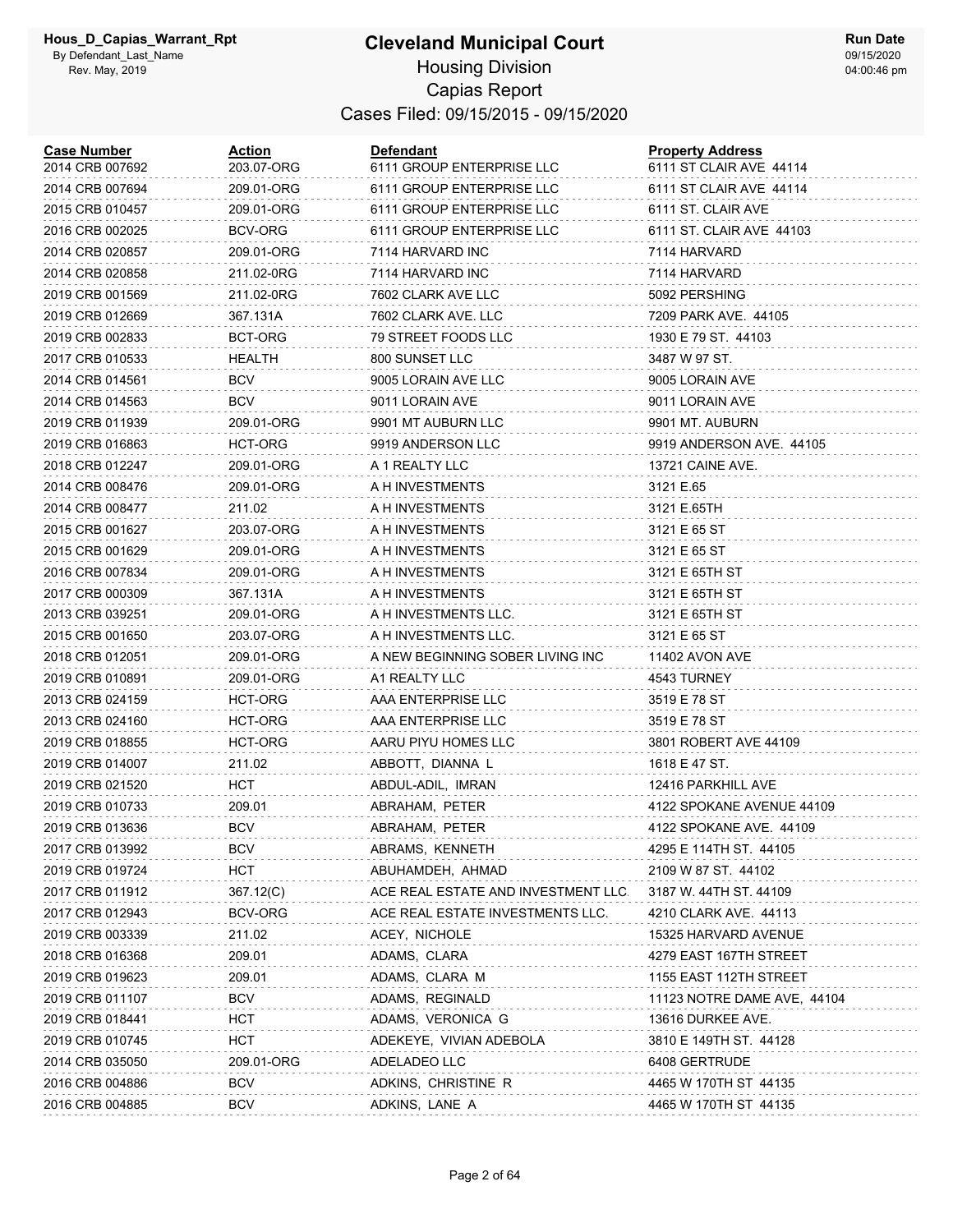# **Cleveland Municipal Court**

**Run Date** 09/15/2020 04:00:46 pm

#### Housing Division Capias Report Cases Filed: 09/15/2015 - 09/15/2020

| <b>Case Number</b><br>2008 CRB 038815 | <u>Action</u><br>BCV | <b>Defendant</b><br>ADKINS, MARK   | <b>Property Address</b>      |
|---------------------------------------|----------------------|------------------------------------|------------------------------|
|                                       |                      |                                    | 3165 E 45 ST                 |
| 2018 CRB 014186                       | 209.01               | ADKINS, MATHEW                     | 2567 GREENVALE               |
| 2018 CRB 011483                       | BCT                  | ADKINS, MATTHEW                    | 2567 GREENVALE AVE.          |
| 2018 CRB 014530                       | 369.15               | AEGIS MORTAGE CORP                 | 7808 NEW YORK                |
| 2018 CRB 014533                       | 369.15               | AEGIS MORTAGE CORP                 | 7808 NEW YORK                |
| 2018 CRB 014534                       | 369.18               | AEGIS MORTAGE CORP                 | 7808 NEW YORK                |
| 2017 CRB 005219                       | 369.19               | AEGIS MORTGAGE CORP                | 7808 NEW YORK                |
| 2017 CRB 005220                       | 369.15B              | <b>AEGIS MORTGATE CORP</b>         | 7808 NEW YORK                |
| 2017 CRB 005217                       | 369.18               | AEGIS MORTGATGE CORP               | 7808 NEW YORK                |
| 2017 CRB 005346                       | 367.131A             | AFFORDABLE HOMES LLC               | 3427 EAST 149TH ST. 44120    |
| 2019 CRB 015749                       | 209.01-ORG           | AFFORDABLE RESIDENTIAL & COMMERCI. | 1924 ROWLEY                  |
| 2015 CRB 024991                       | BCV-ORG              | AGJ-3 LLC.                         | 1050 IVANHOE RD 44110        |
| 2017 CRB 022200                       | 209.01               | AKINYELE, BETTY                    | 1383 E 171 ST.               |
| 2018 CRB 009508                       | HCT                  | AL RASHON, FAISAL OMA              | 13701-03 DEISE AVE.          |
| 2019 CRB 015563                       | 211.02               | ALAHMAD, MOHAMMAD                  | 3939 COMMUNITY COLLEGE       |
| 2018 CRB 008945                       | HCT                  | ALARBASH, NASHER JNH               | 3557 E 131 ST.               |
| 2016 CRB 019027                       | BCV                  | ALBARHAM, JAMAL M                  | 12501 LORAIN AVE 44111       |
| 2016 CRB 011946                       | 209.01               | ALDOUSARI, KHALED                  | 16115 ARCADE                 |
| 2019 CRB 003933                       | 203.07-ORG           | ALEXANDER & EVGENI LLC             | 3583 EAST 104TH STREET 44105 |
| 2019 CRB 000953                       | 203.07-ORG           | ALEXANDER LLC                      | 3583 EAST 104TH STREET 44105 |
| 2018 CRB 020734                       | HCT                  | ALEXANDER, JASON                   | 3438 EAST 121ST STREET 44127 |
| 2019 CRB 013688                       | 209.01               | ALEXANDER, JASON                   | 9901 DUNLAP AVE. 44105       |
| 2019 CRB 016458                       | 209.01               | ALEXANDER, KYWANNA                 | 12809 SPRECHER AVE. 44135    |
| 2019 CRB 016460                       | 209.01               | ALEXANDER, KYWANNA                 | 12809 SPRECHER AVE 44135     |
| 2015 CRB 027221                       | 209.01               | ALHARJI, FAHAD GHANIM              | 1245 E 114TH ST              |
| 2016 CRB 008484                       | 209.01               | ALHARJI, FAHAD GHANIM              | 1245 E 114TH ST.             |
| 2015 CRB 017019                       | 209.01               | ALHASANI, TALAL JMF                | 951 NATHANIEL                |
| 2016 CRB 013147                       | 209.01               | ALHOULY, AHMED KAE                 | 1715 WAYSIDE AVE.            |
| 2019 CRB 015579                       | 209.01               | ALJATILY, AHMAD                    | 18024-26 OLYMPIA             |
| 2017 CRB 010425                       | 209.01-ORG           | ALL ABOUT BUSINESS LLC.            | 11205 PRIMROSE               |
| 2016 CRB 021085                       | 209.01-ORG           | ALL J. MANAGEMENT LLC              | 4102 SUPERIOR AVE.           |
| 2019 CRB 004240                       | 209.01               | ALLEN, JAMAL                       | 3930 EAST 121ST STREET 44105 |
| 2019 CRB 007783                       | 209.01               | ALLEN, ROBERT                      | 3190 WEST 54TH STREET 44102  |
| 2019 CRB 007679                       | 211.02               | ALLEN, STEVE                       | 12912 HOLBORN                |
| 2019 CRB 021371                       | 203.07               | ALLEN, STEVE                       | 3418 E 135 ST.               |
| 2015 CRB 015431                       | 211.02               | ALLEN, TIFFANI                     | 3367 E 137 ST 44120          |
| 2018 CRB 017519                       | 209.01               | ALLEN, TIFFANY                     | 13802 EAGLEMERE              |
| 2018 CRB 003670                       | BCV-ORG              | ALLOUT INVESTMENTS LLC             | 1877 CLIFFVIEW RD. 44112     |
| 2015 CRB 020037                       | 209.01-ORG           | ALPINE 610 LORAIN                  | 12600 LONGMEAD               |
| 2019 CRB 011801                       | 209.01               | ALRADHAN, HAMAD                    | 4201 WEST 24TH STREET        |
| 2019 CRB 011814                       | 211.02               | ALRADHAN, HAMAD                    | 4201 WEST 24TH STREET        |
| 2018 CRB 009716                       | 209.01               | ALRADHAN, HAMAD HHME               | 4201-03 W 24TH ST.           |
| 2017 CRB 016282                       | 209.01               | ALRADHAN, HAMAD H H M E            | 4201-03 W 24TH ST.           |
| 2017 CRB 010458                       | 209.01               | ALRASHIDI, FAISAL OAM              | 16025 ST. CLAIR AVE.         |
|                                       |                      |                                    |                              |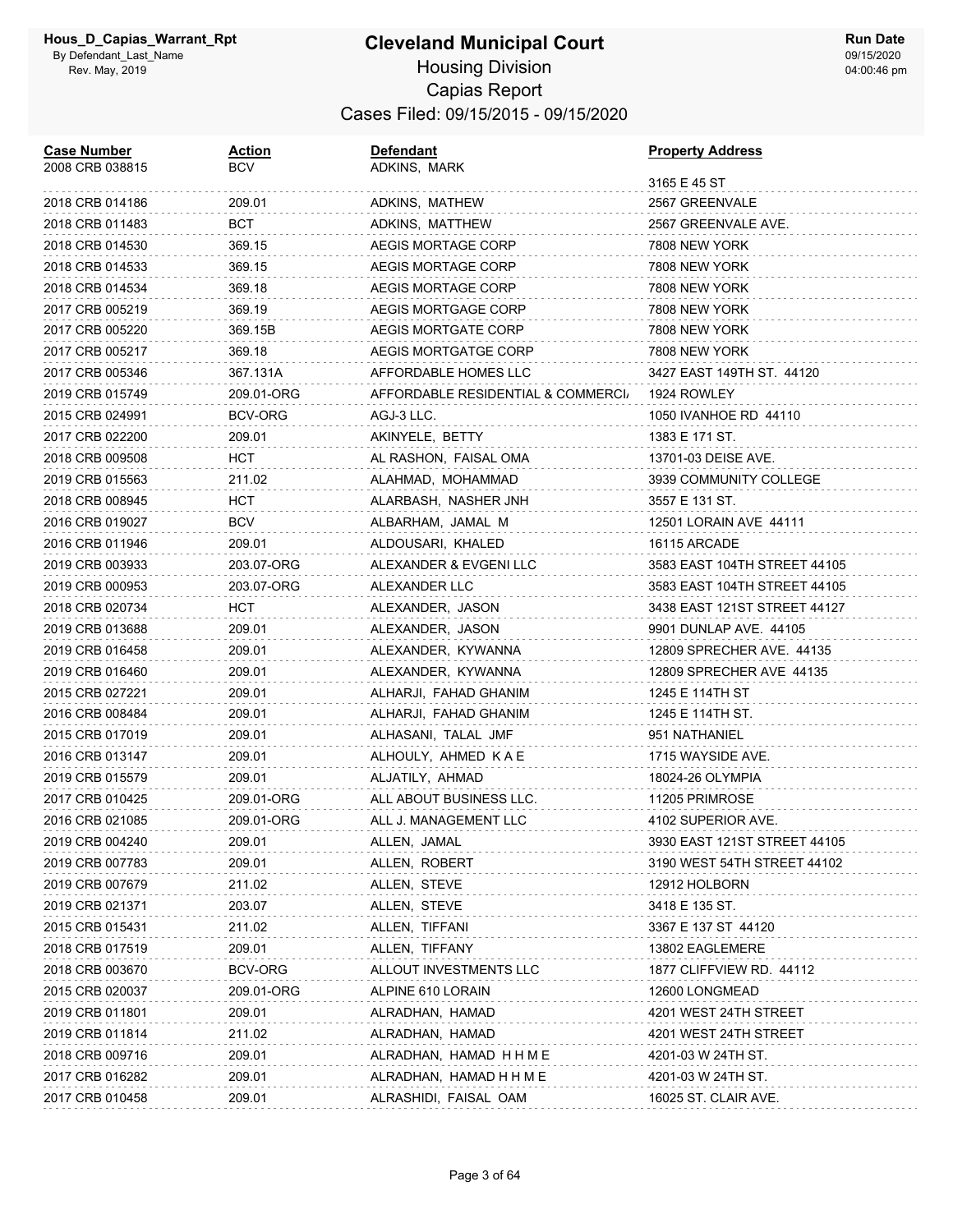| <b>Case Number</b><br>2018 CRB 019262 | <u>Action</u><br>BCT | <b>Defendant</b><br>ALRASHIDI, FAISAL OAM | <b>Property Address</b><br>13701/03 DEISE AVENUE |
|---------------------------------------|----------------------|-------------------------------------------|--------------------------------------------------|
| 2018 CRB 019265                       | BCT                  | ALRASHIDI, FAISAL OAM                     | 13701/03 DEISE AVE.                              |
| 2019 CRB 009286                       | BCT-ORG              | ALS HOUSING LLC.                          | 1318 E 188 ST 44110                              |
| 2019 CRB 009495                       | 209.01               | ALSHAMLAN, TAHINI                         | 909/911 RUDYARD ROAD 44110                       |
| 2018 CRB 016575                       | HCT                  | ALSHAQFA, MOHAMMED BH                     | 3316 W58 ST. 44102                               |
| 2015 CRB 023091                       | 209.01               | ALTARKEET, NADA A MS                      | 3134 W 43RD ST 44109                             |
| 2015 CRB 018305                       | 209.01               | ALTARKEET, NADA AMS                       | 3134 W 43 ST 44109                               |
| 2015 CRB 014243                       | 209.01-ORG           | AM&R MANAGEMENT LLC                       | 3189 E 118TH ST                                  |
| 2015 CRB 014244                       | 203.07-ORG           | AM&R MANAGEMENT LLC                       | 3189 E 118TH ST                                  |
| 2015 CRB 014245                       | 203.07-ORG           | AM&R MANAGEMENT LLC                       | 3189 E 118TH ST 44120                            |
| 2019 CRB 014101                       | HCT-ORG              | AMARA ENTERPRISES LLC                     | 305 E 150 ST.                                    |
| 2016 CRB 012159                       | 209.01-ORG           | AMBASSADOR OF EAST CLEVELAND              | 13616 EAGLESMERE                                 |
| 2018 CRB 006670                       | 209.01-ORG           | AMERICAN ASSET HOLDINGS LLC               | 10418 MEECH AVE 44105                            |
| 2018 CRB 006671                       | 369.14C              | AMERICAN ASSET HOLDINGS LLC               | 10418 MEECH AVE. 44105                           |
| 2018 CRB 006672                       | 3101.10(E)-ORG       | AMERICAN ASSET HOLDINGS LLC               | 10418 MEECH AVE. 44105                           |
| 2018 CRB 006673                       | 369.15B              | AMERICAN ASSET HOLDINGS LLC               | 10418 MEECH AVE. 44105                           |
| 2015 CRB 017519                       | 209.01-ORG           | AMERICAN ASSET LLC                        | 3680 E 48TH ST                                   |
| 2017 CRB 017107                       | HCT-ORG              | AMERICAN MUTUAL LP                        | 11717 KIRTON AVE                                 |
| 2018 CRB 009272                       | 209.01-ORG           | AMIT REAL ESTATE HOLDINGS LLC             | 3925 MEMPHIS AVE. 44109                          |
| 2017 CRB 020400                       | 209.01               | AMMARI, ANNA R                            | 4315 BRIDGE AVE.                                 |
| 2018 CRB 012211                       | BCT-ORG              | ANCHOR INVESTMENT HOLDINGS LLC            | 14819 WESTROPP AVE.                              |
| 2019 CRB 008863                       | BCV                  | ANDERSON, JERRY                           | 10829 EARLE AVE. 44108                           |
| 2019 CRB 013482                       | 209.01               | ANDERSON, JERRY                           | 3303 W 123 ST. 44111                             |
| 2019 CRB 013483                       | 209.01               | ANDERSON, JERRY                           | 3303 W 123 ST. 44111                             |
| 2018 CRB 014645                       | 209.01               | ANDERSON, JILL L                          | 708 EAST 93RD STREET                             |
| 2016 CRB 023830                       | 203.07               | ANDERSON, JOHN J                          | 9628 UNION                                       |
| 2016 CRB 013564                       | <b>BCV</b>           | ANDERSON, JOHN ROBERT                     | 13515 KELSO AVE. 44110                           |
| 2019 CRB 008862                       | <b>BCV</b>           | ANDERSON, TERIEA D                        | 10829 EARLE AVE. 44108                           |
| 2010 CRB 046572                       | BCV                  | ANDERSON, VANESSA                         | 3461 E 75 ST.                                    |
| 2017 CRB 002720                       | 209.01               | ANDERSON, YOLANDA                         | 1444 E .174TH                                    |
| 2019 CRB 009822                       | <b>BCT</b>           | ANDERSON, YOLANDA                         | 1444 E 179 ST.                                   |
| 2019 CRB 010481                       | 209.01               | ANDERSON, YOLANDA K                       | 1444 EAST 174TH STREET 44110                     |
| 2018 CRB 009226                       | HCT                  | ANDRE, KENNETH                            | 15820 MUNN AVE.                                  |
| 2018 CRB 009227                       | HCT                  | ANDRE, KENNETH                            | 15820 MUNN AVE                                   |
| 2017 CRB 025330                       | 211.02-0RG           | ANDREW JAMES DEVELOPMENT GROUP L          | 2761 E.120                                       |
| 2018 CRB 021793                       | <b>BCV-ORG</b>       | ANDREW JAMES DEVELOPMENT GROUP L          | 3947 E 176TH ST, 44128                           |
| 2019 CRB 005576                       | 369.17               | ANDREW JAMES DEVELOPMENT GROUP L          | 2761 EAST 120TH STREET                           |
| 2019 CRB 005579                       | 369.18               | ANDREW JAMES DEVELOPMENT GROUP L          | 2761 EAST 120TH STREET                           |
| 2015 CRB 012379                       | 209.01               | ANDREWS, LESLIE HANNUM J                  | 1303 W 112TH ST 44102                            |
| 2017 CRB 003090                       | 369.15B              | ANJAY INVESTMENTS                         | 8500 CONNECTICUT AVE                             |
| 2017 CRB 003093                       | 369.15A              | ANJAY INVESTMENTS                         | 8500 CONNECTICUT                                 |
| 2017 CRB 003095                       | 369.14C              | <b>ANJAY INVESTMENTS</b>                  | 8500 CONNECTICUT                                 |
| 2017 CRB 003098                       | 369.18               | ANJAY INVESTMENTS                         | 8500 CONNECTICUT                                 |
| 2014 CRB 034943                       | 3105.01(A)-ORG       | ANNIE MAUDE INVESTMENTS LLC               | 1318-22 E.105THST                                |
| 2017 CRB 017949                       | 209.01-ORG           | ANNIE MAUDE INVESTMENTS LLC               | 974 E 123 ST.                                    |
| 2019 CRB 007162                       | 211.02-0RG           | ANUNRA FINANCIAL LLC                      | 3272 EAST 147TH STREET                           |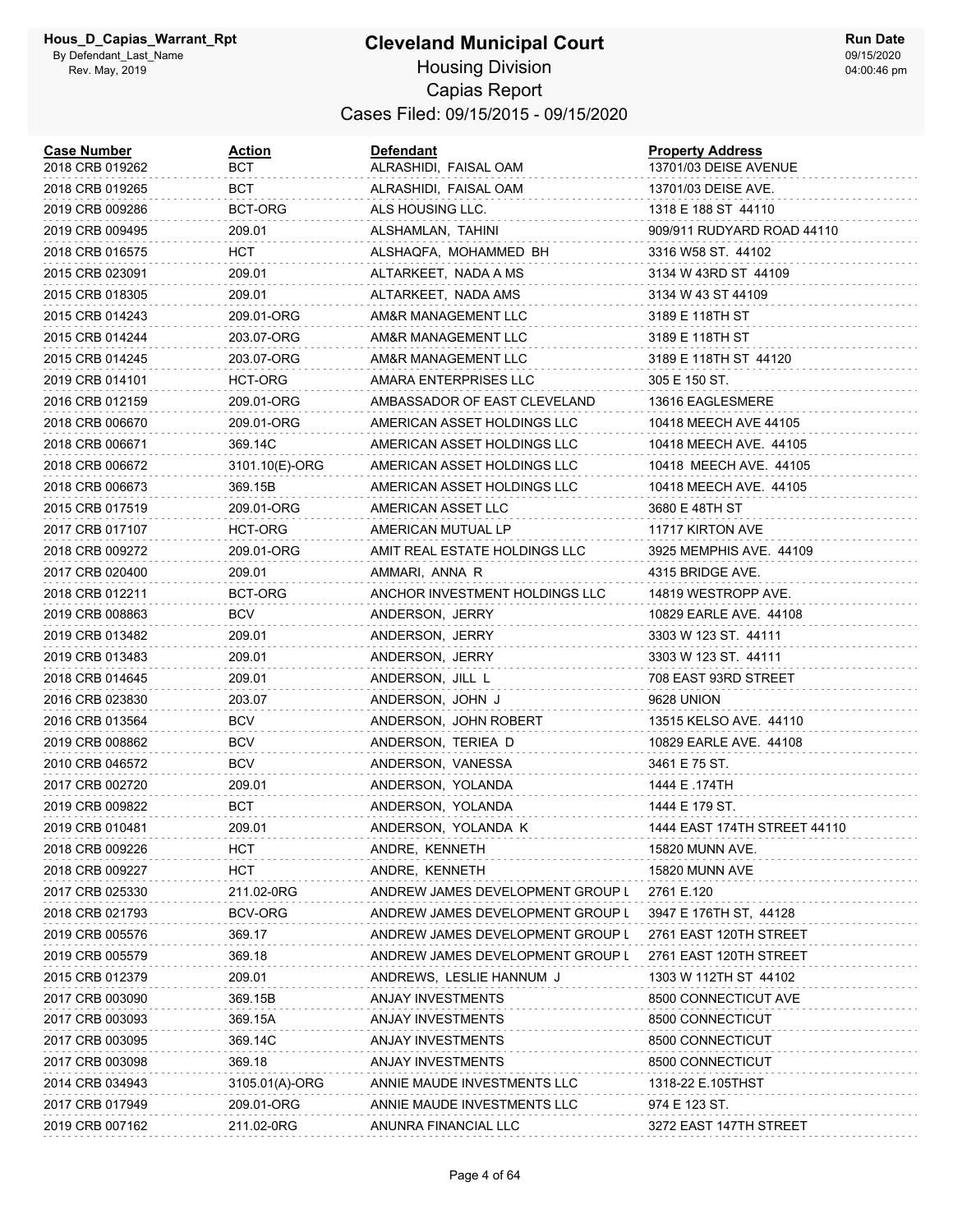| <b>Case Number</b><br>2018 CRB 009319 | Action<br>209.01-ORG | Defendant<br>APPLETON ENTERPRISES | <b>Property Address</b><br>9909 MARAH AVE. |
|---------------------------------------|----------------------|-----------------------------------|--------------------------------------------|
| 2018 CRB 003054                       | 369.15               | APPLETON, KIMBERLY D              | 3637 E 59 ST.                              |
| 2017 CRB 015325                       | BCT                  | ARAFAT, STACY LYNN                | 4022 W 140 ST.                             |
| 2018 CRB 007670                       | 367.131A             | ARCHICTECTURE DEVELOPMENT CONSTI  | 7812 DORVER RD. 44105                      |
| 2017 CRB 019070                       | 209.01-ORG           | AREIG LLC                         | 14302 WESTROPP AVE.                        |
| 2019 CRB 009731                       | HCT-ORG              | ARGENT MORTGAGE COMP. LLC         |                                            |
| 2017 CRB 023409                       | <b>BCV</b>           | ARROYO, FELIX                     | 3347 W 82 ST. 44102                        |
| 2018 CRB 007552                       | BCV-ORG              | ASSISTED INDEPENDENCE LLC         | 3559 E 140 ST. 44120                       |
| 2018 CRB 012839                       | 203.07               | ATKINS, HERBERT T                 | 10110 ADAMS AVE. 44108                     |
| 2018 CRB 020408                       | HEALTH               | ATWOOD, RAYMOND                   | 7410 ELTON AVE. 44102                      |
| 2017 CRB 004153                       | <b>BCV</b>           | AVANT, MYRON                      | 14806 HARVARD AVE                          |
| 2016 CRB 019449                       | 367.131A             | AVELO MORTGAGE LLC.               | 9613 STOUGHTON AVE. 44104                  |
| 2015 CRB 021710                       | 209.01-ORG           | B & JJ LLC                        | 5980 ENGEL AVE                             |
| 2015 CRB 027680                       | 209.01-ORG           | B & JJ LLC                        | 5980 ENGEL AVE                             |
| 2017 CRB 009348                       | BCV-ORG              | <b>B &amp; R ENTERPRISES</b>      | 5505-9 LORAIN AVE. 44102                   |
| 2019 CRB 004379                       | HCT                  | BAILEY, ROSELLA DUMAS             | 1434 E 172 ST. 44110                       |
| 2018 CRB 010954                       | 209.01               | BAKER, DAMON                      | 2261 E 87 ST. 44106                        |
| 2019 CRB 017624                       | 209.01               | BAKER, DAMON                      | 2261 E 87TH                                |
| 2018 CRB 022592                       | 209.01               | BAKER, JERRY                      | 3429 EAST 110TH STREET                     |
| 2018 CRB 022593                       | 211.02               | BAKER, JERRY                      | 3429 EAST 110TH STREET                     |
| 2019 CRB 020156                       | HCT                  | BALCH ANDREWS, MARY K             | 3499 W 152                                 |
| 2019 CRB 009344                       | <b>BCV</b>           | BALL, HERMAN B                    | 4159 E 142 ST. 44128                       |
| 2019 CRB 017769                       | <b>BCV</b>           | BALLEW, DAVID                     | 9615 AETNA AVE. 44105                      |
| 2018 CRB 008195                       | 367.131A             | <b>BANCO GROUP INC</b>            | 4157 EAST 104 ST.                          |
| 2018 CRB 016919                       | 209.01-ORG           | <b>BANTON &amp; BANTON LLC</b>    | 15125 NAPLES AVENUE                        |
| 2019 CRB 006492                       | 211.02-0RG           | BANTON & BANTON LLC               | 15125 NAPLES                               |
| 2015 CRB 022515                       | 209.01               | BARAN, JAMES J                    | 3509 KRATHER                               |
| 2015 CRB 023144                       | 209.01               | BARIL, MICHAEL                    | 429 E 156TH ST                             |
| 2015 CRB 023165                       | 209.01               | BARIL, MICHAEL                    | 429 E 156TH ST                             |
| 2019 CRB 019872                       | BCT-ORG              | <b>BARKER INVESTMENTS LLC</b>     | 1028 E 134                                 |
| 2016 CRB 012937                       | 209.01               | BARKSDALE, BETTY                  | 4250 E 128 ST.                             |
| 2016 CRB 014275                       | 203.07               | BARKSDALE, BETTY                  | 4250 E.128                                 |
| 2016 CRB 015011                       | BCV                  | BARKSDALE, BETTY                  | 4250 E 128TH ST. 44105                     |
| 2016 CRB 024295                       | 367.12(C)            | BARNES, JAMES O                   | 7918 VINEYARD AVE                          |
| 2019 CRB 019942                       | <b>HCT</b>           | BARR, DULCEY                      | 3587 E 144 ST                              |
| 2019 CRB 021209                       | HCT                  | BARRETT, LAMONT                   | 12028 CONTINENTAL AVE 44120                |
| 2019 CRB 011933                       | 209.01               | <b>BARTKO, HELEN</b>              | 4110 EAST 80TH STREET                      |
| 2019 CRB 016112                       | <b>BCT</b>           | BASIC, LOUIS M                    | 15103 ALDENE                               |
| 2019 CRB 008123                       | 209.01               | BASTOS, OCTAVIO                   | 8004 NEW YORK 44105                        |
| 2017 CRB 018557                       | 209.01               | BATES, ALZER LEE                  | 699 E 91 ST. 44108                         |
| 2019 CRB 003343                       | 209.01               | BATIZ, MARCOS                     | 4126 CLOUD AVENUE 44113                    |
| 2019 CRB 003329                       | 211.02               | BATIZ, MARCUS                     | 4126 CLOUD AVENUE 44113                    |
| 2017 CRB 018296                       | 209.01               | BATTLE, TIFFANY C                 | 15001 JUDSON DR. 44128                     |
| 2017 CRB 022454                       | BCT                  | BAUGH, GORDON A                   | 12514 BELLAIRE RD.                         |
| 2017 CRB 011901                       | BCV                  | BAUGHMAN, BONNIE L                | 3148 W. 50 ST. 44102                       |
| 2019 CRB 004330                       | 367.131A             | BAWLD GUY NOTE FUND LLC           | 7501 OSAGE AVE. 44105                      |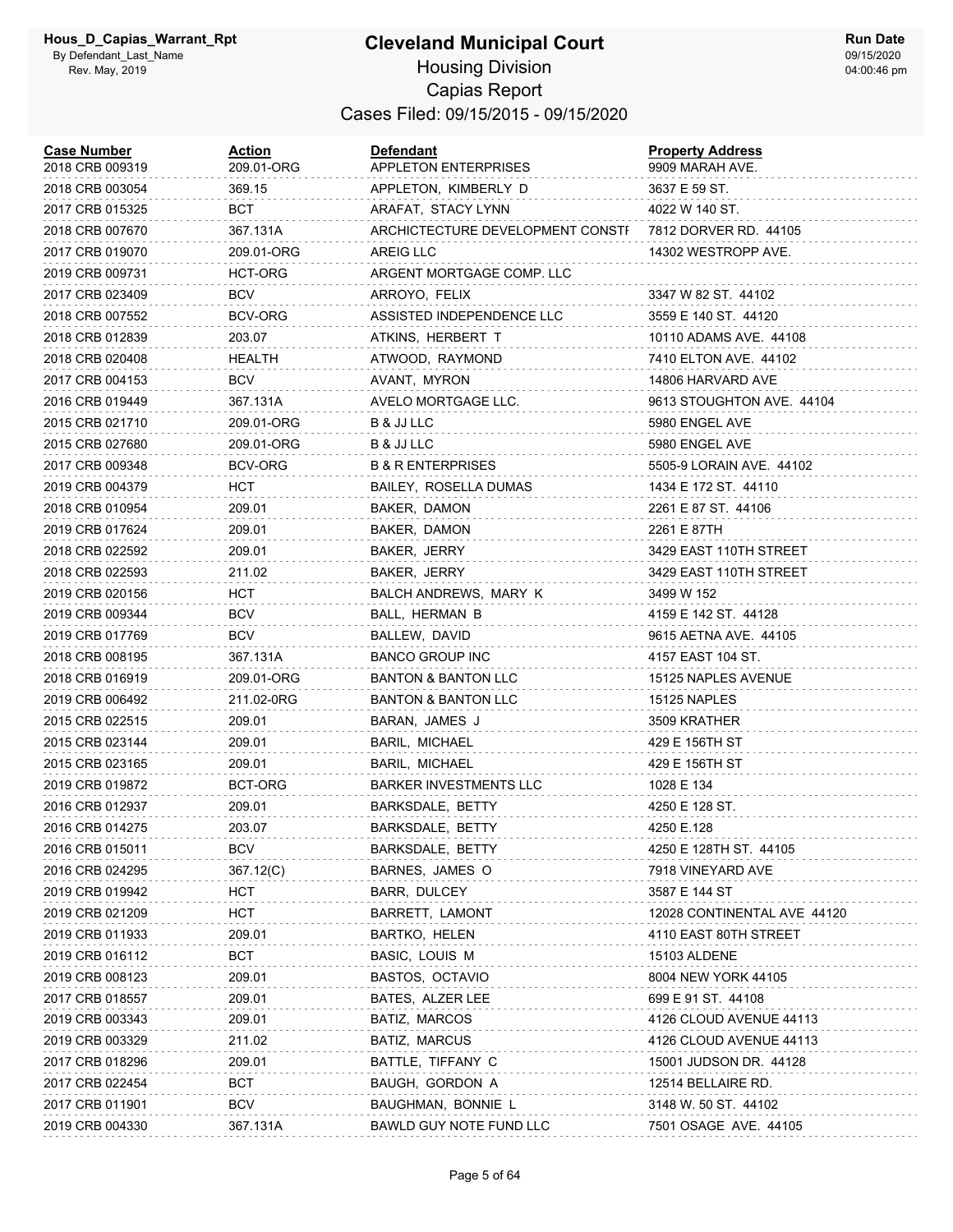| <b>Case Number</b><br>2018 CRB 006320 | <u>Action</u><br>211.02 | <b>Defendant</b><br>BEAM, JAMES    | <b>Property Address</b><br>10409 DOVE AVE. 44105 |
|---------------------------------------|-------------------------|------------------------------------|--------------------------------------------------|
| 2017 CRB 004796                       | BCV                     | BECK, HAROLD                       | 5006 MEMPHIS                                     |
| 2018 CRB 017378                       | 209.01                  | BEDELL, KELVIN                     | 14801 HARVARD AVENUE                             |
| 2018 CRB 018641                       | 209.01                  | BELL, ARNETTA N                    | 4159 EAST 94TH STREET                            |
| 2011 CRB 042107                       | BCV                     | BELL, BENNIE WARREN                | 3641 E 112TH ST                                  |
| 2015 CRB 024631                       | <b>BCV</b>              | BENEFIELD, STEVEN LEONARD          | 3566 LLOYD RD 44111                              |
| 2017 CRB 025747                       | BCV                     | BENNETT, AILEEN J                  | 16917 LANGLY AVE. 44128                          |
| 2019 CRB 009598                       | HCT.                    | BENNETT, CHRISTINE                 | 3243 W 129 ST. 44111                             |
| 2019 CRB 016765                       | 209.01                  | BENNETT, CHRISTINE                 | 3243 WEST 129TH STREET                           |
| 2019 CRB 016766                       | 209.01                  | BENNETT, CHRISTINE                 | 3243 WEST 129TH STREET 44111                     |
| 2019 CRB 017123                       | 209.01                  | BENNETT, CHRISTINE                 |                                                  |
| 2019 CRB 017128                       | 209.01                  | BENNETT, CHRISTINE                 |                                                  |
| 2019 CRB 021377                       | 211.02                  | BENNETT, D'ANDRE                   | 13002 HOY AVE                                    |
| 2017 CRB 025716                       | BCV                     | BENNETT-WESTROPP, THOMAS           | 4628 E 173 ST. 44128                             |
| 2017 CRB 018343                       | HCT-ORG                 | <b>BEN'S HOUSING LLC</b>           | 3126 chestnutdale ave                            |
| 2016 CRB 022447                       | 209.01                  | BENTLEY, VERNEDA                   | 1448 CRAWFORD AVE                                |
| 2015 CRB 026436                       | 209.01                  | BERGERON, DENIS J                  | 6734 BAXTER                                      |
| 2018 CRB 017092                       | 209.01                  | BERNACKI, ROBERT M                 | 4559 WEST 11TH STREET                            |
| 2018 CRB 017155                       | 209.01                  | BERNACKI, ROBERT M                 | 4559 WEST 11TH STREET                            |
| 2019 CRB 003726                       | BCT                     | BESSIE, JOLLY                      | 746 E 95 ST.                                     |
| 2018 CRB 008416                       | 209.01                  | BILL, MATTHEW                      | 1338 W 95 ST. 44102                              |
| 2017 CRB 024442                       | BCV-ORG                 | BILLY JOE'S INC                    | 2523 E.55                                        |
| 2017 CRB 023974                       | BCV-ORG                 | BILLY JOES'S INC                   | BILLY JOE'S INC                                  |
| 2017 CRB 017905                       | HCT-ORG                 | <b>BIN INVESTMENTS LLC</b>         | 15039 NEFF RD.                                   |
| 2019 CRB 009566                       | BCT-ORG                 | <b>BIN INVESTMENTS LLC</b>         | 18402 MELVILLE RD 44110                          |
| 2019 CRB 009883                       | BCT-ORG                 | <b>BIN INVESTMENTS LLC</b>         | 18402 MELVILLE RD.                               |
| 2019 CRB 017331                       | BCT-ORG                 | <b>BIN INVESTMENTS LLC</b>         | 18402 MELVILLE RD.                               |
| 2015 CRB 014241                       | 209.01                  | BISCEGLIE, GIANLUCA                | 2840 E 122 ST 44120                              |
| 2019 CRB 002408                       | BCT                     | <b>BLACK, FRANK</b>                | 17614 ST. CLAIR AVE.                             |
| 2015 CRB 013181                       | 209.01                  | BLACK, THOMAS L                    | 16414 BRYCE                                      |
| 2016 CRB 020115                       | 209.01                  | BLACKBURN, MICHAEL L               | 2326 GREENVALE ST.                               |
| 2018 CRB 015117                       | BCT                     | BLANEY, RONDALL G                  | 2104 NORTH GREEN RD. 44121                       |
| 2011 CRB 008435                       | <b>BCV</b>              | <b>BLESSED ASSISTANCE SERVICES</b> | 10504 ELMARGE RD                                 |
| 2015 CRB 001574                       | 209.01-ORG              | <b>BLESSED ASSISTANCE SERVICES</b> | 3391 E 66 ST                                     |
| 2015 CRB 001575                       | 203.07-ORG              | <b>BLESSED ASSISTANCE SERVICES</b> | 3391 E 66 ST                                     |
| 2017 CRB 004408                       | 211.02-0RG              | BLESSED ASSISTANCE SERVICES LLC    | 13212 GLENDALE                                   |
| 2018 CRB 011676                       | 209.01-ORG              | BLESSED INVESTMENT LLC             | 11901 BUCKEYE AVE.                               |
| 2018 CRB 012185                       | BCT-ORG                 | BLESSED INVESTMENTS LLC            | 2100 GREEN RD.                                   |
| 2017 CRB 027157                       | 209.01                  | BLEVINS, CHRISTINE L               | 3168 W 54 ST. 44102                              |
| 2018 CRB 013761                       | 209.01-ORG              | <b>BLUE COIN LLC</b>               | 2339 E 39 ST.                                    |
| 2017 CRB 003037                       | 367.131A                | <b>BNP VENTURES LLC</b>            | 4132 E 112TH ST                                  |
| 2019 CRB 007461                       | BCT-ORG                 | <b>BNT APARTMENTS LLC</b>          | 10107 DETROIT AVE.                               |
| 2019 CRB 005297                       | HCT-ORG                 | <b>BOARDWALK APARTMENTS LTD</b>    | 613 E 99TH ST.                                   |
| 2019 CRB 005298                       | BCT-ORG                 | <b>BOARDWALK APARTMENTS LTD</b>    | 613 E 99TH ST.                                   |
| 2019 CRB 019164                       | <b>HCT</b>              | BOBAK, DUSTIN                      | 3879 W 132 ST.                                   |
| 2018 CRB 006682                       | 209.01                  | BODDIE, ERICA                      | 1353 E 94 ST.                                    |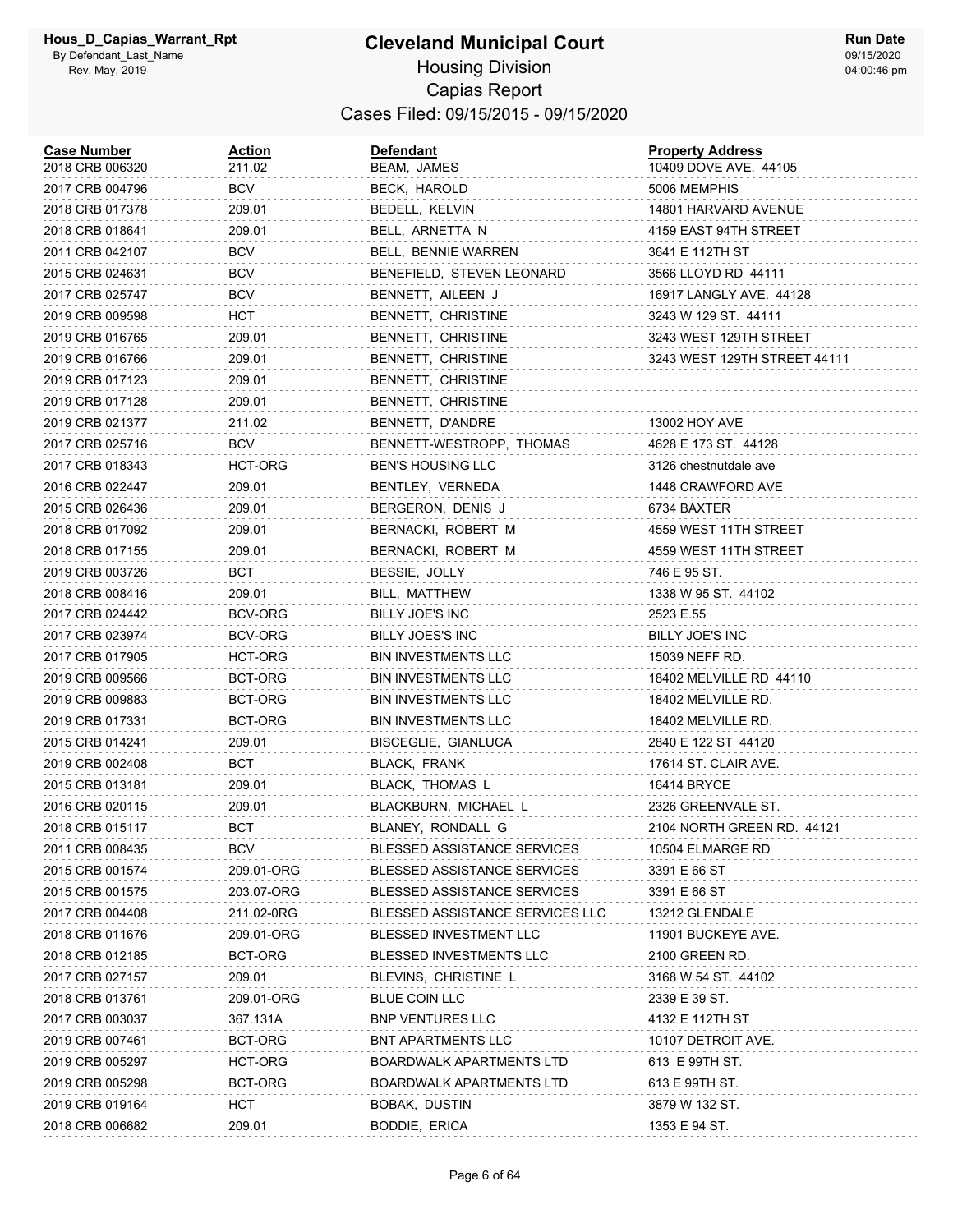| <b>Case Number</b><br>2016 CRB 012683 | <b>Action</b><br>ZCV | <b>Defendant</b><br>BODNER, MARLENE FREUND | <b>Property Address</b><br>4421 W 150TH ST. 44135 |
|---------------------------------------|----------------------|--------------------------------------------|---------------------------------------------------|
| 2016 CRB 012685                       | <b>BCV</b>           | BODNER, MARLENE FREUND                     | 4421 W 150 ST. 44135                              |
| 2016 CRB 012922                       | 209.01               | BOEHNLEIN, GERRY T                         | 3640 E 76TH ST.                                   |
| 2016 CRB 004369                       | HCT                  | BOGAN, TERRANCE L                          | 403 EAST 146TH ST 44110                           |
| 2016 CRB 011977                       | <b>BCV</b>           | BOGAN, TERRANCE L                          | 403 E 146 ST. 44110                               |
| 2020 CRB 000753                       | 209.01               | BOLDEN, ERIC                               | 899 E 130 ST.                                     |
| 2015 CRB 023087                       | 209.01               | BONILLA CRUZ, FRANCISCO                    | 3145 W 90TH ST                                    |
| 2015 CRB 023088                       | 209.01               | BONILLA CRUZ, FRANCISCO                    | 3145 W 90TH ST                                    |
| 2017 CRB 016170                       | <b>BCV</b>           | BONNER, HATTIE                             | 12600 FOREST HILL 44112                           |
| 2017 CRB 011821                       | <b>BCV</b>           | BONNER, MEKO                               | 5033 PERSHING AVE. 44127                          |
| 2015 CRB 019754                       | 203.07-ORG           | <b>BOOST MOBILE</b>                        | 7410 SUPERIOR AVE 44103                           |
| 2016 CRB 015655                       | ZCT-ORG              | <b>BOOST MOBILE</b>                        | 4280 W.130                                        |
| 2016 CRB 015656                       | ZCT-ORG              | <b>BOOST MOBILE</b>                        | 4280 W 130                                        |
| 2016 CRB 018417                       | ZCT-ORG              | <b>BOOST MOBILE</b>                        | 4280 W 130TH ST.                                  |
| 2018 CRB 015119                       | BCT                  | BORDEAUX, WILLISTINE                       | 2200 GREEN RD. 44121                              |
| 2017 CRB 008805                       | 209.01               | BOSTON, FRANCES D                          | 7502 PARK AVE.                                    |
| 2019 CRB 007257                       | 209.01               | BOSTON, LUCKEY N                           | 1278 EAST 124TH STREET                            |
| 2017 CRB 000481                       | 613.14 - HOUSING     | BOULDIN, EDMOND C                          | 2954 E 82ND ST                                    |
| 2017 CRB 000896                       | 613.14 - HOUSING     | BOULDIN, EDMOND C                          | 2945 E 82ND ST                                    |
| 2019 CRB 012707                       | ZCV                  | BOULDIN, EDMOND C                          | 2954 E 82 ST. 44104                               |
| 2019 CRB 012708                       | <b>BCV</b>           | BOULDIN, EDMOND C                          | 2954 E 82 ST. 44104                               |
| 2019 CRB 020922                       | HEALTH               | BOURKE, ANDREW                             | 3667 W 104 ST.                                    |
| 2019 CRB 012919                       | 209.01               | BOUYER, CYNTHIA                            | 3201 EAST 118TH STREET 44120                      |
| 2016 CRB 012916                       | 209.01               | BOWIE, ANTHONY                             | 3584 E 82 ST.                                     |
| 2016 CRB 012917                       | 209.01               | BOWIE, ANTHONY                             | 3584 E 82ND ST.                                   |
| 2017 CRB 013610                       | 209.01               | BOYD, CHARLES                              | 2186 E 97TH ST. 44106                             |
| 2018 CRB 007024                       | BCT                  | BOYD, STANLEY                              | 5498 CHESTER AVE.                                 |
| 2017 CRB 000346                       | 209.01               | BOYD, SUSAN                                | 3049 E. 65TH                                      |
| 2019 CRB 020956                       | HCT-ORG              | BPDM PROPERTIES 2018-1 LLC                 | 3613 E 57 ST.                                     |
| 2016 CRB 021804                       | 209.01               | BRADFORD, BRAD                             | 3818 E 54TH ST.                                   |
| 2017 CRB 005328                       | <b>BCV</b>           | BRADFORD, BRAD                             | 3676 E 65TH ST. 44105                             |
| 2017 CRB 024286                       | <b>BCV</b>           | BRADLEY, PERCY                             | 13813 WOODWORTH                                   |
| 2017 CRB 024289                       | BCV                  | BRADLEY, PERCY                             | 13813 WOODWORTH                                   |
| 2016 CRB 002027                       | <b>HCT</b>           | BRADY, JOHN                                | 4211 HENRITZE AVE 44109                           |
| 2016 CRB 021802                       | 203.07               | BRADY, JOHN                                | 4211 HENRITZ AVE                                  |
| 2016 CRB 021803                       | 205.02               | BRADY, JOHN                                | 4211 HENRITZ AVE 44109                            |
| 2019 CRB 018127                       | 369.13               | BRANDON, VINCENT                           | 4178 E 75 ST.                                     |
| 2019 CRB 017630                       | 551.04-ORG           | <b>BRANHAM INVESTMENT LLC GROUP</b>        | 2948 E 81ST                                       |
| 2016 CRB 012783                       | 211.02               | BRANTLEY, ARAYA                            | 12408 HARVARD AVE 44105                           |
| 2019 CRB 021863                       | ZCT-ORG              | <b>BREAKWATER APARTMENTS LLC</b>           | 14100 LAKESHORE BLVD 44110                        |
| 2019 CRB 020685                       | HCT-ORG              | BRENDA GRUZ IRA LLC                        | 4075 E 104 ST.                                    |
| 2013 CRB 019181                       | 209.01               | BRIAN, TAMARA                              | 950 NYE                                           |
| 2016 CRB 013513                       | 209.01-ORG           | BRIDGEPORT VENTURES LLC.                   | 12806 HARVARD AVE.                                |
| 2016 CRB 014274                       | 211.02-0RG           | BRIDGEPORT VENTURES LLC.                   | 12806 HARVARD                                     |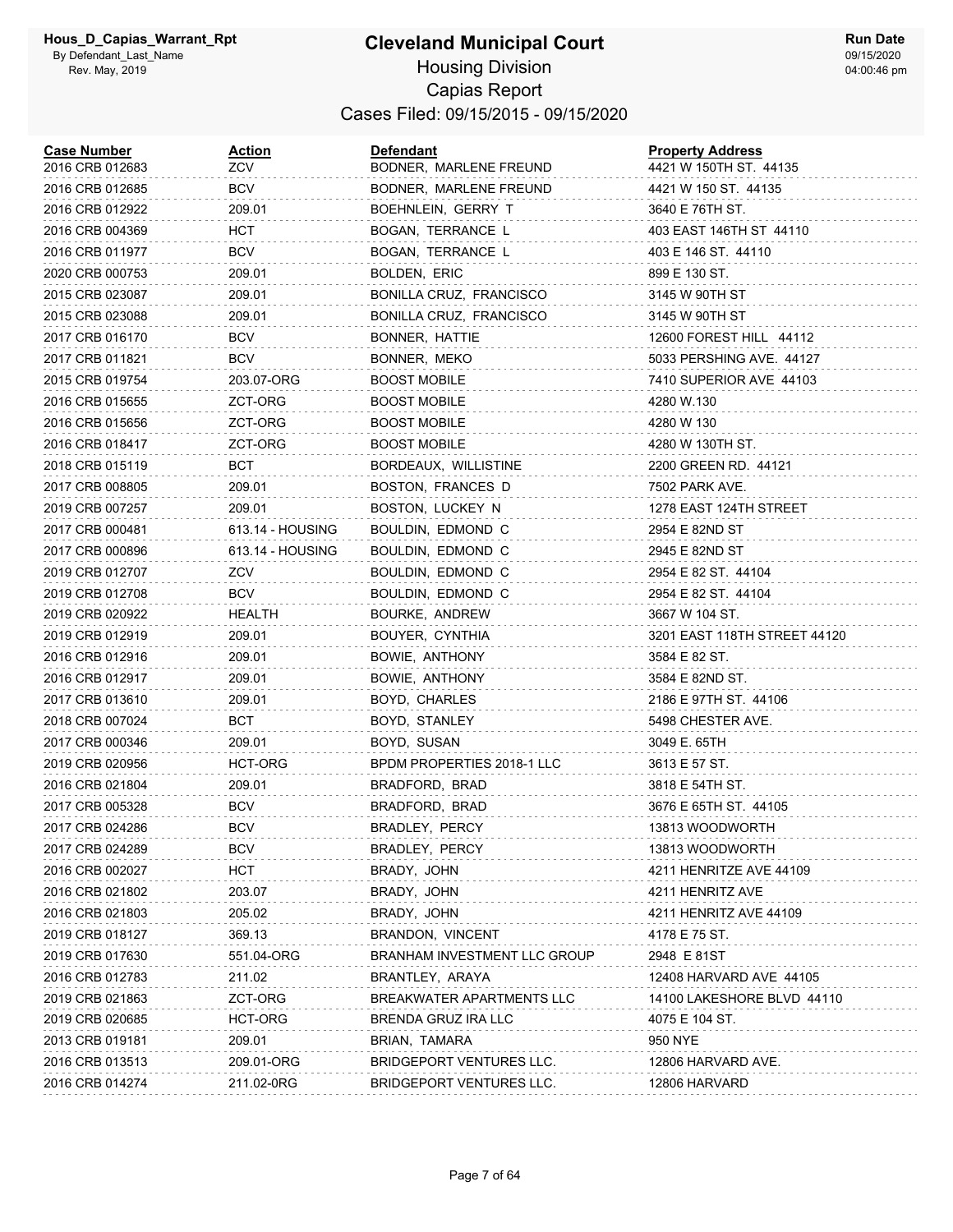| <b>Case Number</b><br>2017 CRB 014135 | <u>Action</u><br>211.02 | <b>Defendant</b><br>BRILL, LINDA | <b>Property Address</b><br>3033 E 130 ST. |
|---------------------------------------|-------------------------|----------------------------------|-------------------------------------------|
| 2017 CRB 025665                       | 209.01                  | BRILL, LINDA                     | 3277 E .55TH                              |
| 2018 CRB 013214                       | 209.01                  | BRILL, LINDA                     | 2969 E 66 ST.                             |
| 2018 CRB 017720                       | 209.01                  | BRILL, LINDA                     | 3690 EAST 55TH STREET                     |
| 2018 CRB 017748                       | 209.01                  | BRILL, LINDA                     | 3690 EAST 55TH STREET                     |
| 2018 CRB 021877                       | нст                     | BRILL, LINDA                     | 3277 E 55 ST.                             |
| 2017 CRB 014492                       | 209.01                  | BRINSON, LUTHER                  | 10101 ADAM ST. 44108                      |
| 2019 CRB 003000                       | HCT-ORG                 | <b>BRISTOL APARTMENTS LLC</b>    | 2928 S. MORELAND BLVD. 44120              |
| 2019 CRB 003002                       | BCT-ORG                 | BRISTOL APARTMENTS LLC           | 2928 S. MORELAND BLVE                     |
| 2015 CRB 018492                       | 209.01                  | BROADEN, STEPHANIE               | 9935 SHALE AVE                            |
| 2015 CRB 019996                       | 209.01                  | BROADEN, STEPHANIE               | 9935 SHALE                                |
| 2019 CRB 004392                       | вст                     | BROADWATER, MICHAEL W            | 1092-94 E 144TH ST. 44110                 |
| 2018 CRB 018872                       | 369.15                  | BROCK, NAOMI                     | 3371 EAST 143RD STREET                    |
| 2019 CRB 009757                       | BCT                     | BROCK, YAMIKA                    | 10722 BRYANT AVE. 44108                   |
| 2019 CRB 012939                       | 209.01                  | BRODIE, MATTIE                   | 3671 EAST 116TH STREET                    |
| 2016 CRB 019501                       | HCT-ORG                 | BRONX BOMBERS LLC                | 3860-64 W 157TH ST.                       |
| 2017 CRB 011663                       | BCV                     | <b>BROOKS, MAURICE</b>           | 13201 crennell ave. 44105                 |
| 2017 CRB 011665                       | <b>BCV</b>              | <b>BROOKS, MAURICE</b>           | 13201 CRENNELL AVE. 44105                 |
| 2018 CRB 011655                       | 209.01                  | BROOKS, W. R                     | 2790 E 117 ST.                            |
| 2018 CRB 010140                       | <b>BCV</b>              | BROOMFIELD, ROY                  | 3226 E 116TH ST                           |
| 2018 CRB 002071                       | BCV-ORG                 | <b>BROTHERS REALTY COMPANY</b>   | 6722 BUSHNELL AVE. 44104                  |
| 2018 CRB 015058                       | вст                     | BROWN JOHNSON, BRENDA J          | 1722-24 HILLVIEW RD., 44112               |
| 2018 CRB 014930                       | 209.01                  | BROWN, AARON J                   | 3264 EAST 147TH STREET                    |
| 2018 CRB 015954                       | 209.01                  | BROWN, BERNICE                   | 504 EAST 103RD STREET                     |
| 2018 CRB 001313                       | BCV                     | BROWN, DARRYL                    | 13313 HORNER AVE. 44120                   |
| 2015 CRB 018407                       | 209.01                  | BROWN, JAMES R                   | 3244 W 58TH ST 44102                      |
| 2019 CRB 017768                       | <b>BCV</b>              | BROWN, MARVIN                    | 2613 E 121 ST. 44120                      |
| 2016 CRB 018654                       | 349.07                  | BROWN, PAUL D                    | 2053 W.47                                 |
| 2018 CRB 006974                       | 203.07                  | BROWN, REGINALD                  | 9719 SOPHIA AVE. 44104                    |
| 2019 CRB 009813                       | BCT                     | BROWN, REUBEN                    | 9911 COLONIAL AVE.                        |
| 2017 CRB 006242                       | 211.02                  | BROWN, SHAWN                     | 5889 CABLE 44127                          |
| 2019 CRB 013680                       | 209.01                  | BROWN, STEVE                     | 11710 ROBERTSON ST. 44105                 |
| 2019 CRB 014627                       | 209.01                  | BROWN, TRACY                     | 3588 WEST 50TH STREET 44102               |
| 2015 CRB 025496                       | BCT                     | BROWN-JOHNSON, BRENDA J          | 1724-22 HILLVIEW RD                       |
| 2019 CRB 000867                       | BCV                     | BROWN-MORMAN, OLA M              | 1136 E 145 ST. 44110                      |
| 2016 CRB 007818                       | HCT                     | BRYANT, ACQUANETTA               | 13417 KELSO AVE 44110                     |
| 2016 CRB 014111                       | 369.13                  | BRYANT, ACQUANETTA               | 13417 KELSO AVE                           |
| 2015 CRB 024814                       | 211.02                  | BRYANT, LUCILLE                  | 6715 BELVIDERE                            |
| 2015 CRB 024815                       | 209.01                  | BRYANT, LUCILLE                  | 6715 BELVIDERE                            |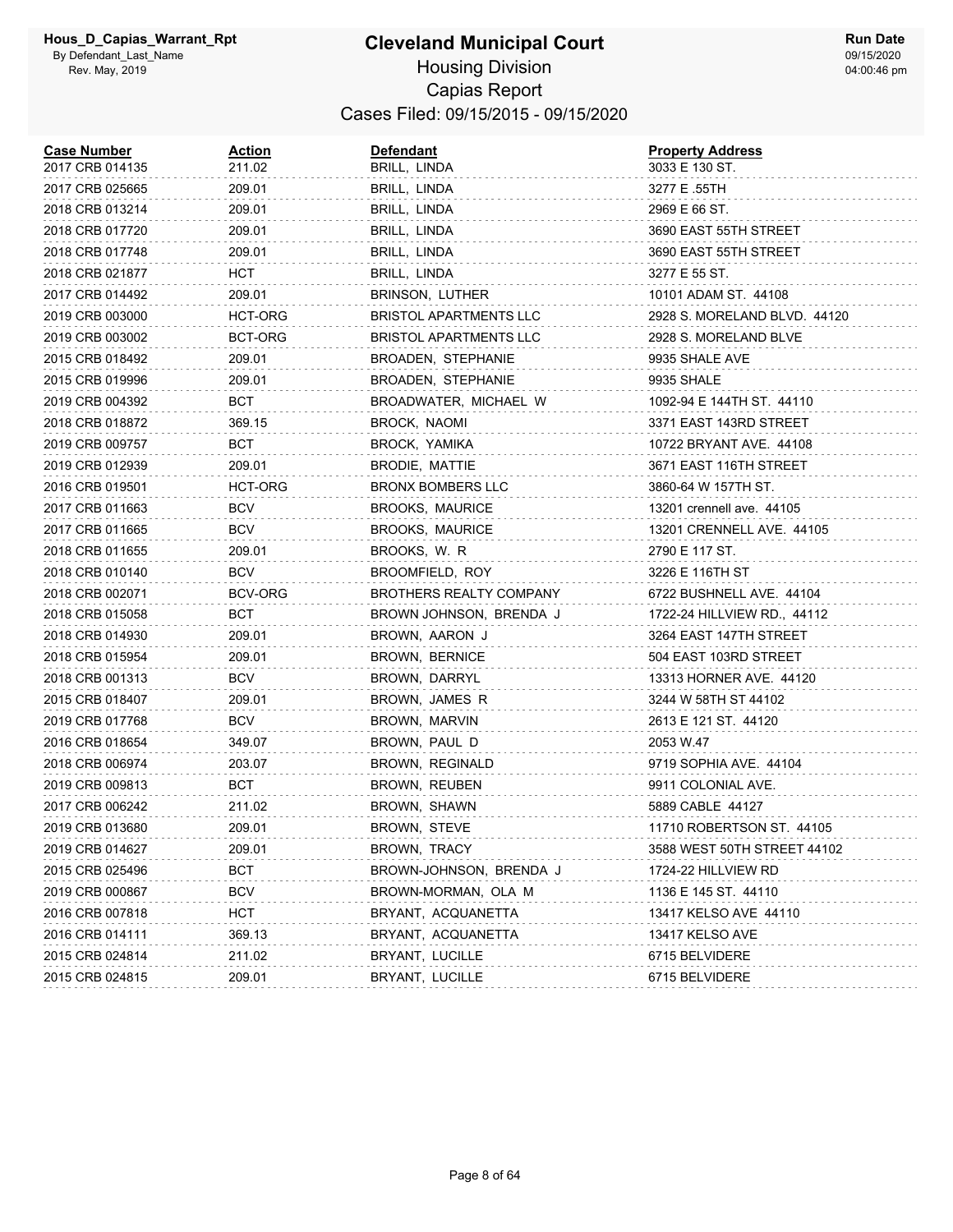#### **Cleveland Municipal Court** Housing Division Capias Report Cases Filed: 09/15/2015 - 09/15/2020

| <b>Case Number</b><br>2019 CRB 004987 | <u>Action</u><br>нст | <b>Defendant</b><br>BRYANT, RAEYONA | <b>Property Address</b><br>386 E 124TH ST. |
|---------------------------------------|----------------------|-------------------------------------|--------------------------------------------|
| 2019 CRB 004988                       | HCT                  | BRYANT, RAEYONA                     | 386 E. 124TH ST. 44108                     |
| 2019 CRB 011767                       | BCT                  | BRYANT, RAEYONA                     | 386 EAST 124 STREET                        |
| 2019 CRB 017944                       | BCV                  | BRYANT, RAEYONA                     | 386 E 124 ST. 44108                        |
| 2019 CRB 019236                       | BCT                  | BRYANT, RAEYONA                     | 386 E 124 ST. 44108                        |
| 2019 CRB 019238                       | BCT                  | BRYANT, RAEYONA                     | 386 E 124 ST.                              |
| 2019 CRB 019240                       | BCT                  | BRYANT, RAEYONA                     | 386 E 124 ST. 44108                        |
| 2019 CRB 019242                       | BCT                  | BRYANT, RAEYONA                     | 386 E 124 ST. 44108                        |
| 2018 CRB 015786                       | 209.01-ORG           | <b>BRYCE PETERS FINANCIAL</b>       | 4262 EAST 133RD STREET                     |
| 2014 CRB 028909                       | 209.01-ORG           | <b>BSCBF LLC</b>                    | 6516 FORMAN                                |
| 2014 CRB 028911                       | 209.01-ORG           | <b>BSCBF LLC</b>                    | 6516 FORMAN                                |
| 2019 CRB 012911                       | 209.01               | BUCHANAN, KATHRYN                   | 499 EAST 114TH STREET                      |
| 2019 CRB 014679                       | 209.01               | BUCHANAN, KATHRYN                   | 499 EAST 114TH STREET 44108                |
| 2017 CRB 000483                       | 3101.10(C)-ORG       | BUCKEYE RECONDITIONING & SALES INC  | 4111 E 78TH ST                             |
| 2017 CRB 000484                       | 369.19               | BUCKEYE RECONDITIONING & SALES INC  | 4111 E 78TH ST                             |
| 2017 CRB 000485                       | 369.15B              | BUCKEYE RECONDITIONING & SALES INC  | 4111 E 78TH ST                             |
| 2017 CRB 000486                       | 3101.10(C)-ORG       | BUCKEYE RECONDITIONING & SALES INC  | 4111 E 78TH ST                             |
| 2017 CRB 000487                       | 369.18               | BUCKEYE RECONDITIONING SALES & INC  |                                            |
| 2019 CRB 000110                       | 211.02-0RG           | BUCKEYE-130 LLC                     | 12901 BUCKEYE                              |
| 2016 CRB 022583                       | 209.01               | BUCKNER, ALONZO RODNEY              | 842 E 144TH ST.                            |
| 2019 CRB 012541                       | 209.01               | <b>BURKS, DEMETRIUS</b>             | 13606 UNION AVENUE 44120                   |
| 2019 CRB 011838                       | 209.01               | BURNS, CHELSEY                      | 4086 EAST 57TH STREET 44105                |
| 2015 CRB 014187                       | 205.02               | BURRELL, APRIL                      | 3345 E 49TH ST 44127                       |
| 2015 CRB 014188                       | 211.02               | BURRELL, APRIL                      | 3345 E 49TH ST 44127                       |
| 2015 CRB 014189                       | 209.01               | BURRELL, APRIL                      | 3345 E 49TH ST 44127                       |
| 2015 CRB 014190                       | 203.07               | BURRELL, APRIL                      | 3345 E 49 ST 44127                         |
| 2015 CRB 014191                       | 203.07               | BURRELL, APRIL                      | 3345 E 49 ST 44127                         |
| 2018 CRB 007376                       | 211.02               | BURRELL, APRIL M                    | 3345 E 49TH ST. 44127                      |
| 2018 CRB 007377                       | 209.01               | BURRELL, APRIL M                    | 3345 E 49TH ST. 44127                      |
| 2018 CRB 014314                       | 209.01               | BURTON, JERMAEL                     | 13712 WOODWORTH                            |
| 2018 CRB 018611                       | 209.01               | BURTON, JEROME                      | 15906 ELDAMERE                             |
| 2018 CRB 020019                       | 209.01               | BURTON, JEROME                      | 15906 ELDAMERE AVENUE 44128                |
| 2018 CRB 016131                       | 369.15B              | BURWELL, RONALD                     | 17101 HOLLY HILL                           |
| 2019 CRB 010857                       | 209.01               | BURWELL, RONALD                     | 17101 HOLLY HILL 44128                     |
| 2018 CRB 008355                       | 209.01               | BUSSOLETTI, MARY ANN                | 1636 E 36 ST. 44114                        |
| 2017 CRB 011527                       | 209.01-ORG           | BUTLER, DORIS ROBERT                | 2315 E 95TH ST. 44106                      |
| 2019 CRB 007191                       | 209.01               | BUTLER, YVONNE                      | 13509 HIGHLANDVIEW 44135                   |
| 2019 CRB 014014                       | 209.01               | BUTLER, YVONNE                      | 13509 HIGHLAND VIEW 44135                  |
| 2019 CRB 014016                       | 209.01               | BUTLER, YVONNE                      | 13509 HIGHLANDVIEW 44135                   |
| 2019 CRB 003192                       | <b>BCV</b>           | BUZZO, ISABELLE                     | 2979 E 67 ST. 44127                        |
| 2019 CRB 019314                       | HCT                  | BYRON, THOMPSON J                   | 1458 E 175TH ST                            |
| 2017 CRB 018547                       | 209.01-ORG           | C & D CONSTRUCTION & REALTY LLC     | 768 E 92 ST,                               |
| 2016 CRB 019463                       | 209.01-ORG           | C & D LANDSCAPING 101               | 10025 SHALE                                |
| 2019 CRB 010734                       | 209.01-ORG           | C BAGGE INVEST LLC                  | 1847 REYBURN                               |
| 2019 CRB 010735                       | 203.07-ORG           | C BAGGE INVEST LLC                  | 1847 REYBURN                               |
| 2018 CRB 015758                       | 209.01-ORG           | C GREEN PROPERTY GROUP LLC          | 452 EAST 149TH STREET                      |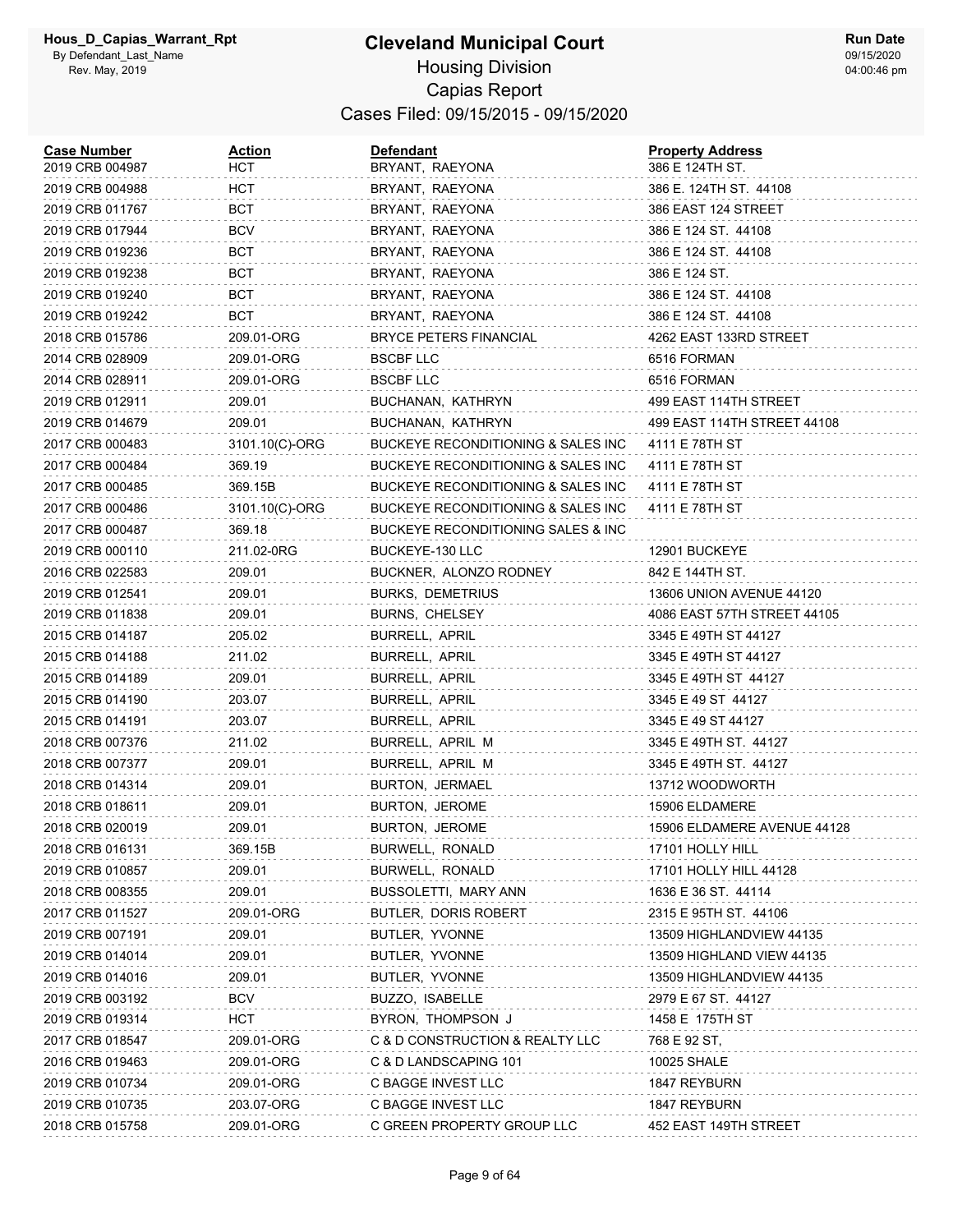#### **Cleveland Municipal Court** Housing Division Capias Report

Cases Filed: 09/15/2015 - 09/15/2020

| <b>Case Number</b><br>2014 CRB 034072 | <b>Action</b><br>3101.10(E)-ORG | <b>Defendant</b><br>C+C PROPERTIES LLC | <b>Property Address</b><br>1832 WILLOWHURST RD |
|---------------------------------------|---------------------------------|----------------------------------------|------------------------------------------------|
| 2018 CRB 014809                       | HCT-ORG                         | CAELUM INVEST LLC                      | 2980 E 111TH ST                                |
| 2019 CRB 008376                       | 209.01                          | CAIN, DARRELL                          | 6102 WAKEFIELD 44102                           |
| 2019 CRB 008377                       | 211.02                          | CAIN, DARRELL                          | 6102 WAKEFIELD 44102                           |
| 2019 CRB 017702                       | <b>HCT</b>                      | CALDERON, JOSE                         | 3051 W 32ND ST                                 |
| 2019 CRB 018382                       | HCT                             | CALDWELL, ROBERT A                     | 1612 E 93 ST.                                  |
| 2016 CRB 011618                       | 209.01                          | CALDWELL, ROBERTA E                    | 11704 ROBERTSON AVE 44105                      |
| 2017 CRB 013879                       | BCV-ORG                         | CALIFORNIA 4 ACES UP LLC.              | 2610 W 11TH ST. 44113                          |
| 2019 CRB 013992                       | 209.01                          | CALLES, JETELIA R                      | 7013 HECKER AVE. 44103                         |
| 2016 CRB 015442                       | 209.01                          | CALLOWAY, TERENCE                      | 3311 E 134TH ST.                               |
| 2016 CRB 015443                       | 209.01                          | CALLOWAY, TERENCE                      | 3311 E 134TH ST.                               |
| 2017 CRB 016469                       | <b>BCV</b>                      | CAMMON, RODNEY                         | 1862 REYBURN RD. 44112                         |
| 2017 CRB 016475                       | <b>BCV</b>                      | CAMMON, RODNEY                         | 1862 REYBURN RD. 44112                         |
| 2018 CRB 021821                       | BCT                             | CANGEMI, ROBERT                        | 4703 W 197 ST.                                 |
| 2019 CRB 007315                       | 209.01                          | CANGEMI, ROBERT                        | 4537 WEST 148TH STREET                         |
| 2017 CRB 021144                       | BCT                             | CANGEMI, ROBERT MICHAEL                | 4541 W 148 ST.                                 |
| 2017 CRB 022912                       | <b>BCV</b>                      | CANGEMI, ROBERT MICHAEL                | 4541 E 148 ST. 44135                           |
| 2017 CRB 026422                       | BCT                             | CANGEMI, ROBERT MICHAEL                | 4537 W 148 ST.                                 |
| 2019 CRB 014323                       | HCT                             | CARBONARA, VITO                        | 1427 W 50 ST. 44102                            |
| 2019 CRB 019279                       | HCT                             | CARBONARA, VITO                        | 1427 W 50 ST.                                  |
| 2019 CRB 013787                       | 209.01                          | CAREY, ROBERT L                        | 8100 SIMON AVE. 44103                          |
| 2015 CRB 021435                       | 209.01                          | CARINGI, VIRGINIA L                    | 7120 SOUTHFIELD                                |
| 2018 CRB 012598                       | BCT                             | CARLUCCI, JAMES G                      | 2665 E 127 ST.                                 |
| 2017 CRB 025850                       | 211.02-0RG                      | CARMELIAN PROPERTIES LTD.              | 3349 E 147 ST.                                 |
| 2015 CRB 026212                       | 209.01                          | CARPENTER, STEVEN                      | 3668 E 53RD                                    |
| 2015 CRB 021032                       | 209.01                          | CARPENTER, STEVEN L                    | 3668 E 53RD ST                                 |
| 2016 CRB 004194                       | BCT                             | CARRAN, ROGER A                        | 2345 ST. CLAIR AVE 44114                       |
| 2019 CRB 012917                       | 209.01                          | CARRASCAL, JOSE                        | 11411 KENSINGTON RD 44111                      |
| 2019 CRB 012922                       | 209.01                          | CARRASCAL, JOSE                        | 11411 KENSINGTON RD 44111                      |
| 2019 CRB 009999                       | 209.01                          | CARRASCO, CECILA                       | 15911 ELDAMERE 44128                           |
| 2019 CRB 012453                       | BCT                             | CARTER, DUSHUAN                        | 7001 WORLEY AVE. 44105                         |
| 2019 CRB 012454                       | BCT                             | CARTER, DUSHUAN                        | 7001 WORLEY AVE 44105                          |
| 2013 CRB 009807                       | <b>HCV</b>                      | CARTER, GARY M                         | 3994 E 176 ST                                  |
| 2018 CRB 020039                       | 209.01                          | CARTER, MARCUS                         | 1460 EAST 118TH STREET 44106                   |
| 2018 CRB 007585                       | <b>BCT</b>                      | CARTER, VALENCIA A                     | 14017-19 GLENSIDE AVE.                         |
| 2019 CRB 003212                       | <b>BCV</b>                      | CASERIO, JOHN                          | 2979 E 67 ST. 44127                            |
| 2019 CRB 010900                       | 209.01                          | CASEY JR, DENNIS                       | 12535 LANCELOT AVENUE 44108                    |
| 2016 CRB 019032                       | BCV-ORG                         | CASH FLOW SECRETS 9 LLC.               | 3112 W 95 ST. 44102                            |
| 2019 CRB 013842                       | <b>HCT</b>                      | CASPER, DARIN J                        | 9809 BALTIC RD.                                |
| 2016 CRB 008851                       | 209.01                          | CASTRO, VALERIE                        | 3454 E 55TH ST. 44127                          |
| 2019 CRB 003704                       | <b>BCV</b>                      | CAYSON, DEREK M                        | 11625 CONTINENTAL AVE. 44120                   |
| 2015 CRB 021482                       | 209.01-ORG                      | CDI PROPERTIES USA LLC                 | 2059 W 104TH ST                                |
| 2018 CRB 003842                       | HEALTH                          | CENA, MIKE                             | <b>11913 ERWIN AVE.</b>                        |
| 2017 CRB 004365                       | 367.131A                        | CENTURION ASSET PARTNERS INC           | 3634 E 131ST ST                                |
| 2017 CRB 011815                       | BCV-ORG                         | CENTURION ASSET PARTNERS INC           | 3634 E 131 ST. 44105                           |
| 2018 CRB 006112                       | <b>FIRE</b>                     | <b>CENTURY PLATING</b>                 | 18006 S. WATERLOO RD. 44119                    |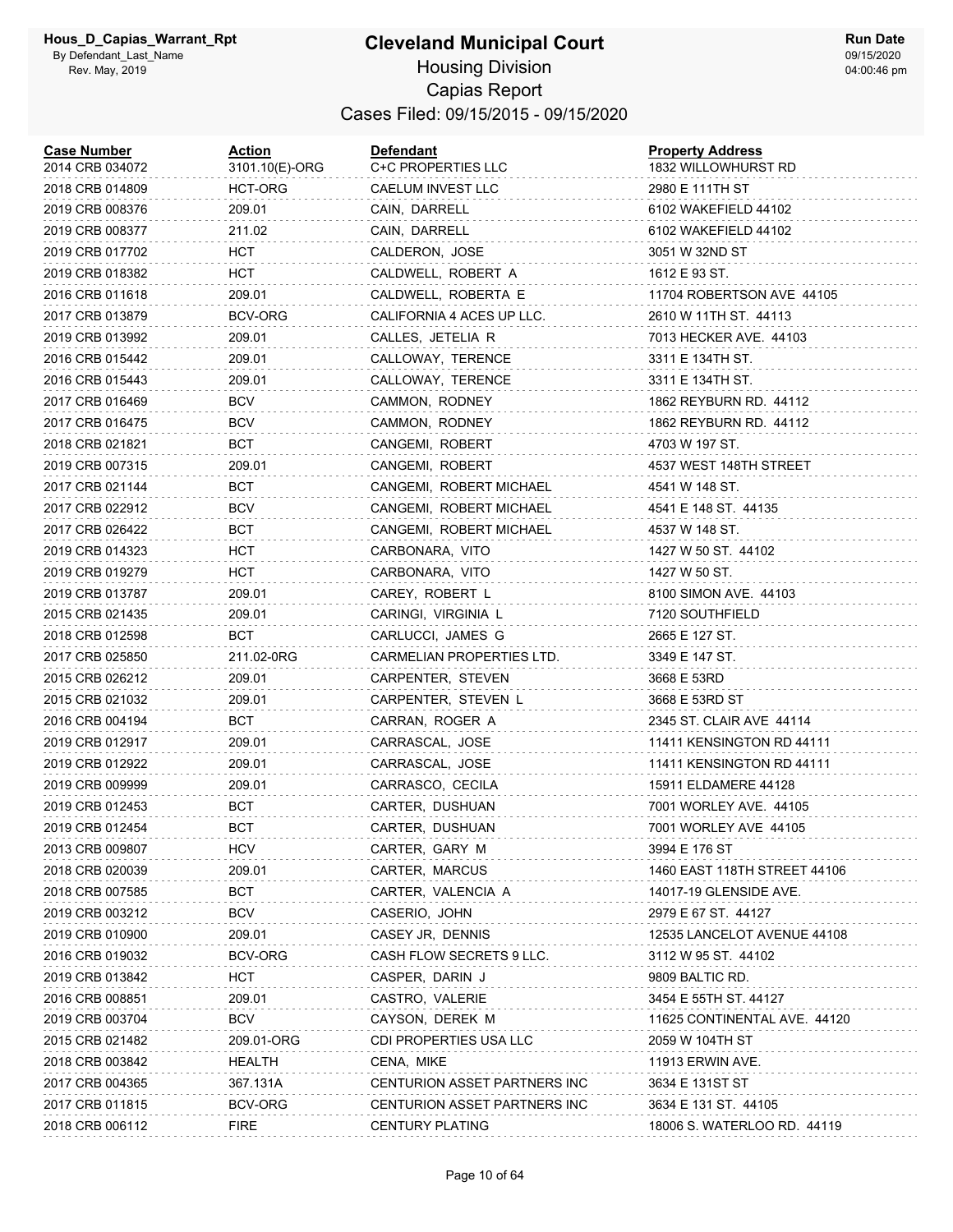# **Cleveland Municipal Court**

**Run Date** 09/15/2020 04:00:46 pm

# Housing Division Capias Report Cases Filed: 09/15/2015 - 09/15/2020

| <b>Case Number</b><br>2019 CRB 003717 | <b>Action</b><br>BCT-ORG | <b>Defendant</b><br>CENTURY PLATING INC | <b>Property Address</b><br>18006 S. WATERLOO AVE. 44110 |
|---------------------------------------|--------------------------|-----------------------------------------|---------------------------------------------------------|
| 2019 CRB 013186                       | BCV-ORG                  | CENTURY PLATING INC.                    | 18006 WATERLOO RD. 44110                                |
| 2015 CRB 027234                       | 203.07-ORG               | CERTIFIED CONSULTANTS PROPERTIES        | 3636 E 106TH ST 44105                                   |
| 2019 CRB 017170                       | HCT-ORG                  | CFM PROPERTY MANAGEMENT LLC             | 1532 W 102 ST. 44102                                    |
| 2019 CRB 011349                       | 209.01-ORG               | <b>CHAMPAGNE ESTATES LLC</b>            | 8203 BRINSMAIDE                                         |
| 2017 CRB 017111                       | BCV                      | CHANEY, DARNELL                         | 3466 E 52 ST, 44127                                     |
| 2019 CRB 016338                       | 3101.10(A)               | CHANEY, LONESORE                        | 9526 MANOR AVENUE 44104                                 |
| 2019 CRB 009045                       | 203.07                   | CHAPIN, AMBER                           | 11414 GLENBORO 44105                                    |
| 2016 CRB 018006                       | 209.01                   | CHAPMAN, GARTRELL                       | 10308 DOVE AVE.                                         |
| 2016 CRB 012208                       | 209.01-ORG               | CHARITY HOME ONE LLC                    | 1374 E 88TH ST.                                         |
| 2016 CRB 012209                       | 209.01-ORG               | CHARITY HOME ONE LLC                    | 1374 E 88 ST.                                           |
| 2019 CRB 019534                       | HCT                      | CHARLES, SHEILA                         | 11909 OAKVIEW AVE 44108                                 |
| 2016 CRB 000421                       | 205.02-ORG               | CHASE REO GROUP LLC                     | 3445 E 108TH ST                                         |
| 2017 CRB 012829                       | 209.01-ORG               | CHECKER HOMES INC                       | 10005 WAY AVE.                                          |
| 2017 CRB 013993                       | BCV-ORG                  | CHECKER HOMES INC.                      | 10005 WAY AVE, 44105                                    |
| 2017 CRB 020799                       | 209.01-ORG               | CHECKER HOMES INC.                      | 10005 WAY AVE,                                          |
| 2019 CRB 016116                       | BCV-ORG                  | CHECKER HOMES INC.                      | 1005 WAY AVE. 44105                                     |
| 2016 CRB 022760                       | 209.01                   | CHEN, HAIYAO                            | 6149 MORTON AVE.                                        |
| 2017 CRB 016166                       | 209.01                   | CHEN, HAIYAO                            | 6149 MORTON AVE 44105                                   |
| 2017 CRB 025840                       | 209.01                   | CHEN, SHU HULA                          | 14401 EDGEWOOD AVE. 44128                               |
| 2016 CRB 019454                       | BCT                      | CHERVERAK, ROBERT P                     | 2511 HOOD AVE. 44109                                    |
| 2016 CRB 023765                       | HCT                      | CHEUNG, CHI YAN                         | 18908 HOMEWAY                                           |
| 2018 CRB 019753                       | BCT                      | CHEVALIER, BERNARO                      | 13605-03 ASHBURTON RD.                                  |
| 2019 CRB 009237                       | HCT-ORG                  | CHIANGEH'S PROPERTIES LLC               | 10804 MASSIE AVE. 44108                                 |
| 2016 CRB 016394                       | HCT                      | CHILDERS, KIIALA                        | 12605 MCGOWAN AVE. 44135                                |
| 2017 CRB 017260                       | HCT                      | CHILDERS, PAM                           | 15010 EDGEWOOD                                          |
| 2014 CRB 001739                       | ZCV                      | CHINATAIRYOO ENTERPRISES LLC            | 3333 E 142 ST 44120                                     |
| 2015 CRB 016133                       | 367.12(C)                | CHINATAIRYOO ENTERPRISES LLC            | 3333 E 142ND ST 44120                                   |
| 2015 CRB 018243                       | 211.02                   | CHRISTENSEN, JAMES                      | 4301 W 130TH ST                                         |
| 2015 CRB 018244                       | 209.01                   | CHRISTENSEN, JAMES                      | 4301 W 130TH ST                                         |
| 2015 CRB 022337                       | HCT-ORG                  | CHRISTIANA TRUST, FBA LOAN SERVICINO    | 17913 FLAMINGO AVE                                      |
| 2019 CRB 015321                       | 211.02-0RG               | CHRISTOPHER HOUSE OF HOPE               | 11721 BUCKINGHAM                                        |
| 2018 CRB 000601                       | 209.01-ORG               | CHURCH ALIVE INTERNATIONAL INC          | 4840 STATE RD.                                          |
| 2018 CRB 017639                       | 209.01-ORG               | CHURCH UNITY TABERNADE                  | 3875 EAST 131ST STREET                                  |
| 2017 CRB 006825                       | <b>BCV</b>               | CIESLAK, ALTA J                         | 1073 E 78TH T. 44103                                    |
| 2017 CRB 006826                       | <b>BCV</b>               | CIESLAK, ALTA J                         | 1073 E 78 ST. 44103                                     |
| 2017 CRB 006827                       | <b>BCV</b>               | CIESLAK, ALTA J                         | 1073 E 78 ST 44103                                      |
| 2019 CRB 007787                       | 209.01                   | CIFUENTES, RIGOBERTO A                  | 6607 COLGATE AVENUE 44102                               |
| 2018 CRB 019611                       | 209.01                   | CILLY, JULIUS                           | 3696-94 EAST 52ND STREET 44105                          |
| 2016 CRB 006914                       | BCT-ORG                  | CIP 7 LAND TRUST                        | 3828 W 117TH ST 44111                                   |
| 2017 CRB 003041                       | 367.131A                 | <b>CIP 7 LAND TRUST</b>                 | 3826 W 117TH ST                                         |
| 2015 CRB 022246                       | HEALTH                   | CIPG LLC                                | 3874 E 57TH ST                                          |
| 2015 CRB 000011                       | 211.02-0RG               | CIPG LLC.                               | 3874 E 57                                               |
| 2017 CRB 023948                       | 209.01                   | CLARK, ROBIN J                          | 1240 E 124TH ST                                         |
| 2018 CRB 008902                       | BCT                      | CLARKE, JAVAR D                         | 2809 E 125 ST. 44120                                    |
| 2019 CRB 012656                       | 209.01-ORG               | <b>CLASSIC HOME INVESTMENT</b>          | 669 E. 124TH ST.                                        |
|                                       |                          |                                         |                                                         |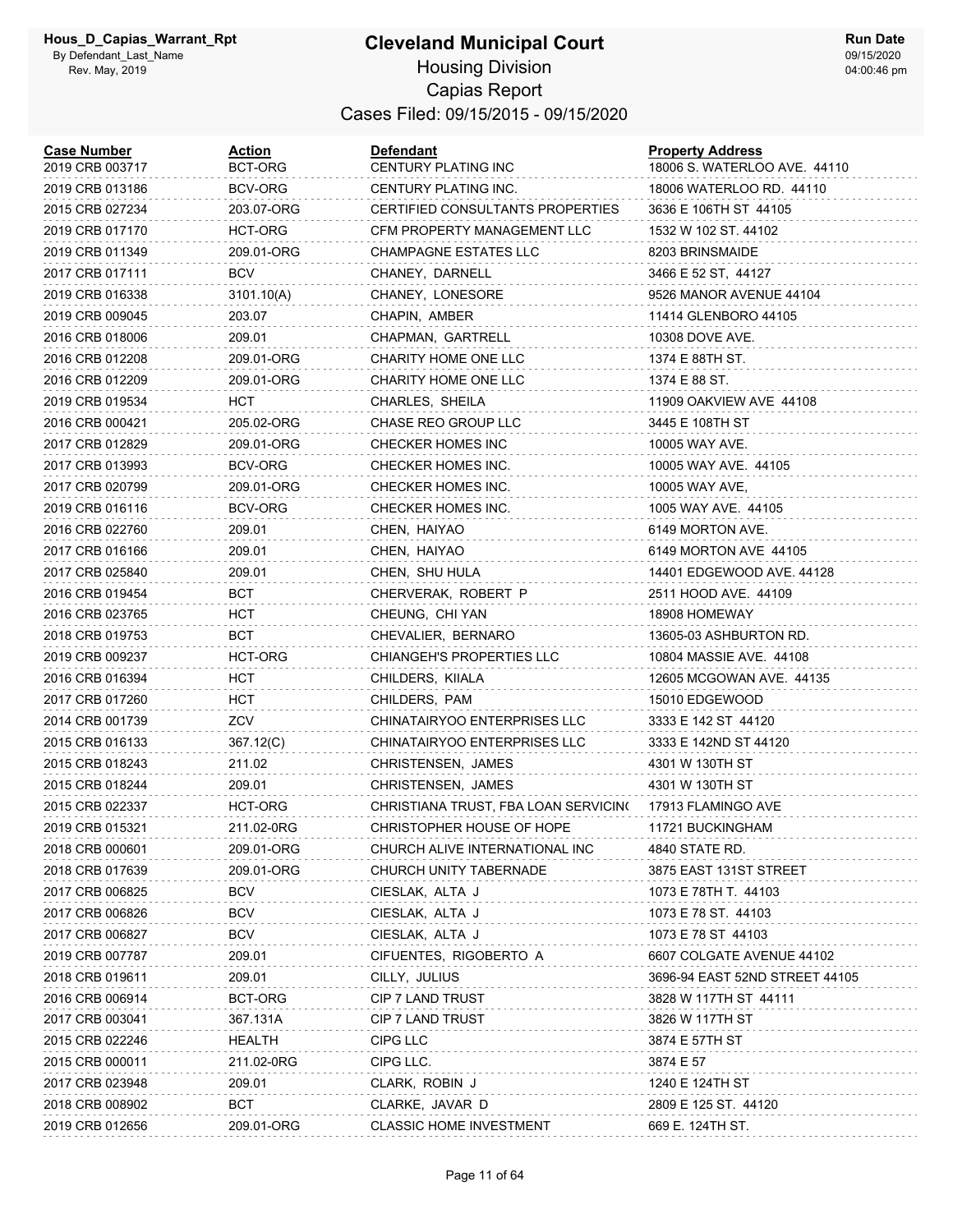#### **Cleveland Municipal Court** Housing Division Capias Report Cases Filed: 09/15/2015 - 09/15/2020

| <b>Case Number</b><br>2017 CRB 021845 | Action<br>211.02-0RG | Defendant<br><b>CLASSIC POPPA LLC</b>  | <b>Property Address</b><br>11214 MATILDA AVE. |
|---------------------------------------|----------------------|----------------------------------------|-----------------------------------------------|
| 2014 CRB 017404                       | 209.01-ORG           | <b>CLASSIC VICTOR LLC</b>              | 14801 WESTROPP                                |
| 2019 CRB 015341                       | 209.01-ORG           | <b>CLAYTON COURT LLC</b>               | 3627 EAST 46TH STREET                         |
| 2019 CRB 012034                       | HCT-ORG              | CLEAR CHOICE PROPERTY MGT. LLC         | 15500 GROVEWOOD AVE. 44110                    |
| 2019 CRB 017697                       | HCT                  | CLEARE, IVAN L                         | 3868 W 19TH ST                                |
| 2019 CRB 017658                       | HCT-ORG              | <b>CLEMARK PROPERTY ASSOCIATES LTD</b> | 3614 E 104TH ST                               |
| 2019 CRB 018207                       | <b>HCT-ORG</b>       | CLEMARK PROPERTY ASSOCIATES LTD        | 1687 E 70 ST.                                 |
| 2019 CRB 013662                       | 211.02-0RG           | CLEVELAND BC, LLC                      | 8101 GRAND DIVISION AVE 44125                 |
| 2019 CRB 009793                       | HCT-ORG              | CLEVELAND CHRISTIAN FOUNDATION         | 4213 E 186 ST. 44122                          |
| 2018 CRB 014804                       | HCT-ORG              | CLEVELAND HOME PROPERTY SOLUTION       | 10903 MT OVERLOOK                             |
| 2019 CRB 015506                       | HCT-ORG              | CLEVELAND HOMES LLC                    | 426 E 114TH ST.                               |
| 2019 CRB 011351                       | 209.01-ORG           | CLEVELAND LANDLORD 36 EIGHT LLC        | 7510 BRINSMADE                                |
| 2018 CRB 008903                       | BCT-ORG              | CLEVELAND NEW HOMES L.P.               | 10214 MANOR AVE.                              |
| 2017 CRB 001084                       | 211.02-0RG           | CLEVELAND ROL LLC                      | 3325 E 49TH ST                                |
| 2019 CRB 009394                       | 209.01-ORG           | <b>CLEVELAND TROWBRIDGE LLC</b>        | 5902 MADISON                                  |
| 2017 CRB 009139                       | 551.04-ORG           | CLEVELAND URBAN RENEWAL PROJECT I      | 3295 W. 56TH ST.                              |
| 2017 CRB 009255                       | 369.13               | CLEVELAND URBAN RENEWAL PROJECT I      | 3295 WEST 56 ST.                              |
| 2017 CRB 009265                       | 369.18               | CLEVELAND URBAN RENEWAL PROJECT I      | 3295 WEST 56 ST.                              |
| 2016 CRB 011432                       | 369.18               | CLEVELAND VICTORIAN RESTORATION LL     | 3597 W 49TH ST                                |
| 2016 CRB 011433                       | 209.01-ORG           | CLEVELAND VICTORIAN RESTORATION LL     | 3597 W 49TH ST                                |
| 2016 CRB 020292                       | 209.01               | CLEVELAND, DAVON                       | 11102 REVERE AVE. 44105                       |
| 2017 CRB 012851                       | 209.01               | CLEVELAND, DAVON                       | 1139 E 74TH ST.                               |
| 2017 CRB 027306                       | 203.07               | CLEVELAND, DAVON                       | 1139 E 74 ST. 44104                           |
| 2019 CRB 014034                       | 209.01-ORG           | CLEVELAND-OH R-0012 LLC                | 8010 DORVER AVE. 44105                        |
| 2019 CRB 021887                       | HEALTH               | CLOUGH, NEIL T                         | 7901 NEVILLE AVE.                             |
| 2017 CRB 025839                       | 209.01-ORG           | CLT GROUP INC                          | 3371 E. 140TH                                 |
| 2017 CRB 016118                       | 209.01-ORG           | CLT GROUP LLC.                         | 3904 W 33RD ST.                               |
| 2017 CRB 027283                       | 209.01-ORG           | CO PRIVATE EQUITIES 2014B LLC          | 2805 SEARSDALE AVE                            |
| 2018 CRB 010145                       | HCT                  | COBOS MOLA DE LORET, MARIELLA C        | 7127 BRINSMADE AVE                            |
| 2019 CRB 021367                       | 211.02               | COBURN, RACHEL                         | 3454 E 52 ST.                                 |
| 2019 CRB 017288                       | 369.13               | COE, JEFFREY J                         | 4093 E 74 ST.                                 |
| 2019 CRB 019287                       | <b>HCT</b>           | COE, VERA                              | 3058 ASHWOOD RD                               |
| 2020 CRB 000150                       | HCT                  | COE, VERA (TRS)                        | 3327 E 135ST                                  |
| 2018 CRB 021038                       | <b>HEALTH</b>        | COFFEY, WILLIAM H                      | 3121 W 48 ST. 44102                           |
| 2019 CRB 015633                       | HCT                  | COKELEY, ROBERT E                      | 4137 CYRIL AVE 44109                          |
| 2018 CRB 001311                       | <b>BCV</b>           | COLE, SHIRLEY ANN                      | 7815 FORCE AVE. 44105                         |
| 2019 CRB 009596                       | HCT                  | COLEGROVE, BARBARA L                   | 3242 W 129 ST.                                |
| 2018 CRB 019957                       | 209.01               | COLEMAN, EDDIE                         | 1352 EAST 124TH STREET                        |
| 2018 CRB 014503                       | BCT                  | COLEMAN, KYLYNN                        | 916-14 EDDY RD                                |
| 2016 CRB 019580                       | HEALTH               | COLEMAN, KYLYNN C                      | 914-16 EDDY RD. 44108                         |
| 2016 CRB 021797                       | 209.01               | COLEMAN, KYLYNN C                      | 914-16 EDDY RD.                               |
| 2019 CRB 015362                       | 211.02               | COLEMAN, TEO                           | 7913 PULASKI                                  |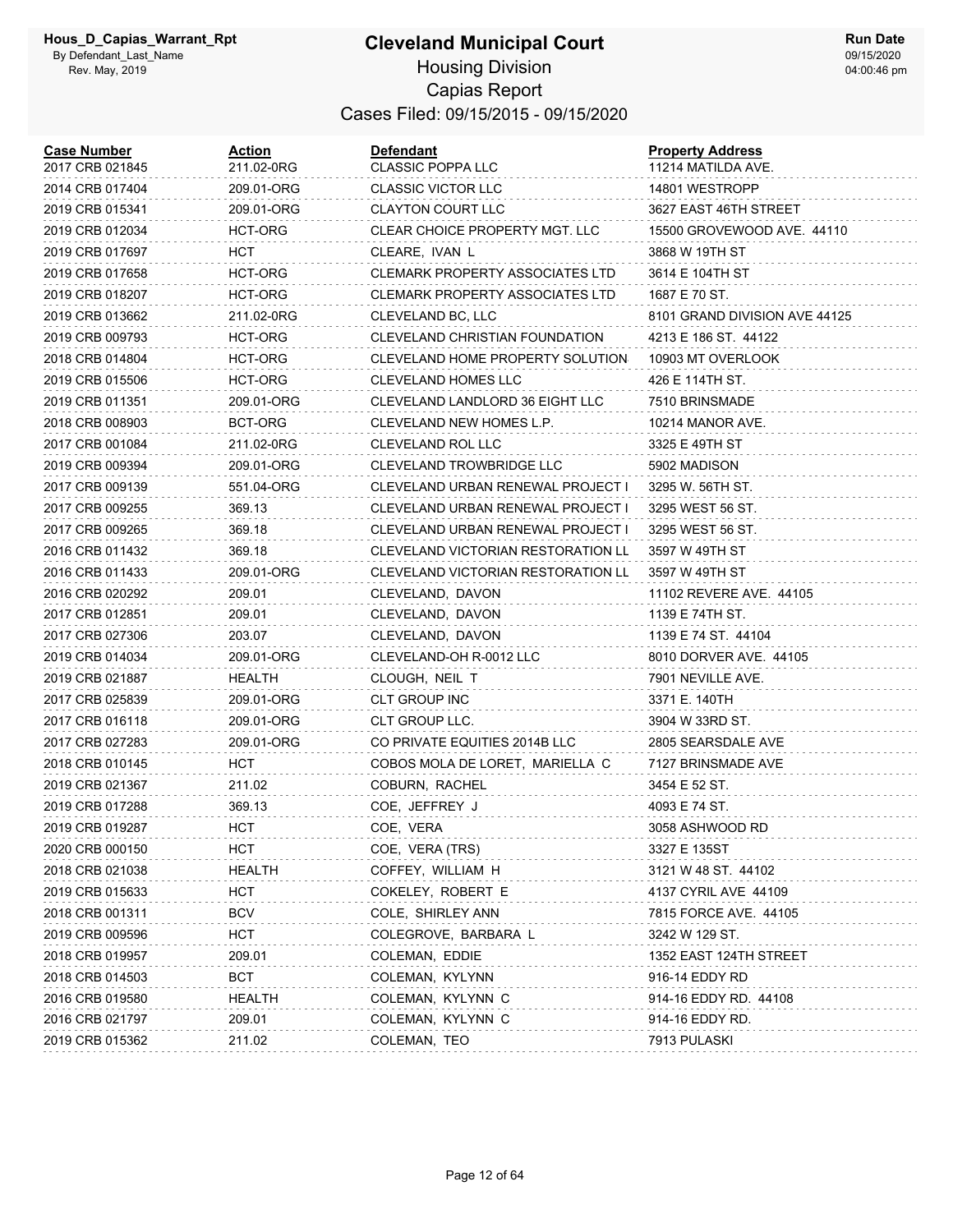#### **Cleveland Municipal Court** Housing Division Capias Report Cases Filed: 09/15/2015 - 09/15/2020

| <b>Case Number</b><br>2018 CRB 006314 | <b>Action</b><br>203.07 | <b>Defendant</b><br>COLLINS, JALEEL | <b>Property Address</b><br>2815 E 117TH ST. |
|---------------------------------------|-------------------------|-------------------------------------|---------------------------------------------|
| 2018 CRB 011892                       | 209.01                  | COLLINS, JALEEL                     | 2815 E 117TH ST.                            |
| 2018 CRB 011894                       | 209.01                  |                                     |                                             |
|                                       |                         | COLLINS, JALEEL                     | 2815 E 117 ST.                              |
| 2018 CRB 013774                       | 209.01                  | COLLINS, JALEEL                     | 2815 E 117 ST.                              |
| 2018 CRB 013783                       | 209.01                  | COLLINS, JALEEL                     | 2815 E 117TH ST.                            |
| 2019 CRB 005400                       | 203.07                  | COLLINS, JALEEL                     | 2815 EAST 117TH STREET                      |
| 2018 CRB 019318                       | 209.01                  | COLLINS, JEFFREY                    | 6524 FORMAN                                 |
| 2018 CRB 019319                       | 209.01                  | COLLINS, JEFFREY                    | 6524 FORMAN                                 |
| 2019 CRB 005163                       | <b>BCV</b>              | COLLINS, JEFFREY                    | 6524 FORMAN AVE. 44105                      |
| 2019 CRB 012788                       | HCT                     | COLLINS, LENORA                     | 3396 E 140TH ST. 44120                      |
| 2017 CRB 008538                       | BCT                     | COLLINS, MARK                       | 1417 E 176 ST.                              |
| 2018 CRB 006307                       | 211.02                  | COLLINS, MICHAEL                    | 4090 E 82 ST. 44105                         |
| 2019 CRB 017274                       | HCT                     | COLLINS, MICHAEL L                  | 4090 E 82 ST. 44105                         |
| 2019 CRB 017275                       | BCT                     | COLLINS, MICHAEL L                  | 4090 E 82 ST. 44105                         |
| 2019 CRB 012199                       | BCT-ORG                 | COLONIAL HEIGHTS DEVELOPMENT LTD    | 1983-85 HILTON RD.                          |
| 2019 CRB 020424                       | HCT-ORG                 | COLONIAL HEIGHTS DEVELOPMENT LTD    | DONNING, MICHAEL J                          |
| 2019 CRB 020425                       | HCT-ORG                 | COLONIAL HEIGHTS DEVELOPMENT LTD    | DONNING, MICHAEL J                          |
| 2015 CRB 022460                       | 209.01-ORG              | COLONIC CENTER OF AMERICA           | 852 E.155TH                                 |
| 2019 CRB 015514                       | BCT                     | COLSTON, TERESA                     | 18094 WESTON RD.                            |
| 2019 CRB 005508                       | HEALTH                  | COLYER, LORETTA A                   | 1355 W 74 ST.                               |
| 2016 CRB 008858                       | 209.01                  | COMBRENK, IGNATIUS LEOPOLDUS        | 3624 E 103RD ST.                            |
| 2016 CRB 010676                       | 209.01                  | COMBRINK, IGNATIUS                  | 3624 E 103 ST. 44105                        |
| 2015 CRB 026420                       | 209.01-ORG              | COMMUNITY PEACE DEVELOPERS INC      | 12704 IRVINGTON                             |
| 2019 CRB 008136                       | BCT                     | CONGEMI, ROBERT MICHAEL             | 4541 W 148 ST.                              |
| 2019 CRB 008139                       | ZCT                     | CONGEMI, ROBERT MICHAEL             | 4541 W 148 ST.                              |
| 2017 CRB 003783                       | BCT                     | CONWAY, JAMES P                     | 15601 JUDSON                                |
| 2018 CRB 010914                       | 209.01-ORG              | COOK, ANGELA                        | 3571 CARLOS AVE.                            |
| 2017 CRB 021789                       | 203.07                  | COOK, FOREST H                      | 3638 E 57 ST. 44105                         |
| 2018 CRB 003040                       | 369.13                  | COOK, FOREST H.                     | 3638 E. 57 ST. 44105                        |
| 2017 CRB 011794                       | 209.01                  | COOK, TYRONE                        | 2215 E 95TH ST.                             |
| 2015 CRB 025208                       | 209.01                  | COONEY, KURT                        | 1221-23 NORWOOD                             |
| 2017 CRB 004520                       | <b>BCV</b>              | COONEY, KURT                        | 1222 NORWOOD RD                             |
| 2017 CRB 018597                       | 209.01                  | COONEY, KURT                        | 1222 NORWOOD AVE. 44103                     |
| 2019 CRB 003137                       | BCV                     | COONEY, KURT                        | 1223 NORWOOD RD. 44103                      |
| 2012 CRB 024077                       | 209.01                  | COONEY, KURT S                      | 1223 NORWOOD                                |
| 2019 CRB 018134                       | 369.15A                 | COOPER, AC                          | 4087 E 76 ST. 44105                         |
| 2015 CRB 012595                       | 209.01                  | COOPER, CHARLENE                    | 2365 E 65TH ST 44104                        |
| 2019 CRB 018768                       | 209.01                  | COOPER, LARRY                       | 4411 BUSH AVENUE                            |
| 2019 CRB 013699                       | 209.01-ORG              | CORPORATE GROWTH FUNDING            | 650-52 E 118TH ST.                          |
| 2018 CRB 010317                       | <b>HCT</b>              | COTTE, VICTOR                       | 7933 MADISON                                |
| 2019 CRB 019869                       | <b>BCT</b>              | COTTON, TAMAL                       | <b>12601 LOCKE</b>                          |
| 2015 CRB 018031                       | BCV-ORG                 | COUNCIL OF MISSIONARY CHURCH OF CH  | 9918 LORAIN AVE 44102                       |
| 2018 CRB 021540                       | 209.01-ORG              | COUSAR ENTERPRISES LLC              | 797 EAST 105TH STREET 44108                 |
| 2017 CRB 006753                       | 209.01                  | COWERT, JOHN HENRY                  | 488 E. 128TH ST.                            |
| 2018 CRB 009312                       | 209.01                  | CRAIG, DONALD                       | 3618 E 104 ST. 44105                        |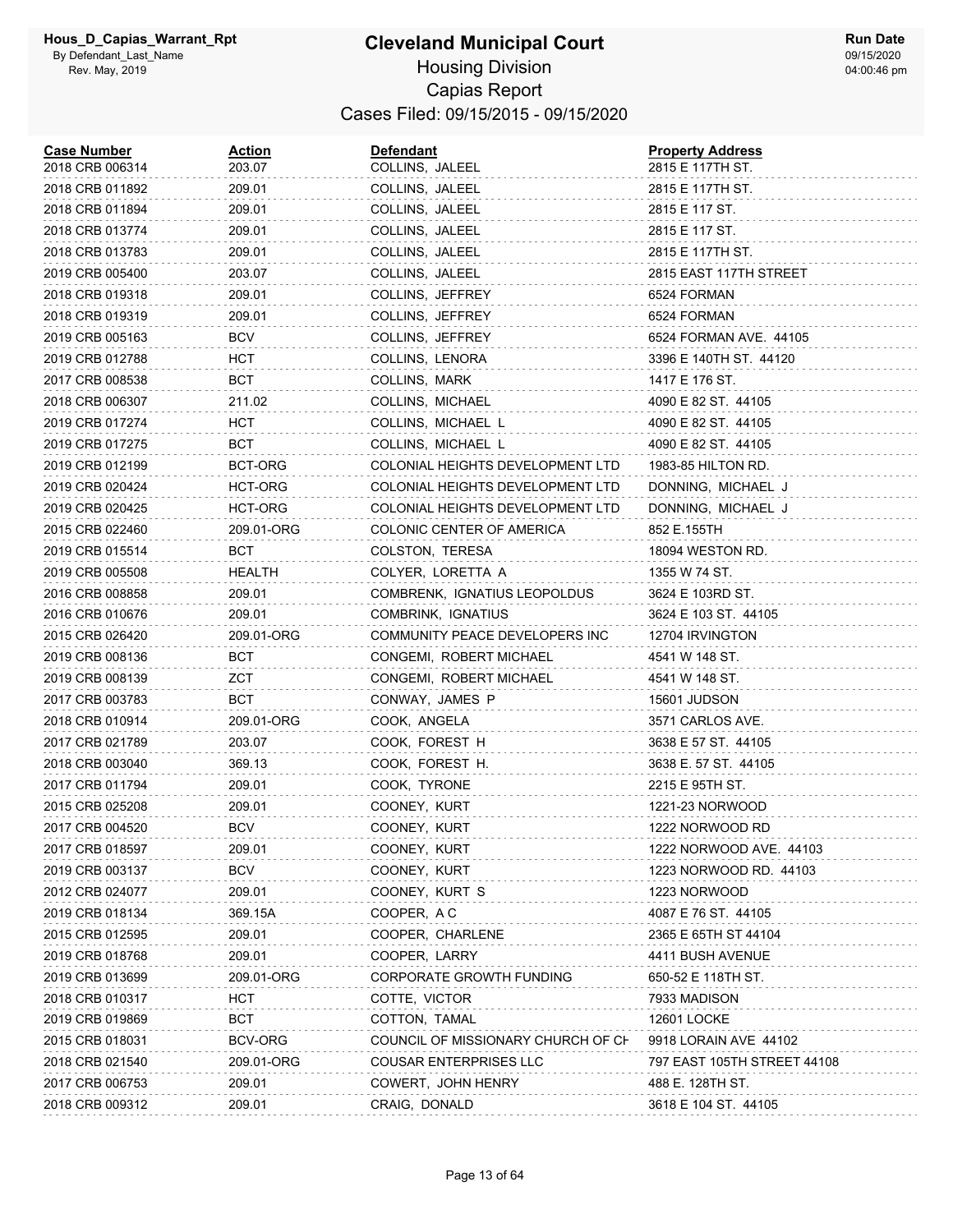| <b>Case Number</b><br>2016 CRB 010474 | Action<br>209.01 | Defendant<br>CRAWFORD, WAYNE        | <b>Property Address</b><br>10714 AMOR AVE. |
|---------------------------------------|------------------|-------------------------------------|--------------------------------------------|
| 2018 CRB 009471                       | HCT.             | CRAWFORD, WAYNE                     | 7319 LAWNVIEW AVE,                         |
| 2017 CRB 003641                       | HEALTH           | CREATIVE IDEA INVESTMENT LLC        | 8902 KEMPTON AVE                           |
| 2015 CRB 007300                       | 367.131A         | CRETE FINANCIAL, LLC                | 16326 LOTUS DR. 44128                      |
| 2019 CRB 010765                       | 369.13           | CROFT, KIMBERLY                     | 3933 EAST 64TH STREET 44105                |
| 2009 CRB 013966                       | 551.04           | CROSBEY, TAMARA                     |                                            |
|                                       |                  |                                     | 17414 GLEN                                 |
| 2016 CRB 009458                       | 211.02           | CROSBY, CROSBY D                    | 9615 AETNA AVE. 44105                      |
| 2018 CRB 015108                       | <b>HEALTH</b>    | CRUZ, LUIS A                        | 3294 W 32 ST. 44109                        |
| 2015 CRB 011508                       | 209.01           | CRUZ, WILSON                        | 7215 DEARBORN AVE 44102                    |
| 2019 CRB 006311                       | 203.07           | CSEHI, ROVIN                        | 8014 DORVER AVENUE                         |
| 2017 CRB 027368                       | 211.02           | CUMMINGS, JENIFER                   | 3440 ERIN AVE 44113                        |
| 2016 CRB 012868                       | 209.01           | CUNNINGHAM, TOPAZA                  | 3309 E 121 ST. 44120                       |
| 2015 CRB 015522                       | 211.02           | CURLEY, RICKEY N                    | 3001 BROADVIEW RD 44109                    |
| 2015 CRB 015526                       | 203.07           | CURLEY, RICKEY N                    | 3001 BROADVIEW RD 44109                    |
| 2015 CRB 015523                       | 209.01           | CURLEY, RICKIE N                    | 3001 BROADVIEW RD 44109                    |
| 2015 CRB 015524                       | 209.01           | CURLEY, RICKIE N                    | 3001 BROADVIEW RD 44109                    |
| 2015 CRB 015518                       | 211.02           | CURLEY, VICKIE                      | 3001 BROADVIEW RD 44109                    |
| 2015 CRB 015519                       | 209.01           | CURLEY, VICKIE                      | 3001 BROADVIEW RD 44109                    |
| 2015 CRB 015520                       | 209.01           | CURLEY, VICKIE                      | 3001 BROADVIEW RD 44109                    |
| 2015 CRB 015521                       | 203.07           | CURLEY, VICKIE                      | 3001 BROADVIEW RD 44109                    |
| 2018 CRB 018745                       | 209.01           | CURRY, ELIZABETH                    | 3405 EAST 118TH STREET 44120               |
| 2018 CRB 011496                       | 367.131A         | <b>CURT ALLEN REALTY LLC</b>        | 4232 E. 110 ST. 44105                      |
| 2016 CRB 018603                       | 613.14 - HOUSING | CURTIS, ALVELO D                    | 3194 E.95TH ST                             |
| 2016 CRB 004899                       | 203.07           | CURTIS, DIANE                       | 3855 W 23RD ST 44109                       |
| 2016 CRB 014722                       | BCV-ORG          | CUYAHOGA REAL PROPERTY INVESTMEN    | 12609 BUCKEYE RD. 44120                    |
| 2018 CRB 009412                       | 209.01           | CVELBAR, MICHAEL A                  | 18601 KEWANEE AVE. 44119                   |
| 2016 CRB 006257                       | 209.01-ORG       | D & L ASSOCIATES LLP                | 1531 E 84TH ST                             |
| 2018 CRB 016421                       | BCT              | DALE, CARRIE MAE                    | 10901 NOTTE DAME AVE. 44104                |
| 2018 CRB 016413                       | <b>BCV</b>       | DALEY, CRAIG A                      | 8004 SPAFFORD RD. 44105                    |
| 2019 CRB 011387                       | 209.01-ORG       | DANIEL G. KAMIN CLEVELAND ENTERPRIS | 3250 WEST 65TH STREET                      |
| 2015 CRB 012363                       | 209.01           | DANIELS, JANICE INEZ                | 10222 AVON                                 |
| 2015 CRB 014439                       | 209.01-ORG       | DANTINO ENTERPIRSES INC             | 7118 DEARBORN AVE                          |
| 2015 CRB 016697                       | 209.01-ORG       | DANTINO ENTERPRISES INC             | DANSAK, DAVID                              |
| 2016 CRB 005952                       | BCV-ORG          | DANTINO ENTERPRISES INC.            | 1711 DENISON AVE 44109                     |
| 2016 CRB 013539                       | <b>BCV</b>       | DARLING, FREDERICK L                | 12526 ST. CLAIR AVE 44108                  |
| 2018 CRB 003635                       | HCT              | DARRELL, JANISE C                   | 316 E 149TH ST. 44110                      |
| 2016 CRB 019472                       | 209.01           | DAUGHTREY, EUGENE A                 | 10010-12 SOMERSET                          |
| 2018 CRB 006223                       | 203.07           | DAUGHTY, ANTHONY                    | 7700 GOODMAN AVE. 44105                    |
| 2018 CRB 011494                       | <b>BCV</b>       | DAUGHTY, ANTHONY                    | 7700 GOODMAN AVE. 44105                    |
| 2015 CRB 021746                       | 369.13           | DAVID LEE REDA FOUNDATION,          | <b>11009 REVERE</b>                        |
| 2015 CRB 021747                       | 209.01-ORG       | DAVID LEE REDA FOUNDATION,          | 11009 REVERE AVE                           |
| 2015 CRB 021748                       | 371.13           | DAVID LEE REDA FOUNDATION,          | 11009 REVERE AVE                           |
| 2015 CRB 021749                       | 369.18           | DAVID LEE REDA FOUNDATION,          | 11009 REVERE AVE                           |
| 2016 CRB 007484                       | 203.07           | DAVID, JERMYN M                     | 3390 E 143 ST.                             |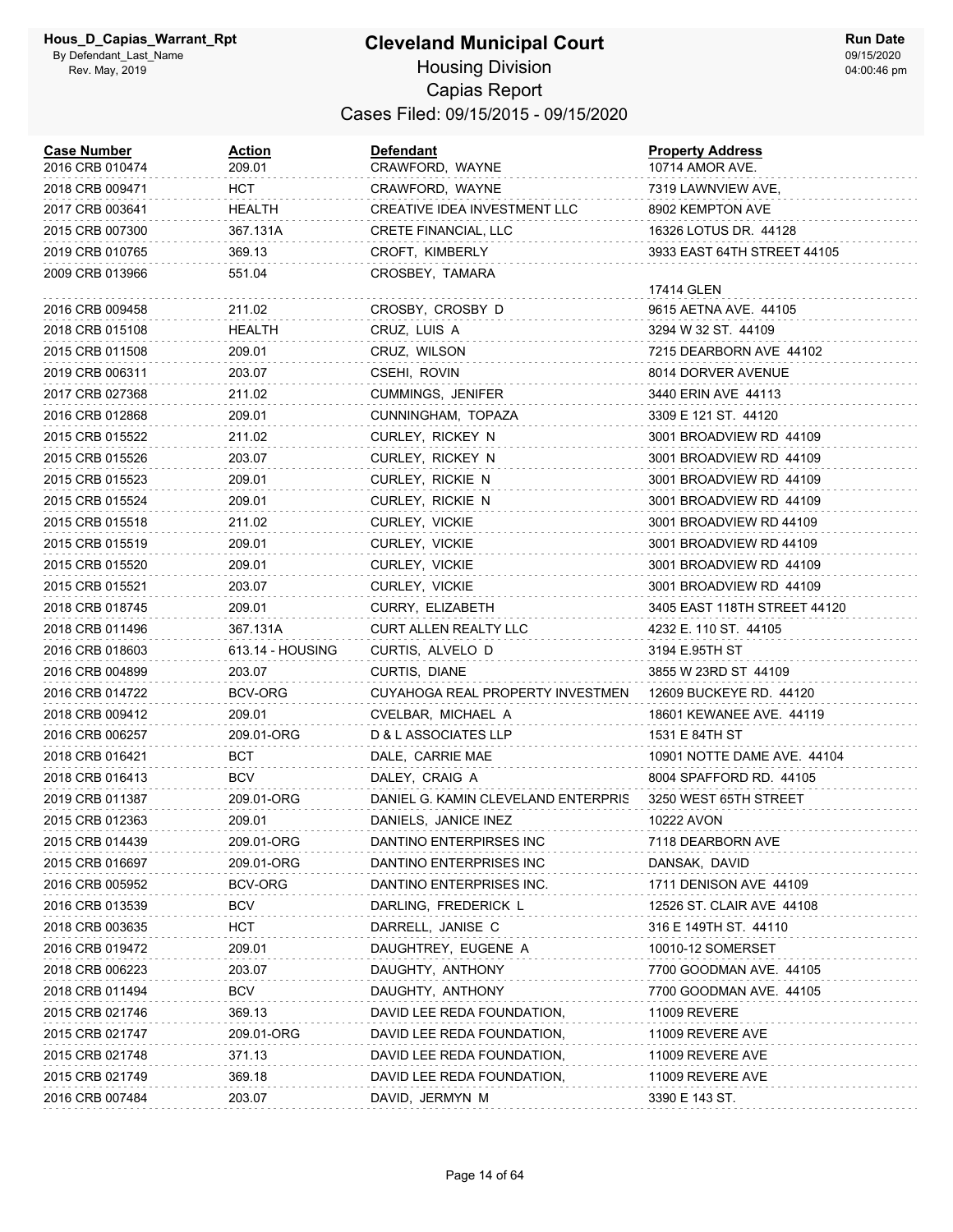| <b>Case Number</b><br>2017 CRB 011664 | <b>Action</b><br>BCV | Defendant<br>DAVIS, CRYSTAL       | <b>Property Address</b><br>13201 CRENNELL AVE. 44105 |
|---------------------------------------|----------------------|-----------------------------------|------------------------------------------------------|
| 2017 CRB 011668                       | <b>BCV</b>           | DAVIS, CRYSTAL                    | 13201 CRENNELL AVE. 44105                            |
| 2018 CRB 020696                       | HCT                  | DAVIS, DARNELL                    | 912 LONDON ROAD                                      |
| 2014 CRB 032418                       | <b>HCV</b>           | DAVIS, GREGORY P                  | 4285 W 155TH STREET                                  |
| 2017 CRB 011904                       | 367.12(C)            | DAVIS, KENT G                     | 13805 COATH AVE 44120                                |
| 2017 CRB 025265                       | 211.02               | DAVIS, LANIECE                    | 8118 GOODMAN                                         |
| 2012 CRB 019176                       | 209.01               | DAVIS, LARRY D                    | 11412 WHITMORE                                       |
| 2018 CRB 006241                       | 209.01               | DAVIS, LISA D                     | 2991 E. 67 ST                                        |
| 2017 CRB 018949                       | 3101.10(E)           | DAVIS, RACHAEL                    | 2839 E 117TH ST. 44120                               |
| 2018 CRB 011670                       | 209.01               | DAVIS, RACHEL                     | 2839 E 117TH ST.                                     |
| 2019 CRB 012014                       | 369.15               | DAVIS, RACHEL                     | 2839 EAST 117TH STREET                               |
| 2019 CRB 012016                       | 369.15               | DAVIS, RACHEL                     | 2839 EAST 117TH STREET                               |
| 2019 CRB 012017                       | 369.18               | DAVIS, RACHEL                     | 2839 EAST117TH STREET                                |
| 2019 CRB 012018                       | 369.14C              | DAVIS, RACHEL                     | 2839 EAST 117TH STREET                               |
| 2019 CRB 018470                       | 209.01               | DAVIS, RUTH                       | 2163 EAST 38TH STREET 44115                          |
| 2017 CRB 011814                       | <b>BCV</b>           | DAVIS, THEYSA LAROSA              | 3193 E 137 ST. 44120                                 |
| 2017 CRB 013949                       | 209.01               | DAVIS, THEYSA LAROSA              | 3193 E 137TH ST.                                     |
| 2011 CRB 001207                       | 209.01-ORG           | DC AUTO CYCLE SHOP                | 14000 ST. CLAIR AVE.                                 |
| 2011 CRB 001208                       | 209.01-ORG           | DC AUTO CYCLE SHOP                | 14000 ST. CLAIR AVE.                                 |
| 2019 CRB 017844                       | HCT-ORG              | DDT PROPERTIES & INVESTMENTS LLC  | 892 PAXTON RD                                        |
| 2016 CRB 012899                       | 209.01               | DE CARDONA, MARQUEZ               | 7433 HARVARD AVE. 44105                              |
| 2017 CRB 015331                       | BCT-ORG              | DE PROPERTY GROUP LLC             | 12222 TAFT RD. 44108                                 |
| 2017 CRB 014123                       | 3101.11              | DE PROPERTY GROUP LLC'            | 8309 GOODMAN AVE.                                    |
| 2017 CRB 014124                       | 369.18               | DE PROPERTY GROUP LLC'            | 8309 GOODMAN AVE.                                    |
| 2017 CRB 014126                       | 3103.09(A)(11)(A)    | DE PROPERTY GROUP LLC'            | 8309 GOODMAN AVE.                                    |
| 2019 CRB 017610                       | 211.02               | DEAN, KARLTON K                   | 3003 RIPLEY                                          |
| 2019 CRB 008629                       | HCT-ORG              | DECKO PROPERTIES LLC              | 13219 CARRINGTON AVE. 44135                          |
| 2019 CRB 019207                       | HCT-ORG              | <b>DECKO PROPERTIES LLC</b>       | 13219 CARRINGTON AVE 44135                           |
| 2016 CRB 007874                       | 209.01-ORG           | DEEP BLUE INVESTMENTS LLC         | 10527 GREENLAWN                                      |
| 2019 CRB 021706                       | HCT                  | DEFRANCO, DARRYL                  | 4715 EICHORN AVE                                     |
| 2019 CRB 010578                       | 211.02               | DELAFUENTE, MATHEW                | 3908 WOBURN                                          |
| 2019 CRB 010729                       | 209.01               | DELAFUENTE, MATHEW                | 3908/10 WOBURN                                       |
| 2018 CRB 016342                       | 209.01               | DELEON, RICARDO                   | 4267 EAST 162ND STREET                               |
| 2018 CRB 017572                       | 209.01               | DEMETRIS, ANTWUAN                 | 12601 LANCELOT AVENUE 44108                          |
| 2015 CRB 014980                       | HCT                  | DERAMUS, RANDOLPH L               | 15214 PLATO AVENUE                                   |
| 2019 CRB 011642                       | HCT                  | DESHAWN, HALEY                    | 1910 CORNING AVE. 44109                              |
| 2018 CRB 012648                       | HCT-ORG              | <b>DESMAN LLC</b>                 | 2154 W 98 ST.                                        |
| 2018 CRB 012651                       | HCT-ORG              | <b>DESMAR LLC</b>                 | 2158 W 98 ST.                                        |
| 2018 CRB 012653                       | HCT-ORG              | <b>DESMAR LLC</b>                 | 2154 W 98 ST.                                        |
| 2019 CRB 009817                       | HCT-ORG              | DEUTSCHE BANK NATIONAL TRUST CO.  | 1290 E 186TH ST. 44108                               |
| 2019 CRB 010538                       | 211.02-0RG           | DEUTSCHE BANK NATIONAL TRUST COMF | 13500 BELLAIRE                                       |
| 2019 CRB 010541                       | 209.01-ORG           | DEUTSCHE BANK NATIONAL TRUST COMF | 13500 BELLAIRE                                       |
| 2016 CRB 009070                       | <b>BCV</b>           | DEZSO, RITA A                     | 3408 BADER AVE 44109                                 |
| 2018 CRB 010345                       | 367.131A             | DFG LENDING INC                   | 787 E99TH ST CLEVE OH 44108 PPN#<br>108-20-037       |
| 2017 CRB 025824                       | 209.01-ORG           | DGPK HOLDINGS LLC                 | 3890 E 149TH ST.                                     |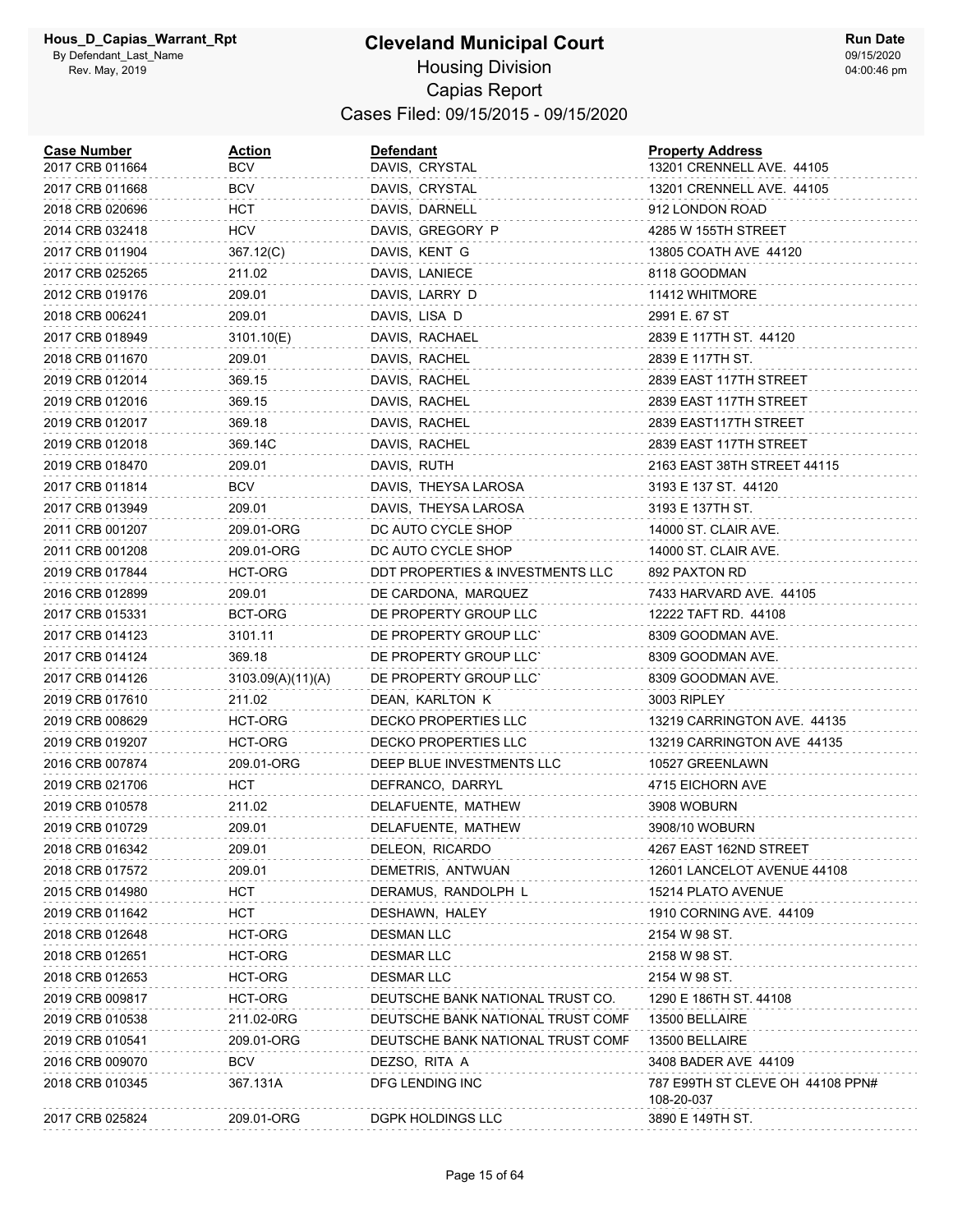| <b>Case Number</b><br>2017 CRB 016124 | <b>Action</b><br>209.01 | <b>Defendant</b><br>DHANANI, KARIM | <b>Property Address</b><br>7905 CONNECTICUT AVE. |
|---------------------------------------|-------------------------|------------------------------------|--------------------------------------------------|
| 2016 CRB 004354                       | 209.01                  | DICKERSON, JAMES                   | 11905-07 OHLMAN                                  |
| 2018 CRB 010147                       | HCT                     | DIEZ PITA RIOS, JOSE A             | 7127 BRINSMADE                                   |
| 2018 CRB 010148                       | HCT                     | DIEZ PITA RIOS, JOSE A             | 7127 BRINSMADE AVE                               |
| 2018 CRB 010151                       | HCT                     | DIEZ PITA RIOS, JOSE A             | 7127 BRINSMADE                                   |
| 2019 CRB 019521                       | HCT                     | DIEZ, RIOS PITA                    | 7127 BRINSMADE AVE.                              |
| 2018 CRB 018492                       | ZCV                     | DIMMIAN, JOHN H                    | 389 E 156 ST. 44110                              |
| 2017 CRB 016108                       | 209.01                  | DINISHAK, JAMES                    | 6902 MORGAN AVE. 44127                           |
| 2018 CRB 002716                       | 203.07-ORG              | DIPPY REALTY LLC                   | 17806 SUSAN ST.                                  |
| 2018 CRB 002722                       | 209.01-ORG              | DIPPY REALTY LLC                   | 17806 SUSAN ST.                                  |
| 2018 CRB 009691                       | 209.01-ORG              | DLLM LLC                           | 11707 PRINCETON AVE. 44105                       |
| 2018 CRB 013232                       | 211.02-0RG              | DLLM LLC                           | 11707 PRINCTON AVE. 44105                        |
| 2016 CRB 013554                       | BCV                     | DLUBACK, BENJAMINE                 | 14421 MONTROSE AVE 44111                         |
| 2019 CRB 009041                       | 209.01-ORG              | DMS CONSTRUCTION GROUP LLC         | 17504 THROCKLEY                                  |
| 2019 CRB 010039                       | 209.01                  | DOBISH, DAVID                      | 960 NATHANIEL ROAD 44110                         |
| 2019 CRB 013983                       | 211.02                  | DOBISH, DAVID                      | 960 NATHANIEL AVE.                               |
| 2018 CRB 008390                       | HCT                     | DONG, WEI                          | 3284 E 123 ST. 44120                             |
| 2018 CRB 009324                       | 209.01-ORG              | DONSHIRS DEVELOPMENT CORP          | 9821 HEATH AVE.                                  |
| 2016 CRB 003005                       | BCT                     | DORADO, DANIEL                     | 951-53 EDDY RD                                   |
| 2016 CRB 017298                       | <b>BCV</b>              | DORGHAM, H. JEAN                   | 7705 NEW YORK AVE                                |
| 2018 CRB 017375                       | <b>BCV</b>              | DORGHAM, JEAN L                    | 7705 NEW YORK AVE . 44105                        |
| 2019 CRB 017297                       | 209.01                  | DORSEY, CHARLES                    | 3620 EAST 105TH STREET 44105                     |
| 2014 CRB 031960                       | 209.01-ORG              | DOTSON DIVERSFIELD RALITY LLC      | 10210 AETNA                                      |
| 2015 CRB 005921                       | 203.07-ORG              | DOTSON DIVERSIFIED LLC.            | 11330 MILES AVE                                  |
| 2015 CRB 021027                       | 203.07-ORG              | DOTSON DIVERSIFIED LLC.            | 11330 MILES AVE                                  |
| 2019 CRB 001600                       | 369.15                  | DOUBLE MONEY LLC                   | 9902 GARFIELD AVENUE 44108                       |
| 2019 CRB 001601                       | 613.14-ORG              | DOUBLE MONEY LLC                   | 9902 GARFIELD AVENUE 44108                       |
| 2019 CRB 000327                       | 369.18                  | DOWDY, CHARLES H                   | 7419 SPAFFORD                                    |
| 2011 CRB 005118                       | <b>BCV</b>              | DRAKE, DERRICK                     | 4085 E 104 ST.                                   |
| 2018 CRB 015945                       | 209.01                  | DRAKEFORD, RONALD                  | 9717 DICKENS                                     |
| 2018 CRB 021533                       | 211.02-0RG              | DREAM FACTORY OHIO INC             | 10604 TACOMA                                     |
| 2019 CRB 017233                       | HCT-ORG                 | DREAM FACTORY OHIO INC             | 10604 TACOMA AVE 44108                           |
| 2019 CRB 014243                       | 209.01                  | DREWERY, DEBRA A                   | 913 EAST 73RD STREET                             |
| 2019 CRB 014245                       | 209.01                  | DREWERY, DEBRA A                   | 913 EAST 73RD STREET                             |
| 2017 CRB 000350                       | 211.02-0RG              | DT PROPERTY INVESTMENT LLC         | 3918 E.123                                       |
| 2019 CRB 019922                       | нст                     | DUDLEY, DAVID                      | 15910 BRYCE AVE                                  |
| 2019 CRB 004384                       | BCT                     | DUE, DIONNE                        | 13406 RUGBY RD.                                  |
| 2017 CRB 006284                       | <b>BCV</b>              | DUKES-HAWKIN, PAMELA RENEE         | 674 E 92 ST. 44108                               |
| 2015 CRB 026210                       | 209.01                  | DUNCAN, DAVE                       | 7204 CLEMENT                                     |
| 2017 CRB 016683                       | 211.02                  | DUNLEA, THOMAS                     | 1174 E 61 ST.                                    |
| 2017 CRB 023962                       | 209.01                  | DUNLEA, THOMAS                     | 1174 E 61ST                                      |
| 2018 CRB 016058                       | 209.01                  | DUNLEA, THOMAS                     | 7724 DORVER                                      |
| 2018 CRB 000981                       | BCV-ORG                 | DURHAM BROTHERS CONSTRUCTION CO    | 3112 ALBION RD. 44120                            |
| 2016 CRB 021061                       | 209.01-ORG              | DURHAM MANAGEMENT GROUP LLC.       | 10801 MORISON AVE. 44108                         |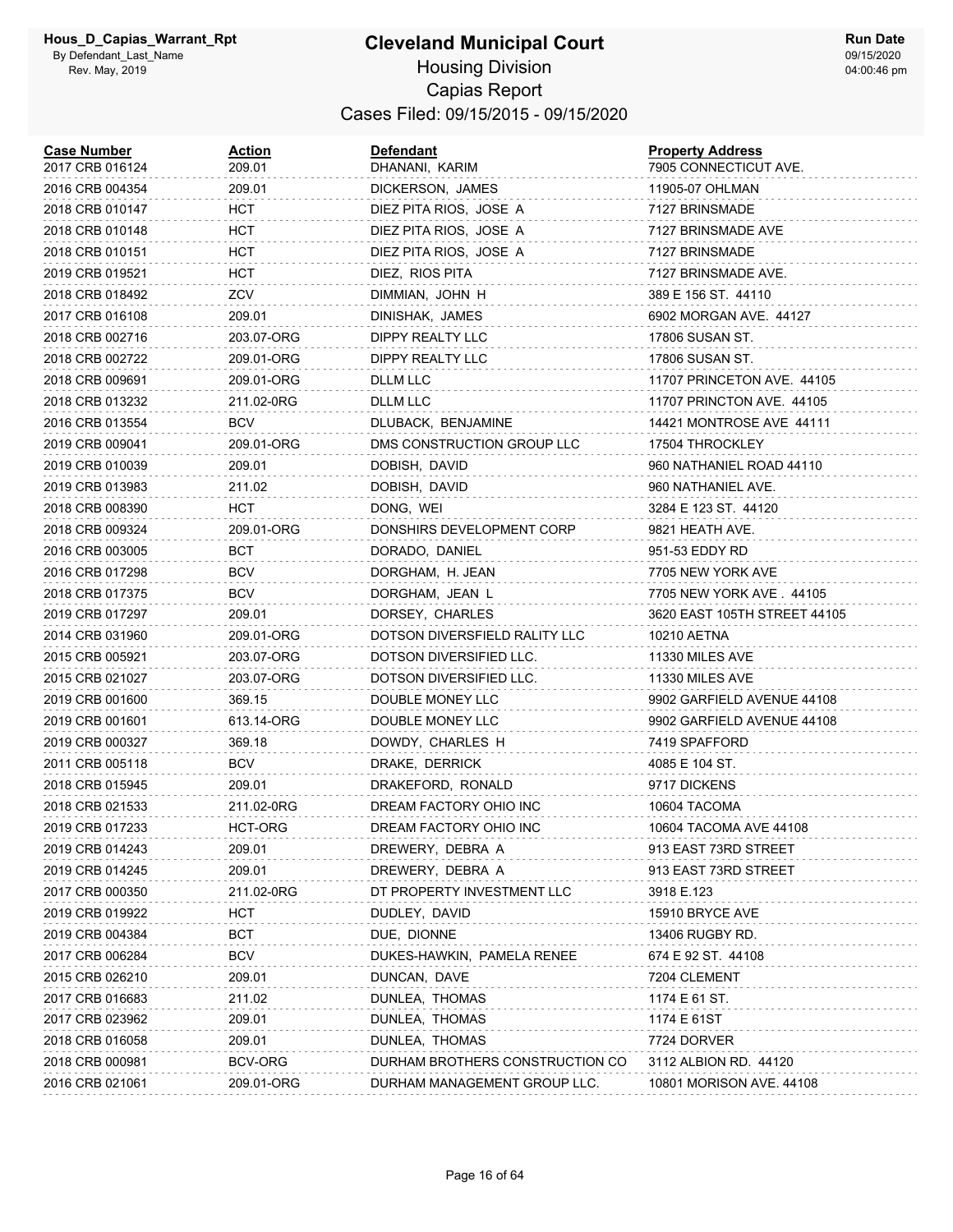| <b>Case Number</b><br>2017 CRB 018261 | <u>Action</u><br>209.01 | <b>Defendant</b><br>DWYER, TIMOTHY MICHAEL | <b>Property Address</b><br>15701 LOTUS AVE. 44128 |
|---------------------------------------|-------------------------|--------------------------------------------|---------------------------------------------------|
| 2018 CRB 016903                       | 203.07                  | DWYER, TIMOTHY MICHAEL                     | 4472 EAST 158TH STREET                            |
| 2018 CRB 016904                       | 209.01                  | DWYER, TIMOTHY MICHAEL                     | 4472 EAST 158TH STREET                            |
| 2019 CRB 001750                       | BCV                     | DWYER, TIMOTHY MICHAEL                     | 4472 E 158 ST. 44128                              |
| 2018 CRB 020711                       | BCT                     | DYE, DIONNE                                | 13406 RUGBY 44108                                 |
| 2017 CRB 009493                       | 209.01                  | DYSON, ERIC                                | 3628 E 110TH ST. 44105                            |
| 2018 CRB 021724                       | 211.02                  | DZIK, MICHAEL                              | 1824 TREADWAY AVENUE 44109                        |
| 2018 CRB 021735                       | 209.01                  | DZIK, MICHAEL                              | 1824 TREADWAY AVENUE 44109                        |
| 2019 CRB 014089                       | <b>HCT-ORG</b>          | E B ENTERPRISE LLC                         | 3201 LIBRARY AVE. 44109                           |
| 2017 CRB 016116                       | 209.01-ORG              | E.R.R.E. MANAGEMENT LLC.                   | <b>10107 EMPIRE</b>                               |
| 2016 CRB 024236                       | <b>BCV-ORG</b>          | <b>EAGLESMERE LLC</b>                      | 13824 EAGLESMERE                                  |
| 2017 CRB 008597                       | <b>BCV</b>              | EATMAN, JULIUS MAE                         | 1341 E. 124 ST. 44106                             |
| 2018 CRB 012612                       | HCT                     | EDGELL, DEBRA                              | 2101 W 83 ST6.                                    |
| 2018 CRB 012613                       | HCT                     | EDGELL, DEBRA R                            | 2101 W 83 ST. 44102                               |
| 2017 CRB 014026                       | BCT                     | EDWARDS, DARON                             | 1950 WESTBURN RD.                                 |
| 2017 CRB 017892                       | BCT                     | EDWARDS, DARON                             | 1950 WESTBURN AVE                                 |
| 2018 CRB 009249                       | BCT                     | EDWARDS, DARON                             | 1950 WESTBURN RD.                                 |
| 2016 CRB 019897                       | 209.01                  | EDWARDS, KACEY A                           | 1717 E 90TH ST.                                   |
| 2019 CRB 015632                       | 209.01                  | EDWARDS, KACEY A                           | 1717 EAST 90TH STREET                             |
| 2019 CRB 000649                       | 211.02                  | EDWARDS, LAKISHA                           | 10421 RENO AVENUE                                 |
| 2016 CRB 019443                       | 209.01                  | EDWARDS, ROBERT                            | 10835 TACOMA                                      |
| 2019 CRB 007016                       | BCV                     | EGLAR, RITA                                | 1143 E 77 ST. 44103                               |
| 2019 CRB 021152                       | HCT                     | ELDRIDGE, CHRISTOPHER                      | 8015 NEW YORK AVE.                                |
| 2018 CRB 008185                       | BCV-ORG                 | ELITE HOUSES LLC                           | 5007 MCBRIDE AVE. 44127                           |
| 2019 CRB 016748                       | 209.01-ORG              | ELITE HOUSES LLC                           | 5007 MCBRIDE                                      |
| 2018 CRB 010843                       | BCV-ORG                 | ELITE INVESTMENTS CAPITAL                  | 5814 FLEET AVE. 44105                             |
| 2016 CRB 022766                       | 209.01                  | ELKHIAR, ELMOSTAFA                         | 12414 WOODSIDE AVE.                               |
| 2018 CRB 022584                       | 209.01-ORG              | ELKRIDGE INVESTMENTS INC                   | 11125 FOREST AVENUE                               |
| 2018 CRB 022586                       | 209.01-ORG              | ELKRIDGE INVESTMENTS LLC                   | 11125 FOREST AVENUE                               |
| 2019 CRB 018369                       | <b>HCT</b>              | ELLIS, LEAH                                | 1196 E 82 ST.                                     |
| 2018 CRB 009653                       | HCT-ORG                 | <b>EMIR PROPERTIES LLC</b>                 | 3598 W 103 ST.                                    |
| 2017 CRB 024684                       | 209.01-ORG              | EN V US INVESTMENT LLC                     | 11510 DURANT                                      |
| 2016 CRB 019899                       | 209.01-ORG              | EN VUS INVESTMENTS LLC                     | 1128-30 E 141ST ST.                               |
| 2013 CRB 039279                       | 211.02-0RG              | ENTERPRISE ALLIANCE CORP                   | 584 E 118TH ST                                    |
| 2013 CRB 039280                       | 209.01-ORG              | <b>ENTERPRISE ALLIANCE CORP</b>            | 584 E 118TH ST                                    |
| 2013 CRB 039281                       | 203.07-ORG              | <b>ENTERPRISE ALLIANCE CORP</b>            | 584 E 118TH ST                                    |
| 2013 CRB 039282                       | 211.02-0RG              | ENTERPRISE ALLIANCE CORP                   | 584 E 118TH ST                                    |
| 2014 CRB 009924                       | 211.02-0RG              | ENTERPRISE ALLIANCE CORP                   | 584 E 118TH ST                                    |
| 2014 CRB 009925                       | 209.01-ORG              | <b>ENTERPRISE ALLIANCE CORP</b>            | 584 E 118TH ST                                    |
| 2014 CRB 009926                       | 209.01-ORG              | ENTERPRISE ALLIANCE CORP                   | 584 E 118TH ST                                    |
| 2014 CRB 009927                       | 203.07-ORG              | <b>ENTERPRISE ALLIANCE CORP</b>            | 584 E 118TH ST                                    |
| 2019 CRB 005030                       | 209.01-ORG              | <b>ENTRUST FREEDOM LLC</b>                 | 3689 EAST 108TH STREET                            |
| 2017 CRB 007351                       | BCV-ORG                 | EPIPHANY HOLDINGS LLC                      | 3569 E 114TH ST. 44105                            |
| 2017 CRB 024592                       | HCT-ORG                 | ERIE SHORE INVESTMENT LLC                  | 16605 CHATFIELD                                   |
| 2018 CRB 011536                       | 209.01                  | ESKRIDGE, SHANEIL                          | 2771 E 118TH ST.                                  |
| 2019 CRB 012933                       | 209.01                  | ETHERIDGE, CHARLES                         | 10919 FLOWER AVE 44111                            |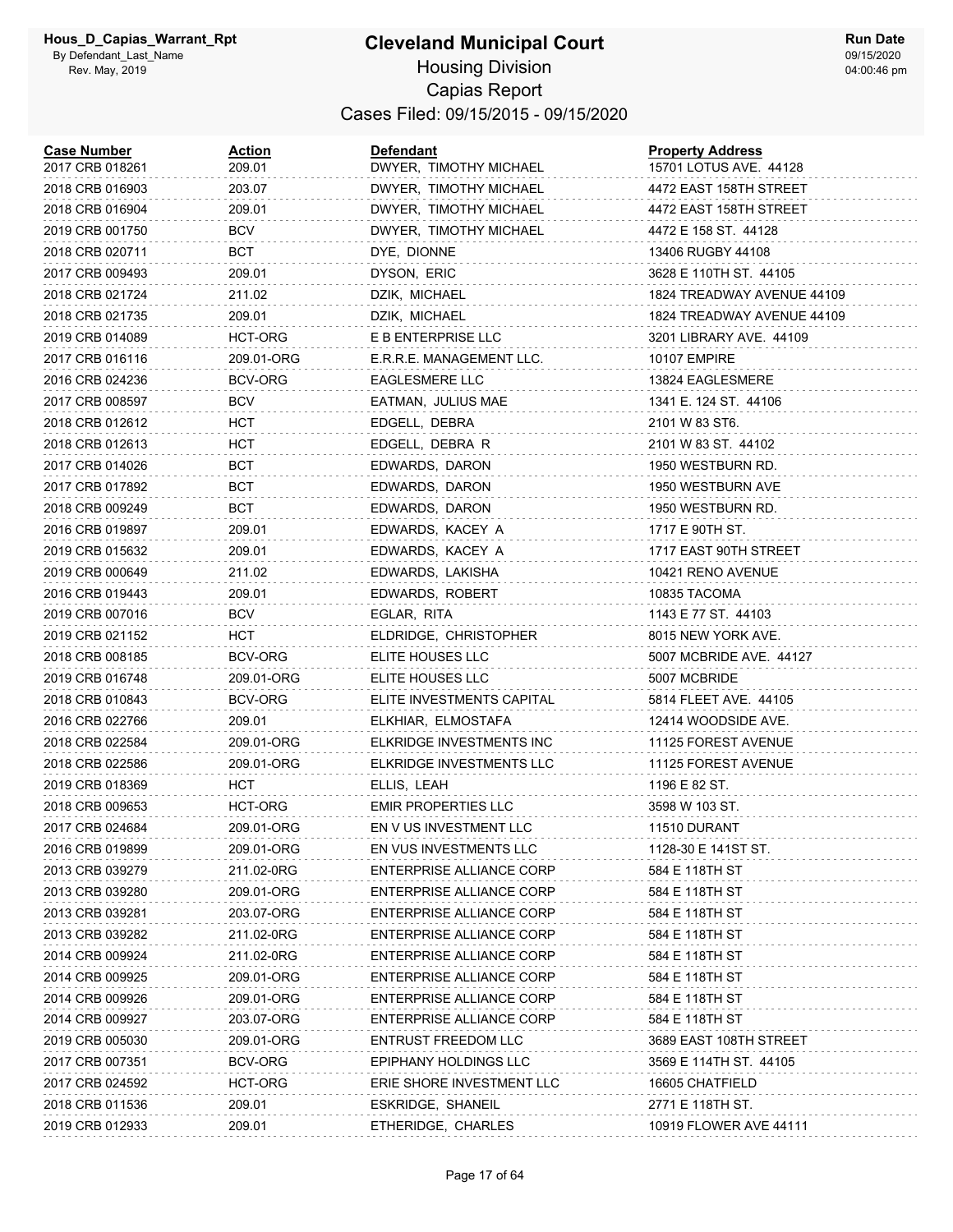# **Cleveland Municipal Court** Housing Division

**Run Date** 09/15/2020 04:00:46 pm

# Capias Report Cases Filed: 09/15/2015 - 09/15/2020

| <b>Case Number</b><br>2018 CRB 007679 | <u>Action</u><br>369.13 | <b>Defendant</b><br>ETHLEY, LAQUANNA Y | <b>Property Address</b><br>10315 DICKENS AVE. 44104 |
|---------------------------------------|-------------------------|----------------------------------------|-----------------------------------------------------|
| 2019 CRB 017549                       | HCT-ORG                 | EUCLID LAKEVIEW LLC                    | 12408 EUCLID AVE, 44106                             |
| 2017 CRB 023627                       | BCV                     | EVANS, GRADY L                         | 13514 CORMERE RD. 44120                             |
| 2015 CRB 014163                       | 209.01-ORG              | EVERGREEN HOMES LLC                    | 2811 E 122 ST                                       |
| 2017 CRB 006756                       | 209.01-ORG              | EVERYBODY DESERVES A HOME 2            | 1447 LAKEVIEW AVE.                                  |
| 2018 CRB 009299                       | 209.01-ORG              | EXPLORE THE OPPORTUNITY LLC            | 10319 ELIOT AVE. 44104                              |
| 2016 CRB 021806                       | 209.01-ORG              | EXR LLC.                               | 1048 ADDISON RD                                     |
| 2018 CRB 002693                       | 371.13                  | EZ ACCESS FUNDING LLC                  | 4130 E 127TH ST.                                    |
| 2018 CRB 002694                       | 369.13                  | EZ ACCESS FUNDING LLC                  | 4130 E 127 ST.                                      |
| 2016 CRB 007528                       | 203.07                  | EZELL, GREGORY D                       | 9600 STEINWAY 44104                                 |
| 2019 CRB 021862                       | BCV                     | FAHIE, CAROL                           | 11818 LENACRAVE AVE. 44120                          |
| 2018 CRB 009592                       | 209.01                  | FAIRFAX HOMES DEVELOPMENT INC          | 2419 E 84 ST.                                       |
| 2018 CRB 013800                       | 209.01                  | FAISON, DONELL                         | 19207 FIRWOOD AVE 44110                             |
| 2019 CRB 010121                       | 209.01                  | FANOUS, MOHSEN                         | 1966 WEST 104TH STREET                              |
| 2019 CRB 010122                       | 209.01                  | FANOUS, MOHSEN                         | 1966 WEST 104TH STREET                              |
| 2019 CRB 001420                       | <b>BCV</b>              | FARR, JACQUELINE MARIE                 | 1345 E 93 ST. 44106                                 |
| 2019 CRB 019290                       | <b>HCT</b>              | FARRAR, SHARI K                        | 16605 PRIEBE AVE                                    |
| 2019 CRB 002220                       | 211.02-0RG              | FAST FINDING CORPORATION               | 2863 EAST 112TH STREET                              |
| 2018 CRB 021875                       | HCT-ORG                 | <b>FAST FUNDING CORP</b>               | 11204 BUCKEYE RD.                                   |
| 2015 CRB 020597                       | 369.13                  | FEHER M PROPERTIES LLC,                | 3519 W 50TH ST                                      |
| 2018 CRB 019625                       | 209.01                  | FEHMERLING INVEST LLC                  | 823 EAST 100TH STREET                               |
| 2016 CRB 014218                       | 3101.10(E)              | FENG, LI                               | 3608 E.144ST                                        |
| 2019 CRB 010843                       | 209.01                  | FENTRESS, AMESHA                       | 964 EAST 143RD STREET 44110                         |
| 2017 CRB 016186                       | <b>BCV</b>              | FERRELL, DANIELLE                      | 13420 EWEST AVE. 44111                              |
| 2017 CRB 016187                       | BCV                     | FERRELL, JERRY                         | 13420 WEST AVE 44111                                |
| 2016 CRB 014463                       | <b>BCV</b>              | FIGUEROA, ZENEN                        | 8219 MEDINA                                         |
| 2014 CRB 024907                       | <b>BCV</b>              | FIGUEROA, ZENON                        | 8219 MEDINA                                         |
| 2016 CRB 010765                       | <b>BCV</b>              | FILGUEIRA, GONZALO                     | 925 NATHANIEL RD. 44110                             |
| 2016 CRB 009872                       | HCT                     | FILGUERA, GONZALO                      | 925 NATHANIEL RD. 44110                             |
| 2016 CRB 009874                       | <b>HCT</b>              | FILGUERA, GONZALO                      | 925 NATHANIEL RD. 44110                             |
| 2019 CRB 009073                       | 209.01-ORG              | <b>FIRESIDE ESTATES LLC</b>            | <b>10201 GIBSON</b>                                 |
| 2019 CRB 012578                       | 209.01-ORG              | FIRST FINANCE INC                      | 16321 HUNTMERE                                      |
| 2018 CRB 002969                       | BCV-ORG                 | FISH INC LLC                           | 19517 SHELTON DR. 44110                             |
| 2018 CRB 009256                       | <b>BCT-ORG</b>          | FISH INC. LLC                          | 19517 SHELTON AVE.                                  |
| 2019 CRB 019188                       | HCT-ORG                 | <b>FISHER HOMES LLC</b>                | 639 E 107 ST. 44108                                 |
| 2015 CRB 011717                       | 209.01                  | FISHER, ANTHONY                        | 3805 E 140TH ST                                     |
| 2019 CRB 021032                       | HCT-ORG                 | FISHER, ANTHONY                        | 11333 LARDET AVE. 44104                             |
| 2016 CRB 008481                       | 209.01                  | FLANIGAN, MARZET                       | 11437-39 CAROLINA                                   |
| 2016 CRB 018153                       | 209.01                  | FLORES, GABRIEL                        | 3212 E 57TH ST.                                     |
| 2015 CRB 014133                       | 209.01-ORG              | FLT CONSTRUCTION CO                    | 1333-35 E 188TH ST                                  |
| 2015 CRB 016170                       | BCV-ORG                 | FLT CONSTRUCTION CO                    | 1333 E 188 ST 44110                                 |
| 2018 CRB 006329                       | BCV-ORG                 | FLT CONSTRUCTION LLC                   | 1211 E 175 ST. 44119                                |
| 2015 CRB 018485                       | 209.01                  | FLUELLEN-HOSEA, DARLENE                | 10728 MORISON AVE                                   |
| 2015 CRB 018486                       | 209.01                  | FLUELLEN-HOSEA, DARLENE                | 10728 MORISON AVE                                   |
| 2015 CRB 019304                       | 203.07                  | <b>FORCINA INC</b>                     | 8699 BROADWAY AVE                                   |
| 2019 CRB 019826                       | HCT                     | FORD, ALEX                             | 7503 AETNA RD                                       |
|                                       |                         |                                        |                                                     |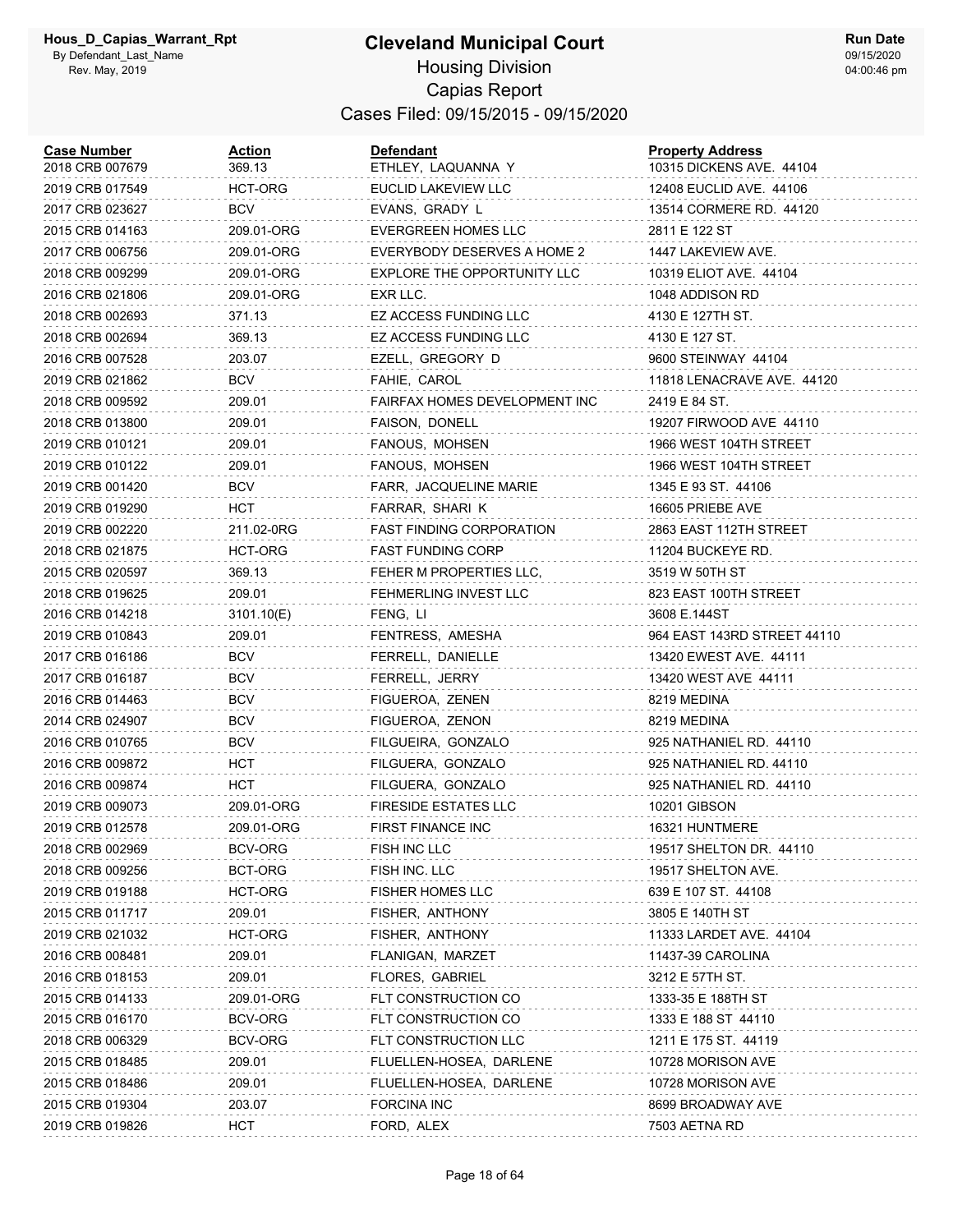| <b>Case Number</b><br>2015 CRB 016218 | <u>Action</u><br>BCT | Defendant<br>FORD, ANNIE LEIGH     | <b>Property Address</b><br>9212 COLUMBIA AVE |
|---------------------------------------|----------------------|------------------------------------|----------------------------------------------|
| 2017 CRB 020755                       | BCV                  | FORD, CHRISTOPHER THOMAS           | 3792 E 116 ST. 44105                         |
| 2019 CRB 019824                       | HCT                  | FORD, JOSEPH                       | 7503 AETNA RD.                               |
| 2017 CRB 019034                       | 209.01               | FORD, MARY                         | 7123 PARK AVE. 44105                         |
| 2019 CRB 013191                       | HCT                  | FORD, NELLIE                       | 10420 GRANDVIEW AVE. 44104                   |
| 2018 CRB 009449                       | 209.01               | FORD, STELLIE D                    | 18701 PAWNEE AVE. 44119                      |
| 2019 CRB 011454                       | HCT                  | FORD, STELLIE D                    | 18701 PAWNEE AVE. 44119                      |
| 2019 CRB 019827                       | HCT                  | FORD, TUWAN                        | 7503 AETNA RD. 44105                         |
| 2017 CRB 009535                       | 209.01               | FOREST, APRIL                      | 3395 E. 102ND ST.                            |
| 2016 CRB 022769                       | 211.02-0RG           | FOUR CORNERS INVESTMENT            | 12717 BENHAM AVE.                            |
| 2018 CRB 003004                       | 369.14C              | FOWLKES, PRESTON                   | 3687 E 117 ST.                               |
| 2018 CRB 003005                       | 369.15               | FOWLKES, PRESTON                   | 3687 E 117 ST.                               |
| 2018 CRB 003007                       | 209.01A3             | FOWLKES, PRESTON                   | 3687 E 117 ST. 44105                         |
| 2018 CRB 003009                       | 3101.10(E)           | FOWLKES, PRESTON                   | 3687 E 117 ST. 44105                         |
| 2018 CRB 003011                       | 369.13               | FOWLKES, PRESTON                   | 3687 E 117 ST. 44105                         |
| 2018 CRB 012715                       | 369.15B              | FOY, SOLOMON                       | 4784 E 176TH ST                              |
| 2018 CRB 011512                       | 209.01-ORG           | FOY', SOLOMON                      | 4784 E 176 ST.                               |
| 2018 CRB 007000                       | BCV-ORG              | FRAMEWORK PROPERTY INVESTORS LLC   | 3102 ROANOKE AVE. 44109                      |
| 2018 CRB 013190                       | 203.07               | FRANKLIN, LORNE                    | 7712 ABERDEEN AVE. 44103                     |
| 2017 CRB 014920                       | 209.01               | FRANKLIN, MARVIN                   | 8201 GOODMAN AVE.                            |
| 2017 CRB 008047                       | 209.01               | FRANKS, LYNN C                     | 1439 E 173RD ST.                             |
| 2015 CRB 025488                       | BCT-ORG              | FRED'S HAPPY HOMES LLC             | 1781-83 WAYSIDE RD                           |
| 2018 CRB 015073                       | BCT-ORG              | FRED'S HAPPY HOMES LLC             | 1781-83 WAYSIDE AVE.                         |
| 2019 CRB 020421                       | HCT-ORG              | FREEDOM ESTATES LTD                | BREMKE, DUANE E                              |
| 2017 CRB 006645                       | 203.07-ORG           | FREELANCE INVESTORS INC.           | 7905 CONNECTICUT AVE. 44105                  |
| 2017 CRB 010485                       | BCV-ORG              | FREELANCE INVESTORS INC.           | 7905 CONNECTICUT AVE. 44105                  |
| 2018 CRB 012237                       | 209.01-ORG           | FREELANCE INVESTORS INC.           | 7905 CONNECTICUT AVE                         |
| 2019 CRB 008138                       | 209.01-ORG           | FREELANCE INVESTORS INC.           | 7905 CONNECTICUT 44105                       |
| 2017 CRB 008392                       | BCV                  | FREEMAN, CARLA                     | 1525 E 123 ST. 44106                         |
| 2017 CRB 008393                       | <b>BCV</b>           | FREEMAN, CARLA                     | 1525 E 123 ST. 44106                         |
| 2017 CRB 008397                       | <b>BCV</b>           | FREEMAN, CARLA                     | 1525 E 123 ST. 44106                         |
| 2017 CRB 025607                       | <b>BCV</b>           | FREEMAN, CARLA AKA YVETTE CARLA F  | 3496 INDEPENDENCE STE                        |
| 2017 CRB 008391                       | BCV                  | FREEMAN, DONNELL                   | 1525 E 123 ST 44106                          |
| 2017 CRB 008395                       | BCV                  | FREEMAN, DONNELL                   | 1525 E 123 ST. 44106                         |
| 2017 CRB 008396                       | <b>BCV</b>           | FREEMAN, DONNELL                   | 1525 E 123 ST. 44106                         |
| 2015 CRB 023180                       | 209.01-ORG           | <b>FRESH START INC</b>             | 4807 CEDAR RD                                |
| 2018 CRB 012144                       | <b>BCT</b>           | FREY, JAMES                        | 723 E 156 ST.                                |
| 2018 CRB 011570                       | 209.01-ORG           | FUAD JUMAA YPUSUF ABDEL RAZZAR     | 14910 KINGSFORD AVE                          |
| 2018 CRB 010346                       | 367.131A             | FULMORE FOUNDATION INC C/O MICHAEL | 11501 NELSON AVE                             |
| 2017 CRB 024214                       | <b>BCV</b>           | FYFFE, MATTHEW                     | 13021 ST JAMES                               |
| 2019 CRB 012970                       | 209.01               | FYFFE, MATTHEW                     | 13021 ST. JAMES AVE 44135                    |
| 2017 CRB 002106                       | BCT                  | FYFFE, MATTHEW J                   | 13021 ST JAMES AVE                           |
| 2019 CRB 013463                       | HCT                  | FYFFE, MATTHEW J                   | 13021 ST. JAMES ST. 44135                    |
| 2019 CRB 013467                       | <b>BCT</b>           | FYFFE, MATTHEW J                   | 13021 ST. JAMES 44135                        |
| 2019 CRB 020941                       | <b>HEALTH</b>        | FYFFE, MATTHEW J                   | 13021 ST. JAMES AVE                          |
| 2017 CRB 024216                       | BCV                  | FYFFE, PAMELA                      | 13021 ST JAMES                               |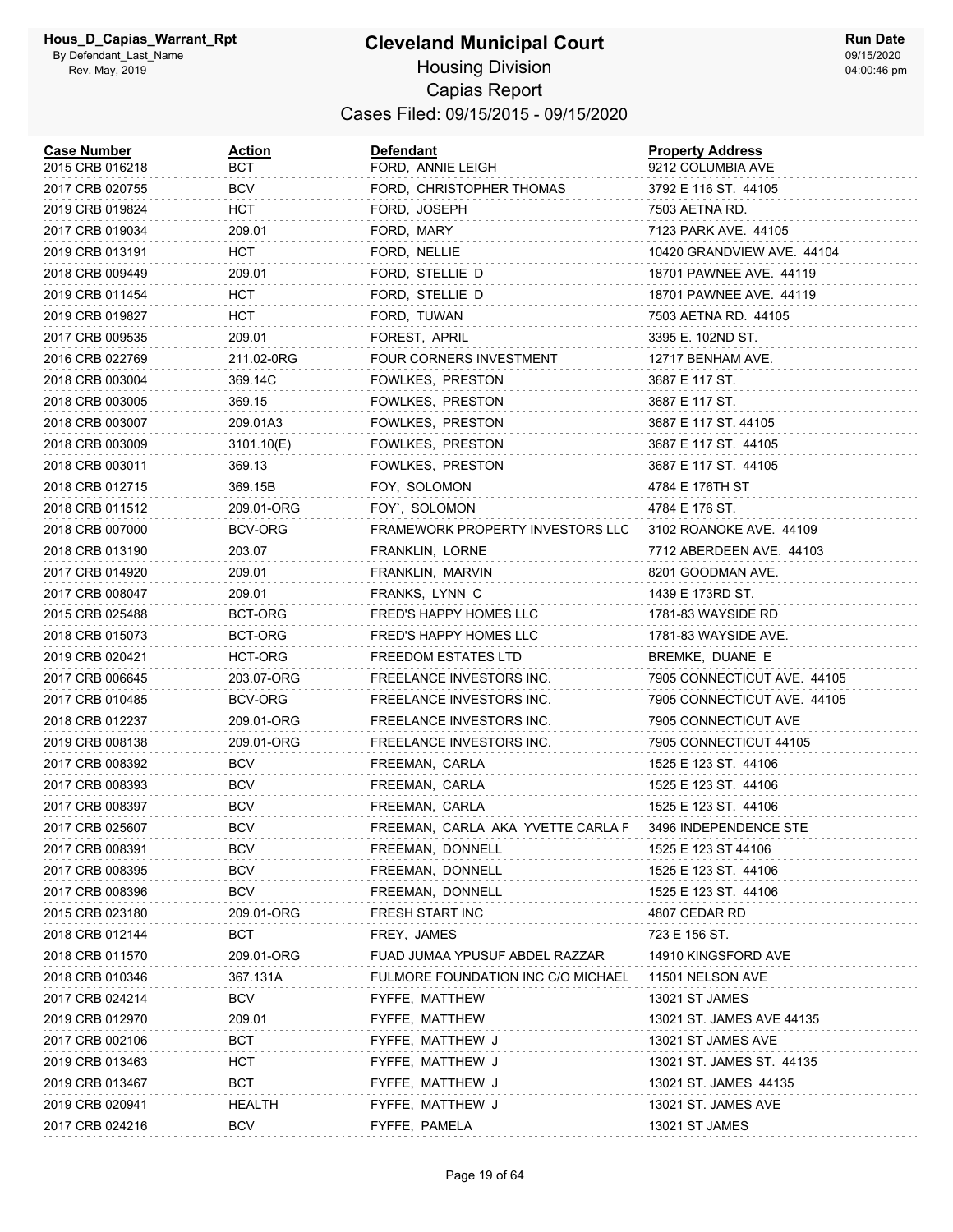#### **Cleveland Municipal Court** Housing Division Capias Report Cases Filed: 09/15/2015 - 09/15/2020

| <b>Case Number</b><br>2017 CRB 002107 | <u>Action</u><br>вст | <b>Defendant</b><br>FYFFE, PAMELA M  | <b>Property Address</b><br>13021 ST JAMES AVE |
|---------------------------------------|----------------------|--------------------------------------|-----------------------------------------------|
| 2018 CRB 005234                       | 211.02-0RG           | <b>G4 RESTORATION</b>                | 11828/30 KINSMAN RD.                          |
| 2015 CRB 021030                       | 209.01-ORG           | <b>GADSEN FAMILY HOLDINGS LLC</b>    | 10110-12 GARFIELD AVE.                        |
| 2015 CRB 021031                       | 209.01-ORG           | <b>GADSEN FAMILY HOLDINGS LLC</b>    | 10110-12 GARFIELD AVE                         |
| 2015 CRB 015807                       | <b>BCV</b>           | GALARZA, IRVING                      | 3855 W 33 ST 44109                            |
| 2015 CRB 015809                       | <b>BCV</b>           | GALARZA, IRVING                      | 3855 W 33 ST 44109                            |
| 2019 CRB 016617                       | <b>HEALTH</b>        | GALISH, JOSEPH M                     | 4222 W 62 ST.                                 |
| 2019 CRB 009828                       | BCT                  | GAMBLE, ROBERT F                     | 1368 E 187 ST. 44110                          |
| 2018 CRB 008958                       | <b>BCV</b>           | GANIERE, CHERI                       | 3115 W 52 ST. 44102                           |
| 2019 CRB 005540                       | HEALTH               | GANIERE, CHERI                       | 3115 W 52 ST.                                 |
| 2017 CRB 017004                       | 209.01               | GAR, LAMAR                           | 9715 MANOR AVE 44104                          |
| 2018 CRB 013406                       | 209.01               | GAR, LAMAR                           | 9715 MANOR AVE. 44104                         |
| 2018 CRB 019981                       | 211.02               | GAR, LAMAR                           | 9715 MANOR AVENUE 44104                       |
| 2018 CRB 019982                       | 209.01               | GAR, LAMAR                           | 9715 MANOR AVENUE 44104                       |
| 2018 CRB 019987                       | 209.01               | GAR, LAMAR                           | 9715 MANOR AVENUE 44104                       |
| 2019 CRB 002023                       | BCV                  | GAR, LAMAR                           | 9715 MANOR AVE. 44104                         |
| 2016 CRB 012207                       | 209.01               | GARCIA, ANTONIO J                    | 1378 E 88TH ST.                               |
| 2017 CRB 017886                       | ZCT                  | GARCIA, KYLE                         | 3453 E 147 ST.                                |
| 2020 CRB 002750                       | 369.08               | GARDNER JR, RONALD D                 | 6400 HEISLEY                                  |
| 2017 CRB 005357                       | 209.01               | GARDNER, NAISHA                      | 10312 SOMERSET AVE. 44108                     |
| 2019 CRB 012712                       | 209.01               | GARDNER, TASHA                       | 638 E. 125TH ST                               |
| 2016 CRB 012101                       | 209.01               | GARNER, KEISHA                       | 1873-75 MANNERING 44112                       |
| 2016 CRB 020658                       | 209.01               | GARRETT, ANTHONY M                   | 7818 NEW YORK 44105                           |
| 2019 CRB 021055                       | 277.09               | GARRETT, BILLY                       | 6218 SUPERIOR                                 |
| 2018 CRB 007607                       | 211.02               | GARRETT, ROY                         | 4619 CZAR AVE 44127                           |
| 2018 CRB 017360                       | 211.02               | GARRETT, TERRY                       | 4356 EAST 154TH STREET                        |
| 2019 CRB 016580                       | <b>HEALTHT-ORG</b>   | <b>GARTLAND WEST PROPERTIES LLC</b>  | 1896 W 57 ST.                                 |
| 2017 CRB 025845                       | 209.01               | GARTLAND, DENNIS                     | 282 E 150TH                                   |
| 2018 CRB 000114                       | HCT                  | GARTLAND, DENNIS                     | 282 EAST 150 ST.                              |
| 2018 CRB 003015                       | <b>BCV</b>           | GARTLAND, DENNIS                     | 282 E. 150 ST. 44110                          |
| 2018 CRB 011500                       | <b>BCV</b>           | GARTLAND, DENNIS                     | 5400 TILLMAN AVE, 44102                       |
| 2019 CRB 008670                       | 209.01               | GARTLAND, DENNIS                     | 5400 TILLMAN                                  |
| 2019 CRB 008671                       | 209.01               | GARTLAND, DENNIS                     | 5400 TILLMAN                                  |
| 2019 CRB 013176                       | HCT                  | GARTLAND, DENNIS                     | 282 E 150TH ST.                               |
| 2019 CRB 013181                       | HCT                  | GARTLAND, DENNIS                     | 282 E 150 ST. 44110                           |
| 2019 CRB 015680                       | HCT                  | GARTLAND, DENNIS                     | 282 E 150 ST. 44110                           |
| 2018 CRB 021801                       | BCV-ORG              | <b>GBRIT PROPERTY MANAGEMENT LLC</b> | 1219 E 89 ST. 44108                           |
| 2019 CRB 008337                       | 209.01-ORG           | <b>GEORGE GROUP LLC</b>              | 17316 STOCKBRIDGE 44128                       |
| 2019 CRB 012147                       | BCT                  | GEORGE, SHARINA Y                    | 17019 HILLSBORO RD.                           |
| 2019 CRB 012149                       | BCT                  | GEORGE, SHARINA Y                    | 17019 HILLSBORO RD.                           |
| 2019 CRB 012171                       | BCT                  | GEORGE, SHARINA Y                    | 17019 HILLSBORO RD.                           |
| 2016 CRB 022150                       | 209.01               | GETTS, RONALD G                      | 5001 STICKNEY AVE.                            |
| 2016 CRB 008372                       | 367.131A             | <b>GHOSE PROPERTIES LLC.</b>         | 9917 GAYLORD AVE. 44105                       |
| 2019 CRB 020155                       | HCT                  | GHRABAT, FAYSAI                      | 3474 WARREN RD                                |
| 2018 CRB 012841                       | 209.01-ORG           | GIANT EQUITIES OHIO 2 LLC            | 2704 NATCHEZ AVE.                             |
| 2019 CRB 021469                       | 211.02               | GIGLIO, FRANK                        | 2300 W 14TH ST.                               |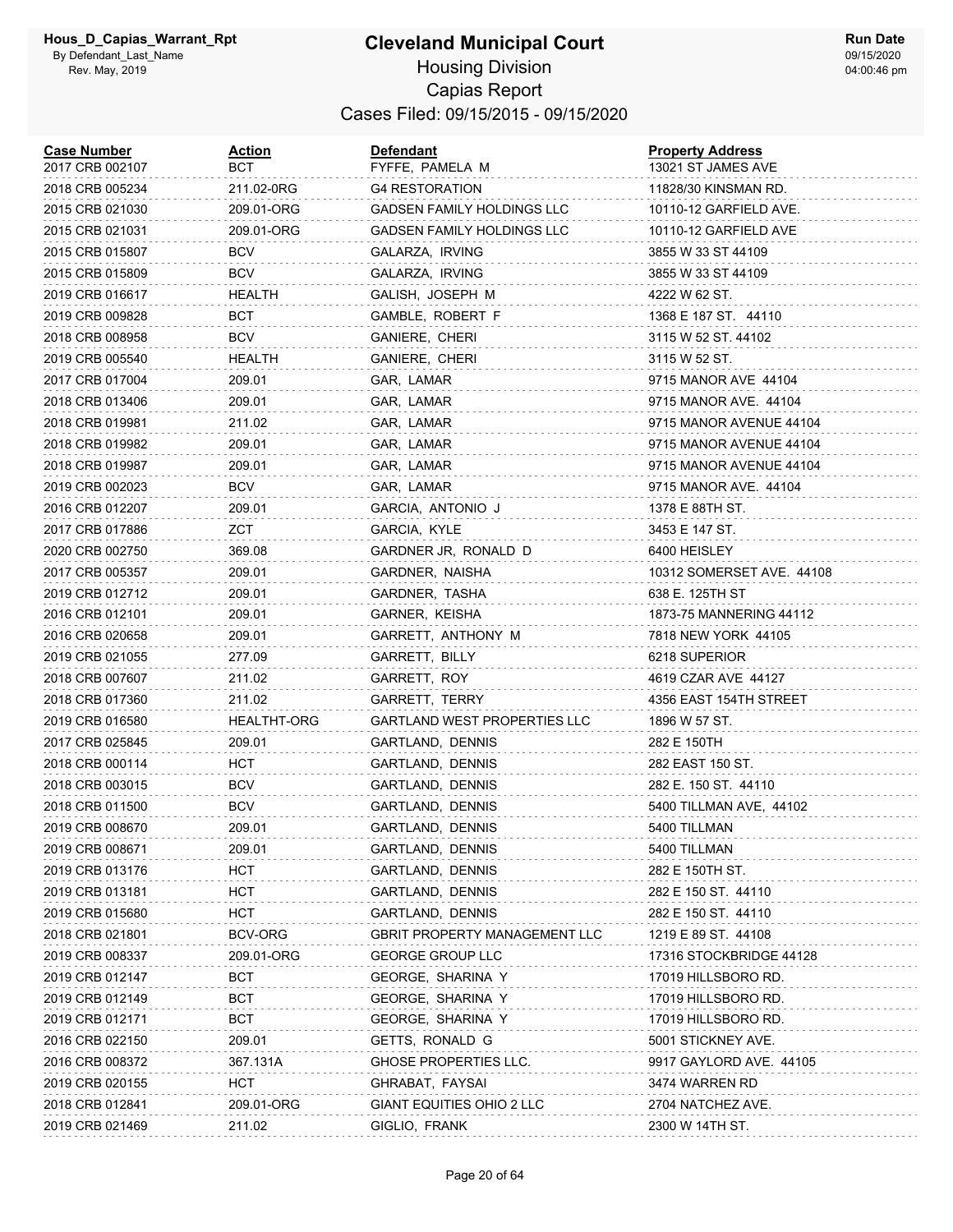| <b>Case Number</b><br>2019 CRB 021472 | Action<br>209.01 | Defendant<br>GIGLIO, FRANK A         | <b>Property Address</b><br>2300 W 14 ST |
|---------------------------------------|------------------|--------------------------------------|-----------------------------------------|
| 2016 CRB 020120                       | 209.01-ORG       | GIRL & A HAMMER CONSTRUCTION LLC.    | 1068 E 99TH ST. 44103                   |
| 2019 CRB 004369                       | BCT              | GISSENHANER, THURMOND D              | 13502-04 CASPER RD. 44110               |
| 2018 CRB 019845                       | 369.15           | GISSENTANER, SHELTON                 | 3921 STRANDHILL                         |
| 2019 CRB 020960                       | HCT              | GIST, DEANICIA                       | 3577 E 61 ST.                           |
| 2019 CRB 008933                       | HCT              | GLENN, LARRY M                       | 17217 TARKINGTON AVE. 44128             |
| 2015 CRB 023167                       | 209.01-ORG       | <b>GLENVILLE DEVELOPMENT CORP</b>    | 10610 GRANTWOOD AVE                     |
| 2015 CRB 014592                       | 209.01-ORG       | GLENVILLE HOMES II LIMITED PARTNERSH | 10819 HAMPDEN                           |
| 2019 CRB 012687                       | 209.01           | GLOVER, ALBERT                       | 9507 EASTON 44104                       |
| 2019 CRB 016297                       | 369.15B          | GLOVER, RYAN                         | 7129 OAK                                |
| 2019 CRB 016315                       | 369.15A          | GLOVER, RYAN                         | 7129 OAK                                |
| 2019 CRB 016316                       | 369.13           | GLOVER, RYAN                         | 7129 OAK                                |
| 2017 CRB 018745                       | 203.07-ORG       | GMJ PROPERTY MANAGEMENT LLC          | 1321 RUSSELL AVE.                       |
| 2017 CRB 019891                       | 209.01-ORG       | <b>GMJ PROPERTY MANAGEMENT LLC</b>   | 1321 RUSSELL AVE                        |
| 2019 CRB 018333                       | 209.01-ORG       | GMT INVESTMENT GROUP LLC             | 10417 PRINCE AVE.                       |
| 2017 CRB 012356                       | 209.01           | GNATOWSKI, JOHN                      | 6907 INDIANA AVE.                       |
| 2019 CRB 006018                       | HCT-ORG          | GOAL FAITH FOUNDATIONS OH LLC        | 12509 MCGOWAN                           |
| 2018 CRB 004759                       | BCV-ORG          | GODS WORD-GODS WAY SABBATH CHAPI     | 3587 E 93 ST. 44105                     |
| 2018 CRB 010501                       | 209.01           | GOERNDT, CYNTHIA E                   | 838 WHITCOMB                            |
| 2019 CRB 019480                       | HCT-ORG          | <b>GOLD DOLLAR INVESTMENT LLC</b>    |                                         |
| 2017 CRB 020872                       | 209.01-ORG       | GOLDEN REAL ESTATE OPPORTUNITIES L   | 718 E 124 ST.                           |
| 2018 CRB 002455                       | 203.07-ORG       | GOLDEN REAL ESTATE OPPORTUNITIES L   | 718 E 124 ST.                           |
| 2015 CRB 012519                       | BCT-ORG          | GOLDEN RESIDENTIAL INVESTMENT LLC    | 7419 COLGATE AVE 44102                  |
| 2018 CRB 015327                       | 209.01-ORG       | GOLDMARK PROPERTIES LLC              | 16705 DEFOREST                          |
| 2019 CRB 021525                       | 371.13           | GOLPHIN, LOUIS                       | 10105 DICKENS AVE                       |
| 2017 CRB 023271                       | 203.07           | GONZALEZ, GLORIA                     | 2096 W 103 ST.                          |
| 2017 CRB 023272                       | 209.01           | GONZALEZ, GLORIA                     | 2096 W 103 ST.                          |
| 2018 CRB 017061                       | 209.01           | GONZALEZ, HECTOR                     | 3076 WEST 104TH STREET                  |
| 2018 CRB 019637                       | 209.01           | GONZALEZ, HECTOR                     | 3076 WEST 104TH STREET 44111            |
| 2019 CRB 015971                       | 209.01           | GONZALEZ, HECTOR                     | 3076 WEST 104TH STREET 44111            |
| 2019 CRB 017640                       | 209.01           | GONZALEZ, HECTOR                     | 3076 W.104                              |
| 2019 CRB 017642                       | 211.02           | GONZALEZ, HECTOR                     | 3076 W 104                              |
| 2017 CRB 001526                       | ZCT              | GONZALEZ, RAMON                      | 3465 W.140                              |
| 2017 CRB 002087                       | HCT              | GONZALEZ, RAMON                      | 3465 W 140TH ST                         |
| 2017 CRB 014493                       | 209.01           | GOODRICH, GANNETT                    | 1400 E 55TH ST. 44103                   |
| 2017 CRB 014495                       | 209.01           | GOODRICH, GANNETT                    | 1400 E 55TH ST. 44108                   |
| 2018 CRB 006999                       | 211.02           | GORDON, BETTY M                      | 1364 E 93 ST.                           |
| 2015 CRB 009795                       | 211.02           | GORDON, DEBBIE                       | 4196 W 50TH ST 44114                    |
| 2015 CRB 018660                       | BCV              | GORDON, DEBBIE                       | 4196 W.50 ST                            |
| 2016 CRB 002905                       | <b>BCV</b>       | GORE, CHAS                           | 3069-71 E 65TH ST 44127                 |
| 2016 CRB 022890                       | 3101.10(E)       | GORE, JANEEN L                       | 3344 E 112TH ST                         |
| 2017 CRB 025834                       | 211.02           | GRAFT, RICHARD DANIEL                | 13313 EDGEWOOD AVE. 44105               |
| 2018 CRB 016495                       | 209.01           | GRAHAM, CHARLES                      | 14012 LAKOTA                            |
| 2018 CRB 016496                       | 211.02           | GRAHAM, CHARLES                      | 14012 LAKOTA                            |
| 2018 CRB 016062                       | 211.02           | GRANT, KEVIN                         | 3225 EAST 125TH STREET                  |
| 2019 CRB 021212                       | HCT              | GRANT, LAURA                         | 11620 PARKVIEW AVE 44120                |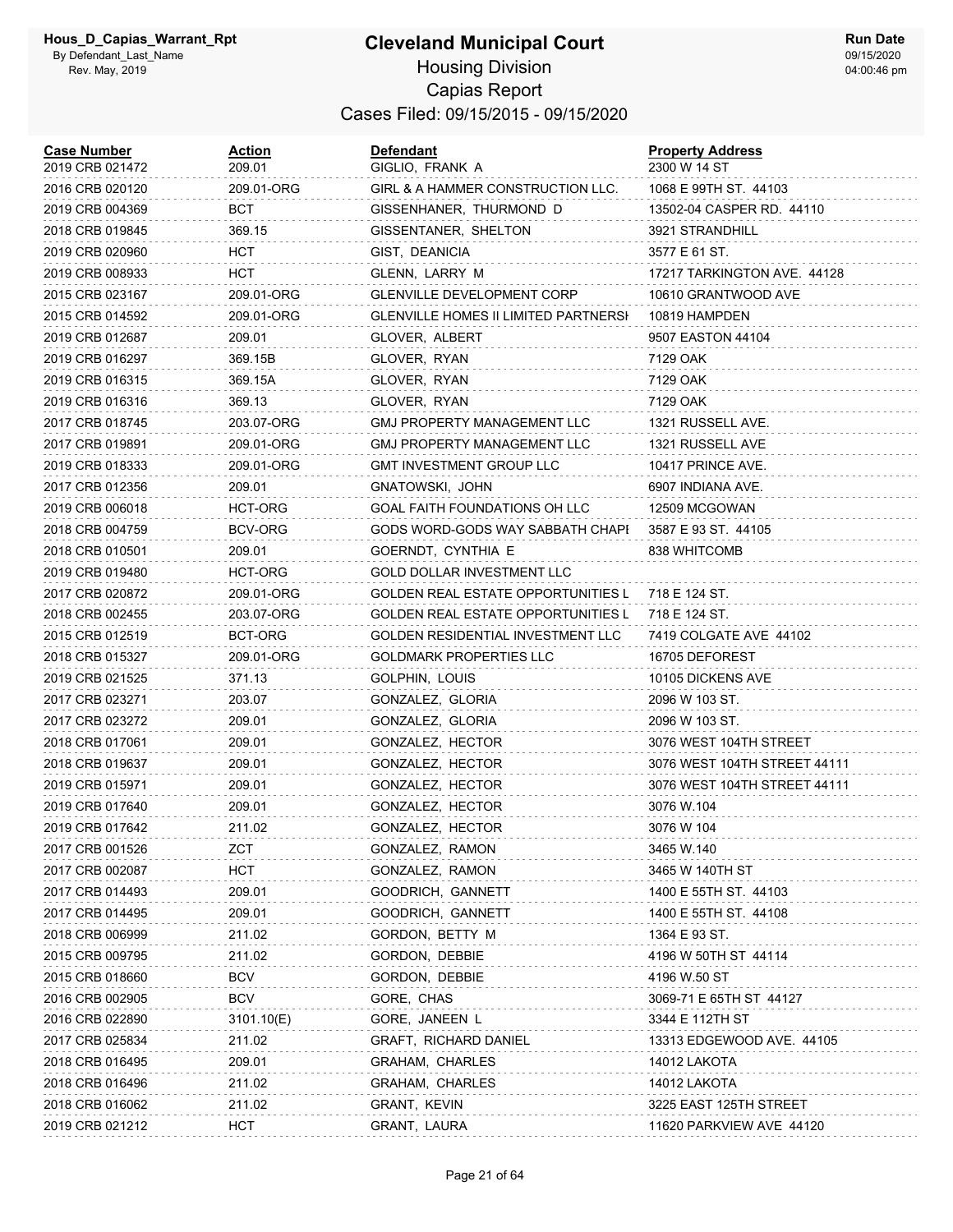#### **Cleveland Municipal Court** Housing Division Capias Report Cases Filed: 09/15/2015 - 09/15/2020

| <b>Case Number</b><br>2019 CRB 012623 | <u>Action</u><br>HCT-ORG | Defendant<br><b>GRASS ROOTS INNOVATION LLC</b> | <b>Property Address</b><br>10528 ENGLEWOOD AVE. |
|---------------------------------------|--------------------------|------------------------------------------------|-------------------------------------------------|
| 2018 CRB 016373                       | 209.01                   | GRAYS, EDDIE                                   | 4316 EAST 143RD STREET                          |
| 2018 CRB 016374                       | 209.01                   | GRAYS, EDDIE                                   | 4316 EAST 143RD STREET                          |
| 2019 CRB 011988                       | <b>HCT</b>               | GRAYS, EDDIE LEE                               | 3931 E. 147TH ST. 44128                         |
| 2018 CRB 002736                       | 209.01                   | <b>GRAYS, MARQUES A</b>                        | 3527 CARLYLE AVE. 44109                         |
| 2018 CRB 010341                       | 367.12(C)                | GRAYTORREYS FUND LLC C/O DS & K INV            | 3375 E 70TH ST CLEVE OH 44127                   |
| 2019 CRB 012585                       | 209.01-ORG               | GREAT NORTHERN INVESTMENT                      | 12802 MATHERSON                                 |
| 2018 CRB 017164                       | 211.02                   | GREELEE, MARTRELL                              | 372 EAST 123RD STREET                           |
| 2014 CRB 021936                       | 209.01-ORG               | <b>GREEN HARVEST VISION</b>                    | 1932 W.75                                       |
| 2016 CRB 018602                       | 209.01-ORG               | <b>GREEN HARVEST VISION LLC</b>                | 1932 W.75 ST                                    |
| 2019 CRB 014785                       | 367.131A                 | <b>GREEN ORCHID REALTY LLC</b>                 | 2829 E 116TH ST. 44120                          |
| 2019 CRB 014319                       | HCT                      | GREEN, SANDRA KATHLEEN                         | 9101 MADISON AVE.                               |
| 2016 CRB 002544                       | <b>BCV</b>               | GREEN, WILLIAM                                 | 3285 W 86 ST 44102                              |
| 2019 CRB 012468                       | 209.01                   | GREENE, LILLIAN J                              | 3971 E. 176 ST                                  |
| 2019 CRB 012769                       | HCT                      | GREER, WILLIAM                                 | 10101 ROSEHILL AVE.                             |
| 2017 CRB 009618                       | 209.01                   | GREGORY, BRAIN                                 | 4281 E 131 ST.                                  |
| 2016 CRB 021000                       | 203.07                   | <b>GREGORY, BRIAN</b>                          | 4281 E. 131 ST.                                 |
| 2017 CRB 006239                       | 211.02                   | GREGORY, BRIAN                                 | 4251 E 131 ST.                                  |
| 2017 CRB 009801                       | 369.18                   | GRIDLEY, BONNIE R                              | 7119 ELTON AVE. 44102                           |
| 2017 CRB 009803                       | 551.06 HOUSING           | GRIDLEY, BONNIE R                              | 7119 ELTON AVE. 44102                           |
| 2015 CRB 027545                       | 209.01                   | <b>GRIFFIN, JANICE V</b>                       | 812 E 100TH ST 44108                            |
| 2017 CRB 019844                       | 209.01                   | GRIFFIN, MICHELLE M                            | 1110 E 77TH ST.                                 |
| 2019 CRB 021266                       | HCT                      | <b>GRIFFIN, STEPHANIE</b>                      | 1774 CLARKSTONE RD.                             |
| 2018 CRB 020785                       | BCV                      | GRISSOM, WILLIE                                | 746 E 96 ST. 44108                              |
| 2014 CRB 016251                       | 209.01-ORG               | <b>GROW RICH PROPERTIES LLC.</b>               | 3653 W.47                                       |
| 2020 CRB 000275                       | HEALTH                   | GRUBER, PAUL                                   | 4518 W 145 ST. 44135                            |
| 2019 CRB 019938                       | HCT-ORG                  | <b>GRUHE LLC</b>                               | 4021 E 144 ST                                   |
| 2019 CRB 009482                       | 209.01-ORG               | GSK PROPERTY MANAGEMENT LLC                    | 3111 WEST 101ST STREET 44111                    |
| 2019 CRB 014220                       | 209.01-ORG               | <b>GSK PROPERTY MANAGEMENT LLC</b>             | 3111 WEST 101ST STREET                          |
| 2016 CRB 013598                       | BCT                      | GUDANI, MARIA L                                | 2608 RALPH AVE. 44109                           |
| 2017 CRB 013494                       | 209.01                   | GUNN, MARK P                                   | 12305 FARRINGDON AVE. 44105                     |
| 2017 CRB 016467                       | <b>BCV</b>               | GUNN, MARK P                                   | 716 E. 127 ST. 44108                            |
| 2017 CRB 016468                       | <b>BCV</b>               | GUNN, MARK P                                   | 716 E 127 ST. 44108                             |
| 2017 CRB 025844                       | 209.01                   | GUNN, MARK P                                   | 1259 E. 187TH                                   |
| 2015 CRB 026469                       | 209.01-ORG               | <b>GUS TIRE SERVICE</b>                        | 4420 PAYNE                                      |
| 2018 CRB 016349                       | 209.01                   | GWINN, ANNIE                                   | 4281 EAST 134TH STREET                          |
| 2018 CRB 016350                       | 209.01                   | GWINN, ANNIE                                   | 4281 EAST 134TH STREET                          |
| 2019 CRB 018728                       | 209.01                   | HADLEY, MUZZETTE                               | 3550 EAST 113TH STREET 44105                    |
| 2019 CRB 008311                       | 209.01                   | HALEY, DESHAWN                                 | 2048 WEST 100TH STREET 44102                    |
| 2019 CRB 008312                       | 209.01                   | HALEY, DESHAWN                                 | 2048 WEST 100TH STREET 44102                    |
| 2019 CRB 007504                       | HCT                      | HALEY, DE'SHAWN                                | 3332 WALTON AVE.                                |
| 2017 CRB 010511                       | HEALTH                   | HALL OF FAME BARBERSHOP                        | 7710 ST. CLAIR AVE.                             |
| 2019 CRB 003710                       | <b>BCV</b>               | HALL, AMANDA                                   | 13403 ARGUS AVE. 44110                          |
| 2019 CRB 019726                       | HCT.                     | HALL, CALVIN LEROY                             | 10908 GRANDVIEW AVE 44104                       |
| 2018 CRB 001526                       | <b>BCV</b>               | HALL, FRANCIS P                                | 3112 ALBION RD. 44120                           |
| 2015 CRB 022107                       | 211.02                   | HALL, MELANIE                                  | 8415 BEMAN                                      |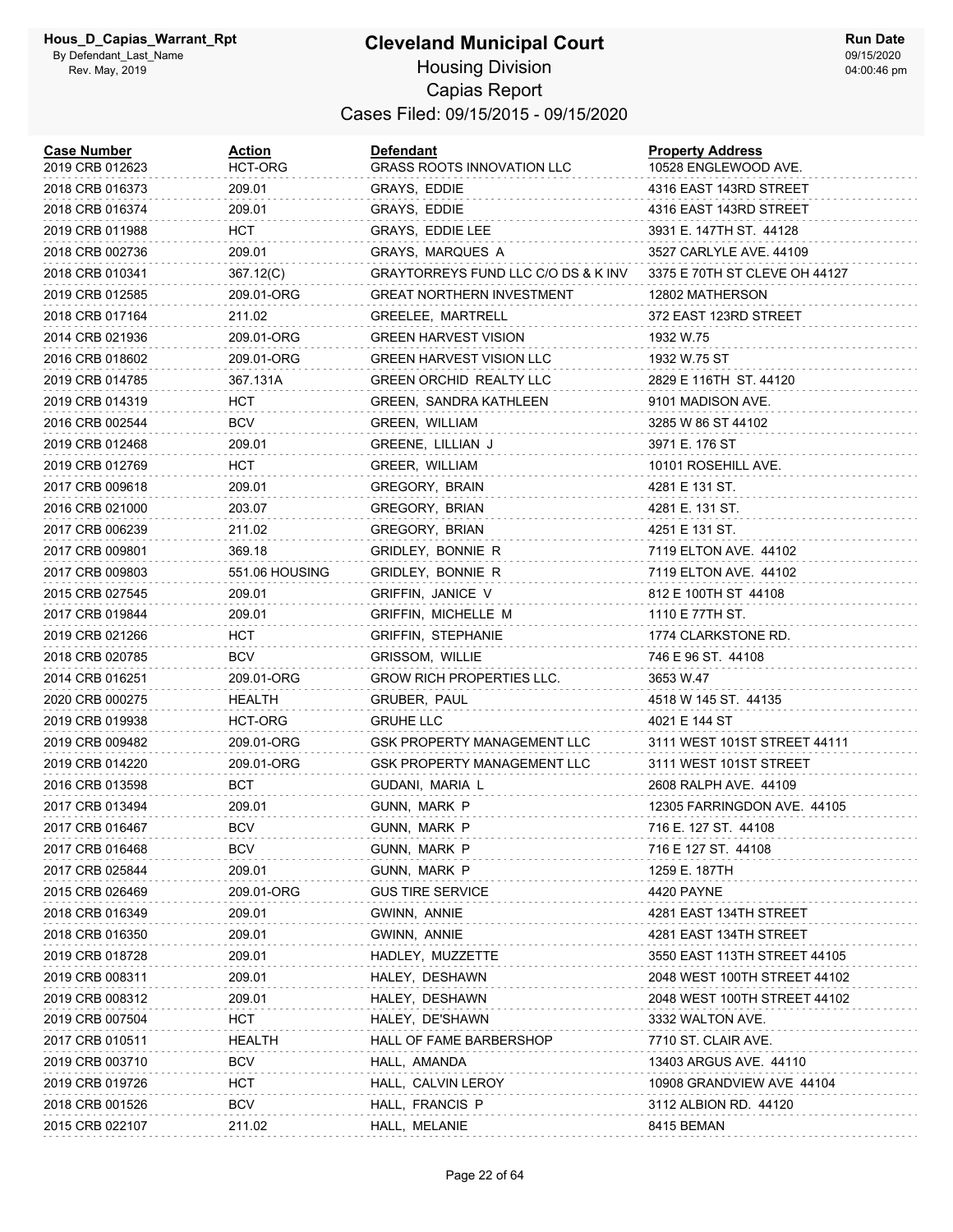#### **Cleveland Municipal Court** Housing Division Capias Report Cases Filed: 09/15/2015 - 09/15/2020

| <b>Case Number</b><br>2010 CRB 007134 | <u>Action</u><br>551.04 | <b>Defendant</b><br>HALL, TINIYA | <b>Property Address</b><br>7515 OTTAWA |
|---------------------------------------|-------------------------|----------------------------------|----------------------------------------|
| 2017 CRB 017165                       | HCT                     | HALL, TINIYA                     | 7515 OTTAWA RD. 44105                  |
| 2015 CRB 014205                       | 209.01-ORG              | <b>HALON LLC</b>                 | 419 E 147TH ST                         |
| 2017 CRB 016071                       | 3101.10(E)              | HAMBRICK, INDIA L                | 3806 E 54 ST                           |
| 2017 CRB 027131                       | 209.01                  | HAMDAN, SIHAM                    | 4497 STATE RD.                         |
| 2018 CRB 014895                       | <b>BCV</b>              | HAMDAN, SIHAM M                  | 4497 STATE RD 44109                    |
| 2018 CRB 020753                       | 369.15B                 | HAMEED, MARYANN                  | 17204 ELDAMERE 44128                   |
| 2018 CRB 009474                       | BCV                     | HAMILTON, REUBEN M               | 3151 W 30 ST. 44109                    |
| 2015 CRB 017165                       | 3101.10(E)              | HAMILTON, RUEBEN M               | 3153 W 30TH ST                         |
| 2018 CRB 017503                       | 369.15B                 | HAMILTON-MURPHY, PATRICIA A      | 4071 EAST 176TH STREET                 |
| 2017 CRB 017865                       | 209.01                  | HAMP, BELLE                      | 979 LAKEVIEW AVE.                      |
| 2016 CRB 013143                       | 209.01                  | HAMPTON, ISAIAH                  | 11610-12 FAIRPORT                      |
| 2019 CRB 019671                       | HCT                     | HAMPTON, ROBERT                  | 9415 STEINWAY AVE. 44104               |
| 2019 CRB 020782                       | HCT                     | HANAFY, TARIK                    | 15210 LUCKNOW AVE                      |
| 2019 CRB 021283                       | HCT                     | HANAFY, TARIK                    | 1754 CATALPA RD. 44112                 |
| 2015 CRB 015710                       | <b>BCV</b>              | HANCOCK, JOHN T                  | 4312 GIFFORD AVE 44109                 |
| 2016 CRB 018000                       | 209.01                  | HANSON, LAWRENCE                 | 13416 ST. CLAIR AVE                    |
| 2017 CRB 005339                       | <b>BCV-ORG</b>          | HARBOUR INTERNATIONAL LLC.       | 5318 ELIZA AVE. 44105                  |
| 2018 CRB 016443                       | 209.01                  | HARDWICK, JASMINE                | 14318 CAINE AVE                        |
| 2018 CRB 022510                       | HCT                     | HARDWICK, JASMINE D              | 14318 CAINE AVE. 44105                 |
| 2019 CRB 019675                       | HCT                     | HARGROVE, TREVELLE               | 2535 E 81 ST. 44104                    |
| 2017 CRB 010463                       | 209.01                  | HARPER, ERIC                     | 10527 EVERTON                          |
| 2016 CRB 014981                       | 367.131A                | HARRIS & PACEK LLC.              | 5010 BARKWILL AVENUE 44127             |
| 2017 CRB 023997                       | BCV                     | HARRIS, AUDREY                   | 18920 NEFF RD                          |
| 2017 CRB 008707                       | BCV                     | HARRIS, CLEVELAND                | 6808 BONNA AVE 44103                   |
| 2013 CRB 023286                       | 209.01                  | HARRIS, DEBORAH L                | 1655 CLIFFVIEW                         |
| 2019 CRB 007747                       | BCT                     | HARRIS, EARLINE                  | 368 E. 123 ST. 44108                   |
| 2017 CRB 005616                       | BCV                     | HARRIS, EARLY                    | 1890 E 82ND ST. 44103                  |
| 2016 CRB 018514                       | 209.01                  | HARRIS, JOHN T                   | 3649 E 147TH ST. 44128                 |
| 2020 CRB 000095                       | HCT.                    | HARRIS, LORENA                   | 906 ALHAMBRA RD                        |
| 2019 CRB 014470                       | 369.15B                 | HARRIS, ROSE                     | 4135 E 64 ST.                          |
| 2018 CRB 020538                       | 203.07                  | HARRIS, STEPHEN                  | 7816 CONNECTICUT                       |
| 2019 CRB 011834                       | 209.01                  | HARRIS, WALTER                   | 6215 HOSMER 44105                      |
| 2018 CRB 008920                       | 209.01                  | HARRIS-ADAM, CAROLYN             | 7616 DECKER AVE. 44103                 |
| 2018 CRB 008921                       | 209.01                  | HARRIS-ADAM, CAROLYN             | 7616 DECKER AVE. 44103                 |
| 2019 CRB 009526                       | 209.01                  | HARRISON, MARLYN                 | 3622 EAST 47TH STREET 44105            |
| 2019 CRB 009527                       | 211.02                  | HARRISON, MARLYN                 | 3622 EAST 47TH STREET 44105            |
| 2016 CRB 005129                       | <b>HCT</b>              | HART, GLENN                      | 1044-42 E 146 ST.                      |
| 2016 CRB 005128                       | <b>HCT</b>              | HART, NANCY                      | 1044 - 42 E. 146TH ST                  |
| 2016 CRB 015493                       | 209.01                  | HART, WILLIAM E                  | 10827 OLIVET                           |
| 2016 CRB 015494                       | 209.01                  | HART, WILLIAM E                  | 10827 OLIVET AVE.                      |
| 2017 CRB 000351                       | 203.07                  | HARWICK, DELVON                  | 12306 GRIFFIN                          |
| 2015 CRB 015627                       | 209.01                  | HASAN, SIEAD                     | 3451 E 103RD ST 44104                  |
| 2019 CRB 011678                       | BCV                     | HASENSTAB, RICHARD               | 4617 LESTER 44127                      |
| 2016 CRB 013461                       | 209.01                  | HASHEM, HASEM MHA                | 17921 DELAVAN                          |
| 2017 CRB 022940                       | 209.01                  | HASHEM, MHA HASEM                | 17921 DELAVAN RD. 44119                |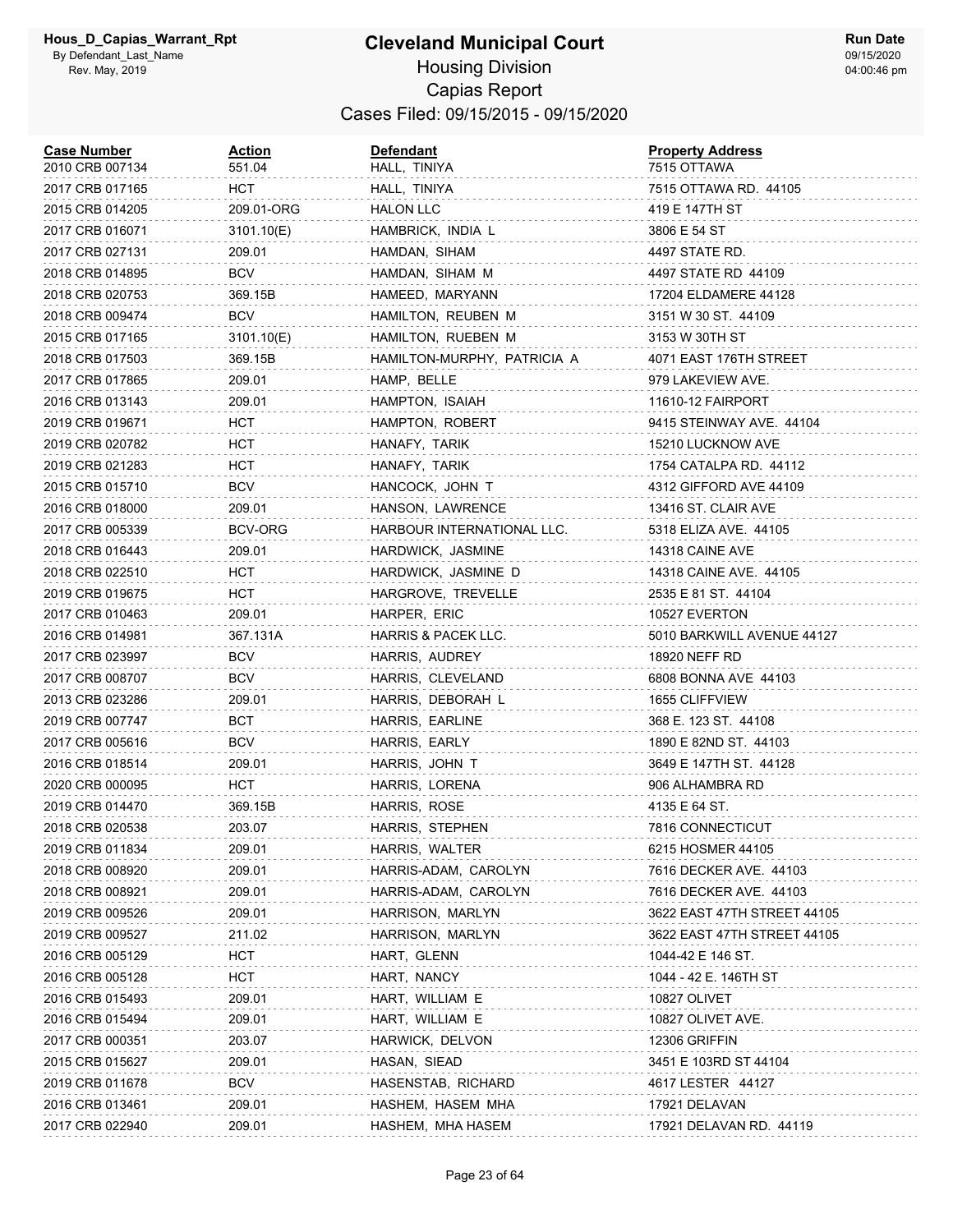| <b>Case Number</b><br>2019 CRB 015507 | Action<br>нст    | <b>Defendant</b><br>HASSAN, MILES  | <b>Property Address</b><br>12422 AUBRUNDALE |
|---------------------------------------|------------------|------------------------------------|---------------------------------------------|
| 2019 CRB 018735                       | 209.01           | HATCHER, MICHAEL                   | 9619 PRINCE AVENUE 44105                    |
| 2019 CRB 011780                       | 209.01           | HAUTALA, CHARLES                   | 3809 EAST 54TH STREET 44105                 |
| 2018 CRB 013902                       | 209.01-ORG       | HAVPAY LLC                         | 6700 HARVARD AVENUE                         |
| 2019 CRB 012285                       | 209.01-ORG       | HAWKEYE PROPERTIES LLC             |                                             |
| 2015 CRB 026441                       | 209.01           | HAWKINS-DUKE, PAMELA R             | 849 LAKEVIEW                                |
| 2019 CRB 011940                       | HCT.             | HEAD, MATLEAN                      | 4460 E 158TH ST.                            |
| 2018 CRB 010860                       | 209.01           | HEAD, TANEISHA                     | 2829 E. 125 ST. 44120                       |
| 2019 CRB 015382                       | 203.07           | HEAD, TANEISHA                     | 2829 EAST 125TH STREET 44120                |
| 2019 CRB 016733                       | 209.01-ORG       | <b>HEAPS LLC</b>                   | 11318-20 FAIRPORT                           |
| 2019 CRB 010767                       | 613.14 - HOUSING | HEBEN, PATRICIA A                  | 895 EVANGELINE ROAD                         |
| 2015 CRB 015065                       | <b>BCV</b>       | HEGGANS, PRESTON L                 | 11409 PARKVIEW                              |
| 2017 CRB 018773                       | BCT              | HEILINGER, MARK                    | 3539 W 125TH ST.                            |
| 2017 CRB 019145                       | BCV              | HEILINGER, MARK                    | 3539 W 125TH ST. 44111                      |
| 2017 CRB 019151                       | <b>BCV</b>       | HEILINGER, MARK                    | 3539 W 125 ST. 44111                        |
| 2019 CRB 019526                       | HCT              | HEISERMAN, BLAIR F                 | 8005 NEVILLE AVE                            |
| 2015 CRB 012329                       | 209.01           | HEIWIG, STEPHEN                    | 1321 W 116TH ST 44102                       |
| 2019 CRB 011796                       | HCT-ORG          | HELP A BROTHER OUT                 | 1214 E 169TH ST. 44110                      |
| 2012 CRB 018692                       | 209.01-ORG       | HELP HANDS HOUSING I LLC           | 14219 WESTROPP                              |
| 2017 CRB 002735                       | 209.01-ORG       | HELPING HANDS + LOVING HEARTS LLC  | 1135 PARKWOOD                               |
| 2016 CRB 011788                       | BCT-ORG          | <b>HELPING HANDS HOUSING I LLC</b> | 9608 UNION AVE 44105                        |
| 2013 CRB 039242                       | 209.01-ORG       | <b>HEM 2007 LLC</b>                | 833 E 146 ST                                |
| 2019 CRB 005290                       | 211.02           | HEMPHILL, JOE                      | 11909 BUCKEYE                               |
| 2017 CRB 018301                       | 209.01           | HENDERSON, ANGELA                  | 1224 E 84TH ST. 44103                       |
| 2017 CRB 020402                       | 209.01           | HENDERSON, JAMES                   | 3238 LORAIN AVE.                            |
| 2019 CRB 019566                       | HCT              | HENDERSON, MARY                    | 4438 E 141 ST.                              |
| 2018 CRB 021719                       | 209.01           | HENDERSON, TROY                    | 10833 OLIVET AVENUE 44108                   |
| 2018 CRB 021720                       | 211.02           | HENDERSON, TROY                    | 10833 OLIVET AVENUE 44108                   |
| 2016 CRB 005839                       | 369.08           | HENDRIX, GEORGE                    | 3398 E.131ST                                |
| 2019 CRB 017551                       | HCT              | HERDON, JOSEPH                     | 1369 E. ROSA PARK 44106                     |
| 2016 CRB 016687                       | HCT              | HERNANDEZ, KAREN                   | 3230 W 111 ST. 44111                        |
| 2018 CRB 003626                       | 209.01           | HERRINGTON, RICHARD                | 3233 LOUISIANA                              |
| 2019 CRB 019472                       | нст              | HERZBERGER, ERICH B                | 4907 GIFFORD AVE.                           |
| 2016 CRB 011380                       | 369.13           | HICKS, DANA                        | 3718 HENRITZE                               |
| 2016 CRB 011381                       | 369.13           | HICKS, DANA                        | 3718 HENRTIZE                               |
| 2016 CRB 011383                       | 369.13           | HICKS, DANA                        | 3781 HENRITZE                               |
| 2017 CRB 010428                       | 209.01           | HICKS, DANA                        | 3718 HENRITZE AVE. 44109                    |
| 2017 CRB 022210                       | 209.01           | HICKS, DANA E                      | 3718 HENRITZE AVE. 44109                    |
| 2019 CRB 009776                       | <b>HCT</b>       | HICKS, LASHAWN C                   | 4157 FEINER AVE. 44128                      |
| 2019 CRB 014028                       | 211.02           | HICKS, LEVY                        | 3661 E 112 ST. 44105                        |
| 2019 CRB 017661                       | <b>HCT</b>       | HICKS, LEVY                        | 3661 E 112TH ST                             |
| 2016 CRB 019901                       | 209.01           | HICKS, ROBERT N                    | 680 E 127TH ST.                             |
| 2015 CRB 022697                       | <b>BCV</b>       | HICKS, WILMER D                    | 11923 MILES AVE 44105                       |
| 2017 CRB 010261                       | 211.02           | HICKS, WILMER D                    | 11919 MILES RD. 44105                       |
| 2011 CRB 025898                       | 209.01           | HIENEGARDNER, JOY J                | 4439 W 49TH ST                              |
| 2019 CRB 010719                       | 209.01           | HILARIO, ELLERSON                  | 7600-2 HALE AVENUE 44102                    |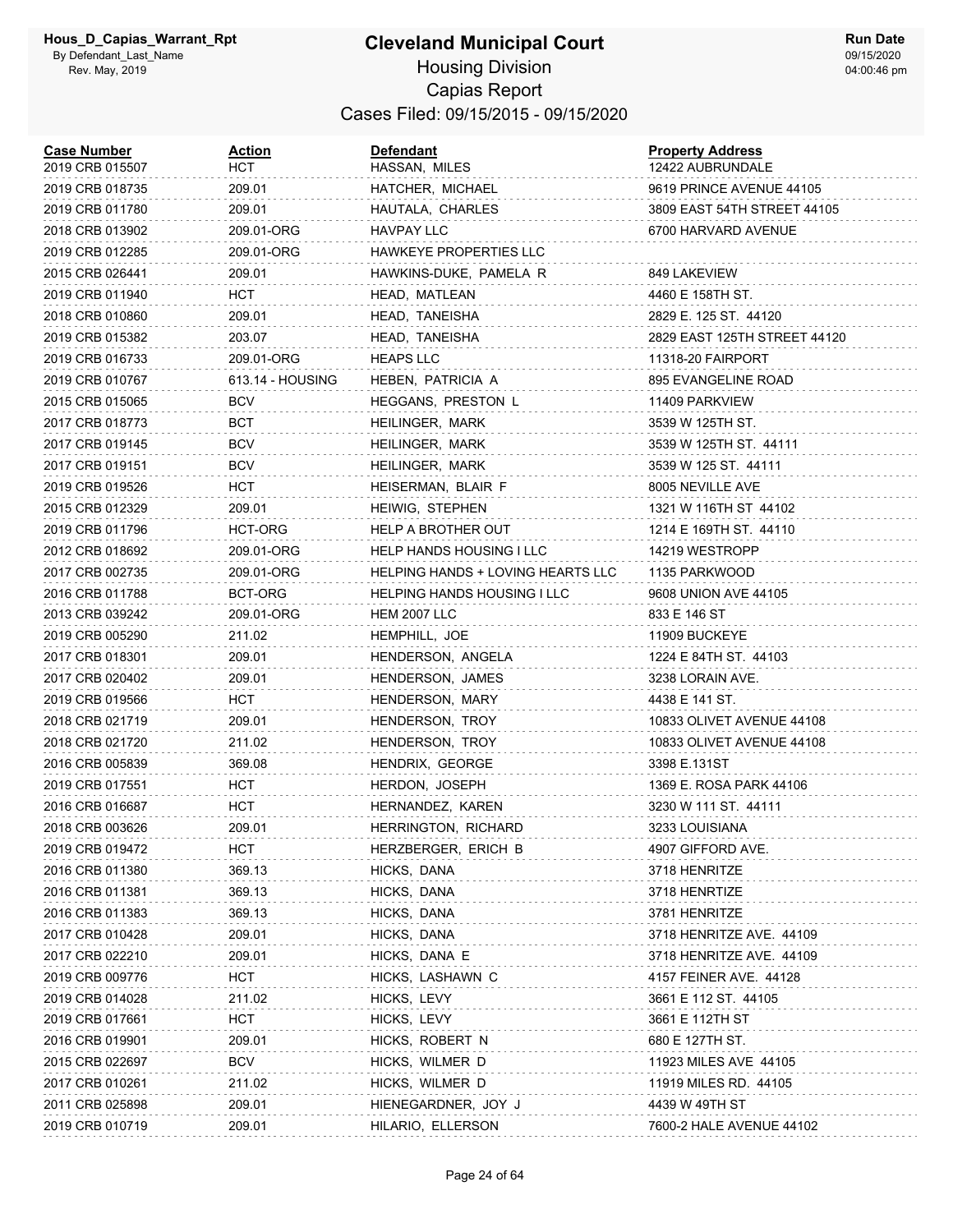#### **Cleveland Municipal Court** Housing Division Capias Report Cases Filed: 09/15/2015 - 09/15/2020

| <b>Case Number</b><br>2018 CRB 009318 | <u>Action</u><br>209.01 | <b>Defendant</b><br>HILL, ARTHUR | <b>Property Address</b><br>9319 CARTON AVE. 44104 |
|---------------------------------------|-------------------------|----------------------------------|---------------------------------------------------|
| 2019 CRB 020914                       | HCT                     | HILL, CIOBHON                    | 8902 JEFFRIES AVE 44105                           |
| 2015 CRB 012512                       | BCV                     | HILL, DWONE                      | 16615 STOCKBRIDGE AVE 44128                       |
| 2018 CRB 014551                       | 369.15B                 | HILL, DWONE                      | 16805 PALDA                                       |
| 2020 CRB 006046                       | BCT                     | HILL, DWONE                      | 10933 ST CLAIR AVE                                |
| 2018 CRB 014552                       | 369.13                  | HILL, DWONE A                    | 3812 WENDY DRIVE                                  |
| 2018 CRB 014553                       | 369.19                  | HILL, DWONE A                    | 3812 WENDY DRIBE                                  |
| 2018 CRB 014554                       | 369.17                  | HILL, DWONE A                    | 3812 WENDY DRIVE                                  |
| 2018 CRB 014555                       | 209.01                  | HILL, DWONE A                    | 3812 WENDY DRIVE                                  |
| 2018 CRB 014556                       | 369.14C                 | HILL, DWONE A                    | 3812 WENDY DRIVE                                  |
| 2018 CRB 014558                       | 369.15                  | HILL, DWONE A                    | 3812 WENDY DRIVE                                  |
| 2018 CRB 015306                       | 209.01                  | HILL, DWONE A                    | 3812 WENDY DRIVE                                  |
| 2018 CRB 017514                       | 369.15B                 | HILL, DWONE A                    | 3812 WENDY DRIVE                                  |
| 2020 CRB 006145                       | 211.01                  | HILL, DWONE A                    | 3768 E 154 ST.                                    |
| 2017 CRB 009901                       | BCV                     | HILL, FRANKIE M                  | 3269 E. 118TH ST. 44120                           |
| 2017 CRB 009903                       | <b>BCV</b>              | HILL, FRANKIE M                  | 3269 E 118TH ST. 44120                            |
| 2018 CRB 018445                       | вст                     | HILL, JAMES                      | 1864 TORBENSON AVE. 44112                         |
| 2018 CRB 018446                       | BCT                     | HILL, JAMES                      | 1864 TORBENSON AVE. 44112                         |
| 2019 CRB 001010                       | 369.15B                 | HILL, JAMES                      | 3879 EAST 75TH STREET                             |
| 2018 CRB 000350                       | <b>BCV</b>              | HILL, JAMES M                    | 3649 E 151 ST. 44120                              |
| 2018 CRB 016900                       | 203.07                  | HILL, KATRINA                    | 15133 NAPLES AVENUE                               |
| 2018 CRB 016901                       | 209.01                  | HILL, KATRINA                    | 15133 NAPLES AVENUE                               |
| 2018 CRB 011698                       | 369.15B                 | HILL, KATRINA N                  | 15133 NAPLES AVE                                  |
| 2019 CRB 012141                       | HCT                     | HILL, LEWELLYN                   | 17931 COLONIAL HTS. BLVD. 44112                   |
| 2016 CRB 022625                       | 209.01                  | HILL, TASIONA                    | 13817 OTHELLO                                     |
| 2019 CRB 011818                       | 209.01                  | HILTON, ROBERT                   | 3821 EAST 53RD STREET 44105                       |
| 2018 CRB 022793                       | 209.01                  | HINES, CHRISTOPHER               | 10429 ALMIRA                                      |
| 2017 CRB 018569                       | 209.01                  | HINES, MYRON G                   | 10012-14 SANDUSKY AVE. 44105                      |
| 2018 CRB 000829                       | 209.01                  | HINES, MYRON G                   | 4134 E 127TH ST.                                  |
| 2018 CRB 002692                       | 369.13                  | HINES, MYRON G                   | 4134 E 127TH ST.                                  |
| 2019 CRB 004252                       | 211.02-0RG              | HIP CLE PROPERTIES LLC           | 395 EAST 152ND STREET 44110                       |
| 2017 CRB 016104                       | 209.01-ORG              | HITAMA 2 LLC                     | 1269 E 59 ST.                                     |
| 2018 CRB 009604                       | 209.01-ORG              | <b>HITAMA LLC</b>                | 1269 E 59 ST.                                     |
| 2018 CRB 021876                       | HCT-ORG                 | <b>HITAMA LLC</b>                | 1269 E 59TH ST, 44103                             |
| 2017 CRB 010250                       | <b>BCV</b>              | HLAVSA, JAMES                    | 3872 E 53 ST. 44105                               |
| 2019 CRB 015688                       | HCT                     | HO, MARK                         | 12702 FOREST AVE. 44120                           |
| 2017 CRB 015913                       | <b>BCV</b>              | HODGE, JOANNE                    | 3485 E 104TH ST. 44104                            |
| 2017 CRB 015919                       | <b>BCV</b>              | HODGE, JOANNE                    | 3485 E 104TH ST. 44104                            |
| 2017 CRB 019893                       | 209.01                  | HODGES, RICHARD                  | 1371 RUSSELL AVE.                                 |
| 2017 CRB 002981                       | BCV                     | HOFMEISTER, LESTER               | 8505 BROOKLINE                                    |
| 2019 CRB 015715                       | 209.01                  | HOFMEISTER, LESTER               | 8505 BROOKLINE AVENUE 44103                       |
| 2019 CRB 015817                       | 209.01                  | HOFMEISTER, LESTER               | 8505 BROOKLINE AVENUE 44103                       |
| 2018 CRB 007019                       | 277.09                  | HOFSTETTER, JASON M              | 7101 DEARBORN TR. 44102                           |
| 2015 CRB 011354                       | HEALTH                  | HOLLINBAR LIMITED LLC            | 1382 E 187 ST                                     |
| 2017 CRB 004191                       | 209.01                  | HOLLOWAY, RICARDO                | 1734 WAYSIDE                                      |
| 2019 CRB 012813                       | <b>HCT</b>              | HOLMES, ANGELA R                 | 3356 E 142 ST. 44120                              |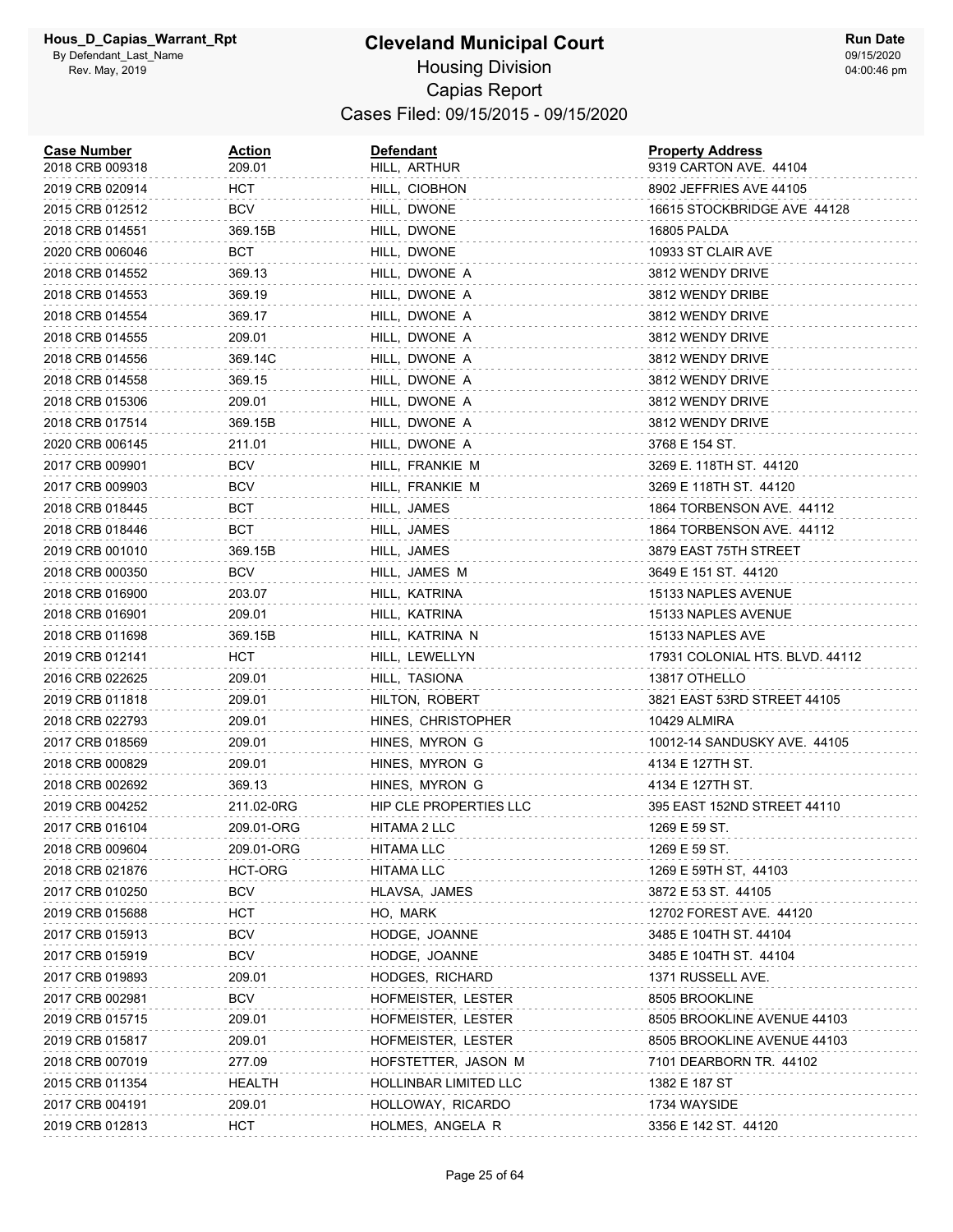| <b>Case Number</b><br>2016 CRB 016977 | <u>Action</u><br>209.01 | <b>Defendant</b><br>HOLMES, COREY  | <b>Property Address</b><br>3934 E 177TH ST. |
|---------------------------------------|-------------------------|------------------------------------|---------------------------------------------|
| 2018 CRB 016138                       | 347.08                  | HOLMES, ERMA                       | 3528 EAST 143RD STREET                      |
| 2018 CRB 016140                       | 613.14 - HOUSING        | HOLMES, ERMA                       | 3528 EAST 143RD STREET                      |
| 2019 CRB 015713                       | 209.01                  | HOLSTON, MICHAEL                   | 7118 DELLENBAUGH                            |
| 2018 CRB 011845                       | 551.04 HOUSING          | HOLT, GUY DALE                     | 2300 ROANOKE                                |
| 2019 CRB 011504                       | BCT-ORG                 | HOME CHANGES CONSTRUCTION, LLP     | 2425 BELVOIR BLVD. 44121                    |
| 2018 CRB 020032                       | 211.02-0RG              | HOME SOLUTIONS PARTNERS IV REO LLC | 10502 MT. AUBURN                            |
| 2019 CRB 012153                       | BCT-ORG                 | HOMES CHANGES CONSTRUCTION LLP     | 2425 BELVOIR BLVD. 44121                    |
| 2014 CRB 012332                       | 211.02-0RG              | <b>HOMES FOR LESS LLC</b>          | 1088 E 79TH ST,                             |
| 2014 CRB 012334                       | 211.02-0RG              | HOMES FOR LESS LLC                 | 1088 E 79TH ST,                             |
| 2014 CRB 012335                       | 209.01-ORG              | HOMES FOR LESS LLC                 | 1088 E 79TH ST,                             |
| 2018 CRB 014459                       | BCT-ORG                 | <b>HOMEWARD HOMES</b>              | 1721 CLIFFVIEW RD                           |
| 2019 CRB 009473                       | 209.01-ORG              | <b>HOMEWARD HOMES</b>              | 8115 LAUMAR                                 |
| 2019 CRB 015508                       | HCT                     | HONEYSUCKER, DORA                  | 12422 AUBURNDALE                            |
| 2016 CRB 019448                       | 209.01                  | HOOF, VAN                          | 10505 MANOR                                 |
| 2018 CRB 009684                       | 209.01-ORG              | HORIZON TRUST COMPANY              | 4316 E 128TH ST.                            |
| 2018 CRB 020581                       | 209.01-ORG              | <b>HORIZON TRUST COMPANY</b>       | 3777 E 114TH STREET                         |
| 2019 CRB 017110                       | 209.01-ORG              | HORIZON TRUST COMPANY              |                                             |
| 2019 CRB 002217                       | 205.02-ORG              | HORIZON TRUST COMPANY CUST FBO     | 3965 EAST 140TH STREET                      |
| 2020 CRB 000598                       | <b>BCV</b>              | HORNYAK, DOUGLAS E                 | 9901 LORAIN AVE 44102                       |
| 2019 CRB 007353                       | 211.02                  | HOUCHENS, LISA                     | 4813 BEHRWARD 44144                         |
| 2019 CRB 016958                       | BCV                     | HOUCHENS, LISA                     | 4813 BEHRWALD AVE. 44144                    |
| 2019 CRB 016967                       | <b>BCV</b>              | HOUCHENS, LISA                     | 4913 BEHRWALD AVE 44144                     |
| 2017 CRB 022916                       | BCV-ORG                 | HOUSES FOR ULLC                    | 3570 LLOYD RD 44111                         |
| 2017 CRB 008574                       | <b>BCV</b>              | HOUSTON, ALFRED                    | 446 DUNDEE DRIVE 44108                      |
| 2017 CRB 008576                       | <b>BCV</b>              | HOUSTON, ALFRED                    | 446 DUNDEE DR. 44108                        |
| 2019 CRB 012487                       | 209.01                  | HOWARD, GEROME                     | 1232 EAST 83RD STREET 44103                 |
| 2019 CRB 014000                       | 209.01                  | HOWARD, GEROME                     | 1232 E 83 ST.                               |
| 2019 CRB 009219                       | HCT.                    | HOWARD, GEROME L                   | 10704 PASADENA AVE. 44108                   |
| 2016 CRB 014669                       | BCV                     | HOWARD, LOU                        | 1220 E 81 ST. 44103                         |
| 2017 CRB 004417                       | 211.02                  | HOWARD, MURRAY                     | 4102 E 131ST ST                             |
| 2015 CRB 005677                       | BCT                     | HOWARD, TERIESHA                   | 1433 E 81ST ST 44103                        |
| 2015 CRB 005678                       | <b>BCT</b>              | HOWARD, TERIESHA                   |                                             |
| 2015 CRB 027223                       | 203.07                  | HOWELL, ALTIMEASE                  | 12419 FARRINGDON AVE 44105                  |
| 2016 CRB 021848                       | 209.01                  | HUDDLESTON, DONNUEL D              | 12704 ARLINGTON AVE.                        |
| 2019 CRB 010410                       | 209.01                  | HUDSON, ANDREW                     | 3534 WEST 100TH STREET 44111                |
| 2019 CRB 011992                       | <b>HCT</b>              | HUDSON, ANNA                       | 17424 SOUTH MILES AVE. 44128                |
| 2018 CRB 022231                       | 209.01                  | HUDSON, KENNETH                    | 3255 WEST 54TH STREET 44102                 |
| 2018 CRB 022237                       | 211.02                  | HUDSON, KENNETH                    | 3255 WEST 54TH STREET 44102                 |
| 2017 CRB 018341                       | <b>BCT</b>              | HUDSON, MITCHELL L                 | 3718 W 37 ST. 44109                         |
| 2018 CRB 008918                       | 209.01                  | HUM, DAVID                         | 1217 E 60 ST.                               |
| 2018 CRB 008919                       | 209.01                  | HUM, DAVID                         | 1217 E 60 ST.                               |
| 2019 CRB 007644                       | 209.01                  | HUNT, MICHAEL                      | 7502 BRINSMADE                              |
| 2015 CRB 012448                       | 209.01                  | HURST, LIBBY                       | 2014 W 100 ST 44102                         |
| 2019 CRB 011143                       | <b>HCT</b>              | HURT, ALVINA                       | 3307 E. 116TH ST. 44120                     |
| 2017 CRB 018560                       | 209.01-ORG              | <b>HYACINTH LOFTS LTD</b>          | 2998 E. 63 ST                               |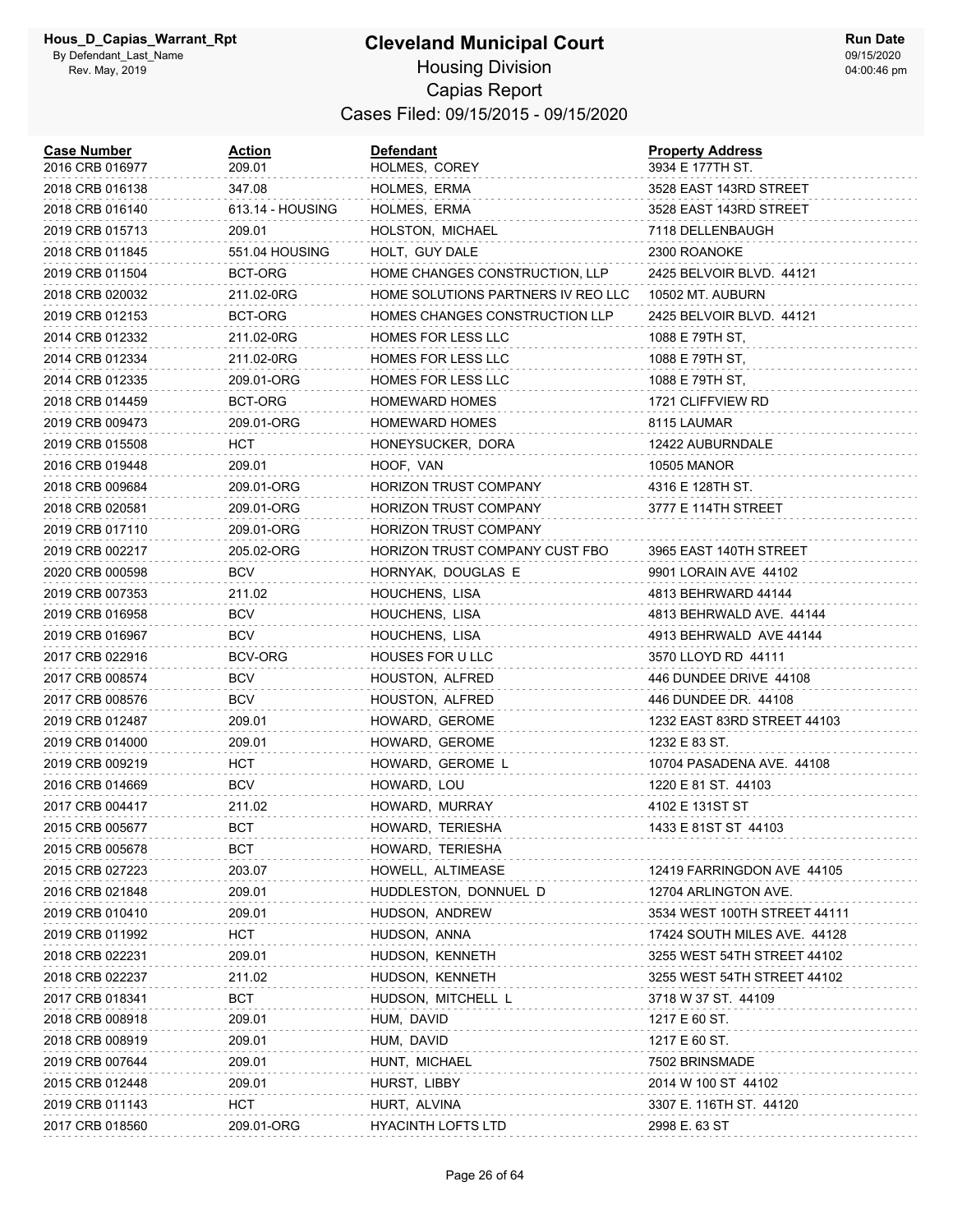| <b>Case Number</b><br>2017 CRB 025253 | Action<br>209.01-ORG | <b>Defendant</b><br>HYAKUNEN CONSULTING | <b>Property Address</b><br>10520 ENGLEWOOD |
|---------------------------------------|----------------------|-----------------------------------------|--------------------------------------------|
| 2017 CRB 025254                       | 211.02-0RG           | <b>HYAKUNEN CONSULTING</b>              | 10518-20 ENGLEWOOD                         |
| 2018 CRB 018306                       | 209.01-ORG           | <b>I DO INVESTMENTS LLC</b>             | 3809 EAST 143RD STREET 44128               |
| 2016 CRB 014489                       | 211.02               | <b>IBRAHIM, ALDMOUR</b>                 | 3831 EAST 93RD                             |
| 2016 CRB 014458                       | 209.01-ORG           | I'M IN TRANSITION MINISTRIES LLC        | 14115 DARLEY AVE                           |
| 2018 CRB 015053                       | BCT-ORG              | IMPACT OH. LLC                          | 1646 HILLVIEW RD. 44112                    |
| 2017 CRB 005371                       | 203.07               | IMRAN, ISMAIL ABU                       | 3636 E 146 ST.                             |
| 2018 CRB 000109                       | BCV-ORG              | IN THE BLACK ENTERPRISES LLC            | 10706 MT. AUBURN AVE. 44104                |
| 2009 CRB 030561                       | <b>BCV</b>           | <b>INDIAN HARBOR</b>                    | 3983 e 121 st                              |
| 2011 CRB 003557                       | BCV-ORG              | INDIAN HARBOR LLC.                      | 3983 E 121 ST                              |
| 2018 CRB 011796                       | 3101.10(E)           | INDORF, MELISSA KAY                     | 3627 E 118 ST. 44105                       |
| 2017 CRB 011927                       | 209.01-ORG           | INFO-PRO MORTGAGE SERVICES CORP         | 3918 MEMPHIS AVE.                          |
| 2018 CRB 009206                       | HCT-ORG              | INGERSOLL FINANCIAL MIDWEST LAND TF     | 3378 E 132 ST.                             |
| 2018 CRB 009582                       | 209.01-ORG           | INNER CITY HOUSING RELIEF FOUNDATIO     | 1257 E 60 ST.                              |
| 2018 CRB 009583                       | 209.01-ORG           | INNER CITY HOUSING RELIEF FOUNDATIO     | 1257 E 60 ST.                              |
| 2016 CRB 010777                       | BCV-ORG              | INNER CITY RELIEF FOUNDATION            | 10936 TACOMA AVE,. 44105                   |
| 2018 CRB 016529                       | 209.01               | INSCO, ARNOLD                           | 12420 SPRECHER                             |
| 2018 CRB 016530                       | 211.02               | INSCO, ARNOLD                           | 12420 SPRECHER                             |
| 2018 CRB 019645                       | 209.01               | INSCO, ARNOLD                           | 12420 SPRECHER 44135                       |
| 2018 CRB 019646                       | 211.02               | INSCO, ARNOLD                           | 12420 SPRECHER 44135                       |
| 2018 CRB 019394                       | BCV-ORG              | INSIDER'S CASH LLC                      | 3231 E 125 ST. 44120                       |
| 2016 CRB 005607                       | 367.131A             | INVESTORS ONE CORP.                     | 5802 LUTHER AVE 44103                      |
| 2013 CRB 035152                       | 209.01               | IR HOME FUND LLC                        | 991 E 130                                  |
| 2017 CRB 023966                       | 209.01               | IRIZARRY, CATALINA                      | 2411 GARDEN AVE                            |
| 2019 CRB 017257                       | HCT-ORG              | ISHA PROPERTY VENTURES LLC              | 1159 E 112 ST.                             |
| 2016 CRB 004923                       | 209.01-ORG           | <b>ISMAIL SON LLC</b>                   | 949 LINN AVE                               |
| 2016 CRB 004924                       | 203.07-ORG           | <b>ISMAIL SON LLC</b>                   | 949 LINN AVE 44142                         |
| 2016 CRB 004925                       | 551.04-ORG           | <b>ISMAIL SON LLC</b>                   | 949 LINN AVE 44142                         |
| 2019 CRB 019189                       | HCT-ORG              | ISNER, BRANDON C                        | 5814 ELLEN AVE.                            |
| 2017 CRB 020278                       | 209.01-ORG           | <b>IWAN LEMOINE NICS PROPERTIES LLC</b> | 3647 E 63 ST.                              |
| 2017 CRB 020280                       | 3101.10(E)-ORG       | IWAN LEMOINE NICS PROPERTIES LLC        | 3647 E 63 ST.                              |
| 2019 CRB 017659                       | HCT-ORG              | J & T REHAB LLC                         | 2581 E 112TH ST                            |
| 2014 CRB 012327                       | 209.01-ORG           | J AND J STRUCTURE LLC                   | 12401 CHESTERFIELD,                        |
| 2017 CRB 002692                       | BCV-ORG              | J.M.J. RENTAL PROPERTIES LLC            | 3414 FULTON RD                             |
| 2019 CRB 014634                       | 209.01-ORG           | J+D ENTERPRISE LLC                      | 498 EAST 114TH STREET                      |
| 2016 CRB 024173                       | BCV-ORG              | JA MCGREE CONSTRUCTION AND DEVEL(       | 1700 URBANA RD                             |
| 2018 CRB 010153                       | HCT                  | JABER, MARK                             | 3242 E .132ST                              |
| 2019 CRB 009222                       | <b>HCT</b>           | JACCARING, THOMAS                       | 10514 PASADENA AVE. 44108                  |
| 2016 CRB 008234                       | <b>BCV</b>           | JACCARINO, THOMAS                       | 10514 PASADENA AVE. 44108                  |
| 2015 CRB 005630                       | HCT-ORG              | JACK FOLEY PROPERTIES LLC               | 460 E 149TH ST                             |
| 2015 CRB 005631                       | HCT-ORG              | JACK FOLEY PROPERTIES LLC               | 460 E. 149TH ST 44110                      |
| 2015 CRB 014152                       | 209.01-ORG           | JACK FOLEY PROPERTIES LLC               | 460 E 149TH ST                             |
| 2016 CRB 019772                       | 209.01-ORG           | JACK FOLEY PROPERTIES LLC               | 10126-28 N. BLVD.                          |
| 2016 CRB 019774                       | 209.01-ORG           | JACK FOLEY PROPERTIES LLC               | 10126 NORTH BLVD.                          |
| 2017 CRB 004419                       | 211.02-0RG           | JACKSON INTERNATIONAL HOLDINGS LLC      | 3666 E 149TH ST                            |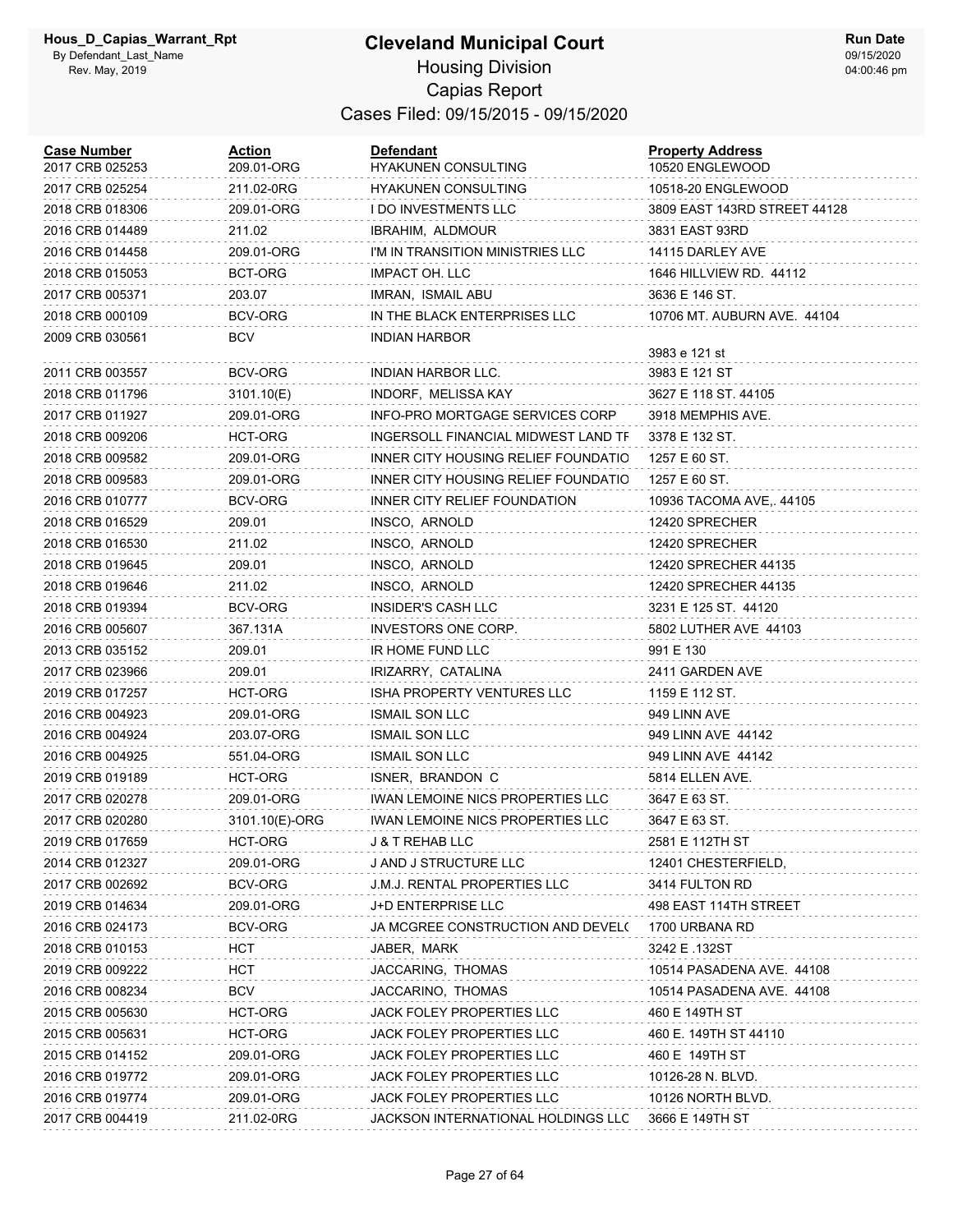| <b>Case Number</b><br>2015 CRB 000286 | <u>Action</u><br>209.01 | <b>Defendant</b><br>JACKSON, ARNELIA      | <b>Property Address</b><br>10214 WESTCHESTER |
|---------------------------------------|-------------------------|-------------------------------------------|----------------------------------------------|
| 2016 CRB 008811                       | 209.01                  | JACKSON, COREY                            | 8410 FORCE AVE 44105                         |
| 2016 CRB 018465                       | 209.01                  | JACKSON, DARLENE                          | 7709 WADE PARK 44103                         |
| 2019 CRB 018217                       | HCT                     | JACKSON, DARLENE ANTOINETTE               | 1330 GIDDINGS AVE. 44103                     |
| 2017 CRB 003628                       | HEALTH                  | JACKSON, EMANUEL                          | 1115 E 171ST ST                              |
| 2017 CRB 006759                       | 209.01                  | JACKSON, EMANUEL                          | 1115 E 171T ST. 44119                        |
| 2018 CRB 011910                       | 369.15                  | JACKSON, GENICE                           | 4915 LEE RD                                  |
| 2016 CRB 002902                       | <b>BCV</b>              | JACKSON, GRACE                            | 3069-71 E 65 ST 44127                        |
| 2016 CRB 010088                       | 209.01                  | JACKSON, KIM                              | 13508-10 ASHBURTON                           |
| 2020 CRB 000355                       | HCT                     | JACKSON, MOSES                            | 16007 HUNTMERE AVE                           |
| 2018 CRB 013402                       | 209.01                  | JACKSON, NEISHA                           | 13713 CAINE AVE.                             |
| 2019 CRB 011499                       | BCT                     | JACKSON, STANLEY                          | 2316 GREEN RD.                               |
| 2018 CRB 019979                       | 209.01                  | JACKSON, THOMMY                           | 10701 MT. AUBURN AVENUE 44104                |
| 2016 CRB 013145                       | 209.01                  | JACKSON-HALL, APRIL A                     | 1143 E 114TH ST.                             |
| 2016 CRB 012076                       | 209.01-ORG              | JACOBS & HALSTEAD INC                     | 10906 GAY AVE.                               |
| 2012 CRB 035322                       | <b>BCV</b>              | JACOBS, SCOTT R                           | 10716 FLORIAN                                |
| 2018 CRB 007001                       | <b>BCV</b>              | JACOBS, TYLER                             | 11818 GRIFFING AVE. 44120                    |
| 2017 CRB 010871                       | 209.01                  | JAMES, ERIC S                             | 2244-46 E. 93 ST.                            |
| 2015 CRB 003532                       | <b>BCV</b>              | JAMES, GREGORY                            | 4627 E 153 ST 44128                          |
| 2014 CRB 030129                       | 209.01                  | JAMES, ROBERT                             | 3700 W.139                                   |
| 2017 CRB 004829                       | BCT                     | JASPER, CHRISTOPHER L                     | 3350 WEST 127 ST                             |
| 2017 CRB 010189                       | 209.01-ORG              | JAVA PROPERTY LTD                         | 2634 E. 126 ST. 44120                        |
| 2019 CRB 015682                       | HCT-ORG                 | <b>JD IMMOBILIER LLC</b>                  | 452 E 149 ST. 44110                          |
| 2015 CRB 026452                       | 209.01-ORG              | JD MATERA PROPERTIES INC                  | 13810 COIT                                   |
| 2019 CRB 014544                       | 211.02                  | JEFFERSON, HENRY                          | 12812 ANGELUS AVENUE 44105                   |
| 2018 CRB 010635                       | 209.01                  | JEFFERSON, JAMES A                        | 14606 MILVERTON                              |
| 2018 CRB 017848                       | 209.01                  | JEFFRIES, FELICIA                         | 935 RONDEL ROAD 44110                        |
| 2019 CRB 000803                       | BCV                     | JEFFRIES, FELICIA L                       | 935 RONDEL RD. 44110                         |
| 2019 CRB 021466                       | 211.02                  | JEFFRIES, KENDRA                          | 3628 HYDE AVE                                |
| 2016 CRB 003055                       | <b>BCV</b>              | JENKINS, DANE E                           | 3946 W 160 ST 44111                          |
| 2016 CRB 002914                       | <b>BCV</b>              | JENKINS, KATHLEEN A                       | 3946 W 160 ST 44111                          |
| 2020 CRB 000151                       | HCT                     | JENKINS, MARGENE                          | 3329 E .139ST                                |
| 2020 CRB 000155                       | HCT                     | JENKINS, PAUL R                           | 3329 E 139ST                                 |
| 2016 CRB 014449                       | BCV                     | JENNINGS, BETTY J                         | 3573 E.72                                    |
| 2019 CRB 012874                       | 209.01                  | JESTER, GLORIA                            | 493 EAST 109TH STREET 44108                  |
| 2019 CRB 005394                       | 211.02-0RG              | J-FIVE MANAGEMENT LLC                     | 13201 HORNER AVENUE 44120                    |
| 2019 CRB 019518                       | <b>HCT</b>              | JIMENEZ, COLASA                           | 3168 W 71 ST                                 |
| 2014 CRB 011973                       | 209.01-ORG              | JJ PROPERTIES LLC                         | 398 E.147TH                                  |
| 2018 CRB 017380                       | 211.02-0RG              | JJB MANAGEMENT INC                        |                                              |
| 2019 CRB 009032                       | 209.01-ORG              | JJB MANAGEMENT INC                        | 631 EAST 113TH STREET                        |
| 2018 CRB 008931                       | 209.01-ORG              | JKS MANAGEMENT & COUNSELING               | 1382 RUSSELL                                 |
| 2017 CRB 025730                       | BCV-ORG                 | JM PAINING & CONSTRUCTION LTD             | 4284 W 152 ST. 44135                         |
| 2017 CRB 020479                       | BCT-ORG                 | <b>JM PAINTING &amp; CONSTRUCTION LTD</b> | 4284 W. 152 ST.                              |
| 2018 CRB 010868                       | 209.01-ORG              | JMK HOMES INC                             | 16609 HOLLY HILL AVE.                        |
| 2018 CRB 005027                       | 3101.10(E)              | JOHHSON-YOUNG, KIMBERLIE                  | 11222 CLAREBIRD AVE.                         |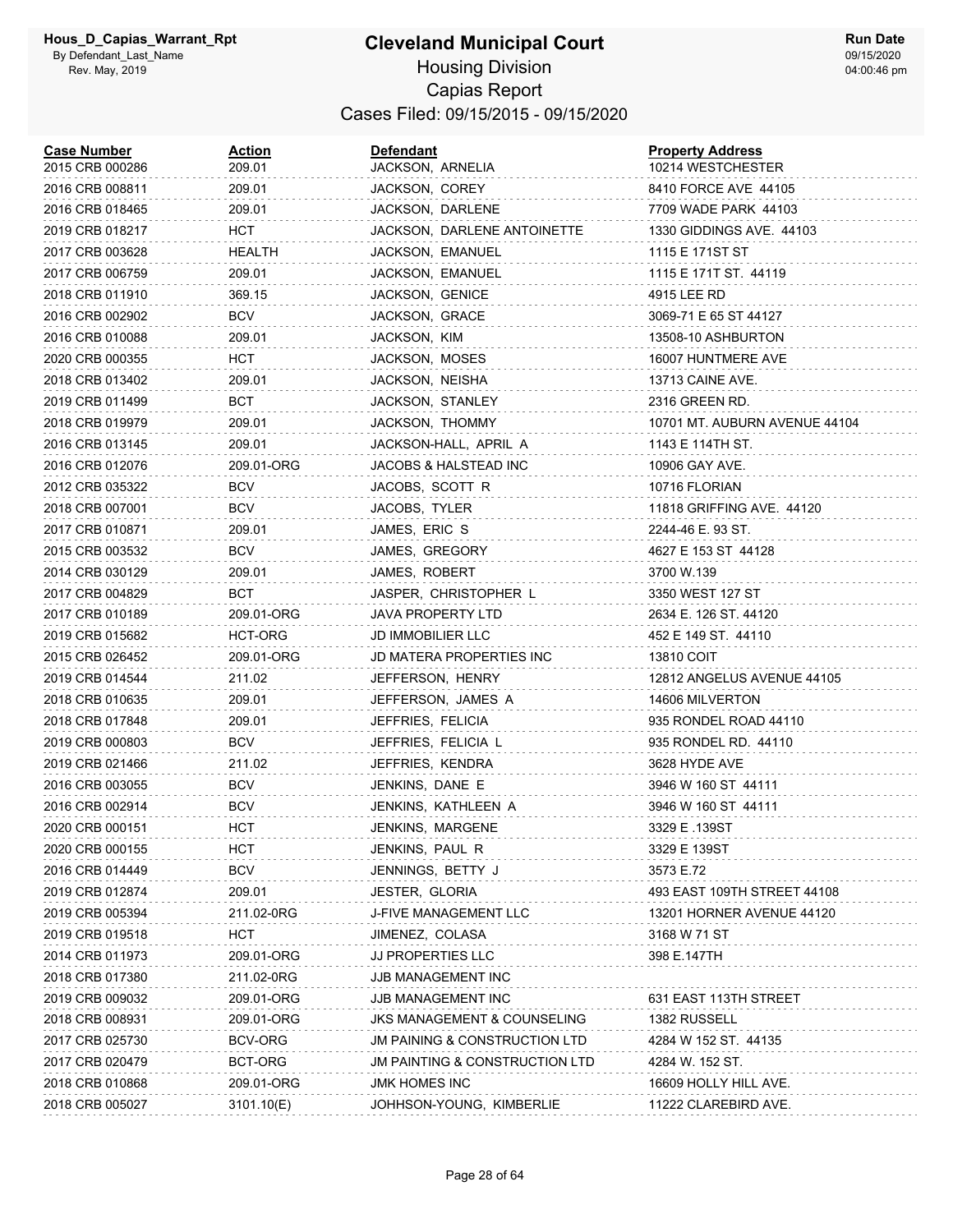#### **Cleveland Municipal Court** Housing Division Capias Report Cases Filed: 09/15/2015 - 09/15/2020

| <b>Case Number</b><br>2018 CRB 003172 | Action<br>211.02 | <b>Defendant</b><br>JOHNS, BERNICE | <b>Property Address</b><br>10207 KENNEDY AVE |
|---------------------------------------|------------------|------------------------------------|----------------------------------------------|
| 2019 CRB 006465                       | 211.02           | JOHNS, BERNICE                     | 10207 KENNEDY AVENUE 44104                   |
| 2018 CRB 009307                       | 209.01           | JOHNSON, CHELEAHA                  | 9427 MARAH AVE.                              |
| 2019 CRB 003136                       | <b>BCV</b>       | JOHNSON, CHELEAHA B                | 9427 MARAH AVE. 44104                        |
| 2018 CRB 016141                       | 369.15           | JOHNSON, CLYDE D                   | 17213 DEFOREST                               |
| 2010 CRB 039806                       | 203.07           | JOHNSON, COLETTE                   | 2679 E 128 ST.                               |
| 2016 CRB 010439                       | 209.01           | JOHNSON, DAWYANE W                 | 10629 GREENLAWN                              |
| 2017 CRB 017944                       | 209.01           | JOHNSON, DAWYANE W                 | 10629 GREENLAWN                              |
| 2017 CRB 020848                       | 209.01           | JOHNSON, DAWYANE W                 | 10629 GREENLAWN                              |
| 2016 CRB 006184                       | вст              | JOHNSON, ETHEL                     | 9210 HOLTON AVE                              |
| 2016 CRB 006339                       | 211.02           | JOHNSON, ETHEL                     | 9210 HOLTON AVE                              |
| 2018 CRB 021879                       | HCT              | JOHNSON, FRANK                     | 3259 E 55 ST. 44127                          |
| 2018 CRB 021880                       | HCT              | JOHNSON, FRANK                     | 3259 E 55 ST. 44127                          |
| 2018 CRB 021882                       | HCT              | JOHNSON, FRANK                     | 3259 E 55TH ST. 44127                        |
| 2019 CRB 012565                       | 209.01           | JOHNSON, JEFFEREY                  | 3542 WEST 125TH STREET 44111                 |
| 2018 CRB 012160                       | BCT              | JOHNSON, JOANN                     | 1742 URBANA RD. 44112                        |
| 2018 CRB 016823                       | <b>BCV</b>       | JOHNSON, JOE D                     | 543 E 114 ST 44108                           |
| 2019 CRB 003282                       | SWV              | JOHNSON, LENELL                    | 5905 ACKLEY RD. 44105                        |
| 2018 CRB 013915                       | 209.01           | JOHNSON, MAE                       | 3417 E 72 ST                                 |
| 2019 CRB 010797                       | 209.01           | JOHNSON, PAMELA                    | 12615 LANCELOT AVENUE 44108                  |
| 2017 CRB 002739                       | 209.01           | JOHNSON, RANDEY                    | 9909-11 PARKGATE                             |
| 2018 CRB 020645                       | 209.01           | JOHNSON, RUBYE L                   | 4680 E 173RD                                 |
| 2018 CRB 022677                       | 211.02           | JONES, ALBERT                      | 12922 MARSTON 44105                          |
| 2019 CRB 021262                       | HCT              | JONES, ALI-ANDREW                  | 7314 FULLERTON AVE.                          |
| 2014 CRB 036305                       | BCV              | JONES, ARTHUR                      | 11421 GLENBORO DR                            |
| 2016 CRB 022459                       | 209.01           | JONES, DAVID                       | 6001 LEXINGTON AVE.                          |
| 2019 CRB 019060                       | HCT              | JONES, DONNA                       | 3272 E .116TH ST CLEVE OH 44104              |
| 2015 CRB 011348                       | HEALTH           | JONES, LEE                         | 448 E 149TH ST                               |
| 2017 CRB 018757                       | 209.01           | JONES, NANCY R                     | 1466 E 114TH ST.                             |
| 2017 CRB 018760                       | 203.07           | JONES, NANCY R                     | 1466 E 114TH ST.                             |
| 2015 CRB 017134                       | 209.01           | JONES, SCOTT                       | 1550 LARCHMONT AVE                           |
| 2017 CRB 013456                       | 211.02           | JONES, SHARON                      | 9342 HARVARD AVE. 44105                      |
| 2018 CRB 015296                       | 209.01           | JONES, TANISHA                     | 1096 EAST 72ND STREET                        |
| 2017 CRB 016154                       | 209.01           | JONES, VANESSA                     | 10828 MORRISON AVE.                          |
| 2018 CRB 020514                       | 209.01           | JONES-JR, LLOYD E                  | 10728 ELMARGE                                |
| 2019 CRB 001368                       | <b>HCT</b>       | JORDAN, JOSHUA                     | 1285 W 91 ST. 44102                          |
| 2019 CRB 012857                       | 211.02           | JORDAN, REGGIE                     | 10004 PRINCE 44105                           |
| 2019 CRB 009509                       | 211.02           | JOYNER, JASHAWN K                  | 4414 WEST 171ST STREET 44135                 |
| 2019 CRB 006511                       | 613.14-ORG       | JP 12 LLC                          | 1434 LARCHMONT ROAD 44110                    |
| 2016 CRB 019869                       | 209.01-ORG       | JT LITTLE PROPERTY MANAGEMENT      | 1673 CLIFFVIEW                               |
| 2016 CRB 019752                       | 211.02-0RG       | K & M LUKOR CORP                   | 12012 CONTINENTAL                            |
| 2015 CRB 003769                       | BCV-ORG          | <b>K&amp;K ASSETS LLC</b>          | 11705 KIRTON AVE 44135                       |
| 2015 CRB 003771                       | BCV-ORG          | <b>K&amp;K ASSETS LLC</b>          | 11705 KIRTON AVE 44135                       |
| 2015 CRB 003846                       | BCV-ORG          | <b>K&amp;K ASSETS LLC</b>          | 11705 KIRTON AVE 44135                       |
| 2016 CRB 012416                       | BCT-ORG          | K.D. INVESTMENTS LLC               | 4714 LORAIN AVE.                             |
| 2014 CRB 023595                       | 209.01           | K+B HOLDINGS                       | 3583 INDEPENDENCE                            |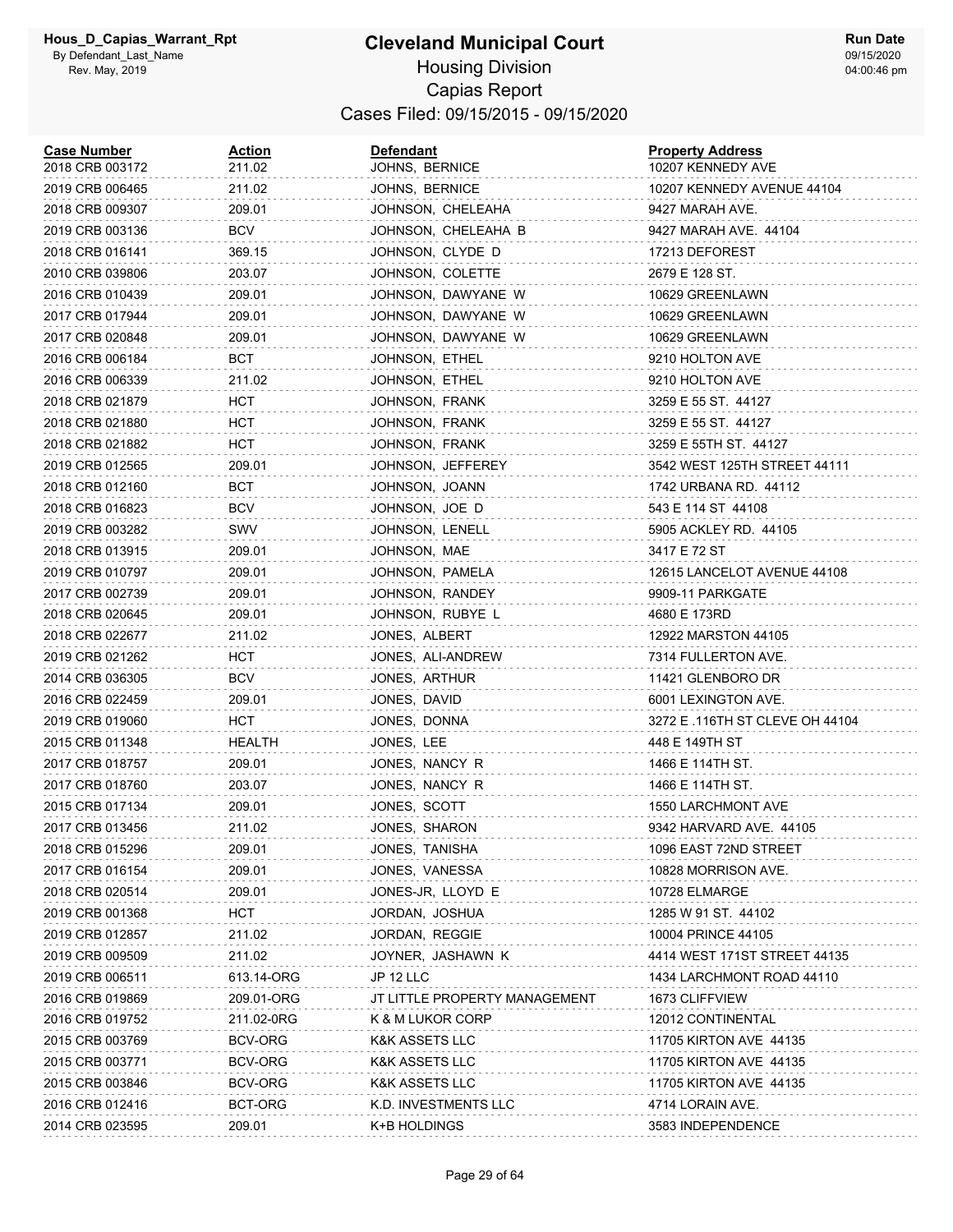#### **Cleveland Municipal Court** Housing Division Capias Report Cases Filed: 09/15/2015 - 09/15/2020

| <b>Case Number</b><br>2019 CRB 014441 | Action<br>369.15B | Defendant<br>KAHOUN, ROBERT       | <b>Property Address</b><br>6726 OTTAWA |
|---------------------------------------|-------------------|-----------------------------------|----------------------------------------|
| 2019 CRB 014442                       | 369.15A           | KAHOUN, ROBERT                    | 6726 OTTAWA                            |
| 2018 CRB 007558                       | BCV-ORG           | KAM CONSTRUCTION LLC              | 3926 e 176 st. 44128                   |
| 2017 CRB 009983                       | HCT.              | KAMALJIT, JANDA S                 | 3225 W. 45 ST, 44109                   |
| 2017 CRB 010238                       | BCT               | KANE, WILLIAM                     | 13506 CASPER AVE 44110                 |
| 2019 CRB 017523                       | HCT               | KANTOR, GREGORY                   | 2214 W 32 ST.                          |
| 2010 CRB 016096                       | 211.02-0RG        | KAOKU ENTERPRISES                 | 2962 SOUTH MORELAND                    |
| 2020 CRB 000625                       | BCT               | KASOLE, MALWILA J                 | 3877 W 139TH ST.                       |
| 2019 CRB 011854                       | 209.01-ORG        | KATET INVESTMENS LLC              | 13525 CARRINGTON                       |
| 2017 CRB 026421                       | BCT-ORG           | KATET INVESTMENT LLC              | 13525 CARRINGTON AVE                   |
| 2018 CRB 022765                       | 211.02-0RG        | KATET INVESTMENTS LLC             | 13525 CARRINGTON                       |
| 2018 CRB 022766                       | 209.01-ORG        | KATET INVESTMENTS LLC             | 13525 CARRINGTON                       |
| 2016 CRB 008820                       | 209.01            | <b>KEATON, STERLING</b>           | 10017 MANOR AVE 44104                  |
| 2017 CRB 022975                       | 209.01            | KELLY, BARBARA                    | 15818 GROVEWOOD AVE 44110              |
| 2019 CRB 012574                       | 209.01            | KELLY, DESIREE                    | 16314 HUNTMERE AVENUE 44110            |
| 2018 CRB 012832                       | 209.01            | KELLY, SHAWN                      | 2837 E 39 ST.                          |
| 2019 CRB 008147                       | 209.01            | KELLY, THOMAS C                   | 4183 EAST 146TH STREET                 |
| 2014 CRB 022120                       | BCV               | KEMP, JESSE                       | 3429 E.135                             |
| 2020 CRB 000290                       | HEALTH            | KEMP, MICHAEL                     | 2056 W 101 ST.                         |
| 2017 CRB 004369                       | 367.131A          | KENDALL & KENDALL CONTRACTING LLC | 10301 MT AUBURN AVE                    |
| 2019 CRB 005926                       | 369.17            | KENNEDY, ANTHONY                  | 8909 BESSEMER AVENUE 44104             |
| 2019 CRB 005941                       | 209.01A3          | KENNEDY, ANTHONY                  | 8909 BESSEMER AVENUE 44104             |
| 2019 CRB 005942                       | 3101.10(E)        | KENNEDY, ANTHONY                  | 8909 BESSEMER AVENUE 44104             |
| 2019 CRB 005943                       | 369.13            | KENNEDY, ANTHONY                  | 8909 BESSEMER AVENUE 44104             |
| 2019 CRB 005944                       | 209.01A1          | KENNEDY, ANTHONY                  | 8909 BESSEMER AVENUE 44104             |
| 2019 CRB 005945                       | 3101.10(E)        | KENNEDY, ANTHONY                  | 8909 BESSEMER AVENUE 44104             |
| 2015 CRB 026456                       | 203.07            | KENNEDY, DAVID                    | 12018 LENA AVE                         |
| 2019 CRB 007794                       | 209.01            | KEO, MARY                         | 1445 WEST 84TH STREET                  |
| 2019 CRB 005674                       | 211.02            | KERN, AQULIA                      | 10606 GARFIELD AVENUE 44108            |
| 2019 CRB 005503                       | HEALTH            | KERSHEY, MARYANN                  | 3099 W 112 ST.                         |
| 2019 CRB 019661                       | HCT-ORG           | <b>KEY INVESTMENTS INC</b>        | 10709 ELLIOTT AVE 44104                |
| 2019 CRB 012549                       | 209.01            | KHATRI, MOHAMMED                  | 16707 STOCKBRIDGE                      |
| 2018 CRB 004439                       | 211.02            | KHUDHAIR, ABDULRAHMAN A A         | 3139 W 88TH ST.                        |
| 2018 CRB 004440                       | 209.01            | KHUDHAIR, ABDULRAHMAN A A         | 3139 W 88TH ST.                        |
| 2019 CRB 008716                       | HCT               | KHUDHAIR, ABDULRAHMAN AA          | 3139 W 88 ST. 44102                    |
| 2016 CRB 015942                       | 209.01            | KIDD, ROCHELLE                    | 667 E 124TH ST.                        |
| 2017 CRB 008025                       | <b>BCT</b>        | KIDD, ROCHELLE                    | 667 E. 124TH ST.                       |
| 2017 CRB 008026                       | BCT               | KIDD, ROCHELLE                    | 667 E 124TH ST. 44108                  |
| 2017 CRB 018538                       | <b>BCV</b>        | KIDD, ROCHELLE                    | 667 E 124 ST. 44108                    |
| 2017 CRB 020802                       | 209.01            | KINCAID, VERONICA                 | 10012 SANDUSKY AVE. 44105              |
| 2019 CRB 019889                       | HCT               | KINCAID, VERONICA                 | 3868 E 189 ST.                         |
| 2016 CRB 022746                       | 211.02            | KINCE, WILLIE                     | 10922 KINSMAN 44104                    |
| 2018 CRB 018474                       | <b>BCV</b>        | KINCE, WILLIE                     | 10920 KINSMAN RD. 44104                |
| 2016 CRB 019332                       | 209.01-ORG        | KINDOM TRUST COMPANY              | 597 E.102ND                            |
| 2016 CRB 005264                       | <b>BCT</b>        | KING, ALVIN                       | 1878-80 COLONADE RD                    |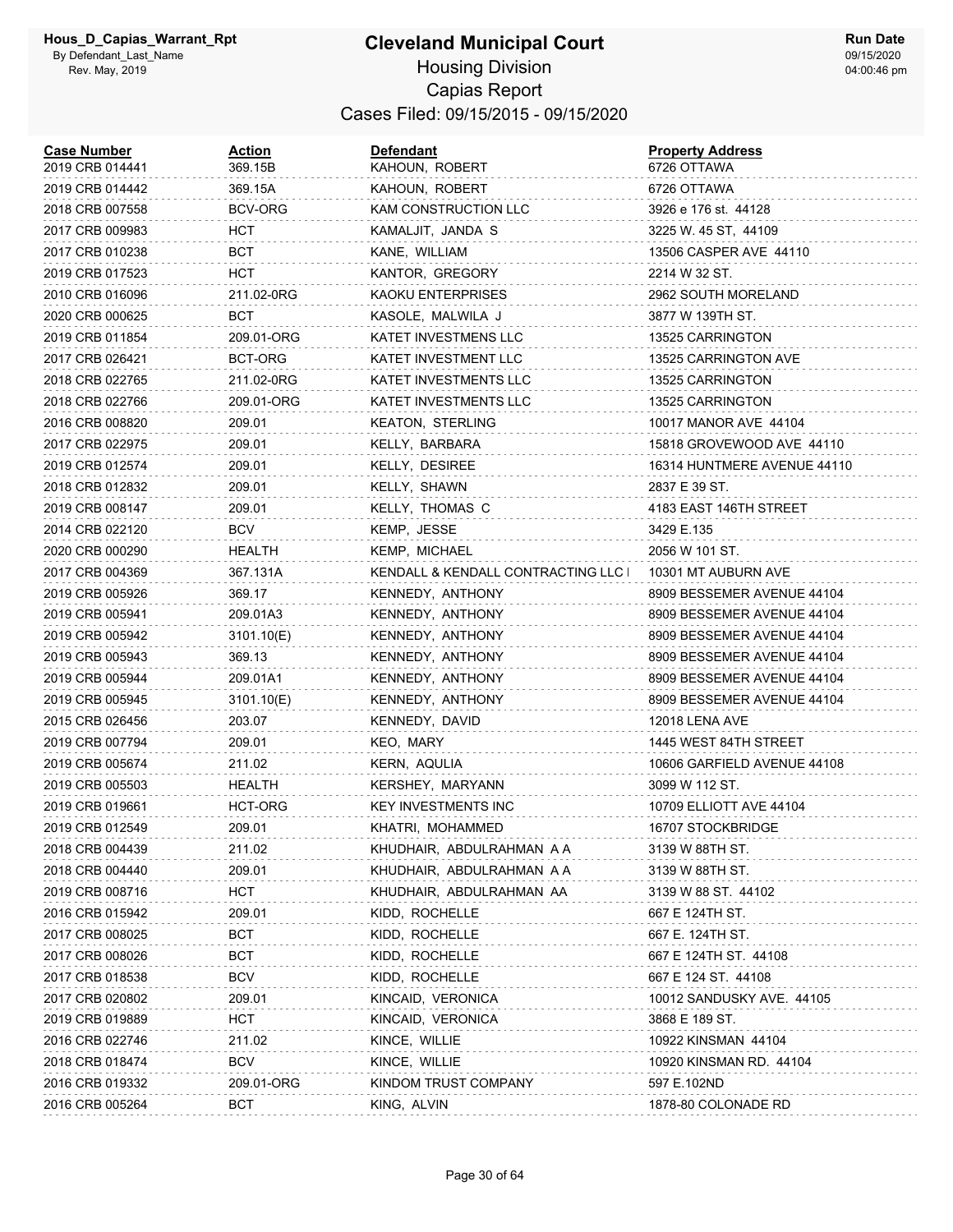| <b>Case Number</b><br>2018 CRB 021014 | <b>Action</b><br>BCV | <b>Defendant</b><br>KING, ANNIE P | <b>Property Address</b><br>3268 E 119 ST. 44120 |
|---------------------------------------|----------------------|-----------------------------------|-------------------------------------------------|
| 2018 CRB 021199                       | BCV                  | KING, ANNIE P                     | 3268 E 119TH ST. 44120                          |
| 2018 CRB 022618                       | 211.02               | KING, ELIJAH                      | 1761 CLIFFVIEW 44112                            |
| 2019 CRB 020467                       | нст                  | KING, NORMAN                      | 19020 NOTTINGHAM RD.                            |
| 2020 CRB 000026                       | нст                  | KING, NORMAN                      | 19521 SHELTON DR                                |
| 2018 CRB 018158                       | 209.01-ORG           | KINGDOM FIRST PROPERTIES LLC      | 3699 EAST 55TH STREET 44105                     |
| 2018 CRB 018159                       | 209.01A3 ORG         | KINGDOM FIRST PROPERTIES LLC      | 3699 EAST 55TH STREET 44105                     |
| 2018 CRB 018258                       | 369.15B              | KINGDOM FIRST PROPERTIES LLC      | 3699 EAST 55TH STREET 44105                     |
| 2018 CRB 018259                       | 369.14C              | KINGDOM FIRST PROPERTIES LLC      | 3699 EAST 55TH STREET 44105                     |
| 2018 CRB 018260                       | 369.13               | KINGDOM FIRST PROPERTIES LLC      | 3699 EAST 55TH STREET 44105                     |
| 2018 CRB 018261                       | 369.13               | KINGDOM FIRST PROPERTIES LLC      | 3699 EAST 55TH STREET 44105                     |
| 2018 CRB 018262                       | 369.13               | KINGDOM FIRST PROPERTIES LLC      | 3699 EAST 55TH STREET 44105                     |
| 2018 CRB 018263                       | 369.13               | KINGDOM FIRST PROPERTIES LLC      | 3699 EAST 55TH STREET 44105                     |
| 2018 CRB 018264                       | 369.19               | KINGDOM FIRST PROPERTIES LLC      | 369 EATS 55TH STREET 44105                      |
| 2018 CRB 018265                       | 369.17               | KINGDOM FIRST PROPERTIES LLC      | 3699 EAST 55TH STREET                           |
| 2017 CRB 012954                       | BCT-ORG              | KINGDOM FIRST PROPERTIES LLC.     | 18053 BLANDFORD DR.                             |
| 2017 CRB 015941                       | 367.131A             | KINGDOM FIRST PROPERTIES LLC.     | 13605 BENWOOD AVE. 44120                        |
| 2017 CRB 016156                       | 209.01-ORG           | KING'S REMODELING LLC             | 10713 AMOR                                      |
| 2017 CRB 016159                       | 209.01-ORG           | KING'S REMODELING LLC             | 10713 AMOR                                      |
| 2017 CRB 011531                       | <b>BCV</b>           | KINNEY, RONITA                    | 6915 FULLERTON AVE. 44105                       |
| 2017 CRB 011666                       | <b>BCV</b>           | KINNEY, RONITA                    | 6915 FULLERTON AVE. 44105                       |
| 2019 CRB 014315                       | нст                  | KINSEY, TRUMAINE LEE              | 9101 MADISON AVE.                               |
| 2019 CRB 014766                       | нст                  | KINSLER, MARYRUTH                 | 10208 LORETTA AVE                               |
| 2018 CRB 003012                       | 3101.10(E)           | KIRKLAND, IRIS J                  | 11221 LARDET 44105                              |
| 2018 CRB 003013                       | 369.15               | KIRKLAND, IRIS J                  | 11221 LARDET 44105                              |
| 2018 CRB 003014                       | 369.14C              | KIRKLAND, IRIS J                  | 11221 LARDET AVE 44105                          |
| 2017 CRB 003000                       | BCV                  | KIRKSEY, HENRY                    | 3706 E.143                                      |
| 2015 CRB 013195                       | BCV-ORG              | <b>KISOKU LLC</b>                 | 2962 S. MORELAND 44120                          |
| 2015 CRB 016269                       | ZCV                  | KISOKU LLC                        | 2962 SOUTH MORELAND BLVD 44120                  |
| 2015 CRB 020394                       | BCV-ORG              | KISOKU LLC                        | 2962 S. MORELAND 44120                          |
| 2016 CRB 001352                       | 367.131A             | KISOKU LLC.                       | 2962 SOUTH MORELAND 44120                       |
| 2018 CRB 016061                       | 211.02-0RG           | KJELLER REAL ESTATE LLC           | 3342 EAST 125TH STREET                          |
| 2018 CRB 018619                       | 211.02-0RG           | KJH 401K TRUST                    | 9900 GAYLORD                                    |
| 2015 CRB 022077                       | <b>BCV</b>           | KLAUE, CHARLES F                  | 788 E 185 ST 44119                              |
| 2020 CRB 000442                       | BCV                  | KLAUE, CHARLES F                  | 7888 E 185TH ST                                 |
| 2020 CRB 000449                       | BCV                  | KLAUE, CHARLES F                  | 788 E 185TH ST                                  |
| 2016 CRB 018491                       | 209.01               | KLAVE, CHARLES F                  | 788 E 185TH ST.                                 |
| 2017 CRB 022330                       | 209.01               | KLAVE, CHARLES F                  | 788 E 185 ST.                                   |
| 2016 CRB 007832                       | 209.01               | KNAPP, LORA M                     | 3108 E 65TH ST                                  |
| 2017 CRB 011902                       | 367.12(C)            | KNGDOM FIRST PROPERTIES LLC.      | 13805 COATH AVE 44120                           |
| 2018 CRB 012157                       | нст                  | KNIGHT, DELORES                   | 1745 URBANA RD.                                 |
| 2018 CRB 012158                       | <b>HCT</b>           | KNIGHT, DELORES                   | 1745 URBANA RD.                                 |
| 2017 CRB 016680                       | 209.01               | KNIGHT, RUFUS                     | 3719 SUMPTER CT. 44115                          |
| 2016 CRB 014706                       | 203.07               | KNOX, ANTHONY                     | 11325 MILES AVE.                                |
| 2019 CRB 006218                       | <b>BCT</b>           | KNOX, DELORES                     | 2202 E 83 ST. 44103                             |
| 2019 CRB 020032                       | 209.01-ORG           | KOHAN & ASSOCIATES LLC            | 17006 PALDA AVE. 44128                          |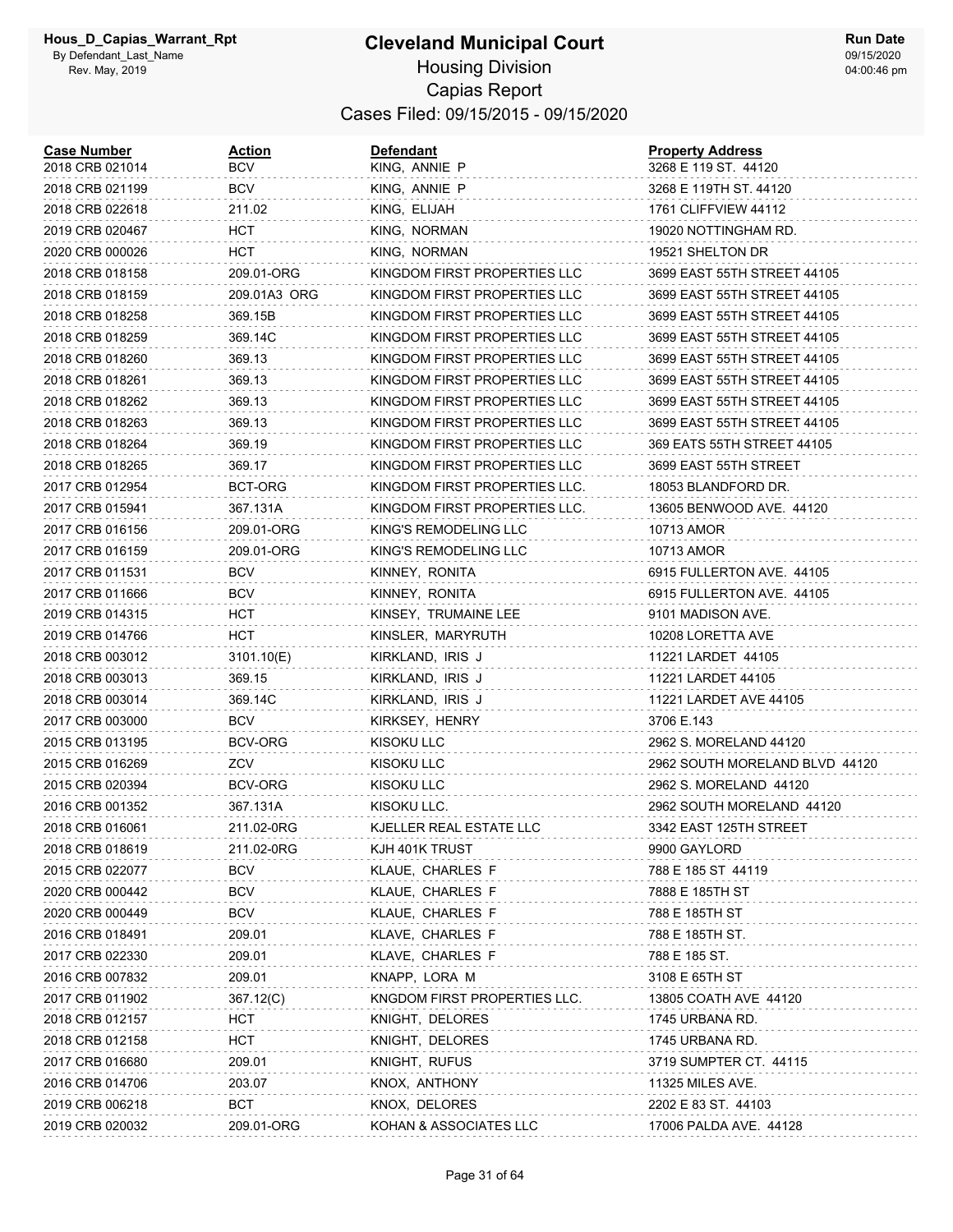| <b>Case Number</b><br>2017 CRB 025065 | <b>Action</b><br>203.07 | <b>Defendant</b><br>KOLENICH, MICHAEL | <b>Property Address</b><br>7802 LORAIN AVE. |
|---------------------------------------|-------------------------|---------------------------------------|---------------------------------------------|
| 2017 CRB 025067                       | 209.01                  | KOLENICH, MICHAEL                     | 7802 LORAIN AVE.                            |
| 2017 CRB 025068                       | 203.07                  | KOLENICH, MICHAEL                     | 7802 LORAIN AVE.                            |
| 2017 CRB 025069                       | 209.01                  | KOLENICH, MICHAEL                     | 7802 LORAIN AVE.                            |
| 2017 CRB 025071                       | 211.02                  | KOLENICH, MICHAEL                     | 7802 LORAIN AVE.                            |
| 2018 CRB 001829                       | 211.02                  | KOLENICH, MICHAEL                     | 7802 LORAIN AVE.                            |
| 2018 CRB 001830                       | 209.01                  | KOLENICH, MICHAEL                     | 7802 LORAIN AVE.                            |
| 2019 CRB 020170                       | BCT                     | KOLENICH, MICHAEL                     | 7802 LORAIN AVE                             |
| 2020 CRB 000143                       | HCT.                    | KOREN, RONALD                         | 385 E 160ST                                 |
| 2017 CRB 024445                       | <b>BCV</b>              | KORTAN, CHRISTOPHER                   | 15730 HALLIDAY                              |
| 2018 CRB 021843                       | нст                     | KORTAN, CHRISTOPHER J                 | 15730 HALLIDAY AVE. 44110                   |
| 2019 CRB 015559                       | 209.01                  | KOTULAK, DEBRA                        | 7814 BEMAN                                  |
| 2019 CRB 012225                       | 369.15B                 | KOZAR, ANDREW J                       | 3994 EAST 58TH STREET                       |
| 2019 CRB 012226                       | 369.15B                 | KOZAR, ANDREW J                       | 3994 EAST 58TH STREET                       |
| 2019 CRB 017721                       | нст                     | KRAGULIAC, NIKOLA                     | 4122 CLYBOURNE                              |
| 2019 CRB 017777                       | нст                     | KRAGULIAC, NIKOLA                     | 4000 MEMPHIS                                |
| 2019 CRB 021711                       | <b>HCT</b>              | KRAGULIAC, NIKOLA                     | 3398 W 46 ST.                               |
| 2015 CRB 023486                       | 209.01                  | KRESS, MEL A                          | 2067 W 65TH ST                              |
| 2016 CRB 012082                       | 209.01-ORG              | KRISTO TRADING LLC.                   | 3753-55 E 116TH ST.                         |
| 2019 CRB 004332                       | 367.131A                | <b>KRISTOS TRADING LLC</b>            | 3753 E 116TH ST                             |
| 2019 CRB 014505                       | 209.01                  | KUCHTA, ALEX                          | 4494 BROADALE AVENUE 44109                  |
| 2018 CRB 021552                       | 209.01                  | KUDAMIM, RENANA                       | 3669 EAST 149TH STREET 44120                |
| 2017 CRB 025848                       | HCT-ORG                 | KULCHYTSKY FAMILY TRUST               | 1479 W. 112TH ST                            |
| 2018 CRB 003994                       | 209.01                  | KURITSKY, TATIANNA T                  | 3143 W 58 ST. 44102                         |
| 2018 CRB 004006                       | 211.02                  | KURITSKY, TATIANNA T                  | 3143 W 58 ST.                               |
| 2018 CRB 008758                       | 211.02                  | KURPLY, MARY C                        | 1557 E 41 ST. 44103                         |
| 2018 CRB 008759                       | 209.01                  | KURPLY, MARY C                        | 1557 E 41 ST. 44103                         |
| 2017 CRB 017837                       | 209.01                  | KURT, STEVE N                         | 10611 GARFIELD AVE.                         |
| 2018 CRB 014912                       | 209.01                  | KUZELLA, JOHN                         | 8405 BANCROFT AVENUE                        |
| 2019 CRB 008532                       | HCT-ORG                 | KYM PROPERTIES LLC                    | 4142 E 154TH ST.                            |
| 2017 CRB 020805                       | BCT-ORG                 | L. A. HOMES LLC                       | 1866 W 45 ST. 44102                         |
| 2016 CRB 007840                       | 209.01-ORG              | L.A.T. INVESTMENT PROPERTIES LLC.     | 1059 ADDISON                                |
| 2018 CRB 018711                       | 209.01-ORG              | L.I.T. INC.                           | <b>10026 QUEBEC</b>                         |
| 2018 CRB 010956                       | 203.07-ORG              | L.I.T.T. INC                          | 10026 QUEBEC AVE.                           |
| 2014 CRB 027680                       | 211.02-0RG              | LABOR TECHS LLC                       | 9615 AETNA                                  |
| 2016 CRB 007544                       | <b>BCV</b>              | LADSON, CHERYL                        | 3673 E 146ST 44120                          |
| 2019 CRB 019929                       | HCT                     | LADSON, CHERYL                        | 3673 E 146 ST.                              |
| 2018 CRB 001803                       | BCT                     | LAIRD, DEMETRIUS                      | 1743 ALGONAC RD.                            |
| 2019 CRB 010927                       | BCV-ORG                 | LAKE CITY DEVELOPMENT                 | 2825 YORK AVE. 44113                        |
| 2019 CRB 013746                       | 209.01-ORG              | LAKE ERIE SOLUTIONS LLC               | 16002 STOCKBRIDGE 44128                     |
| 2019 CRB 017956                       | 203.07-ORG              | LAKE ERIE SOLUTIONS LLC               | 3808 E 155 ST.                              |
| 2019 CRB 003723                       | <b>BCT</b>              | LAKE, JAMES                           | 469 ARBOR RD.                               |
| 2019 CRB 003724                       | HCT                     | LAKE, JAMES                           | 469 ARBOR RD.                               |
| 2016 CRB 020761                       | 209.01-ORG              | LAKEFRONT HOUSING CORPORATION         | 825 WAYSIDE                                 |
| 2019 CRB 017843                       | HCT-ORG                 | LAKEVIEW PLACE DEVELOPMENT            | 725 E 128TH ST                              |
| 2017 CRB 006999                       | <b>HEALTH</b>           | LAMANNA'S BARBER SHOP                 | 6420 LORAIN AVE.                            |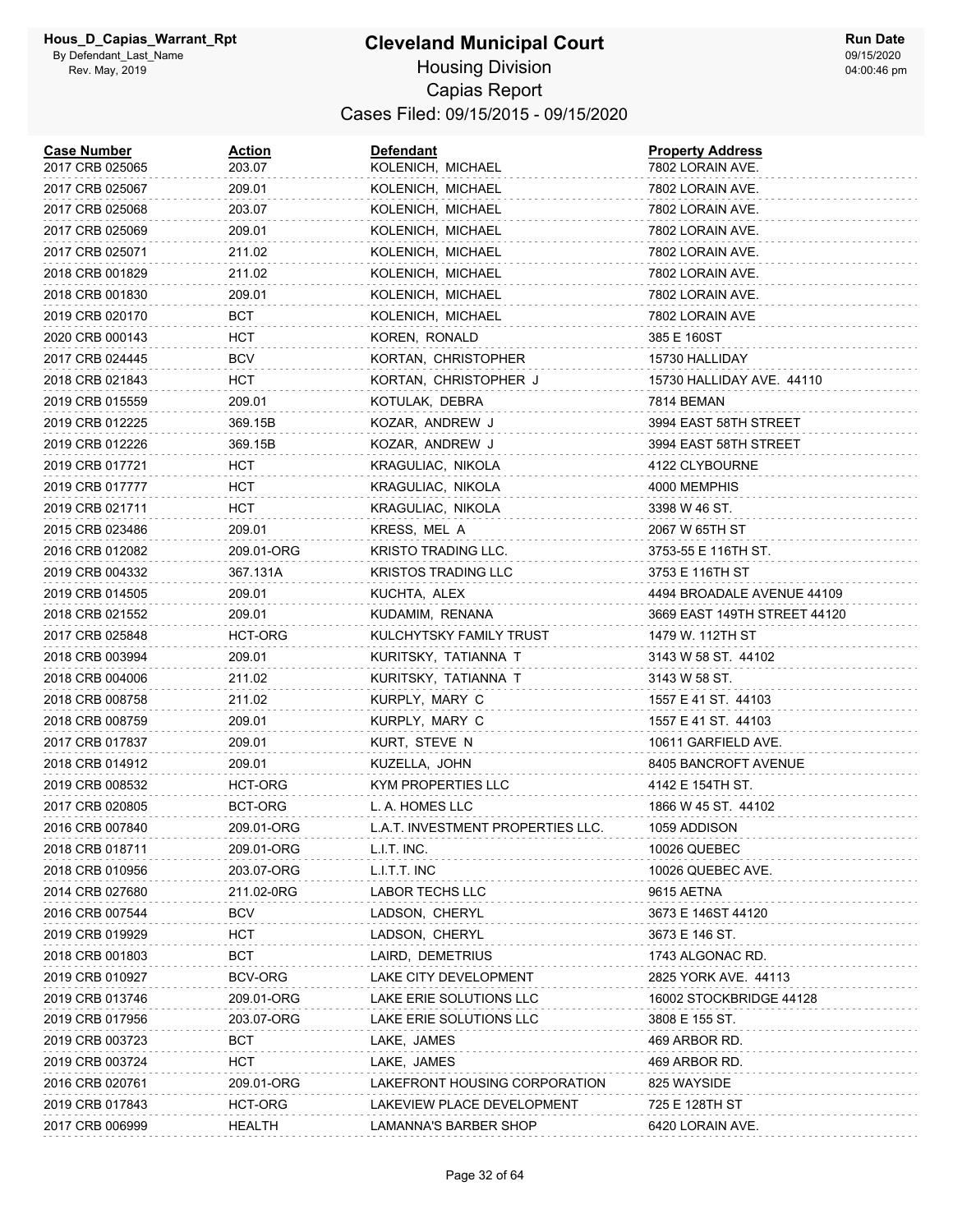#### **Cleveland Municipal Court** Housing Division Capias Report Cases Filed: 09/15/2015 - 09/15/2020

| <b>Case Number</b><br>2019 CRB 001214 | <b>Action</b><br>369.14C | <b>Defendant</b><br>LAMAR, DWIGHT | <b>Property Address</b><br>3685 EAST 77TH STREET |
|---------------------------------------|--------------------------|-----------------------------------|--------------------------------------------------|
| 2019 CRB 001215                       | 3101.10(E)               | LAMAR, DWIGHT                     | 3685 EAST 77TH STREET                            |
| 2019 CRB 001216                       | 369.13                   | LAMAR, DWIGHT                     | 3685 EAST 77TH STREET                            |
| 2019 CRB 001217                       | 369.15                   | LAMAR, DWIGHT                     | 3685 EAST 77TH STREET                            |
| 2019 CRB 021650                       | HCT                      | LAMARCA, SALVAORE R               | 1198 E 175 ST.                                   |
| 2019 CRB 021084                       | HCT                      | LAMB, DAWN                        | 3829 E 57 ST.                                    |
| 2018 CRB 018808                       | 209.01                   | LAMB, DONALD                      | 3646 EAST 112TH STREET 44105                     |
| 2019 CRB 021531                       | HCT                      | LAMPEL, CLAUDIA                   | 13016 GRIFFING AVE                               |
| 2018 CRB 010880                       | 209.01                   | LANE, SPELLMAN L                  | 2237 E 93 ST.                                    |
| 2019 CRB 008082                       | 203.07                   | LANEY, EDWARD                     | 3406 WEST 59TH STREET                            |
| 2016 CRB 023827                       | 209.01                   | LANG, THOMAS J                    | 512 E.185TH                                      |
| 2016 CRB 019802                       | 209.01-ORG               | LAR CAPITAL LLC                   | 10801 TACOMA AVE                                 |
| 2015 CRB 025197                       | 209.01                   | LARKIN, JOHN                      | 1379 E 91ST ST                                   |
| 2018 CRB 010318                       | HCT-ORG                  | LARKO LOT HOLDINGS LLC            | 2029 W 99                                        |
| 2018 CRB 013359                       | 211.02-0RG               | LARKOLOT HOLDINGS LLC             | 2029 W 99 ST.                                    |
| 2018 CRB 013360                       | 209.01-ORG               | LARKOLOT HOLDINGS LLC             |                                                  |
| 2018 CRB 009719                       | 209.01                   | LARSON, CHRISTOPHER L             | 1913 TAMPA AVE.                                  |
| 2018 CRB 009727                       | 209.01                   | LARSON, CHRISTOPHER L             | 1913 TAMPA AVE.                                  |
| 2019 CRB 018883                       | 203.07-ORG               | LAS CASAS LLC                     | 10102 PIERPONT                                   |
| 2019 CRB 018884                       | 209.01-ORG               | LAS CASAS LLC                     | 10102 PIERPONT                                   |
| 2019 CRB 007973                       | BCV                      | LASPINA, FRANK J                  |                                                  |
| 2019 CRB 007565                       | 209.01                   | LAUB, STEVEN                      | 4010 GIFFORD 44109                               |
| 2019 CRB 020154                       | HCT                      | LAURENT, GUEGAN                   | 3399 W 157                                       |
| 2019 CRB 014346                       | HCT-ORG                  | LAWNVIEW PLACE LLC                | 6714 LAWNVIEW AVE.                               |
| 2019 CRB 017751                       | 209.01                   | LAWSON, DANNIE                    | 3304-2 E 119TH                                   |
| 2018 CRB 015664                       | 209.01-ORG               | LE 37 LLC                         | 3965 LEE ROAD                                    |
| 2018 CRB 015666                       | 203.07-ORG               | LE 37 LLC                         | 3965 LEE ROAD                                    |
| 2014 CRB 033684                       | 367.12(C)                | LEAL, JACK                        | 1791 E 31ST STREET                               |
| 2015 CRB 006199                       | 367.12(C)                | LEAL, JACK                        | LEAL, JACK                                       |
| 2019 CRB 010000                       | 209.01-ORG               | LEAN HOLDINGS LLC                 | 15707 ELDAMERE 44128                             |
| 2019 CRB 018759                       | 209.01                   | LEARY, PATRICK                    | 4101 BROOKLYN                                    |
| 2016 CRB 019301                       | <b>BCV</b>               | LEASTER, MABEL                    | 8900 DENISON                                     |
| 2019 CRB 008085                       | 211.02                   | LEASTER, MABEL                    | 8900 DENSION                                     |
| 2018 CRB 011722                       | 209.01A1                 | LEDGE HOLDINGS LTD                | 14215 CAINE AVE. 44105                           |
| 2018 CRB 015503                       | 203.07-ORG               | LEE GYRO INC                      | 3965 LEE ROAD                                    |
| 2018 CRB 015504                       | 209.01-ORG               | LEE GYRO INC                      | 3965 LEE ROAD                                    |
| 2018 CRB 001524                       | <b>BCV</b>               | LEE, LENNY                        | 2921 E 104 ST. 44104                             |
| 2019 CRB 007212                       | 209.01                   | LEE-CHEUNG, CHRISTINE             | 3824 SPOKANE                                     |
| 2018 CRB 000311                       | 203.07                   | LEFFLER, BRYAN                    | 1428 W. 81 ST. 44102                             |
| 2018 CRB 000312                       | 203.07                   | LEFFLER, BRYAN                    | 1428 W 81 ST. 44102                              |
| 2018 CRB 000313                       | 209.01                   | LEFFLER, BRYAN                    | 1428 W 81 ST. 44102                              |
| 2018 CRB 000314                       | 211.02                   | LEFFLER, BRYAN                    | 1428 W 81 ST. 44102                              |
| 2018 CRB 000315                       | 209.01                   | LEFFLER, BRYAN                    | 1428 W 81 ST. 44102                              |
| 2015 CRB 017180                       | BCV-ORG                  | LEGACY ONE CARE INC.              | 1343 W 65 ST 44102                               |
| 2019 CRB 014390                       | 367.131A                 | LEGACY ONE INVESTORS GROUP LLC    | 9916 HAPDEN AVE. 44108                           |
| 2016 CRB 016518                       | <b>BCV</b>               | LEIBOVICH, SAGI                   | 11816 TRISKETT AVE 44111                         |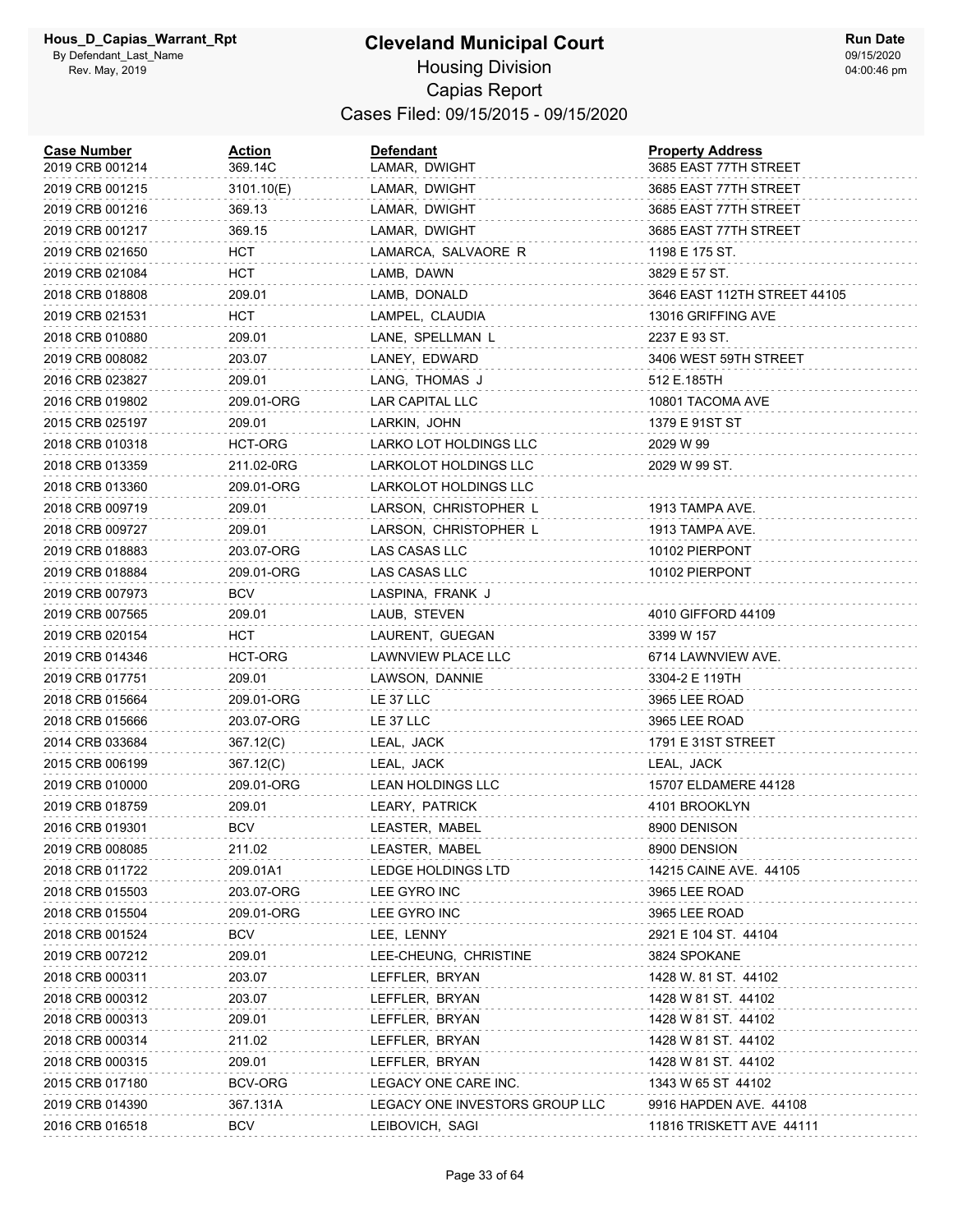#### **Cleveland Municipal Court** Housing Division Capias Report Cases Filed: 09/15/2015 - 09/15/2020

| <b>Case Number</b><br>2018 CRB 020454 | <u>Action</u><br>ZCT. | <b>Defendant</b><br>LEIJA, ARMANDO | <b>Property Address</b><br>2187 W 98 ST. 44102 |
|---------------------------------------|-----------------------|------------------------------------|------------------------------------------------|
| 2015 CRB 027184                       | 367.12(C)             | LEITZ, ANDREW                      | 3528 E 103RD ST 44105                          |
| 2017 CRB 011819                       | <b>BCV</b>            | LEITZ, ANDREW                      | 5812 PORTAGE AVE 44127                         |
| 2017 CRB 019751                       | <b>BCV</b>            | LEITZ, ANDREW                      | 6800 WAKEFIELD AVE 44102                       |
| 2019 CRB 005226                       | <b>BCV</b>            | LENCZEWSKI, JAMES F                | 3205 POORTMAN AVE/ 44109                       |
| 2019 CRB 019557                       | HCT                   | LENG, XIAODAN                      | 14012 CHRISTINE AVE 44105                      |
| 2019 CRB 010903                       | 209.01                | LEVERT, EZRA                       | 3410 EAST 110TH STREET 44104                   |
| 2018 CRB 019157                       | BCV                   | LEWIS, JUANNETTA                   | 1170 PRINCETON AVE. 44105                      |
| 2016 CRB 023484                       | BCV                   | LEWIS, LISA J                      | 17320 JUDSON DR                                |
| 2013 CRB 024606                       | <b>HCV</b>            | LEWIS, PHILIP R                    | 17320 JUDSON DRIVE                             |
| 2014 CRB 030927                       | 209.01                | LEWIS, PHILIP R                    | 3415 E.65                                      |
| 2016 CRB 018035                       | 203.07                | LEWIS, PHILIP R                    | 17320 JUDSON DRIVE 44122                       |
| 2016 CRB 019447                       | 203.07                | LEWIS, PHILIP R                    | 17320 JUDSON                                   |
| 2016 CRB 023483                       | <b>BCV</b>            | LEWIS, PHILLIP                     | 17320 JUDSON DR                                |
| 2017 CRB 002210                       | 211.02                | LEWIS, PHILLIP R                   | 17320 JUDSON                                   |
| 2019 CRB 008669                       | 209.01                | LEWIS, PHILLIP R                   | 17320 JUDSON                                   |
| 2019 CRB 012006                       | HCT                   | LEWIS, PHILLIP R                   | 17320 JUDSON DR. 44128                         |
| 2016 CRB 020750                       | 209.01                | LEWIS, REGINALD                    | 3246 E 57TH ST.                                |
| 2018 CRB 000474                       | 211.02                | LEWIS, REGINALD                    | 3246 E 57 ST.                                  |
| 2018 CRB 000578                       | 209.01                | LEWIS, REGINALD                    | 3246 E 57 ST.                                  |
| 2017 CRB 009491                       | 209.01                | LI, XIN                            | 477 E 114TH ST.                                |
| 2018 CRB 008784                       | 211.02                | LIANG, JIAMLIN                     | 1569 E 45 ST. 44103                            |
| 2018 CRB 008785                       | 209.01                | LIANG, JIAMLIN                     | 1569 E 45 ST. 44103                            |
| 2019 CRB 012197                       | BCT-ORG               | LIFE CHANGERS REAL ESTATE DEV LLC  | 1945 WESTBURN RD. 44112                        |
| 2017 CRB 027397                       | <b>BCV</b>            | LIGON, DESMOND C                   | 1360 E 66 ST. 44103                            |
| 2018 CRB 021534                       | 209.01                | LIMPFORD, JOE                      | 7515 CORNELIA                                  |
| 2018 CRB 021536                       | 209.01                | LIMPFORD, JOE                      | 7615 CORNELIA AVENUE 44103                     |
| 2019 CRB 015312                       | 211.02                | LIN, TIFFANY                       | 2093 WEST 95TH STREET                          |
| 2019 CRB 019064                       | HCT                   | LINDEMANN, JUSTINE E               | 2501 E 124TH ST 44120                          |
| 2017 CRB 009519                       | 209.01                | LINDER, INEZ R                     | 3412 E 110TH ST.                               |
| 2015 CRB 005922                       | 211.02-0RG            | LINDSAY SOUL CUISINE               | 16906 HAVARD AVE 44128                         |
| 2015 CRB 027033                       | <b>BCV</b>            | LINDSEY, RYDICK                    | 14310 ASPINWALL                                |
| 2017 CRB 019541                       | <b>BCV</b>            | LINEAR, CHARLES W                  | 3049 ALBION RD. 44120                          |
| 2019 CRB 013473                       | 209.01                | LINEHAM, MARCUS                    | 3635 W 129 ST. 44111                           |
| 2019 CRB 013474                       | 209.01                | LINEHAM, MARCUS                    | 3635 W 129 44135                               |
| 2017 CRB 000312                       | 367.131A              | LINKOO PROPERTY 101 INC C/O MAMORU | 1174-76 E 125TH ST                             |
| 2019 CRB 011927                       | 209.01                | LIPPIAN, JOHN                      | 4088 EAST 74TH STREET 44105                    |
| 2019 CRB 011929                       | 209.01                | LIPPIAN, JOHN                      | 4088 EAST 74TH STREET 44105                    |
| 2018 CRB 009237                       | BCT-ORG               | LITE CHANGERS REAL ESTATE DEVELOPI | 1945 WESTBURN RD.                              |
| 2019 CRB 016343                       | 209.01                | LITTLEJOHN, ELMER                  | 3631 EAST 63RD STREET                          |
| 2019 CRB 016345                       | 369.18                | LITTLEJOHN, ELMER                  | 3631 EAST 63RD STREET                          |
| 2019 CRB 016346                       | 369.13                | LITTLEJOHN, ELMER                  | 3631 EAST 63RD STREET                          |
| 2019 CRB 016347                       | 369.15B               | LITTLEJOHN, ELMER                  | 3631 EAST 63RD STREET                          |
| 2019 CRB 016348                       | 349.13                | LITTLEJOHN, ELMER                  | 3631 EAST 63RD STREET                          |
| 2017 CRB 002209                       | 211.02-0RG            | LLL MGT 1 LLC                      | 13402 DURKEE                                   |
| 2018 CRB 019076                       | <b>HCT</b>            | LOCHER, ALLAN                      | 6086 HILLMAN AVE. 44127                        |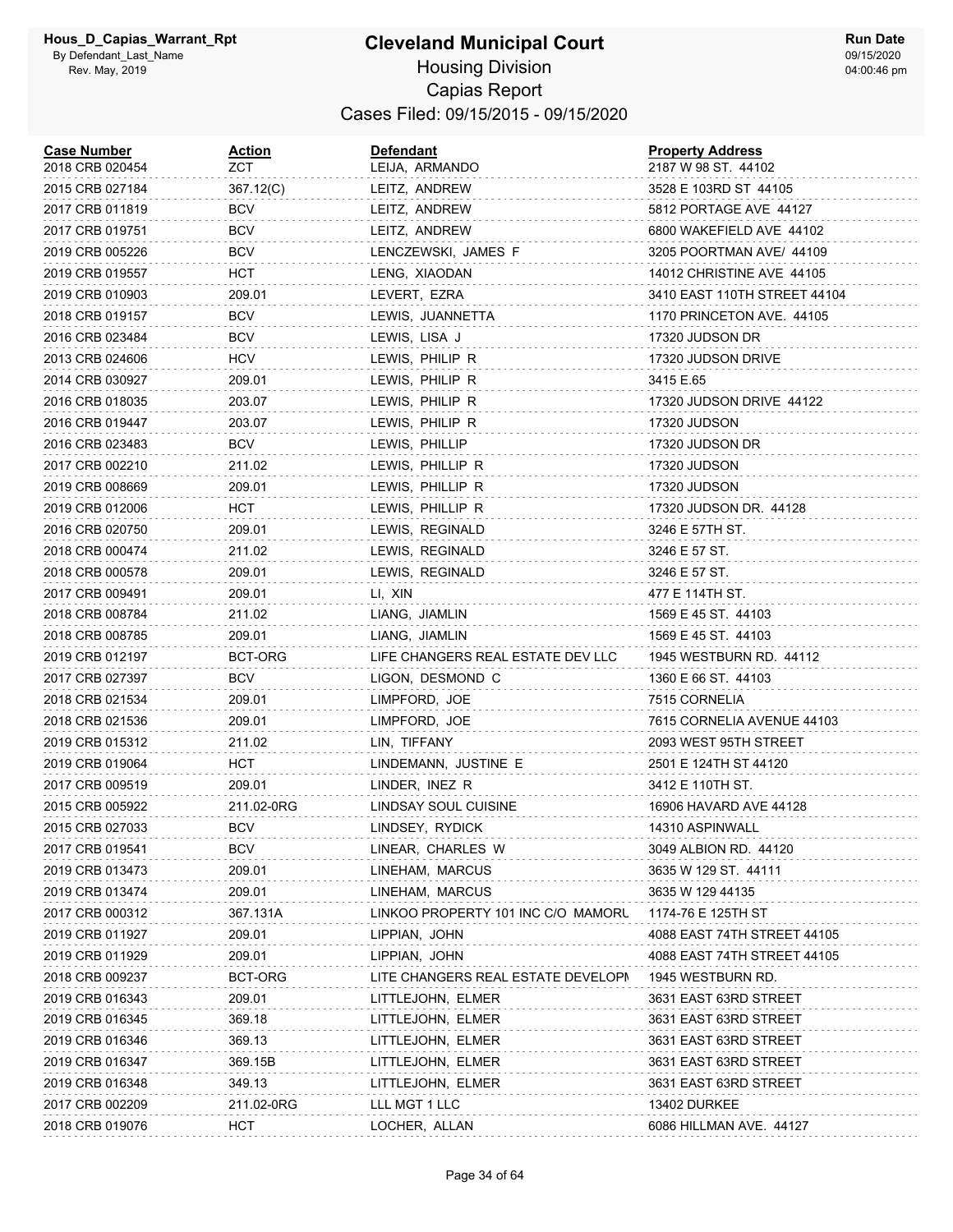#### **Cleveland Municipal Court** Housing Division Capias Report Cases Filed: 09/15/2015 - 09/15/2020

| <b>Case Number</b><br>2017 CRB 004433 | <u>Action</u><br>211.02 | <b>Defendant</b><br>LOCKE, CHARLES | <b>Property Address</b><br>3241 E 139TH ST |
|---------------------------------------|-------------------------|------------------------------------|--------------------------------------------|
| 2018 CRB 013386                       | 203.07                  | LOCKETT, BRIANA                    | 920 NATHANIEL AVE. 44110                   |
| 2018 CRB 013387                       | 209.01                  | LOCKETT, BRIANA                    | 920 NATHANIEL AVE. 44110                   |
| 2019 CRB 010674                       | <b>BCV-ORG</b>          | LOCK-LAND ENTERPRISES LLC          | 16006 ST. CLAIR AV E. 44110                |
| 2017 CRB 021063                       | 203.07                  | LOFFE, IGOR                        | 16910 LOTUS DR. 44128                      |
| 2018 CRB 022165                       | 369.15B                 | LOFTON, GEORGE                     | 3606 EAST 81ST STREET 44105                |
| 2018 CRB 019271                       | 209.01                  | LOGAN, LAVELLE                     | 12010 CASTELWOOD AVENUE 44108              |
| 2018 CRB 019322                       | 203.07                  | LOGAN, LAVELLE                     | 12010 CASTLEWOOD AVENUE 44108              |
| 2019 CRB 008143                       | 203.07                  | LOGAN, LAVELLE D                   | 12010 CASTLEWOOD AVENUE 44108              |
| 2019 CRB 015818                       | 209.01-ORG              | LONG BROOK LLC                     | 2010 FERN                                  |
| 2019 CRB 019516                       | HCT                     | LONG, JOHN W                       | 2006 W 89 ST.                              |
| 2015 CRB 011336                       | HEALTH                  | LOOKZ BARBER SHOP                  | 12703 KINSMAN 44120                        |
| 2019 CRB 006462                       | 211.02                  | LOVE, WILLIE                       | 9317 WAY 44105                             |
| 2016 CRB 016510                       | BCV                     | LOVEJOY, JOHN D                    | 3393 W 44TH ST. 44109                      |
| 2019 CRB 020305                       | BCV                     | LOVEJOY, JOHN D                    | 3393 W 44 ST.                              |
| 2019 CRB 019875                       | BCT-ORG                 | LS CAPITAL GROUP LLC               | 13804 EARLWOOD                             |
| 2014 CRB 006332                       | BCV-ORG                 | LSB CONSTRUCTION INC               | 7512 LEXINGTON AVE 44103                   |
| 2018 CRB 010695                       | HCT-ORG                 | LUCARE TWO LLC                     | 3990 E 58 ST                               |
| 2019 CRB 010759                       | 369.13                  | LUCAS, MICHAEL                     | 6428 WARSAW                                |
| 2019 CRB 010761                       | 369.15B                 | LUCAS, MICHAEL                     | 6428 WARSAW                                |
| 2019 CRB 010462                       | 203.07-ORG              | LUCIC RENTAL PROPERTIES LLC        | 1178 EAST 167TH STREET                     |
| 2019 CRB 016193                       | 613.14 - HOUSING        | LUCIOUS, WILLIAM                   | 843 ROYAL ROAD 44110                       |
| 2019 CRB 016289                       | 209.01                  | LUCIOUS, WILLIAM                   | 843 ROYAL ROAD 44110                       |
| 2019 CRB 009492                       | 203.07                  | LUIS, GALVAN                       | 18014 LARCHWOOD 44135                      |
| 2016 CRB 010012                       | <b>HEALTH</b>           | LUSANE, DARRELL                    | 1164 E 78TH ST.                            |
| 2016 CRB 005843                       | 3101.10(E)              | LUSTER, JOANN                      | 3720 E.52                                  |
| 2019 CRB 001200                       | 211.02                  | LUTZKO, REGAN L                    | 3503 WEST 125TH STREET                     |
| 2019 CRB 001201                       | 209.01                  | LUTZKO, REGAN L                    | 3503 WEST 125TH STREET                     |
| 2019 CRB 009510                       | 209.01                  | LYNCH, ROSHAWN                     | 15607 ELDAMERE 44128                       |
| 2019 CRB 019564                       | HCT-ORG                 | <b>MGILLC</b>                      | 14105 CHRISTINE AVE 44105                  |
| 2018 CRB 009680                       | 209.01-ORG              | M J GLOBAL PROPERTIES LLC          | 3398 E 105 ST.                             |
| 2018 CRB 009681                       | 211.02-0RG              | M J GLOBAL PROPERTIES LLC          | 3398 E 105 ST.                             |
| 2014 CRB 036106                       | 209.01-ORG              | M. Q. M. LLC                       | 17910 LAKESHORE                            |
| 2014 CRB 036107                       | 203.07-ORG              | M. Q. M. LLC                       | 17910 LAKESHORE                            |
| 2018 CRB 019388                       | 209.01-ORG              | M.C.S. PROPERTY INVESTMENTS        | 4244 WEST 38TH STREET                      |
| 2017 CRB 011883                       | 209.01-ORG              | M.G.S. PROPERTY INVESTMENTS LLC    | 4244 W. 38TH ST.                           |
| 2019 CRB 019862                       | BCT                     | MACKLE, ADAM JAY                   | 1319 W 112                                 |
| 2019 CRB 019865                       | BCT                     | MACKLE, ADAM JAY                   | 1313 W 112TH ST                            |
| 2018 CRB 012224                       | 209.01                  | MACKLIN, DAMOND                    | 4308 E 114 ST.                             |
| 2018 CRB 021592                       | 369.13                  | MACKLIN, DAMOND                    | 4308 EAST 114TH STREET                     |
| 2018 CRB 021607                       | 3101.10(E)              | MACKLIN, DAMOND                    | 4308 EAST 114TH STREET                     |
| 2018 CRB 021609                       | 369.15B                 | MACKLIN, DAMOND                    | 4308 EAST 114TH STREET                     |
| 2018 CRB 021611                       | 209.01A1                | MACKLIN, DAMOND                    | 4308 EAST 114TH STREET                     |
| 2018 CRB 021612                       | 369.13                  | MACKLIN, DAMOND                    | 4308 EAST 114TH STREET                     |
| 2018 CRB 021614                       | 369.13                  | MACKLIN, DAMOND                    | 4308 EAST 114TH STREET                     |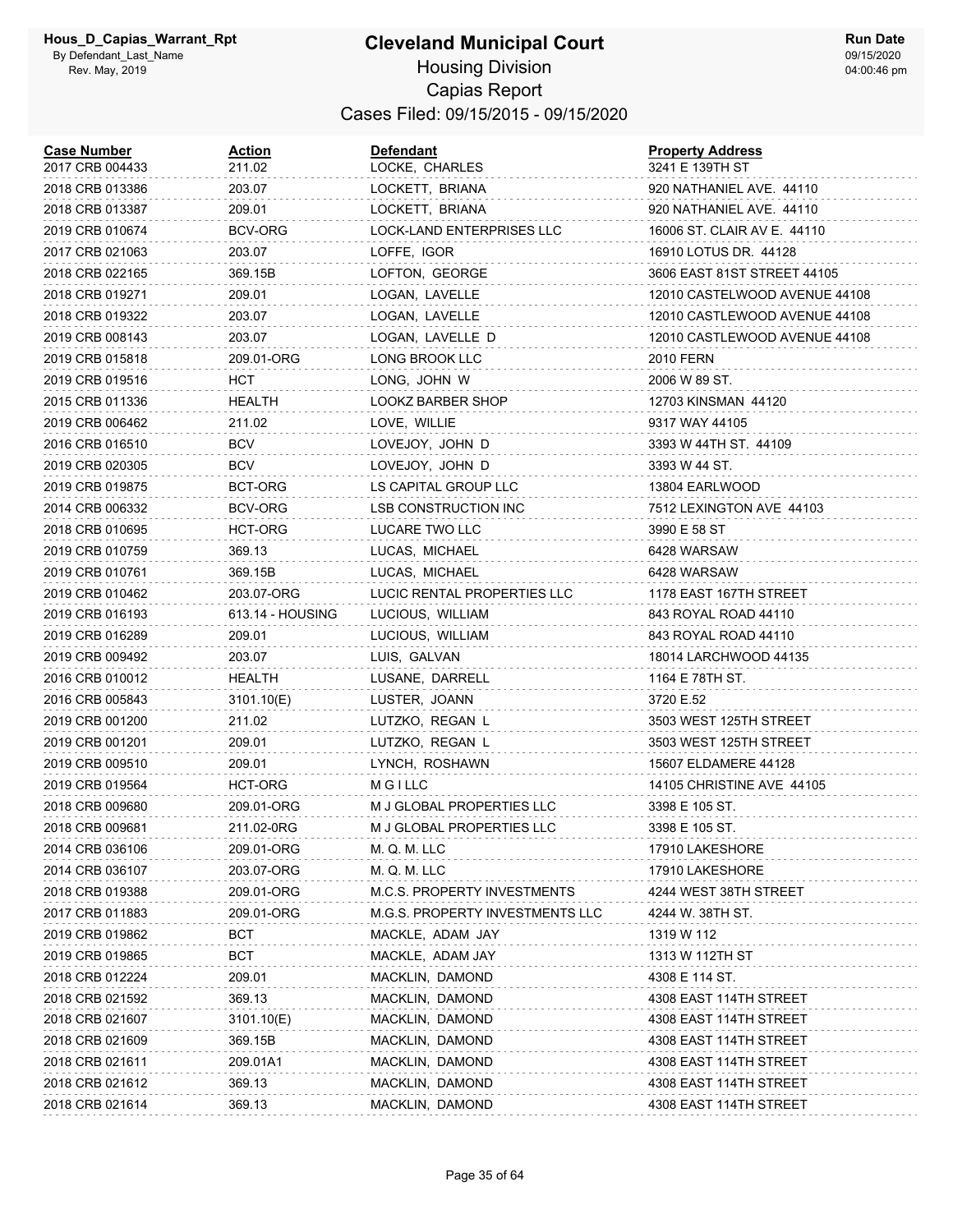#### **Cleveland Municipal Court** Housing Division Capias Report Cases Filed: 09/15/2015 - 09/15/2020

| <b>Case Number</b><br>2019 CRB 012040 | Action<br>HCT-ORG | <b>Defendant</b><br>MAD INVESTMENT GROUP LLC | <b>Property Address</b><br>16531 BURNSIDE RD. |
|---------------------------------------|-------------------|----------------------------------------------|-----------------------------------------------|
| 2019 CRB 019318                       | HCT-ORG           | MAD INVESTMENT GROUP LLC                     | 16511 BURNSIDE AVE                            |
| 2017 CRB 021875                       | 209.01            | MADEOY, STEVEN F                             | 3535 E 105 ST. 44105                          |
| 2018 CRB 005054                       | BCV-ORG           | MADRONA GROVE LLC                            | 5202 IRA AVE. 44144                           |
| 2016 CRB 014888                       | HCT-ORG           | <b>MADRONA GROVES LLC</b>                    | 5202 IRA AVE 44144                            |
| 2016 CRB 014928                       | BCT-ORG           | <b>MADRONA GROVES LLC</b>                    | 5202 IRA AVE 44109                            |
| 2017 CRB 023172                       | HCT-ORG           | <b>MADRONA GROVES LLC</b>                    | 5202 IRA AVE.                                 |
| 2017 CRB 024988                       | HCT-ORG           | <b>MADRONA GROVES LLC</b>                    | 5202 IRA AVE.                                 |
| 2018 CRB 006972                       | 209.01            | MAFCO LLC                                    | 2000 HAMILTON AVE.                            |
| 2018 CRB 006987                       | 209.01-ORG        | MAFCO LLC                                    | 2000 HAMILTON AVE.                            |
| 2019 CRB 013734                       | 209.01            | MAFI, SAM                                    | 11316 FLORIAN                                 |
| 2019 CRB 013938                       | 209.01            | MAFI, SAM                                    | 11413 FLORIAN                                 |
| 2017 CRB 024103                       | 209.01-ORG        | MAGNUM GENERAL LEASING                       | 6730 CHAMBERS                                 |
| 2017 CRB 019300                       | 209.01-ORG        | MAGNUM GENERAL LEASING LIMITED               | 6730 CHAMBERS AVE. 44105                      |
| 2016 CRB 012923                       | 209.01-ORG        | MAHALO K.J. LLC.                             | 3483 E 65TH ST.                               |
| 2016 CRB 014982                       | 367.131A          | MAHALO KJ, LLC.                              | 3483 EAST 65TH ST. 44127                      |
| 2015 CRB 013389                       | 209.01-ORG        | <b>MAHAVEER INC</b>                          | 5739 MEMPHIS AVE 44109                        |
| 2016 CRB 002925                       | 209.01            | MAKEEV, ALEXANDRE                            | 1338 E 92ND ST                                |
| 2019 CRB 015218                       | HCT               | MAKFIRE, INAL                                | 1387 E 25TH ST. 44114                         |
| 2018 CRB 017489                       | 369.15            | MAKIN, HAKEEN K                              | 3321 EAST 149TH STREET                        |
| 2018 CRB 017490                       | 369.15            | MAKIN, HAKEEN K                              | 3321 EAST 149TH STREET                        |
| 2018 CRB 017491                       | 369.14C           | MAKIN, HAKEEN K                              | 3321 EAST 149TH STREET                        |
| 2018 CRB 017492                       | 369.18            | MAKIN, HAKEEN K                              | 3321 EAST 149TH STREET                        |
| 2018 CRB 017494                       | 209.01            | MAKIN, HAKEEN K                              | 3321 EAST 149TH STREET                        |
| 2018 CRB 017496                       | 369.13            | MAKIN, HAKEEN K                              | 3321 EAST 149TH STREET                        |
| 2018 CRB 019320                       | 209.01            | MAL, THANH                                   | 10628 ENGLEWOOD                               |
| 2015 CRB 026260                       | 203.07-ORG        | MALIZIA PROPERTIES LLC                       | 8707 CLARK                                    |
| 2015 CRB 026261                       | 209.01-ORG        | <b>MALIZIA PROPERTIES LLC</b>                | 8707 CLARK                                    |
| 2016 CRB 003400                       | 209.01-ORG        | MALIZIA RESIDENTIAL LLC                      | 12622 GRUSS AVE                               |
| 2017 CRB 011785                       | 209.01            | MALONE, SHIRLEY T                            | 7808 WORLEY                                   |
| 2018 CRB 021800                       | BCT               | MANNING, NANCY                               | 4540 GRAYTON AVE. 44135                       |
| 2019 CRB 003216                       | <b>BCT</b>        | MANNING, NANCY                               | 4540 GRAYTON AVE 44135                        |
| 2019 CRB 005765                       | <b>BCT</b>        | MANNING, NANCY                               | 4540 GRAYTON RD. 44135                        |
| 2019 CRB 017335                       | <b>BCT</b>        | MANNINGHAM, BEN                              | 418 E 123 ST.                                 |
| 2018 CRB 009576                       | 209.01            | MANSON, PATRICIA A                           | 2426 E 83 ST.                                 |
| 2016 CRB 019428                       | 209.01-ORG        | MAR PARTNERS 1 LLC                           | 10307-09 BARRETT                              |
| 2018 CRB 016497                       | 211.02            | MARBURY, OLIVIA A                            | 3969 STRANHILL                                |
| 2016 CRB 020705                       | 211.02            | <b>MARCELINE PROPERTIES LLC</b>              | 4070 E 71ST ST. 44105                         |
| 2017 CRB 027376                       | 209.01-ORG        | <b>MARCELINE PROPERTIES LLC</b>              | 4086 E 71 ST.                                 |
| 2017 CRB 027377                       | 211.02-0RG        | MARCELINE PROPERTIES LLC                     | 4086 E 71 ST.                                 |
| 2017 CRB 016986                       | 209.01            | MARCUS, DENNIS                               | 3351 EAST BLVD.                               |
| 2018 CRB 017319                       | <b>BCV</b>        | MARINELLA - TRUSTEE, GERRY                   | 3652 EAST 47TH STREET 44105                   |
| 2016 CRB 011330                       | HCT               | MARKS, ELIZABETH A                           | 484 E 143 ST. 44110                           |
| 2019 CRB 020116                       | <b>BCT</b>        | MARLIN, TRACEY                               | 14133 TRISKETT AVE.                           |
| 2019 CRB 020120                       | <b>BCT</b>        | MARLIN, TRACEY                               | 14133 TRISKETT AVE 44111                      |
| 2019 CRB 014006                       | 209.01            | MARQUEZ, ARNOLD C                            | 799 E 93 ST. 44108                            |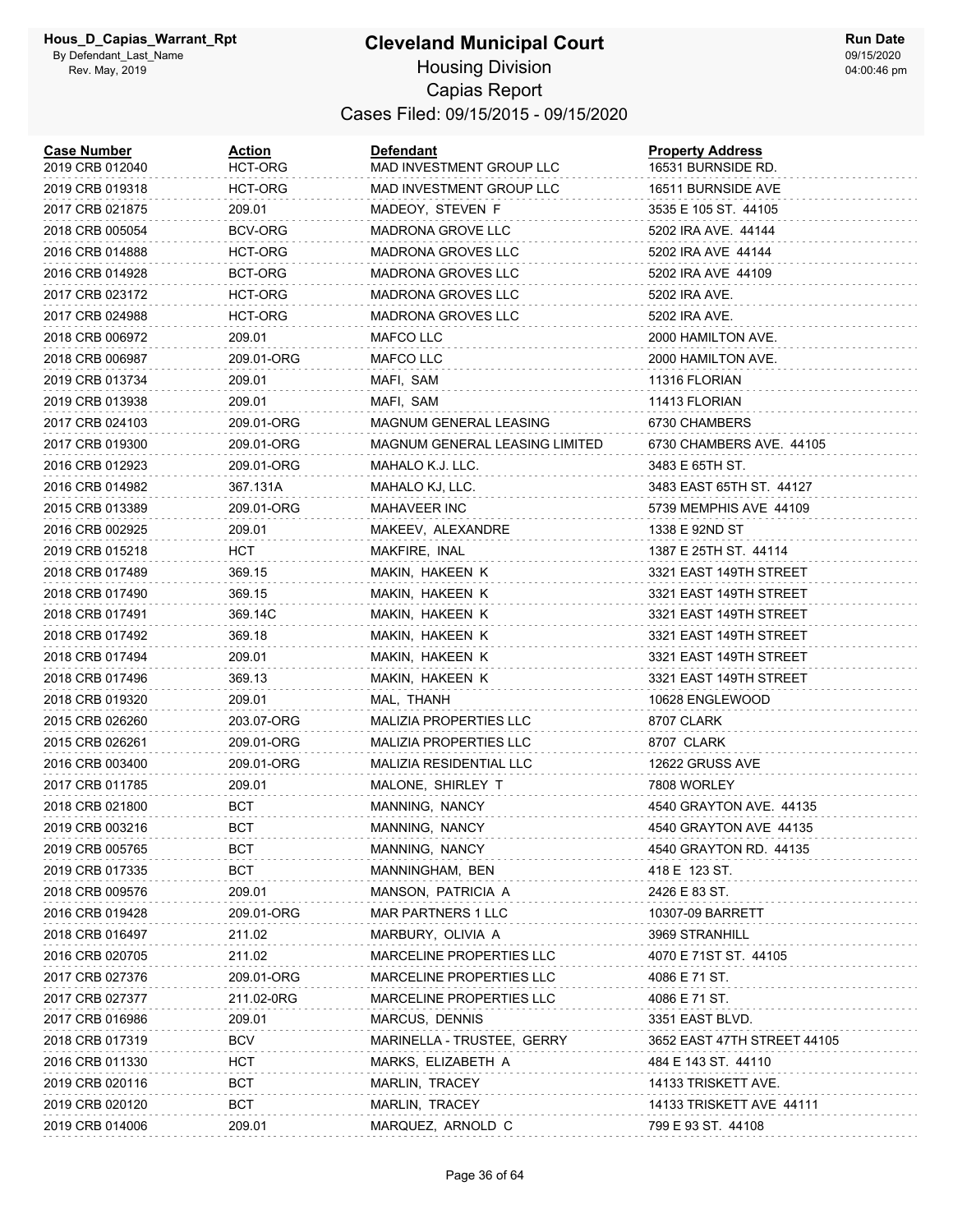### **Cleveland Municipal Court**

**Run Date** 09/15/2020 04:00:46 pm

#### Housing Division Capias Report Cases Filed: 09/15/2015 - 09/15/2020

| <b>Case Number</b><br>2014 CRB 011980 | <b>Action</b><br>211.02-0RG | <b>Defendant</b><br>MARQUIS PROPERTIES | <b>Property Address</b><br>13000 BUCKEYE         |
|---------------------------------------|-----------------------------|----------------------------------------|--------------------------------------------------|
| 2014 CRB 018431                       | 203.07-ORG                  | <b>MARQUIS PROPERTIES</b>              | 13000 BUCKEYE                                    |
| 2014 CRB 018432                       | 209.01-ORG                  | <b>MARQUIS PROPERTIES</b>              | 13000 BUCKEYE                                    |
| 2018 CRB 010332                       | 367.12(C)                   | MARQUISS, DOUGLAS T                    | 3375 E 70TH ST CLEVE OH 44127 PPN3<br>125-31-090 |
| 2018 CRB 022039                       | 211.02                      | MARSH, CHRISTON                        | 3347 EAST 112TH STREET                           |
| 2018 CRB 022589                       | 211.02                      | MARSH, CHRISTON                        | 3347 EAST 112TH STREET                           |
| 2018 CRB 022590                       | 209.01                      | MARSH, CHRISTON                        | 3347 EAST 112TH STREET                           |
| 2019 CRB 011057                       | <b>BCV</b>                  | MARTIN, DEMOND                         | 4287 E 114TH ST. 44105                           |
| 2019 CRB 011962                       | 209.01-ORG                  | MARTINEZ, KEVIN                        | 12621 HIRST                                      |
| 2018 CRB 008202                       | <b>BCV</b>                  | MARTINEZ, NANCY G                      | 3120 W 47 ST. 44102                              |
| 2019 CRB 011386                       | 209.01-ORG                  | MARYSIA & JEANETTE 3629                | 3629 BAILEY                                      |
| 2013 CRB 023358                       | 209.01                      | MARZETTE, HENRY                        | 1723 BURGESS                                     |
| 2019 CRB 016295                       | 277.09                      | MASAREG, JIM                           | 5425 FLEET AVENUE                                |
| 2017 CRB 013940                       | 209.01                      | MASON, CHARLENE                        | 4246 E. 116TH ST. 44105                          |
| 2019 CRB 011294                       | 209.01                      | MASON, CHARLENE                        | 4246 EAST 116TH STREET 44105                     |
| 2019 CRB 008925                       | HCT                         | MASON, CURTIS                          | 4808 E 175TH ST. 44128                           |
| 2016 CRB 001342                       | 367.131A                    | MASON, KENDAL                          | MASON, KENDAL                                    |
| 2016 CRB 013599                       | <b>HCT</b>                  | MASON, REX                             | 12316 GUARDIAN BLVD.                             |
| 2017 CRB 025307                       | 209.01                      | MASON, RUEBEN J                        | 9504 ORLEANS                                     |
| 2019 CRB 005469                       | HEALTH                      | MASON, TOM                             | 13509 THORNHOPE AVE.                             |
| 2016 CRB 021815                       | 209.01-ORG                  | MASS FREEDOM LLC                       | 13501-03 CASPER AVE. 44110                       |
| 2016 CRB 014267                       | 211.02                      | MASTER, DAYMARK                        | 2173 E.86                                        |
| 2013 CRB 033868                       | 209.01-ORG                  | MATSU FUJI HAWAII LLC                  | 9917 ADAMS                                       |
| 2015 CRB 023143                       | 209.01-ORG                  | MATSUFUJI HAWAII LLC                   | 9917 ADAMS ST                                    |
| 2016 CRB 012213                       | 209.01-ORG                  | MATSUFUJI HAWAII LLC                   | 10533 ELK AVE.                                   |
| 2017 CRB 023395                       | 367.131A                    | MATSUFUJI HAWWAII LLC                  | 10403 COLONIAL AVE. 44108                        |
| 2019 CRB 020892                       | HCT                         | MAURMANN, MARC                         | 13400 EDGEWOOD AVE.                              |
| 2017 CRB 023980                       | 209.01                      | MAXEY, ARLENE                          | 10108 ELK AVE                                    |
| 2016 CRB 014980                       | 367.131A                    | MAXIMUM PROPERTIES INC.                | 3634 EAST 139TH ST. 44120                        |
| 2019 CRB 018737                       | 209.01                      | MAY, MARTHA                            | 3420 RIVERSIDE AVENUE 44109                      |
| 2016 CRB 017863                       | <b>BCV</b>                  | MAYES, LAWRENCE                        | 10409 PARKVIEW AVE. 44104                        |
| 2017 CRB 014035                       | <b>BCV</b>                  | MAYES, SHINIQUA                        | 10409 PARKVIEW AVE. 44105                        |
| 2017 CRB 017847                       | 209.01-ORG                  | MAYO A TO Z HOME REPAIR LLC            | 3805 E 53 ST.                                    |
| 2017 CRB 022222                       | 209.01-ORG                  | MAYO A TO Z HOME REPAIR LLC            | 3633 E 53RD ST.                                  |
| 2018 CRB 014631                       | 209.01                      | MAYO, SHERRI                           | 696 EAST 93RD STREET                             |
| 2018 CRB 014632                       | 209.01                      | MAYO, SHERRI                           | 696 EAST 93RD STREET                             |
| 2015 CRB 011175                       | 209.01                      | MAYO, SHERRIE P                        | 1127 ANSEL RD 44103                              |
| 2015 CRB 011183                       | 211.02                      | MAYO, SHERRIE P                        | 1127 ANSEL 44103                                 |
| 2015 CRB 011186                       | 203.07                      | MAYO, SHERRIE P                        | 1127 ANSEL RD 44103                              |
| 2015 CRB 011188                       | 209.01                      | MAYO, SHERRIE P                        | 1127 ANSEL RD 44103                              |
| 2017 CRB 000348                       | 209.01                      | MAYO, SHERRIE P                        | 1127-29 ANSEL                                    |
| 2017 CRB 023486                       | 209.01                      | MCCANN, THOMAS A                       | 3609 HIGHVIEW AVE                                |
| 2018 CRB 008877                       | 203.07                      | MCCAULEY, VELEKA L                     | 10618 GARFIELD AVE. 44108                        |
| 2019 CRB 014290                       | 209.01                      | MCCLAY, ROBERTA                        | 11609-11 HOPKINS                                 |
| 2019 CRB 012292                       | 209.01                      | MCCLINTON, NICHOLAS                    | 16302 HUNTMERE AVENUE 44110                      |
|                                       |                             |                                        |                                                  |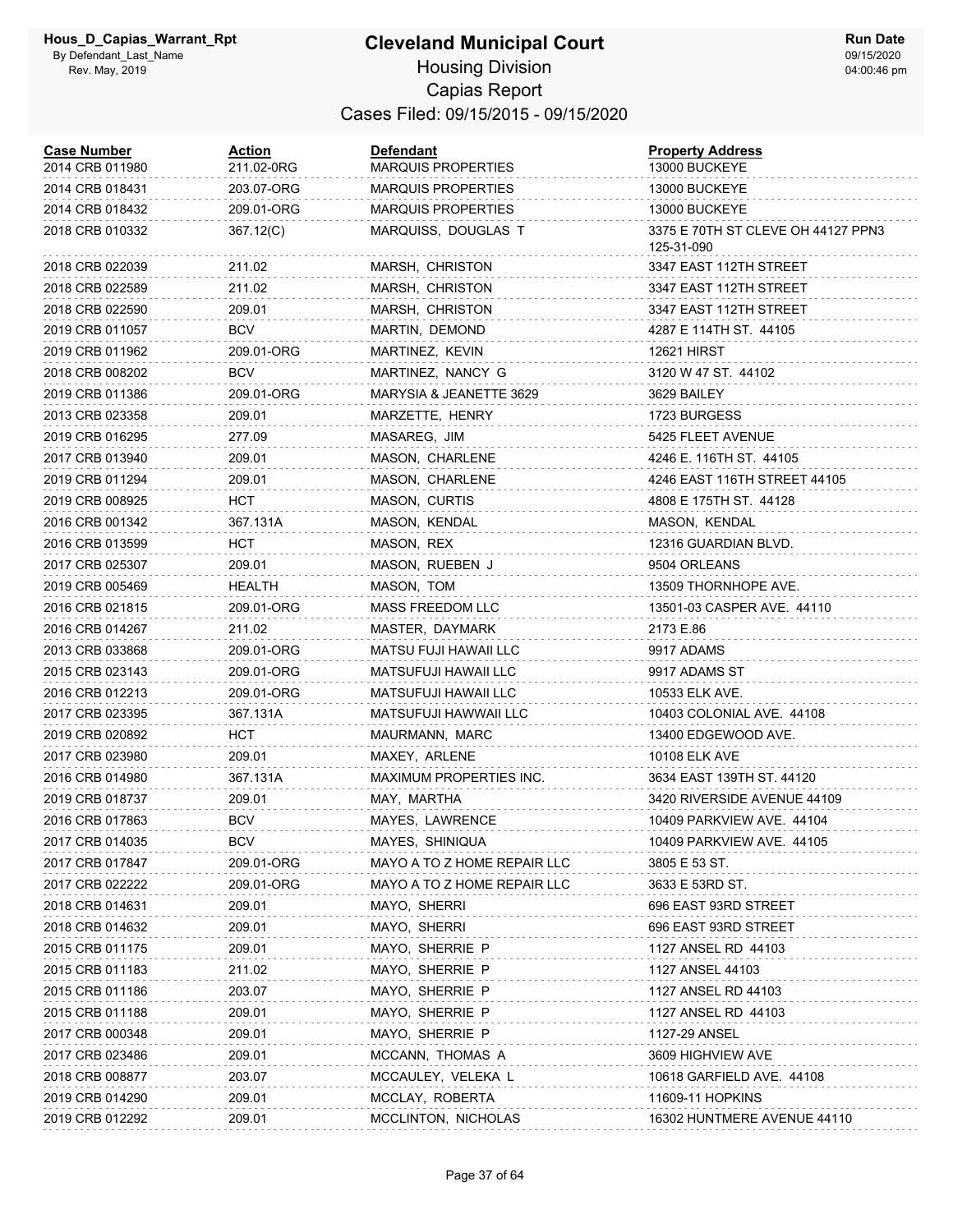#### **Cleveland Municipal Court** Housing Division Capias Report Cases Filed: 09/15/2015 - 09/15/2020

| <b>Case Number</b><br>2019 CRB 018449 | Action<br>HCT | <b>Defendant</b><br>MCCOMAS, CASEY M | <b>Property Address</b><br>3725 W 129 ST. |
|---------------------------------------|---------------|--------------------------------------|-------------------------------------------|
| 2019 CRB 014586                       | 209.01        | MCCONNELL, LEONARD III               | 4272 E 116                                |
| 2019 CRB 010009                       | 209.01        | MCCORKLE, WILLIAM                    | 907 NATHANIEL ROAD 44110                  |
| 2018 CRB 013770                       | 209.01        | MCCORKLE, WILLIAM H                  | 907 NATHANIEL AVE. 44110                  |
| 2017 CRB 019316                       | <b>BCV</b>    | MCCORMICK, ROBERT L                  | 3328 W 125 ST. 44111                      |
| 2018 CRB 017442                       | 209.01        | MCCOVERY, ROY                        | 3281 E 147 ST. 44120                      |
| 2019 CRB 014683                       | 209.01        | MCCOY, JANICE                        | 4275 WEST 21ST STREET 44109               |
| 2019 CRB 001541                       | BCV           | MCCOY, MAMIE O                       | 3657 E 151 ST. 44120                      |
| 2019 CRB 011286                       | 209.01        | MCCOY, RENO                          | 2918 MINNIE 44104                         |
| 2019 CRB 018710                       | 211.02        | MCCOY, SINERA                        | <b>12600 FERRIS</b>                       |
| 2015 CRB 020409                       | BCT           | MCCRACKEN, RONALD                    | 3438 W 90 44102                           |
| 2019 CRB 009034                       | 209.01        | MCDANIEL, DEBORAH                    | 14805 OHIO                                |
| 2017 CRB 019847                       | 209.01        | MCDANIELS, VONNIE                    | 100 E 79TH ST. 44103                      |
| 2018 CRB 016362                       | 209.01        | MCDONALD, DENNIS                     | 4135 EAST 138TH STREET                    |
| 2015 CRB 016092                       | 209.01        | MCDONALD, EMIL ZACHARY               | 8809 TOMPKINS AVE 44102                   |
| 2018 CRB 000827                       | 209.01        | MCDONALD, XAVIER                     | 4266 E 131 ST.                            |
| 2017 CRB 006762                       | 203.07        | MCDOWELL, VICTOR                     | 3751 E 154TH ST. 44128                    |
| 2019 CRB 021122                       | HCT           | MCDOWELL, ZACKIA                     | 3475 E 123 ST.                            |
| 2017 CRB 000579                       | <b>BCV</b>    | MCGOWAN, JOHN E                      | 1914 E.73                                 |
| 2017 CRB 000580                       | <b>BCV</b>    | MCGOWAN, MURRAY L                    | 1914 E.73 ST                              |
| 2017 CRB 018755                       | 209.01        | MCINTOSH, EVELYN                     | 1422 E 112TH ST.                          |
| 2016 CRB 021234                       | BCV           | MCKAY, ERIC J                        | 4309 WICHITA AVE. 44109                   |
| 2018 CRB 000600                       | 211.02        | MCKAY, ERIC J                        | 4309 WICHITA                              |
| 2018 CRB 014627                       | 209.01        | MCKELVY, MONICA                      | 909 EAST 73RD STREET                      |
| 2018 CRB 014658                       | 209.01        | MCKELVY, MONICA                      | 909 EAST 73RD STREET                      |
| 2015 CRB 014837                       | 209.01        | MCKNIGHT, JAMES                      | 18014 ROSECLIFF                           |
| 2018 CRB 019259                       | нст           | MCMILLON, LAWRENCE                   | 3289 E 119TH ST. 44120                    |
| 2018 CRB 010917                       | 209.01        | MCNEAL, MARILYN                      | 16910 HOLLY HILL                          |
| 2018 CRB 021039                       | HEALTH        | MCPEAK, MARY                         | 3121 W 48 ST. 44102                       |
| 2019 CRB 012859                       | 209.01        | MEADOWS, MAYA                        | 16401 N LOTUS 44128                       |
| 2016 CRB 017877                       | HCT-ORG       | MEDEL INVESTMENTS LLC.               | 12601 LONGMEAD AVE.                       |
| 2019 CRB 019390                       | 209.01        | MEHRING, DAVID                       | 2009 CORNING AVENUE                       |
| 2017 CRB 016549                       | <b>BCV</b>    | MELENDEZ, VICTOR M                   | 3218 W 50TH ST. 44102                     |
| 2015 CRB 022339                       | <b>BCV</b>    | MELICANT, PHILLIP                    | 3321 W 111 ST 44111                       |
| 2015 CRB 022340                       | <b>BCV</b>    | MELICANT, PHILLIP                    | 3321 W 111 ST 44111                       |
| 2016 CRB 004334                       | <b>BCV</b>    | MELNICK, GREGORY M                   | 3401 HILLCREST AVE 44109                  |
| 2017 CRB 026552                       | <b>BCV</b>    | MELNICK, GREGORY M                   | 3401 HILLCREST AVE. 44109                 |
| 2016 CRB 004344                       | 211.02        | MELVIN, EPHRIAN                      | 11009 GREENWICK                           |
| 2016 CRB 014731                       | 367.12(C)     | MENAKE, DANIEL                       | 12608 LENACRAVE AVE. 44105                |
| 2016 CRB 014988                       | 367.131A      | MENAKE, DANIEL                       | 1328 EAST 120TH ST. 44106                 |
| 2019 CRB 018158                       | HCT           | MENEFEE, ERNEST                      | 5806 BIBBLE AVE.                          |
| 2018 CRB 012253                       | 209.01        | MERCADO, ELSIE                       | 3131 SEYMOUR AVE. 44113                   |
| 2018 CRB 012559                       | 209.01        | MERCADO, ELSIE                       | 3131 SEYMOUR AVE.                         |
| 2019 CRB 008754                       | нст           | MERCADO, ELSIE                       | 3131 SEYMOUR AVE. 44113                   |
| 2015 CRB 023529                       | 209.01-ORG    | MERCANTILE MORTGAGE                  | 13427 WAINFLEET                           |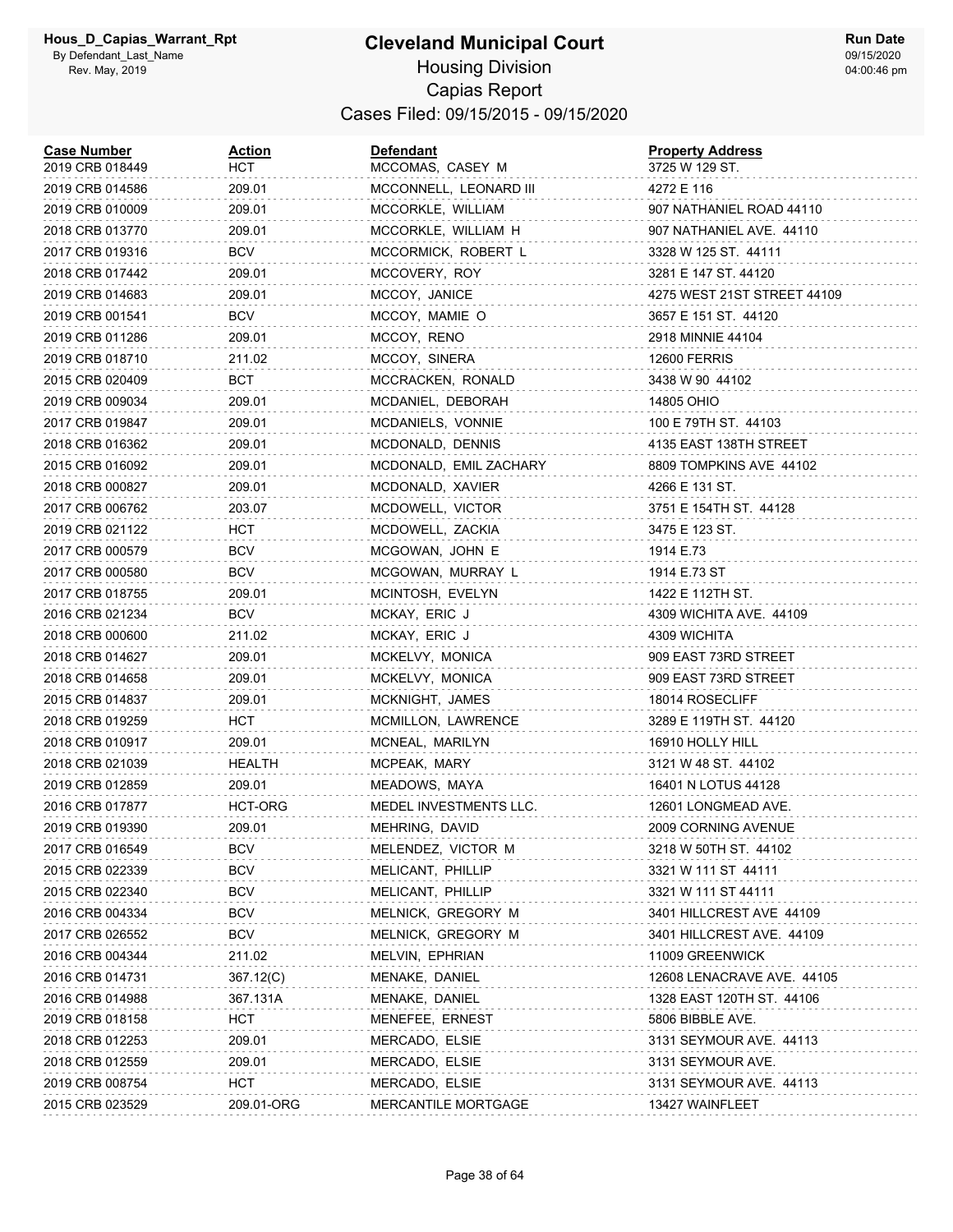#### **Cleveland Municipal Court** Housing Division Capias Report Cases Filed: 09/15/2015 - 09/15/2020

| <b>Case Number</b><br>2018 CRB 014801 | Action<br>HCT-ORG | <b>Defendant</b><br>MERDAM LLC    | <b>Property Address</b><br>2123 W 104TH ST |
|---------------------------------------|-------------------|-----------------------------------|--------------------------------------------|
| 2018 CRB 014802                       | HCT-ORG           | <b>MERDAM LLC</b>                 | 2123 W 104TH ST                            |
| 2018 CRB 014803                       | HCT-ORG           | <b>MERDAM LLC</b>                 | 2123 W 104TH ST                            |
| 2019 CRB 012774                       | HCT-ORG           | <b>MEROZ INVESTMENTS LLC</b>      | 17809 HARVARD AVE. 44122                   |
| 2015 CRB 022712                       | 209.01            | MERRIMAN, JEANETTE C              | 3298 SCRANTON RD 44109                     |
| 2019 CRB 003420                       | 211.02            | MERSHENKO, ZHANNA                 | 3451 WEST 135TH STREET 44111               |
| 2019 CRB 003421                       | 209.01            | MERSHENKO, ZHANNA                 | 3451 WEST 135TH STREET                     |
| 2016 CRB 018411                       | ZCT-ORG           | METRO PCS AUTHORIZED DEALER       | 14320 PURITAS AVE. 44135                   |
| 2019 CRB 006516                       | 209.01            | MEYERS, RUSSELL                   | 4535 WEST 157TH STREET 44135               |
| 2017 CRB 016661                       | 551.04-ORG        | <b>MGP MANAGEMENT LTD</b>         | 1322 E 112TH ST.                           |
| 2017 CRB 021388                       | нст               | MHA HASEM, HASHEM                 | 17921 DELAVAN RD.                          |
| 2017 CRB 021391                       | BCV               | MHA HASEM, HASHEM                 | 17921 DELAVAN RD. 44119                    |
| 2019 CRB 015952                       | нст               | MICHAELS, IMAN R                  | 15216 TRISKETT RD                          |
| 2017 CRB 006755                       | 209.01-ORG        | MICH-ALTA MANAGEMENT LLC          | 1448 LAKEVIEW                              |
| 2016 CRB 014095                       | 209.01-ORG        | <b>MIDFIRST BANK</b>              | 3912-14 E.154TH                            |
| 2019 CRB 012562                       | 209.01            | MIDGETT, PATRICIA                 | 3586 WEST 120TH STREET                     |
| 2019 CRB 019159                       | HCT               | MIERAS, DANIEL                    | 2103 W 93 ST.                              |
| 2017 CRB 006802                       | 209.01-ORG        | MIH PROPERTIES AND INVESTMENT LTD | <b>10600 MASSIE</b>                        |
| 2019 CRB 009464                       | BCV-ORG           | MILES MUSIC LLC                   | 14814 KINSMAN RD. 44120                    |
| 2019 CRB 011145                       | нст               | MILES, HASSAN K                   | 3307 E 116TH ST. 44120                     |
| 2009 CRB 008826                       | BCV               | MILLER JR., AUGUSTUS              |                                            |
|                                       |                   |                                   | 9521 ramona blvd.                          |
| 2017 CRB 015915                       | BCV               | MILLER, ALANA                     | 3485 E 104TH ST. 44104                     |
| 2017 CRB 015918                       | BCV               | MILLER, ALANA                     | 3485 E 104TH ST. 44104                     |
| 2019 CRB 013788                       | 209.01            | MILLER, JEFFE                     | 1389 E 45 ST. 44103                        |
| 2016 CRB 019907                       | BCT               | MILLER, JOSHUA                    | 6605 UNION AVE                             |
| 2016 CRB 014207                       | 369.13            | MILLER, JOSHUA D                  | 6605 UNION                                 |
| 2017 CRB 023487                       | 209.01            | MILLER, LATELL                    | 17206-08 ENDORA AVE                        |
| 2017 CRB 005455                       | 211.02            | MILLER, LAURA J.                  | 10609 DOVE AVE. 44105                      |
| 2019 CRB 000974                       | 209.01            | MILLER, ROBERT                    | 4116 WEST 48TH STREET 44144                |
| 2016 CRB 014204                       | 369.13            | MILLER, TAMMY                     | 6605 UNION AVE                             |
| 2016 CRB 019909                       | вст               | MILLER, TAMMY                     | 6605 UNION AVE                             |
| 2019 CRB 003341                       | 211.02            | MILLER, TAMMY                     | 6605 UNION AVENUE 44127                    |
| 2019 CRB 003344                       | 209.01            | MILLER, TAMMY                     | 6605 UNION AVENUE 44127                    |
| 2018 CRB 005671                       | HCT-ORG           | MILVERTON LLC                     | 14506 MILVERTON AVE. 44120                 |
| 2019 CRB 018595<br>2018 CRB 019862    | 209.01<br>369.15B | MINOR, ARRECKES                   | 9909 SANDUSKY 44105                        |
|                                       | BCT               | MINTER, BETTY MAE                 | 3839 EAST 177TH STREET                     |
| 2018 CRB 009343                       |                   | MINTER, BETTY MAE                 | 3839 E 177 ST.                             |
| 2016 CRB 022624                       | 209.01-ORG        | MITCH-ALTA MANAGEMENT LLC         | 1332 E 82ND ST.                            |
| 2015 CRB 025205                       | 209.01            | MITCHELL, ANN                     | 1378 E 91ST ST                             |
| 2018 CRB 022587                       | 211.02            | MITCHELL, BETTY                   | 11109 MELBA AVENUE 44104                   |
| 2016 CRB 018007                       | 209.01            | MITCHELL, LA'DASIA                | 11312 DOVE AVE. 44105                      |
| 2016 CRB 006261                       | 209.01            | MITCHELL, MICHAEL                 | 10610 GREENLAWN                            |
| 2015 CRB 027268                       | 211.02            | MITCHELL, MICHAEL T               | 12701 GRIFFING AVE 44120                   |
| 2017 CRB 021013                       | 209.01            | MITCHELL, THELMA D                | 13701 COATH AVE. 44120                     |
| 2016 CRB 023703                       | 3101.10(A)        | MIXON, HARRY                      | 3358 E 145TH ST                            |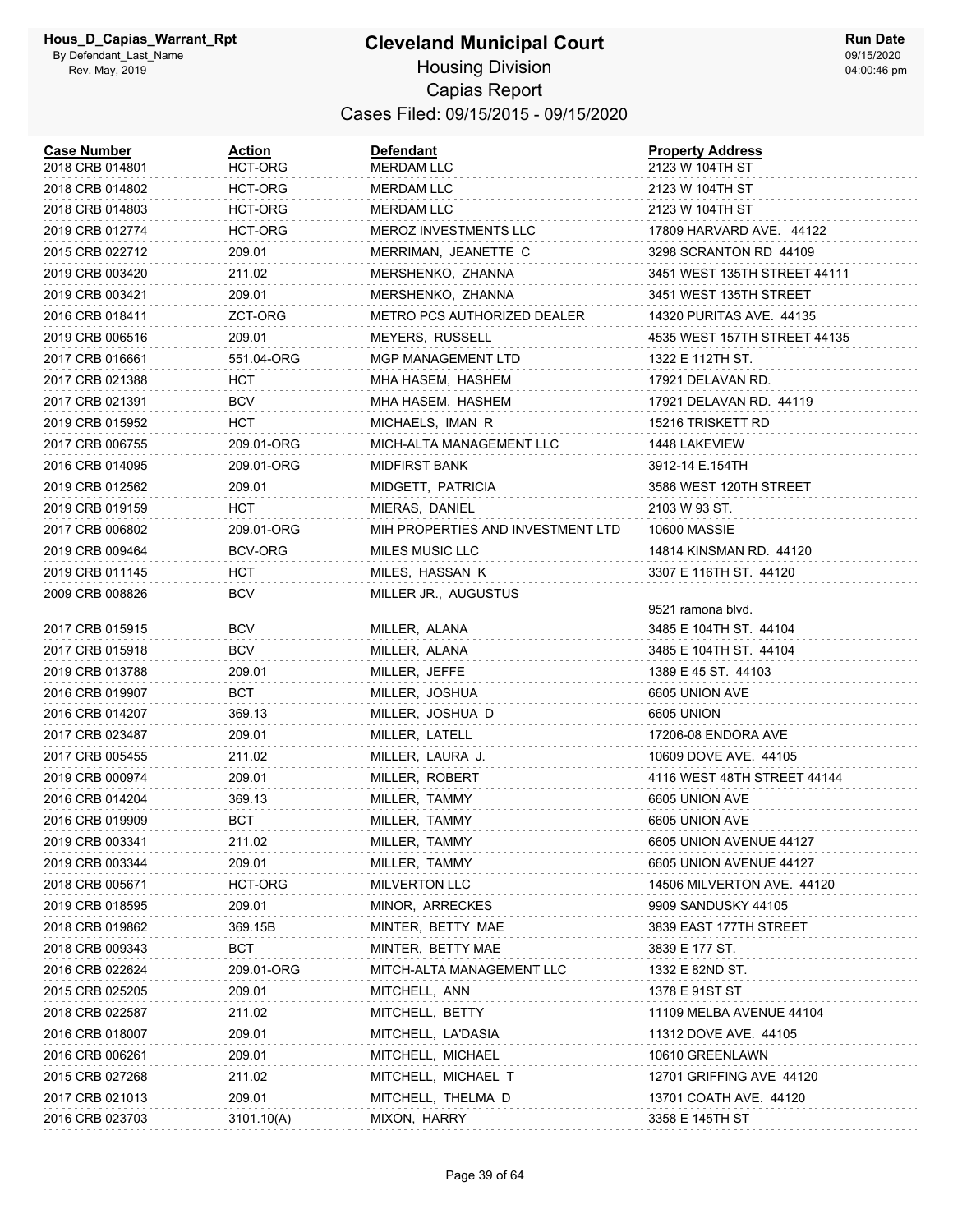#### **Cleveland Municipal Court** Housing Division Capias Report Cases Filed: 09/15/2015 - 09/15/2020

| <b>Case Number</b><br>2019 CRB 010610 | Action<br>209.01 | <b>Defendant</b><br>MIZE, ALEXANDRA | <b>Property Address</b><br>4483 WEST 149TH STREET 44135 |
|---------------------------------------|------------------|-------------------------------------|---------------------------------------------------------|
| 2017 CRB 019072                       | 209.01-ORG       | MKS REHABBING INC.                  | 14211 WESTROPP AVE.                                     |
| 2018 CRB 015278                       | 211.02-0RG       | MLC INVESTMENT PROPERTIES LLC       | 12808 BEACHWOOD                                         |
| 2018 CRB 011012                       | 209.01           | MOBLEY, MACHELL                     | 8717 NEVADA AVE.                                        |
| 2016 CRB 001327                       | HEALTH           | MOCH, JOY                           | 6908 POLONIA AVE                                        |
| 2016 CRB 021774                       | BCV-ORG          | MOETRADE CORPORATION                | 3152 W 90 ST. 44102                                     |
| 2019 CRB 011894                       | нст              | MOHD, AL SHAQFA LAILA               | 384 E 165 ST. 44110                                     |
| 2018 CRB 011840                       | 209.01           | MOLEK, BERNARD                      | 3922 WOBURN AVE,                                        |
| 2017 CRB 005298                       | HCT-ORG          | MONTALVO ENTERPRISE LLC.            | 376 EAST 156TH ST.                                      |
| 2017 CRB 005299                       | HCT-ORG          | MONTALVO ENTERPRISE LLC.            | 376 EAST 156TH ST. 44103                                |
| 2018 CRB 012557                       | 209.01           | MONTES, FRANCISCO D                 | 3444 W 44 S6T.                                          |
| 2018 CRB 012252                       | 209.01           | MONTES, FRANCISCO O                 | 3444 W 44 ST.                                           |
| 2015 CRB 008828                       | 209.01           | MONTESANO, KENNETH V                | 736 E 165TH ST                                          |
| 2019 CRB 001543                       | BCV              | MOON, GERALDINE                     | 2957 E 67 ST. 44127                                     |
| 2017 CRB 021046                       | BCT-ORG          | MOORE INTEGRITY CONSTRUCTION LLC    | 3739 E 91ST ST.                                         |
| 2016 CRB 020324                       | 209.01           | MOORE, LOUIS A                      | 855 RONDEL                                              |
| 2018 CRB 022597                       | 209.01           | MOORE, MICHAEL A                    | 2901 EAST BLVD 44104                                    |
| 2018 CRB 021836                       | HCT              | MOORE, PATRICK HERBERT              | 983 NATHANIEL AVE 44110                                 |
| 2018 CRB 021837                       | нст              | MOORE, PATRICK HERBERT              | 983 NATHANIEL AVE. 44110                                |
| 2019 CRB 009550                       | 209.01           | MOORE, PATRICK HERBERT              | 983 NATHANIEL ROAD                                      |
| 2019 CRB 020871                       | нст              | MOORE, PATRICK HERBERT              | 983 NATHANIEL RD. 44110                                 |
| 2017 CRB 019042                       | 203.07           | MOORE, VAUGHN                       | 4308 E 72 ST. 44105                                     |
| 2017 CRB 019049                       | 209.01           | MOORE, VAUGHN                       | 4308 E 72 ST. 44105                                     |
| 2017 CRB 012418                       | 209.01-ORG       | <b>MOORISH FAMILY LLC</b>           | 11700 ROBERTSON AVE. 44105                              |
| 2018 CRB 008908                       | BCT-ORG          | MOORISH FAMILY LLC                  | 3144 E 94 ST. 44104                                     |
| 2019 CRB 016075                       | 211.02           | MOR, ALEX                           | 14817 NAPLES 44128                                      |
| 2019 CRB 015349                       | 209.01           | MORAN, JANETTE                      | 1074 ADDISON                                            |
| 2019 CRB 015521                       | 209.01           | MORAN, JANETTE                      | 1072 ADDISON                                            |
| 2019 CRB 016808                       | нст              | MORAN, JUNETTE                      | 1074 ADDISON AVE.                                       |
| 2018 CRB 014309                       | 209.01           | MORETTI, GARY                       |                                                         |
| 2018 CRB 016383                       | 209.01           | MORETTI, GARY                       | 508 EDDY ROAD                                           |
| 2018 CRB 016385                       | 209.01           | MORETTI, GARY                       | 508 EDDY ROAD                                           |
| 2018 CRB 011661                       | 209.01           | MORRISON, VIRGINIA E                | 8206-08 FORCE AVE.                                      |
| 2018 CRB 014265                       | 369.15           | MORRISON, VIRGINIA E                | 8206 FORCE                                              |
| 2018 CRB 014266                       | 3101.10(E)       | MORRISON, VIRGINIA E                | 8206 FORCE                                              |
| 2018 CRB 014267                       | 369.13           | MORRISON, VIRGINIA E                | 8206 FORCE                                              |
| 2017 CRB 010459                       | 209.01-ORG       | MORTGAGE NOW INC.                   | 5402 BIDDULPH                                           |
| 2018 CRB 017065                       | 209.01           | MOTLEY, MICHAEL A                   | 15805 GROVEWOOD AVENUE                                  |
| 2019 CRB 009302                       | 211.02-0RG       | <b>MOUFLON LLC</b>                  | 9113 VINEYARD 44105                                     |
| 2018 CRB 011555                       | 209.01-ORG       | MR. CLEVELAND INVESTMENT LLC        | 4101 E 175 ST.                                          |
| 2017 CRB 011503                       | 203.07-ORG       | MR. D'S FEEL AT HOME BOARDING LLC.  | 9722 ELIZABETH AVE 44105                                |
| 2019 CRB 002640                       | BCT-ORG          | MRE NATIONWIDE LLC                  | 6727 ST. CLAIR AVE.                                     |
| 2019 CRB 009997                       | 209.01-ORG       | MT PLEASANT HOMES III               | 3463 EAST 108TH STREET                                  |
| 2015 CRB 013136                       | 209.01           | MUELLER, BRIAN C                    | 4703 STICKNEY AVE 44144                                 |
| 2015 CRB 023055                       | <b>BCV</b>       | MUELLER, BRIAN C                    | 4703 STICKNEY                                           |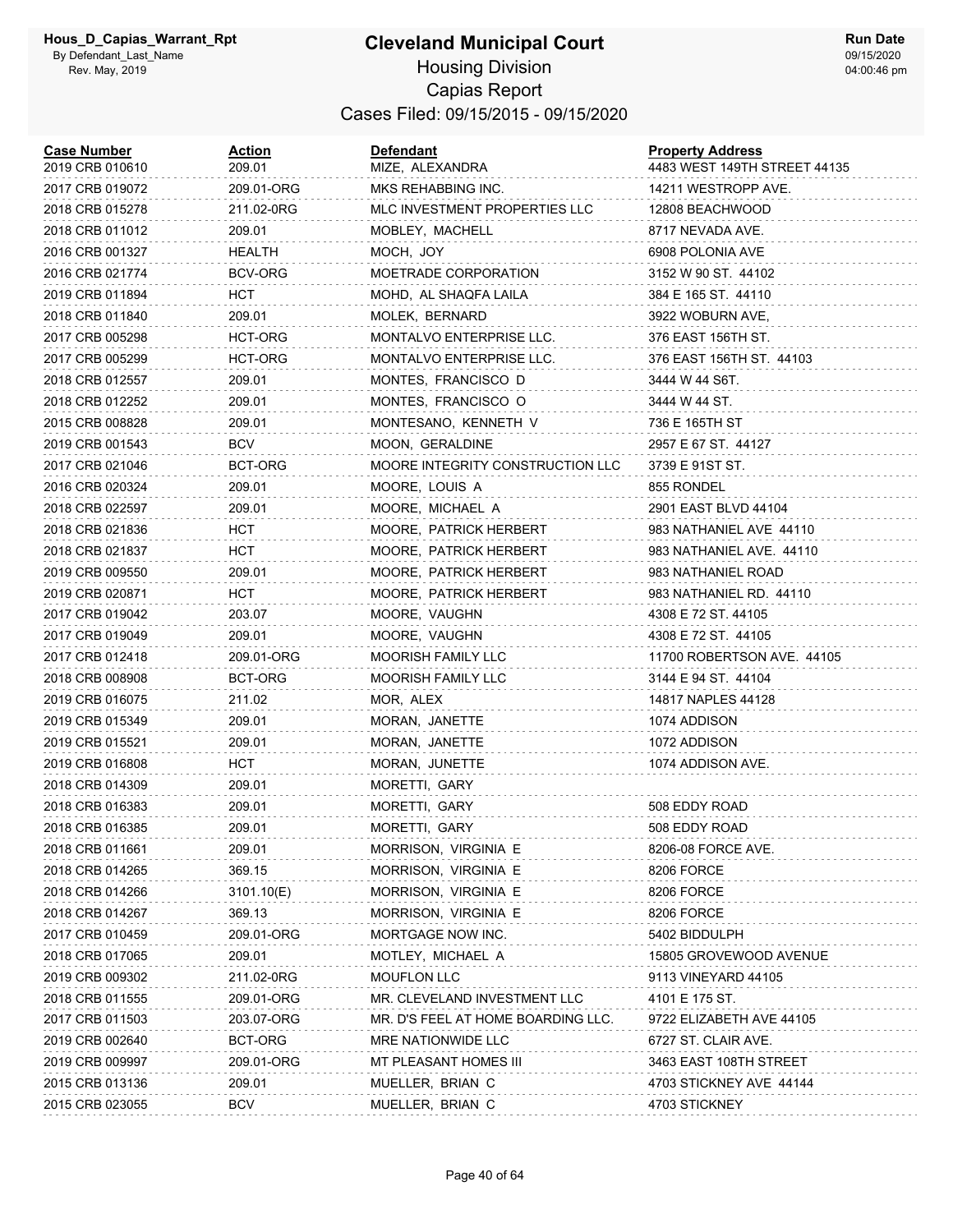#### **Cleveland Municipal Court** Housing Division Capias Report Cases Filed: 09/15/2015 - 09/15/2020

| <b>Case Number</b><br>2019 CRB 003745 | <b>Action</b><br>BCT | <b>Defendant</b><br>MUKHLESS, MUSTAFA T | <b>Property Address</b><br>12808 BELLAIRE RD. 44135 |
|---------------------------------------|----------------------|-----------------------------------------|-----------------------------------------------------|
| 2019 CRB 003747                       | BCT                  | MUKHLESS, MUSTAFA T                     | 12808 BELLAIRE RD. 44135                            |
| 2015 CRB 014440                       | 211.02               | MULL, ERIC P                            | 1524 W 116TH ST 44102                               |
| 2019 CRB 012230                       | 369.15B              | MULLINS, PAUL                           | 3995 EAST 57TH STREET 44105                         |
| 2015 CRB 023508                       | <b>BCV</b>           | MULLOY, TERENCE                         | 12619 COOLEY AVE 44111                              |
| 2017 CRB 026650                       | 203.07               | MUNNS, SANDY                            | 3444 E 130 ST. 44120                                |
| 2019 CRB 004774                       | <b>BCV</b>           | MURCHISON, JAMES K                      | 11618 SUPERIOR AVE                                  |
| 2019 CRB 003705                       | HCT                  | MURDOCK, JAMAL O                        | 809 RUDYARD RD. 44110                               |
| 2019 CRB 009225                       | HCT.                 | MURDOCK, JAMAL O                        | 809 RUDYARD RD. 44110                               |
| 2019 CRB 012613                       | 209.01               | MURPHY, WESTLEY                         | 635 EAST 124TH STREET 44108                         |
| 2016 CRB 014455                       | <b>BCV</b>           | MURRAY, HOWARD                          | 4102 E.131                                          |
| 2019 CRB 019562                       | HCT                  | MURRAY, ROCHELLE J                      | 4352 E 144 ST.                                      |
| 2017 CRB 003834                       | <b>BCV</b>           | MURRIN, JEREMIAH                        | 3454 E.52                                           |
| 2017 CRB 020913                       | 209.01               | MURRIN, JEREMIAH                        | 3454 E 52 ST. 44127                                 |
| 2016 CRB 022598                       | BCV                  | MUSA, JALIL                             | 1590-1600 ADDISON RD 44103                          |
| 2017 CRB 014502                       | 357.14               | MUTASIM JALACHUDIN, MUSTAFA ABDULI      | 15309 LAKESHORE AVE. 44110                          |
| 2019 CRB 016444                       | 211.02-0RG           | MWD ASSET SERVICING LLC                 | 3809 E 142 ST. 44120                                |
| 2016 CRB 004347                       | 209.01               | MYERS, CAMMIE                           | 12633 EDMONTON AVE 44108                            |
| 2019 CRB 009388                       | BCT                  | MYERS, RUSSELL N                        | 4535 W 157TH ST. 44135                              |
| 2019 CRB 009409                       | BCT                  | MYERS, RUSSELL N                        | 4535 W 157TH ST. 44135                              |
| 2018 CRB 008889                       | 209.01-ORG           | N G SUCESS LLC                          | 425 E 146 ST.                                       |
| 2015 CRB 018482                       | 209.01               | NAJEEULLAH, WALI H                      | 5814 DIBBLE AVE                                     |
| 2016 CRB 019797                       | 203.07-ORG           | NALEY LLC.                              | 8204 GOODMAN AVE                                    |
| 2018 CRB 009475                       | нст                  | NARAYANAN, RADHAKRISHNAN M              | 6103 HILLMAN RD. 44127                              |
| 2019 CRB 012892                       | 209.01               | NASH, ELIZABETH                         | 474 EAST 118TH STREET 44108                         |
| 2018 CRB 014027                       | 209.01-ORG           | NATALI MOTAI LLC                        | 877 E .128                                          |
| 2019 CRB 006346                       | 211.02-0RG           | NATIONAL PREMIER INVESTMENT LLC         | 3192 EAST 134TH STREET                              |
| 2017 CRB 011146                       | <b>BCV</b>           | NAYLOR, TONY LONG                       | 2465 W 20TH ST. 44113                               |
| 2018 CRB 018627                       | 209.01               | NEAL, LATRICE M                         | 3655 EAST 108TH STREET 44105                        |
| 2018 CRB 018631                       | 209.01               | NEAL, LATRICE M                         | 3655 EAST 108TH STREET 44105                        |
| 2019 CRB 007687                       | 203.07               | NEAL, LATRICE M                         | 3655 EAST 108TH STREET 44105                        |
| 2016 CRB 010429                       | 209.01-ORG           | NEIGHBORHOOD REVITALIZATION GROUF       | 3594 E 144TH ST.                                    |
| 2018 CRB 019864                       | BCT                  | NELSON, ELIZABETH                       | 1310-12 W 89TH ST.                                  |
| 2014 CRB 018674                       | 209.01-ORG           | <b>NESTA'S PLACE</b>                    | 679 E.99                                            |
| 2018 CRB 019816                       | <b>BCV-ORG</b>       | NEW AGE HOME REPAIR                     | 10914 PASADENA AVE. 44108                           |
| 2019 CRB 009759                       | BCT-ORG              | NEW AGE HOME REPAIR                     | 10914 PASADENA AVE. 44108                           |
| 2018 CRB 011674                       | 209.01-ORG           | NEW COMMUNITY APOSTOLIC FAITH CHU       | 2856 E 79 ST.                                       |
| 2017 CRB 021059                       | 209.01-ORG           | NEW DAY DEVELOPMENT LLC                 | 7913 CONNECTICUTT                                   |
| 2019 CRB 019155                       | HCT-ORG              | NEW FINISH HOMES LLC                    | WHITE, ARTIS D                                      |
| 2019 CRB 015883                       | HCT-ORG              | NEW HOME AGE INVESTMENTS LLC            | 659 E 99 ST.                                        |
| 2019 CRB 019492                       | HCT-ORG              | NEW KINGDOM LIFE MIN                    | 11608 SAYWELL AVE                                   |
| 2016 CRB 012067                       | 209.01-ORG           | NEW ORLEANS DELI & SEAFOOD              | 14814 KINSMAN RD. 44120                             |
| 2016 CRB 012068                       | 209.01-ORG           | NEW ORLEANS DELI & SEAFOOD              | 14814 KINSMAN RD. 44120                             |
| 2018 CRB 007610                       | 211.02-0RG           | NEXT LEVEL INVESTMENT                   | 3376 E 147 ST.                                      |
| 2018 CRB 007135                       | 369.08-ORG           | NEXT LEVEL INVESTMENT GROUP LLC         | 3376 E 147 ST. 44120                                |
| 2019 CRB 021524                       | 3101.10(E)           | NGUYEN, TIEN X                          |                                                     |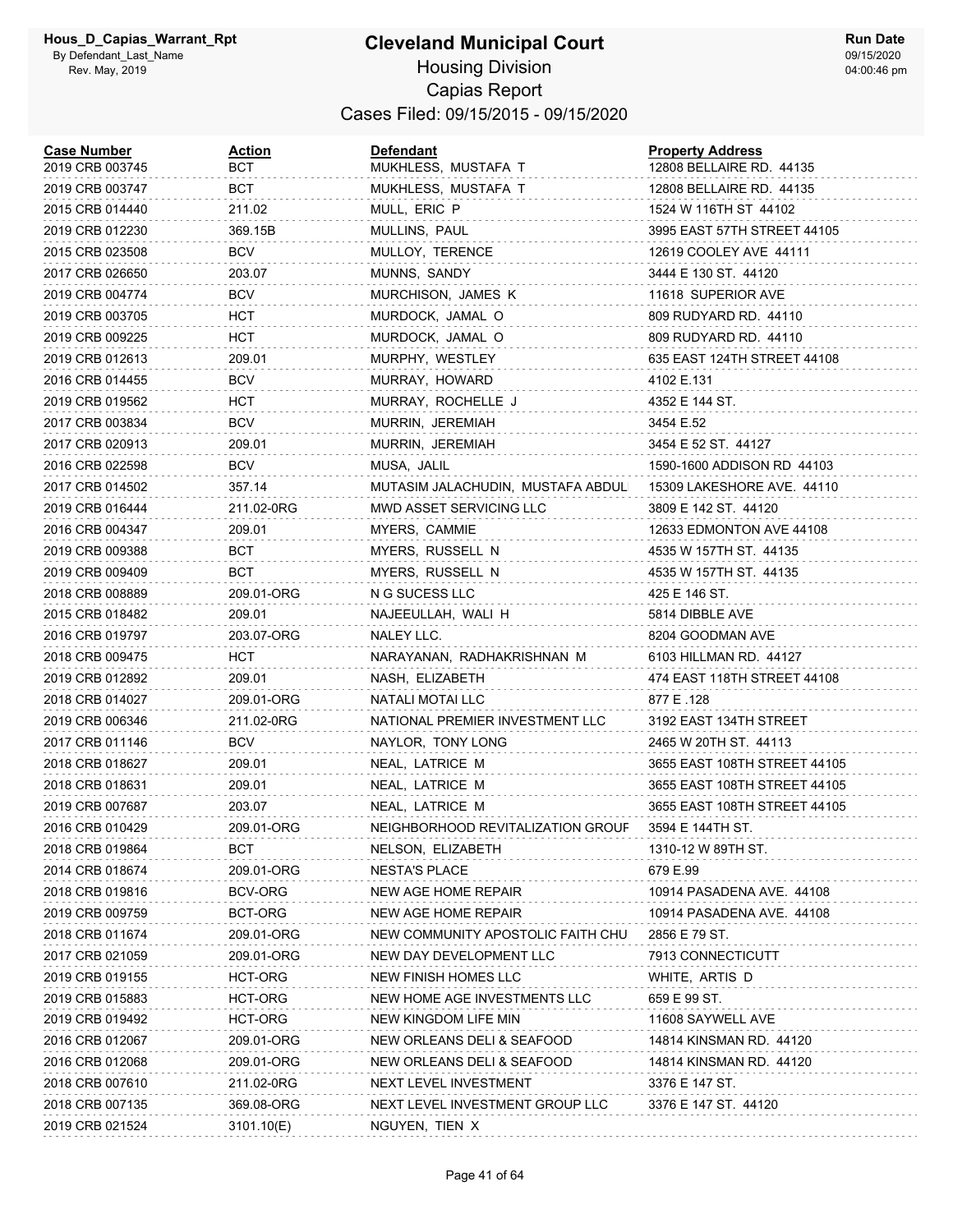| <b>Case Number</b><br>2019 CRB 012289 | Action<br>209.01 | <b>Defendant</b><br>NGUYEN, VAN     | <b>Property Address</b><br>3260 WEST 105TH STREET |
|---------------------------------------|------------------|-------------------------------------|---------------------------------------------------|
| 2019 CRB 020925                       | HEALTH           | NGUYEN, VANTHI CAM                  | 3260 W 105 ST.                                    |
| 2018 CRB 009314                       | 209.01           | NICHOLSON, JENNIFER J               | 3527 E 80 ST.                                     |
| 2016 CRB 009121                       | 209.01-ORG       | NICS PROPERTIES LLC                 | 3372 E 147TH ST 44120                             |
| 2018 CRB 000582                       | 551.04-ORG       | NICS PROPERTIES LLC                 | 3647 E 63 ST.                                     |
| 2018 CRB 000583                       | 211.02-0RG       | NICS PROPERTIES LLC                 | 3647 E 63 ST.                                     |
| 2018 CRB 001007                       | 369.14C          | NICS PROPERTIES LLC                 | 3647 E 63 ST.                                     |
| 2018 CRB 001008                       | 3101.10(A)-ORG   | NICS PROPERTIES LLC                 | 3647 E 63 ST.                                     |
| 2018 CRB 001009                       | 3101.10(C)-ORG   | NICS PROPERTIES LLC                 | 3647 E 63 ST.                                     |
| 2018 CRB 001051                       | 369.15           | NICS PROPERTIES LLC                 | 3647 E 63 ST.                                     |
| 2018 CRB 001052                       | 3101.10(C)-ORG   | NICS PROPERTIES LLC                 | 3647 E 63 ST.                                     |
| 2018 CRB 001053                       | 369.15A          | NICS PROPERTIES LLC                 | 3647 E 63 ST.                                     |
| 2018 CRB 001056                       | 369.19           | NICS PROPERTIES LLC                 | 3647 E 63 ST.                                     |
| 2018 CRB 001057                       | 3101.10(E)-ORG   | NICS PROPERTIES LLC                 | 3647 E 63 ST.                                     |
| 2017 CRB 023169                       | BCV              | NIETO, BRYANT                       | 1006 E 76 ST. 44113                               |
| 2015 CRB 022732                       | 209.01           | NIEVES, GILBERTO                    | 3342 SACKETT AVE                                  |
| 2018 CRB 002875                       | 369.15B          | NIQUE, ANN                          | 3675 E 55TH ST. 44105                             |
| 2016 CRB 004428                       | 367.131A         | NISUMU ENTERPRISES II, LLC          | 13409 SOUTHVIEW AVE 44120                         |
| 2012 CRB 016511                       | BCV-ORG          | NISUMU ENTERPRISES LL               | 13409 SOUTHVIEW AVE                               |
| 2019 CRB 019871                       | <b>BCT-ORG</b>   | NOEMI ABOLMOLUKI CTRS               | 12902 LOCKE                                       |
| 2017 CRB 008829                       | 209.01-ORG       | NOGATAN LLC.                        | 9502 PARMELEE                                     |
| 2016 CRB 016135                       | 209.01           | NORMAN, THEODIS                     | 4649 E 162ND ST. 44128                            |
| 2017 CRB 024085                       | 209.01-ORG       | NORTH COAST URBAN FARMS LLC         | <b>14115 MILES</b>                                |
| 2019 CRB 009692                       | 209.01-ORG       | NORTHSTAR SHELTER LLC               | 989 NATHANIEL                                     |
| 2018 CRB 014154                       | 209.01-ORG       | NORTHSTAR STRATEGIC PARTNERS        | 2415 GREENVALE ROAD                               |
| 2016 CRB 010773                       | BCV-ORG          | NORTHSTAR STRATEGIC PARTNERS LLC    | 2415 GREENVALE RD. 44121                          |
| 2016 CRB 014628                       | 3101.10(E)-ORG   | NORTHSTAR STRATEGIC PARTNERS LLC    | 2415 GREENVALE                                    |
| 2016 CRB 019529                       | BCT-ORG          | NORTHSTAR STRATEGIC PARTNERS LLC    | 2415 GREENVALE RD.                                |
| 2017 CRB 026532                       | 209.01           | NORTON, FERN J                      | 10524 GLENVILLE                                   |
| 2019 CRB 013156                       | 211.02           | NORWOOD, CHARLES                    | 11402 CLAREBIRD AVENUE 44105                      |
| 2015 CRB 024065                       | 209.01-ORG       | NOVACORE LLC                        | 3412 W.58                                         |
| 2016 CRB 007487                       | 211.02-0RG       | NOVACORE LLC                        | 10805 ELIOT AVE.                                  |
| 2015 CRB 017860                       | 209.01           | NOVAK, PAULA J                      | 3292 WEST 23RD PL                                 |
| 2015 CRB 022722                       | 211.02           | NOVAK, PAULA J                      | 3292 W 23 PL 44109                                |
| 2015 CRB 022724                       | 209.01           | NOVAK, PAULA J                      | 3292 W 23 PL 44109                                |
| 2018 CRB 008927                       | 209.01           | NOVAK, SCOTT M                      | 2505 SARATOGA                                     |
| 2019 CRB 012863                       | 209.01-ORG       | <b>NUZUL PROPERTIES LLC</b>         | 1027 EAST 70TH STREET 44103                       |
| 2018 CRB 013641                       | BCV-ORG          | NYALA LLC                           | 14537 GRAPELAND 44111                             |
| 2019 CRB 010773                       | <b>BCT</b>       | NYITI, AINASSA                      | 9314 CARTON AVE. 44104                            |
| 2015 CRB 024903                       | BCV-ORG          | O.B.A. INVESTMENTS LLC              | O.B.A INVESTMENTS LLC                             |
| 2016 CRB 010108                       | 209.01-ORG       | OASIS 7 LLC                         | 3453 W. 52 ST.                                    |
| 2019 CRB 003966                       | <b>BCT</b>       | ODAT, AMER                          | 4342 W 182 ST.                                    |
| 2017 CRB 002710                       | HCT-ORG          | ODELL BARNES LLC                    | 7918 VINEYARD AVE                                 |
| 2017 CRB 000306                       | 367.131A         | ODELL BARNES LLC C/O JAMES ODELL BA | 7918 VINEYARD AVE                                 |
| 2019 CRB 003219                       | BCT              | O'DONNELL, PETER F                  | 4152 ROCKY RIVER DR. 44135                        |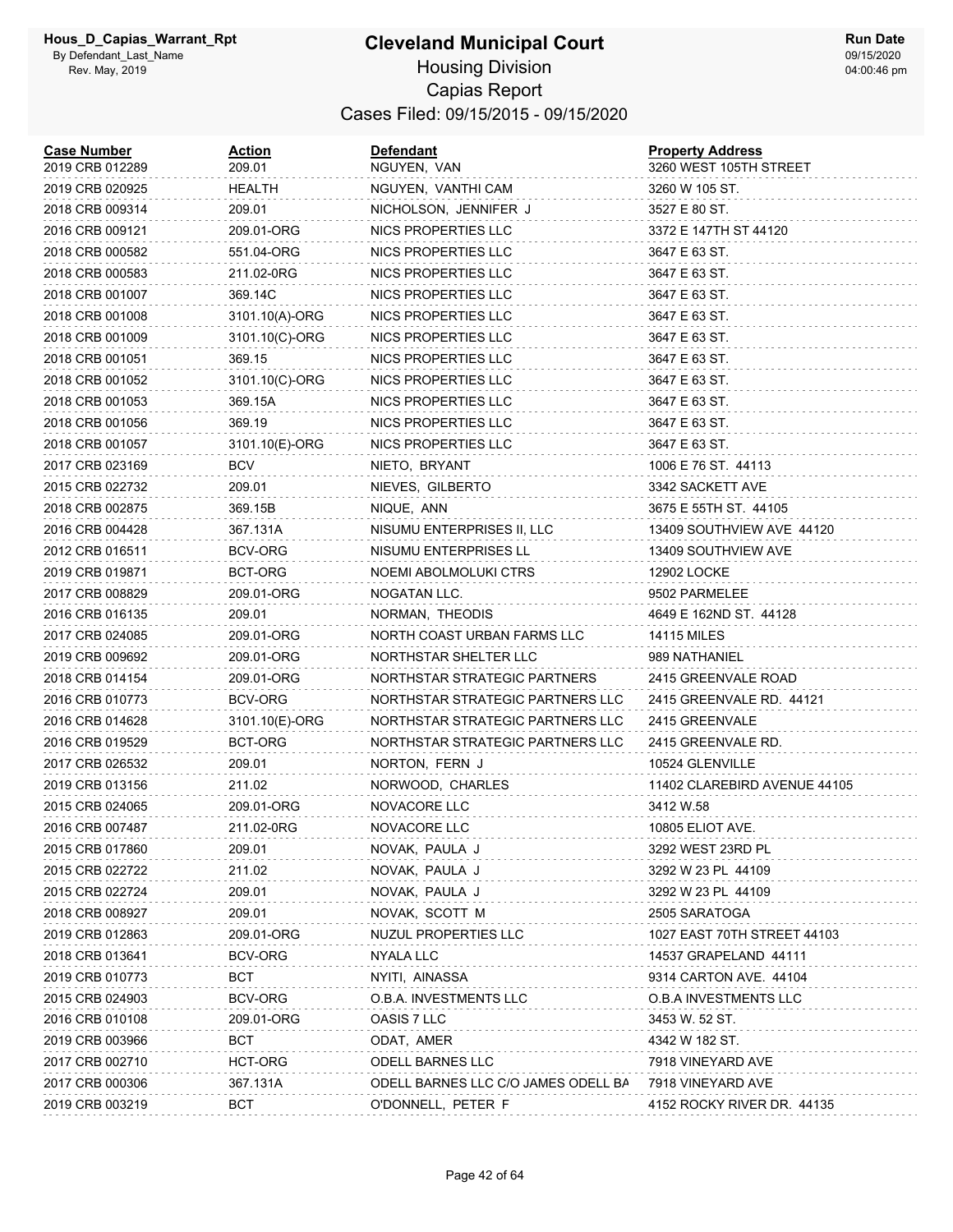| <b>Case Number</b><br>2017 CRB 024993 | <u>Action</u><br>BCV | Defendant<br>OGLETREE, TAURUS G | <b>Property Address</b><br>3163 W 90 ST. 44102 |
|---------------------------------------|----------------------|---------------------------------|------------------------------------------------|
| 2017 CRB 024994                       | <b>BCV</b>           | OGLETREE, TAURUS G              | 3163 W 90 ST. 44102                            |
| 2016 CRB 010438                       | 209.01-ORG           | OH 3, LLC                       | 10705 GREENLAWN                                |
| 2019 CRB 015537                       | 211.02-0RG           | OHIO CITY ELDERLY LP            | 3207 FRANKLIN                                  |
| 2019 CRB 015546                       | 209.01-ORG           | OHIO CITY ELDERLY LP            | 3207 FRANKLIN                                  |
| 2019 CRB 009301                       | 209.01-ORG           | OHIO REALTY LLC                 | 3819 EAST 151ST STREET 44120                   |
| 2019 CRB 012394                       | BCV-ORG              | OHIO REDEVELOPMENT GROUP LLC    | 3300 E. 130 ST. 44120                          |
| 2015 CRB 018494                       | 211.02-0RG           | <b>OHTA LLC</b>                 | 14918 MILVERTON AVE 44120                      |
| 2019 CRB 005313                       | 211.02               | OLCHOVY, VERONICA               | 3694 EAST 131ST STREET 44120                   |
| 2019 CRB 007671                       | 211.02               | OLCHOVY, VERONICA               | 3694 EAST 131ST STREET 44120                   |
| 2018 CRB 009334                       | BCT-ORG              | OLIVE INVESTMENTS LLC           | 4189 LEE RD.                                   |
| 2019 CRB 007917                       | HCT-ORG              | OLIVE INVESTMENTS LLC           | 4189 LEE RD.                                   |
| 2015 CRB 027648                       | 211.02-0RG           | OPERATION CARE LLC              | 10700 SHALE AVE                                |
| 2017 CRB 018306                       | 209.01-ORG           | <b>OPERATION CARE LLC</b>       | 10700 SHALE AVE.                               |
| 2013 CRB 000117                       | <b>BCV</b>           | ORENICS, GERALD                 | 10517 FIDELITY AVE                             |
| 2018 CRB 018718                       | 209.01-ORG           | ORLANDO AUTO INC                | 3555 EAST 112TH STREET 44105                   |
| 2019 CRB 012681                       | 367.131A             | ORLANDO AUTO INC                | 3555 E 112TH ST.                               |
| 2019 CRB 001752                       | <b>BCV-ORG</b>       | ORLANDO'S AUTO SERVICE          | 13622 BEACHWOOD AVE. 44105                     |
| 2019 CRB 001755                       | BCV-ORG              | ORLANDO'S AUTO SERVICE          | 13622 BECHWOOD AVE. 44105                      |
| 2014 CRB 031030                       | BCV-ORG              | ORLANDOS AUTO SVC INC           | 4098 E.138                                     |
| 2017 CRB 018535                       | HCT-ORG              | OSIRIS CONTRACTORS LLC          | 4068 E 176 ST.                                 |
| 2017 CRB 018536                       | HCT-ORG              | OSIRIS CONTRACTORS LLC          | 4072 E 176 ST.                                 |
| 2017 CRB 018537                       | HCT-ORG              | OSIRIS CONTRACTORS LLC          | 4076 E 176 ST.                                 |
| 2017 CRB 022947                       | 209.01-ORG           | OVAL INVESTMENTS LLC            | 1219 E 173 ST.                                 |
| 2019 CRB 013986                       | 209.01-ORG           | OVAL INVESTMENTS LLC            | 1219 E 173 ST.                                 |
| 2016 CRB 020323                       | 209.01               | OWENS, DELORES                  | 3600 E 75 ST. 44105                            |
| 2016 CRB 014268                       | 209.01               | OWENS, THOMAS                   | 4115 E.106                                     |
| 2018 CRB 017304                       | 209.01               | OZ, EPHAN                       | 13305 FERRIS AVE.                              |
| 2019 CRB 017113                       | 209.01               | OZEKICI, SEDAT                  | <b>13305 FERRIS</b>                            |
| 2016 CRB 001340                       | 367.131A             | PAC WEST CORP INC               | 3245 E 140TH ST 44120                          |
| 2017 CRB 017950                       | 209.01-ORG           | PAC WEST CORP INC               | 12346 TUSCORA                                  |
| 2014 CRB 014777                       | 209.01-ORG           | PAC WEST CORP INC.              | 3245 E.140                                     |
| 2016 CRB 008810                       | 209.01-ORG           | PAC WEST CORPORATION INC.       | 8409 TIOGA AVE 44105                           |
| 2016 CRB 009306                       | 209.01-ORG           | PAC WEST CORPORATION INC.       | 8409 TIOGA AVE. 44105                          |
| 2019 CRB 008153                       | 209.01               | PACIC, MARKO                    | 3636 WEST 32ND STREET 44109                    |
| 2018 CRB 007993                       | <b>HEALTH</b>        | PACIFIC LIMITLESS LUX LLC.      | 3924 CLYBOURNE AVE.                            |
| 2017 CRB 025846                       | 209.01-ORG           | PACKARD PROPERTIES LLC          | 592 E. 152                                     |
| 2019 CRB 011436                       | <b>HCT</b>           | PAGE, BILLY                     | 9119 KEMPTON AVE.                              |
| 2019 CRB 018234                       | 369.15               | PAGE, MAX                       | 7619 OTTAWA                                    |
| 2019 CRB 018349                       | 369.18               | PAGE, MAX                       | 7619 OTTAWA                                    |
| 2019 CRB 018350                       | 369.13               | PAGE, MAX                       | 7619 OTTAWA                                    |
| 2019 CRB 018352                       | 337.23               | PAGE, MAX                       | 7619 OTTAWA                                    |
| 2019 CRB 001694                       | 369.15               | PAIGE, MAX                      | 7619 OTTAWA 44105                              |
| 2019 CRB 017826                       | <b>BCV</b>           | PAIGE, MAX EARL                 | 7619 OTTAWA RD. 44105                          |
| 2019 CRB 018813                       | <b>BCV</b>           | PAIGE, MAX EARL                 | 7619 OTTAWA 44105                              |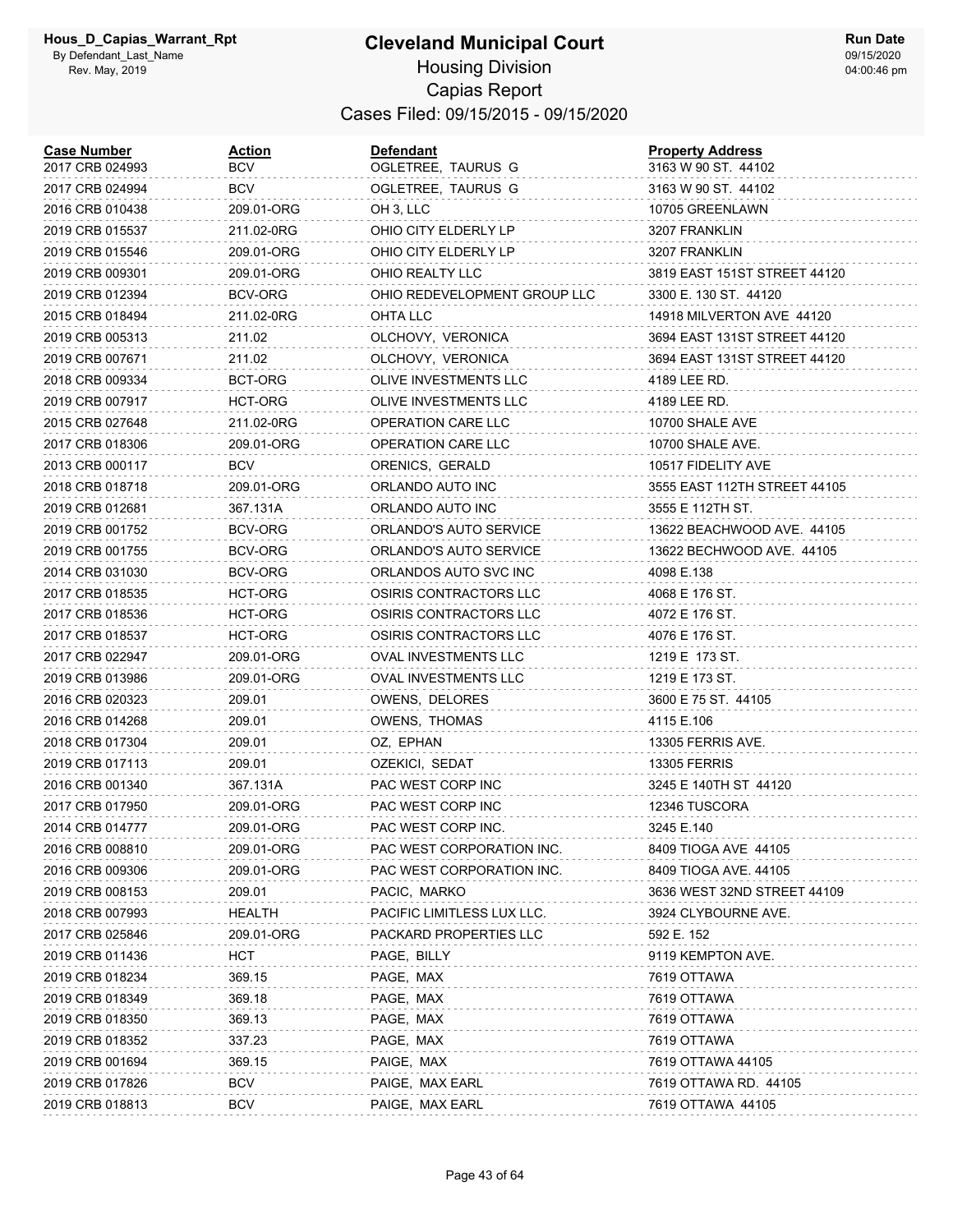| <b>Case Number</b><br>2019 CRB 012497 | <u>Action</u><br>209.01 | <b>Defendant</b><br>PAIGE-EARL, MAX | <b>Property Address</b><br>7619 OTTAWA |
|---------------------------------------|-------------------------|-------------------------------------|----------------------------------------|
| 2019 CRB 012498                       | 211.02                  | PAIGE-EARL, MAX                     | 7619 OTTAWA 44105                      |
| 2019 CRB 021195                       | HCT                     | PAINTER, CALVIN L                   | 4346 ARCHER RD                         |
| 2017 CRB 024989                       | BCV                     | PALMER, MALIKA                      | 3230 E 130 ST. 44120                   |
| 2018 CRB 012642                       | BCT                     | PALMER, ROBERT                      | 656 E 162 ST. 44110                    |
| 2019 CRB 009079                       | 209.01                  | PAPE, JAMES                         | 2840 EAST 122ND STREET                 |
| 2019 CRB 016796                       | 209.01                  | PAPENFORTH, JAMES                   | 10813 GOVERNOR                         |
| 2019 CRB 016797                       | 211.02                  | PAPENFORTH, JAMES                   | 10813 GOVERNOR                         |
| 2018 CRB 018411                       | 211.02                  | PAPENFOTH, JAMES R                  | 10813 GOVERNOR                         |
| 2018 CRB 018412                       | 209.01                  | PAPENFOTH, JAMES R                  | 10813 GOVERNOR                         |
| 2011 CRB 000931                       | <b>HEALTHT-ORG</b>      | PARAGON INVESTORS LLC               | 10415 & 10501 ST. SHALE AVE.           |
| 2014 CRB 033230                       | 209.01-ORG              | PARCELNOMICS LLC                    | 15916 ST CLAIR                         |
| 2016 CRB 019470                       | 209.01                  | PARKER, DARNELL                     | 12809 GAY                              |
| 2018 CRB 018632                       | 211.02                  | PARKER, TONYCAL                     | 11009 GREENWICH                        |
| 2015 CRB 017080                       | 211.02-0RG              | PARKHILL SG LLC                     | 12417 PARKHILL AVE 44120               |
| 2018 CRB 014508                       | 369.13                  | PARKHILL SG LLC                     | 12417 PARKHILL AVENUE                  |
| 2018 CRB 014511                       | 209.01A3 ORG            | PARKHILL SG LLC                     | 12417 PARKHILL AVENUE                  |
| 2018 CRB 014512                       | 3101.10(E)-ORG          | PARKHILL SG LLC                     | 12417 PARKHILL AVENUE                  |
| 2018 CRB 014514                       | 209.01A3 ORG            | PARKHILL SG LLC                     | 12417 PARKHILL                         |
| 2019 CRB 020747                       | HCT                     | PARKS, CASSANDRA                    | 766 E 95 ST.                           |
| 2019 CRB 013259                       | HCT                     | PARKS, MICHAEL S                    | 3319 E 142 ST.                         |
| 2018 CRB 009327                       | 209.01                  | PARKS, WILLIE                       | 3472 E 104 ST.                         |
| 2018 CRB 009328                       | 209.01                  | PARKS, WILLIE                       | 3472 E 104 ST.                         |
| 2018 CRB 013401                       | 209.01-ORG              | PATAGONYA HOLDING LLC               | 3882 E 147 ST.                         |
| 2017 CRB 006448                       | 3101.10(E)              | PATERNO, WILLIAM                    | 4509-11 MEMPHIS AVE.                   |
| 2019 CRB 013804                       | BCT                     | PATRICK, KEVIN                      | 400 E 123 ST. 44108                    |
| 2019 CRB 013806                       | BCT                     | PATRICK, LESLIE                     | 400 E 123 ST. 44108                    |
| 2018 CRB 015287                       | 209.01                  | PATTERSON, VAN D                    | 3347 EAST 130TH STREET                 |
| 2019 CRB 002215                       | 211.02                  | PATTERSON, VAN D                    | 3347 EAST 130TH STREET 44120           |
| 2019 CRB 008702                       | BCT                     | PAWLOSKI, CHRISTINE J               | 3833 W 137 ST. 44111                   |
| 2015 CRB 014222                       | 209.01-ORG              | PAYDAY MOVEMENT LLC                 | 3868 E 189TH ST 44122                  |
| 2018 CRB 019395                       | 209.01-ORG              | PAYDAY MOVEMENT LLC                 | 1104 EAST 112TH STREET 44108           |
| 2018 CRB 010180                       | BCT                     | PAYNE, JAMES E                      | 9822 ANDERSON                          |
| 2015 CRB 026227                       | 209.01                  | PAZ, YARIV                          | 9005-07 YALE                           |
| 2016 CRB 014015                       | 203.07                  | PE, ZINA                            | 3312 E.139                             |
| 2018 CRB 019247                       | 211.02                  | PEARLINE, STEPENEY                  | 1254 EAST 114TH STREET 44108           |
| 2019 CRB 001852                       | 369.13                  | PEKARIK, DAVID                      | 3997 EAST 71ST STREET 44105            |
| 2019 CRB 005689                       | 211.02                  | PENATE, LUIS                        | 3316 WEST 58TH STREET                  |
| 2016 CRB 012214                       | BCT                     | PENTECOSTAL, IGLESIA DE DIOS        | 4517 LORAIN AVE 44113                  |
| 2019 CRB 013163                       | 209.01                  | PEPPERS, WILLIAM                    | 1845 WEST 52ND STREET 44102            |
| 2019 CRB 013164                       | 211.02                  | PEPPERS, WILLIAM                    | 1845 WEST 52ND STREET 44102            |
| 2017 CRB 014486                       | 209.01                  | PEREZ, LEONCIO                      | 18601 HOMEWAY AVE. 44135               |
| 2019 CRB 010791                       | 209.01                  | PERKINS, EDWARD                     | 12521 LANCELOT AVENUE 44108            |
| 2019 CRB 003022                       | BCT                     | PERRY, TYRELL                       | 1077 E 148TH ST.                       |
| 2018 CRB 014517                       | 209.01                  | PETERS, BRYCE                       | 4262 E .133                            |
| 2019 CRB 017766                       | BCV                     | PETERS, PHYLLIS TAYLOR              | 12811 SIGNET AVE 44120                 |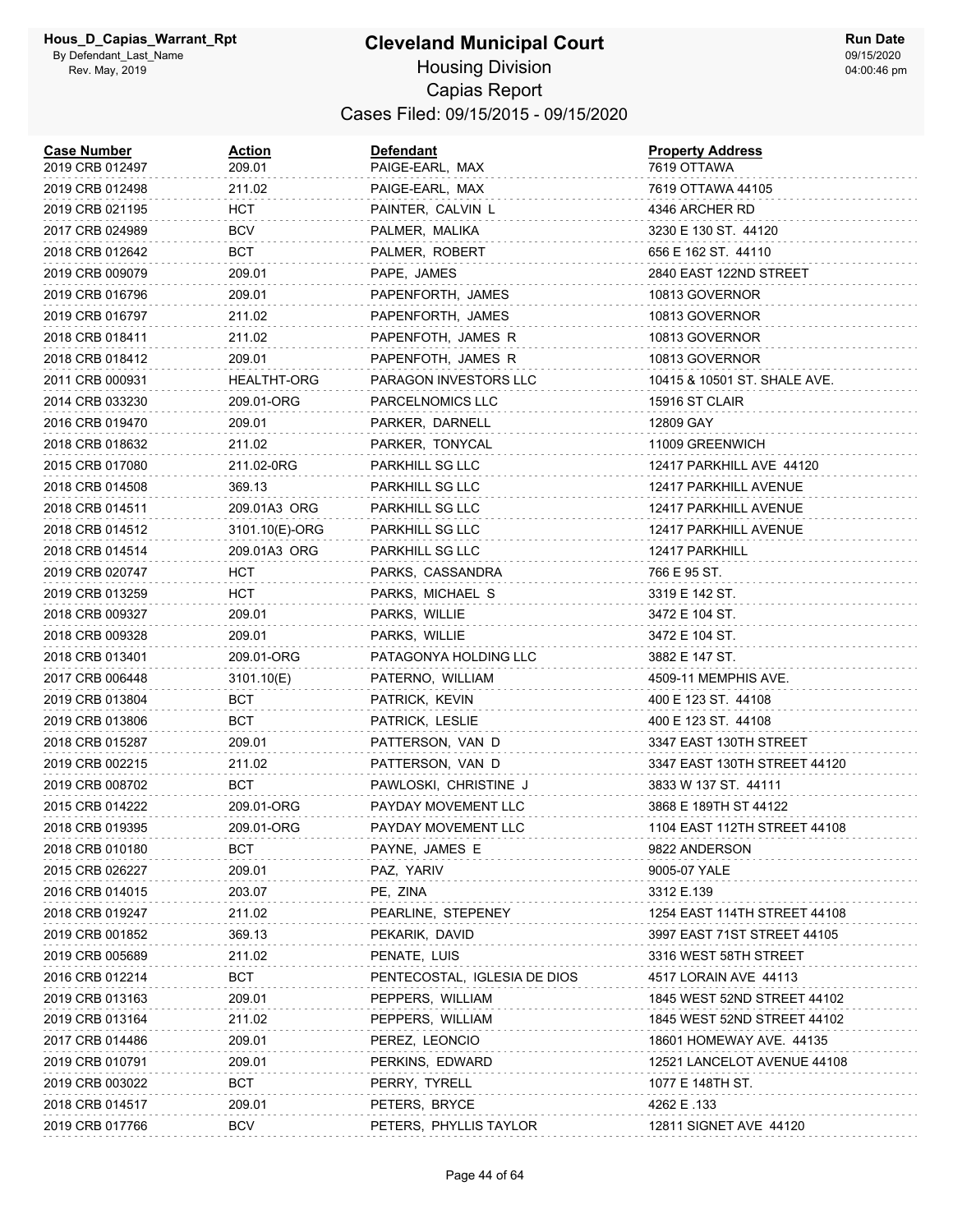#### **Cleveland Municipal Court** Housing Division Capias Report Cases Filed: 09/15/2015 - 09/15/2020

| <b>Case Number</b><br>2019 CRB 012776 | <u>Action</u><br>нст | <b>Defendant</b><br>PHARR, RICARDO | <b>Property Address</b><br>3462 E 143 ST. 44120 |
|---------------------------------------|----------------------|------------------------------------|-------------------------------------------------|
| 2017 CRB 003079                       | 3101.10(E)           | PHIELPS, ERIC C                    | <b>10905 MASSIE</b>                             |
| 2017 CRB 023416                       | BCV                  | PHILLIPS, CHRIS A                  | 3541 W 58 ST. 44102                             |
| 2017 CRB 006824                       | BCV                  | PHILLIPS, JENNIFER                 | 767 E 93 ST. 44108                              |
| 2018 CRB 011499                       | BCV                  | PHILLIPS, JENNIFER                 | 767 E 93 ST. 44108                              |
| 2017 CRB 014474                       | 3101.10(E)           | PHILLIPS, JOHN C                   | 3244 E 132 ST.                                  |
| 2017 CRB 012949                       | BCV                  | PHILLIPS, LACIE R                  | 3514 E 154TH ST. 44120                          |
| 2017 CRB 014473                       | 3101.10(E)           | PHILLIPS, MEYISHO L                | 14602 GLENDALE AVE 44128                        |
| 2017 CRB 027392                       | 209.01               | PHILLIPS, REGINALD                 | 11300 PRIMROSE AVE.                             |
| 2017 CRB 021771                       | 209.01-ORG           | PHOENIX CAPITAL GROUP              | 6628 CHAMBERS AVE.                              |
| 2017 CRB 008050                       | 209.01-ORG           | PHOENIX CAPITAL GROUP LTD.         | 3851 E 71ST ST.                                 |
| 2017 CRB 021776                       | 203.07-ORG           | PHOENIX CAPITAL GROUP LTD.         | 6628 CHAMBERS AVE.                              |
| 2018 CRB 016525                       | 209.01               | PHRAKOUSONH, THONGKHAM             | 3035 WEST 105TH STREET                          |
| 2018 CRB 010645                       | BCT                  | PINKSTON, CHARLENE                 | 710 E .125 ST                                   |
| 2018 CRB 010649                       | HCT                  | PINKSTON, CHARLENE                 | 710 E 125ST                                     |
| 2018 CRB 010651                       | BCT                  | PINKSTON, CHARLENE                 | 710 E 125 ST                                    |
| 2018 CRB 016019                       | 209.01               | PINKSTON, CHARLENE                 | 710 EAST 125TH STREET                           |
| 2018 CRB 016027                       | 209.01               | PINKSTON, CHARLENE                 | 710 EAST 125TH STREET                           |
| 2014 CRB 017785                       | 209.01-ORG           | PINNACLE RESTORATION + MANAGEMENT  | 11915 ASHBURY                                   |
| 2017 CRB 017869                       | 209.01-ORG           | PIPER RIDGE PROPERTIES             | 7200 BRINSMADE                                  |
| 2017 CRB 017870                       | 203.07-ORG           | PIPER RIDGE PROPERTIES             | 7200 BRINSMADE                                  |
| 2017 CRB 017871                       | 211.02-0RG           | PIPER RIDGE PROPERTIES             | 7200 BRINSMADE                                  |
| 2017 CRB 017872                       | 203.07-ORG           | PIPER RIDGE PROPERTIES             | 7200 BRINSMADE                                  |
| 2020 CRB 000356                       | нст                  | PIPPEN, ERNEST                     | 490 E 147 ST.                                   |
| 2017 CRB 023968                       | 209.01-ORG           | PITER AND BROWN LLC                | 1333 E 68TH ST                                  |
| 2019 CRB 013180                       | 209.01-ORG           | PITT INC                           | 640 EAST 125TH STREET                           |
| 2018 CRB 015494                       | 209.01               | PITTMAN, RANDY                     | 473 EAST 149TH STREET                           |
| 2019 CRB 011378                       | 209.01               | PLACHAN, STEVE                     | 3211 WEST 92ND STREET 44102                     |
| 2019 CRB 011379                       | 211.02               | PLACHAN, STEVE                     | 3211 WEST 92ND STREET 44102                     |
| 2019 CRB 007166                       | 209.01-ORG           | PLATINUM INVESTMENT LLC            | 10309 DOVE                                      |
| 2019 CRB 010836                       | 209.01-ORG           | <b>PLLB LLC</b>                    | 3900 EAST 189TH STREET                          |
| 2020 CRB 001214                       | 209.01               | POHERENCE, JOHN                    | 10416 LINNET AVE.                               |
| 2019 CRB 003728                       | BCV                  | POHIRIETH, BRENDA C                | 1196 E 83RD ST. 44103                           |
| 2019 CRB 012484                       | 211.02               | POHIRIETH, BRENDA C                | 1196 EAST 83RD STREET 44103                     |
| 2015 CRB 023428                       | 209.01               | POLING, FRANKLIN                   | 5610 TILLMAN                                    |
| 2015 CRB 023429                       | 209.01               | POLING, FRANKLIN                   | 5610 TILLMAN AVE                                |
| 2015 CRB 023432                       | 211.02               | POLING, FRANKLIN                   | 5610 TILLMAN AVE                                |
| 2017 CRB 017776                       | 209.01               | PONDER, ELDRIDGE                   |                                                 |
| 2019 CRB 020320                       | HCT-ORG              | POPE CONSTRUCTION INC              | ALEXANDER JR, JAMES                             |
| 2017 CRB 024997                       | вст                  | POPE, JAMES                        | 845 E 144 ST. 44110                             |
| 2017 CRB 025000                       | BCT.                 | POPE, JAMES                        | 845 E 144 ST.                                   |
| 2017 CRB 025001                       | BCT                  | POPE, JAMES                        | 845 E 144 ST. 44110                             |
| 2017 CRB 025002                       | вст                  | POPE, JAMES                        | 845 E 144 ST.                                   |
| 2017 CRB 005310                       | BCT-ORG              | POPLAR ASSOCIATES LLC.             | 11206 LORAIN AVENUE 44111                       |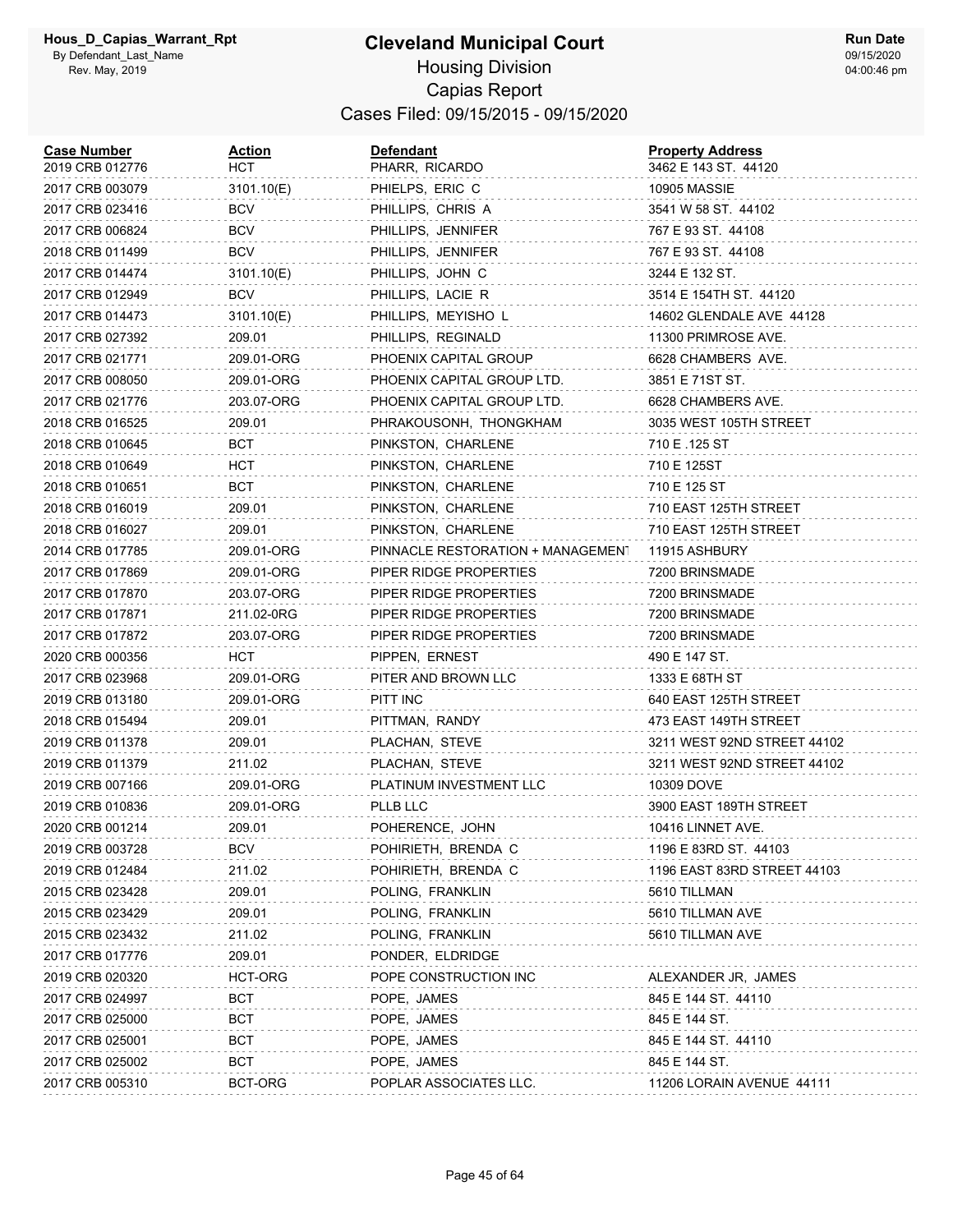| <b>Case Number</b><br>2019 CRB 009459 | Action<br>211.02-0RG | Defendant<br>PORAT GROUP 3 LLC | <b>Property Address</b><br>16119 PARKGROVE |
|---------------------------------------|----------------------|--------------------------------|--------------------------------------------|
| 2019 CRB 009460                       | 209.01-ORG           | PORAT GROUP 3 LLC              | 16119 PARKGROVE                            |
| 2019 CRB 010548                       | 203.07-ORG           | PORAT GROUP 3 LLC              | 1997 HILTON                                |
| 2019 CRB 011521                       | BCT-ORG              | PORAT GROUP 3 LLC              | 1997 HILTON AVE.                           |
| 2015 CRB 024912                       | ZCV                  | PORTER 55 LLC                  | 1265-1285 E. 55TH ST 44103                 |
| 2018 CRB 021517                       | 211.02               | PORTMAN, MATTHEW               | 5364 ST CLAIR AVENUE 44103                 |
| 2017 CRB 010267                       | 209.01-ORG           | POSTULATE INVESTMENTS LLC      | 4155 E 108 ST.                             |
| 2017 CRB 012413                       | 209.01-ORG           | POSTULATE INVESTMENTS LLC      | 11625 ROBERTSON                            |
| 2018 CRB 004720                       | BCV-ORG              | POSTULATE INVESTMENTS LLC      | 11625 ROBERTSON AVE.                       |
| 2019 CRB 009666                       | 369.15               | POSTULATE INVESTMENTS LLC      | 3926 EAST 99TH STREET                      |
| 2019 CRB 009667                       | 369.15               | POSTULATE INVESTMENTS LLC      | 3926 EAST 99TH STREET                      |
| 2019 CRB 009668                       | 369.14C              | POSTULATE INVESTMENTS LLC      | 3926 EAST 99TH STREET                      |
| 2019 CRB 009670                       | 369.18               | POSTULATE INVESTMENTS LLC      | 3926 EAST 99TH STREET                      |
| 2019 CRB 009671                       | 209.01-ORG           | POSTULATE INVESTMENTS LLC      | 3926 EAST 99TH STREET                      |
| 2019 CRB 010742                       | 369.17               | POSTULATE INVESTMENTS LLC      | 3926 EAST 99TH STREET                      |
| 2019 CRB 010744                       | 209.01-ORG           | POSTULATE INVESTMENTS LLC      | 3926 EAST 99TH STREET                      |
| 2019 CRB 010746                       | 369.15               | POSTULATE INVESTMENTS LLC      | 3926 EAST 99TH STREET                      |
| 2019 CRB 010748                       | 369.13               | POSTULATE INVESTMENTS LLC      | 3926 EAST 99TH STREET                      |
| 2019 CRB 010751                       | 369.14C              | POSTULATE INVESTMENTS LLC      | 3926 EAST 99TH STREET                      |
| 2018 CRB 017480                       | 369.15B              | POWELL, PATRICIA I             | 4174 EAST 188TH STREET 44122               |
| 2019 CRB 001974                       | BCT                  | POWELL-BRAZIL, MELANIE         | 12604-06 BRACKLAND AVE. 44108              |
| 2018 CRB 011424                       | BCT                  | POWELL-BRAZILL, MELANIE        | 12606 - 04 BRACKLAND AVE. 44108            |
| 2018 CRB 011426                       | BCT                  | POWELL-BRAZILL, MELANIE        | 12606 - 04 BRACKLAND 44108                 |
| 2018 CRB 018447                       | BCT                  | POWELL-BRAZILL, MELANIE        | 12606-04 BRACKLAND AVE. 44108              |
| 2018 CRB 018450                       | BCT                  | POWELL-BRAZILL, MELANIE        | 12606 - 04 BRACKLAND AVE. 44108            |
| 2018 CRB 021865                       | BCT                  | POWELL-BRAZILL, MELANIE        | 12604-06 BRACKLAND AVE                     |
| 2016 CRB 018608                       | 209.01               | POWERS, NICHELLE J             | 12331 PHILLIPS                             |
| 2019 CRB 009426                       | 209.01               | POWERS-WOODS, JOY L            | 15701 BILTMORE 44128                       |
| 2018 CRB 003653                       | BCT                  | PRASAD, LILAWATI               | 536 E 102 ST. 44108                        |
| 2018 CRB 003652                       | нст                  | PRASAD, SHEONARAYAN            | 536 E 102 ST. 44108                        |
| 2018 CRB 004431                       | <b>BCV</b>           | PRASAD, SHEONARAYAN            | 536 E 102 ST. 44108                        |
| 2018 CRB 004433                       | <b>BCV</b>           | PRASD, LILAWATI                | 536 E 102 ST. 44108                        |
| 2019 CRB 016291                       | 369.15B              | PRATCHER, REYSHONNE            | 7003 BERDELLE                              |
| 2019 CRB 016292                       | 369.18               | PRATCHER, REYSHONNE            | 7003 BERDELLE                              |
| 2019 CRB 016293                       | 369.15B              | PRATCHER, REYSHONNE            | 7003 BERDELLE                              |
| 2017 CRB 024707                       | 209.01               | PRATER, DONALD                 | 3595 BEYERLE                               |
| 2016 CRB 002934                       | HCT-ORG              | PRESTON DRIVE COMPANY L.C.     | 1324 W 95TH ST 44102                       |
| 2020 CRB 000160                       | <b>HCT</b>           | PRICE JONES, LAVETTA LOUISE    | 3328 E 118                                 |
| 2015 CRB 018319                       | 203.07               | PRICE, ARTHUR                  | 4507 FENWICK AVE 44102                     |
| 2015 CRB 018320                       | 209.01               | PRICE, ARTHUR                  | 4507 FENWICK AVE 44102                     |
| 2019 CRB 013188                       | HCT                  | PRICE, YVONNE                  | 10623 GRANDVIEW AVE. 44104                 |
| 2017 CRB 006757                       | 209.01-ORG           | PRIME SOURCE DEVELOPMENT       | 14134 SYLVIA                               |
| 2017 CRB 010454                       | 209.01-ORG           | PRIME SOURCE DEVELOPMENT       | C/O RACHELLE WHITE,                        |
| 2018 CRB 002042                       | 209.01-ORG           | PRIME SOURCE DEVELOPMENT       | 14134 SYLVIA AVE.                          |
| 2016 CRB 011648                       | 209.01               | PRIMM, JAMES O                 | 2982 MARTIN LUTHER KING DR. 44104          |
| 2017 CRB 011791                       | 209.01               | PRIMM, JAMES O                 | 2982 M.L.K.                                |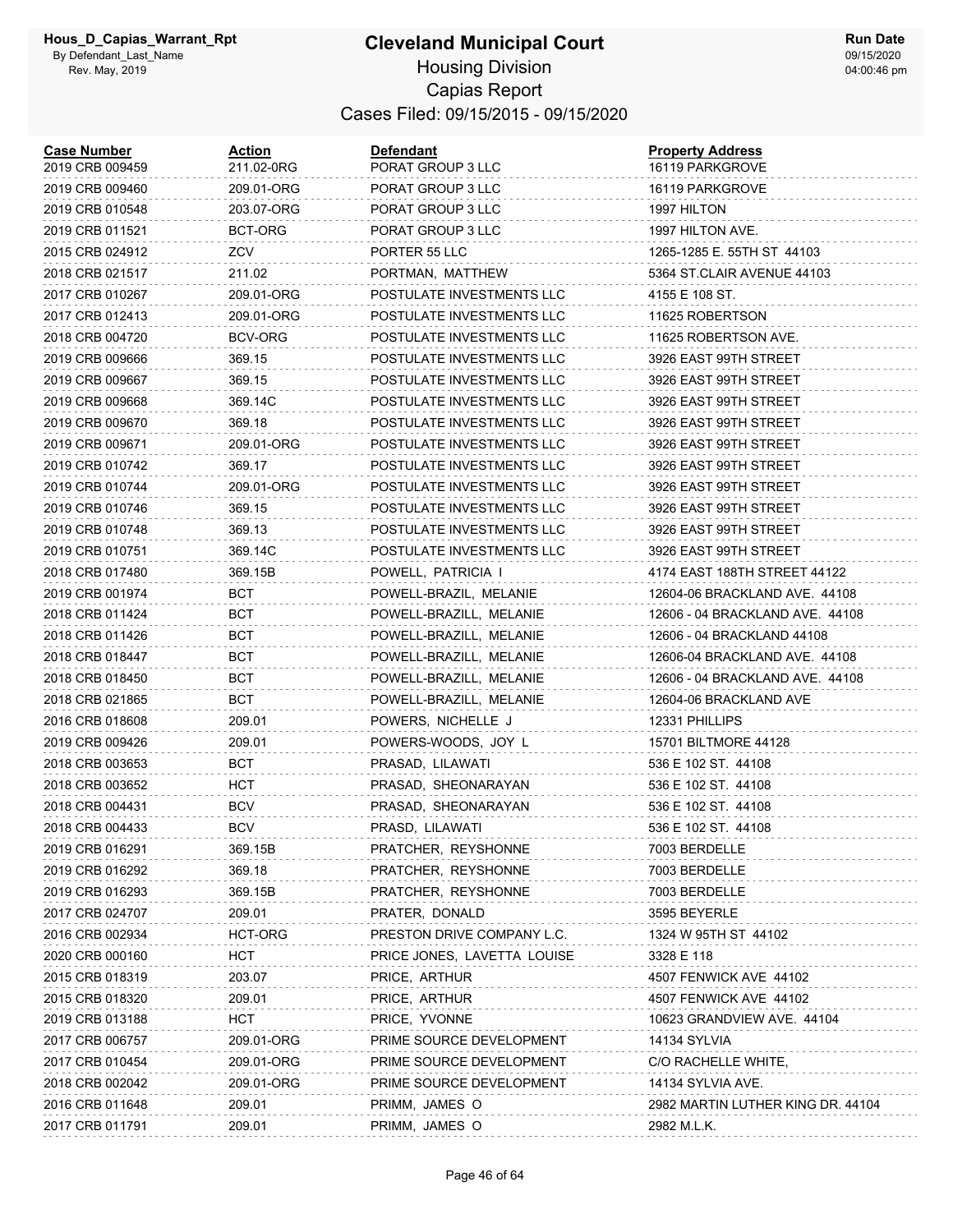#### **Cleveland Municipal Court** Housing Division Capias Report Cases Filed: 09/15/2015 - 09/15/2020

| <b>Case Number</b><br>2019 CRB 007304 | <b>Action</b><br>203.07 | <b>Defendant</b><br>PRINCE, FRANK     | <b>Property Address</b><br>1610 SPRING ROAD 44109 |
|---------------------------------------|-------------------------|---------------------------------------|---------------------------------------------------|
| 2016 CRB 012205                       | 209.01-ORG              | PROFESSIONAL FINANCE & INVESTMENTS    | 1389 E 88TH ST.                                   |
| 2019 CRB 008062                       | нст                     | PRUITT, SUSAN L                       | 15748 MANDALAY AVE. 44110                         |
| 2019 CRB 008069                       | нст                     | PRUITT, SUSAN L                       | 15748 MANDALAY AVE. 44110                         |
| 2018 CRB 016897                       | 211.02                  | PRYOR, RAYVON                         | 3576 EAST 105TH STREET                            |
| 2018 CRB 014947                       | 203.07-ORG              | Q BYRDS LLC                           | 13702 GLENDALE                                    |
| 2015 CRB 022092                       | 209.01                  | QASEM, MOHAMED KM                     | 2121 W 105TH ST 44102                             |
| 2019 CRB 012072                       | HCT-ORG                 | QL & B LLC                            | 3918 E 147TH ST.                                  |
| 2018 CRB 018715                       | 203.07                  | QUARLES, CHYNA                        | 10316 WAY                                         |
| 2015 CRB 027654                       | 209.01                  | QUIGGINS, MORRIS                      | 9206 EDMUNDS                                      |
| 2019 CRB 000511                       | <b>BCV</b>              | QUIGGINS, MORRIS                      | 9206 EDMUNDS AVE. 44106                           |
| 2019 CRB 005981                       | BCT                     | QUINONES, ALLEN                       | 12814 LENA AVE 44135                              |
| 2019 CRB 006011                       | ZCT                     | QUINONES, ALLEN                       | 12814 LENA AVE. 44135                             |
| 2019 CRB 006013                       | BCT                     | QUINONES, ALLEN                       | 12814 LENA AVE. 44135                             |
| 2019 CRB 012049                       | нст                     | QUINONES, JUAN G                      | 9830 ROSEWOOD AVE 44105                           |
| 2019 CRB 005980                       | BCT                     | QUIONES, ALLEN                        | 12814 LENA AVE. 44135                             |
| 2018 CRB 010338                       | <b>HCT</b>              | QURESHI, BILQUEES                     | 3023 W. 14ST                                      |
| 2016 CRB 020185                       | BCT-ORG                 | R & J FOUNDATION                      | 1124 E 105 ST.                                    |
| 2016 CRB 020196                       | BCT-ORG                 | R & J FOUNDATION                      | 1124 E 105TH ST.                                  |
| 2017 CRB 008173                       | 209.01-ORG              | R.E. BUILDINGS #108 W                 | 3733 E 142 ST.                                    |
| 2015 CRB 025994                       | BCV                     | RAE, DOROTHY JEAN                     | 3300 W.128                                        |
| 2019 CRB 007189                       | 203.07                  | RAHEEM, MOHAMED                       | 4703-9 SPOKANE 44144                              |
| 2017 CRB 023180                       | BCT-ORG                 | RAINTREE HOUSING SOLUTIONS LLC        | 853 E 144 ST.                                     |
| 2017 CRB 023181                       | BCT-ORG                 | RAINTREE HOUSING SOLUTIONS LLC        | 853 E 144 ST.                                     |
| 2015 CRB 015504                       | 211.02                  | RAMIREZ, EDNA A                       | 3901 W 36TH ST                                    |
| 2019 CRB 021709                       | нст                     | RAMIREZ, ROLANDO                      | 3594 W 48 ST. 44102                               |
| 2018 CRB 015756                       | 209.01                  | RAMSEUR, SOFIA                        | 505 EAST 149TH STREET                             |
| 2018 CRB 000713                       | 211.02-0RG              | RANCH ROAD SUPERIOR PROPERTIES        | 3565 W 47 ST.                                     |
| 2016 CRB 004358                       | 209.01                  | RANDLE, MARION                        | 12445 CRENNELL AVE 44105                          |
| 2018 CRB 007608                       | 211.02                  | RANGE, LITHO                          | 3257 E 140 ST.                                    |
| 2019 CRB 020160                       | BCV-ORG                 | RANIAK LLC                            | MH BUSINESS SERVICES LLC                          |
| 2019 CRB 021519                       | 3101.10(E)              | RASBERRY, JOHN F                      | 12805 HOLBORN AVE                                 |
| 2018 CRB 020716                       | BCT                     | RASBERRY, YVONNE                      | 13523-25 ASBURTON                                 |
| 2019 CRB 016087                       | 209.01                  | RASHEED, KHALIL                       | 18600 HOMEWAY                                     |
| 2019 CRB 021300                       | 209.01                  | RATNER, NETANEL                       | 3442 KRATHER RD 44109                             |
| 2014 CRB 014582                       | BCV                     | RAW ENTERPRISES LLC                   | 1715 HILLVIEW RD                                  |
| 2018 CRB 015061                       | BCT-ORG                 | <b>RAW ENTERPRISES LLC</b>            | 1715 HILLVIEW RD. 44112                           |
| 2016 CRB 014468                       | BCV-ORG                 | RD & RD INVESTMENTS LLC               | 4710 STORER                                       |
| 2015 CRB 024997                       | HCT                     | READER, DONALD H                      | 706 EAST 155TH ST AKA 15416 SARANAC<br><b>RD</b>  |
| 2015 CRB 024999                       | HCT                     | READER, DONALD H                      | 706 E 155TH ST AKA 15416 SARANAC RD               |
| 2018 CRB 005826                       | 209.01-ORG              | READY CUT LLC                         | 6110 FLEET AVE.                                   |
| 2019 CRB 017779                       | HCT-ORG                 | REAL QUEST 2000 INC                   | 3855 W 41ST ST                                    |
| 2017 CRB 007681                       | ZCV                     | RECYCLING R US, INC. A.K.A. RECYCLING | 14915 WOODWORTH AVE. 44110                        |
| 2017 CRB 005262                       | BCV-ORG                 | RED DRAGON REAL ESTATE LLC            | 7802 DECKER                                       |
| 2017 CRB 005263                       | BCV-ORG                 | RED DRAGON REAL ESTATE LLC            | 7802 DECKER                                       |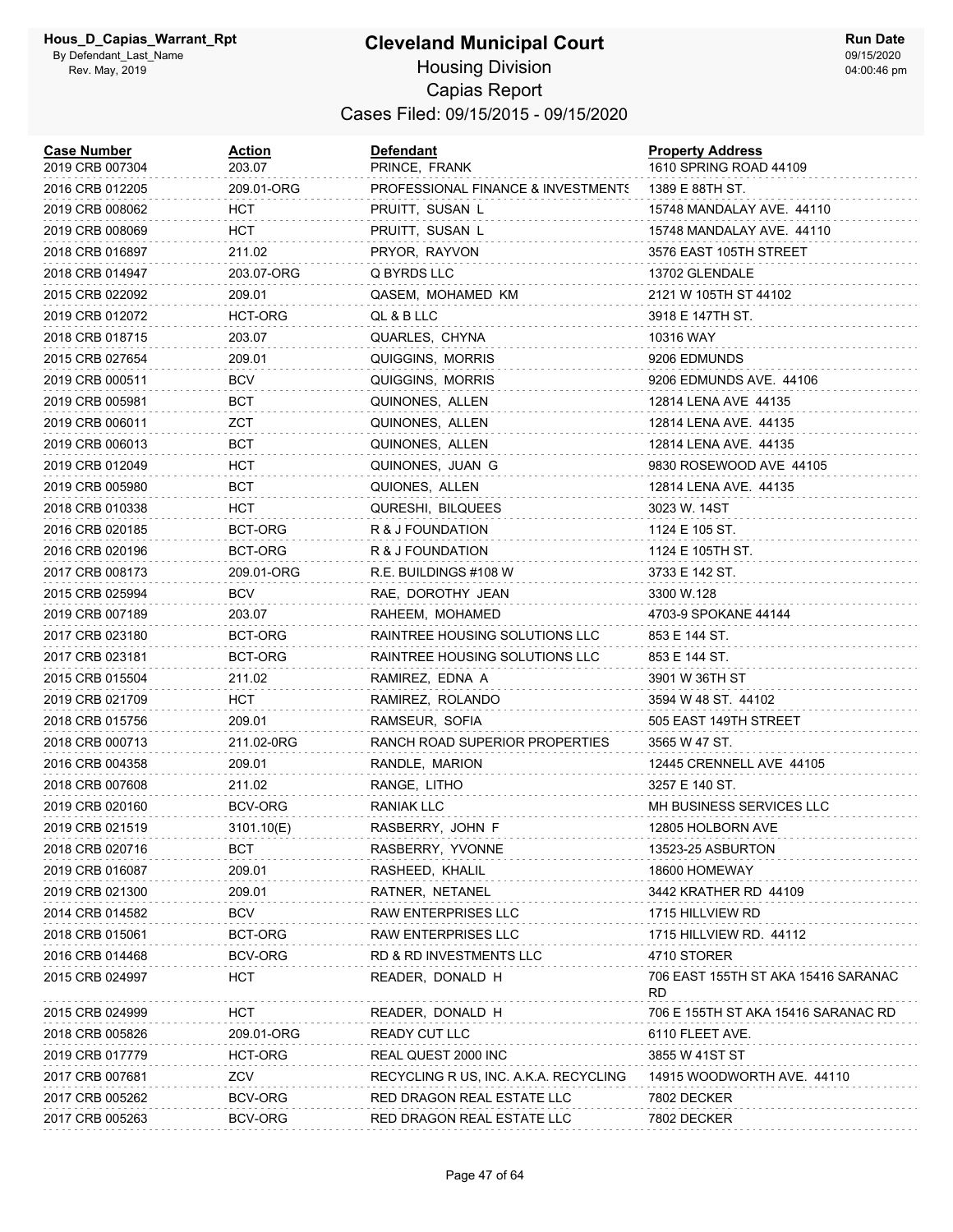| <b>Case Number</b><br>2017 CRB 017177 | <b>Action</b><br>HCT-ORG | <b>Defendant</b><br><b>REDBIRD INVESTMENTS</b> | <b>Property Address</b><br>3728 E 61ST ST. |
|---------------------------------------|--------------------------|------------------------------------------------|--------------------------------------------|
| 2015 CRB 024347                       | 371.13                   | REDDICK, DOUGLAS LEANDREW                      | 11923 MINOR AVE                            |
| 2017 CRB 008366                       | HCT                      | REDDICK, TOSHIONNA                             | 3516 W 100 ST.                             |
| 2018 CRB 008954                       | 369.15                   | REDDING, OLIVIA                                | 15715 WALDEN 44128                         |
| 2019 CRB 017513                       | HCT                      | REED, GERALD                                   | 3132 E 31ST ST.                            |
| 2019 CRB 019904                       | HCT                      | REED, GERALD                                   | 4372 E 158 ST.                             |
| 2019 CRB 000314                       | 369.13                   | REED, ROBERT                                   | 9117 CONNECTICUT 44105                     |
| 2019 CRB 000315                       | 369.19                   | REED, ROBERT                                   | 9117 CONNECTICUT 44105                     |
| 2017 CRB 016884                       | 209.01                   | REES, ERRICO                                   | 5306 DOLLOFF RD. 44127                     |
| 2019 CRB 018937                       | HCT                      | REEVES, WILLIAM                                | 3209 PORTMAN AVE.                          |
| 2019 CRB 019689                       | HCT-ORG                  | REGARDEZ LLC                                   | 6405 FRANCIS AVE 44127                     |
| 2016 CRB 022924                       | 3101.10(E)               | REGO, ROBERT A                                 | 4226 E 160TH ST                            |
| 2019 CRB 015567                       | 211.02                   | REGULUS, ALMETA                                | 1437 E. 86TH ST.                           |
| 2019 CRB 006249                       | BCT                      | REHAB INVESTMENTS LP                           | 12702 TAFT RD.                             |
| 2019 CRB 007042                       | HCT-ORG                  | REHAB INVESTMENTS LP                           | 12702 TAFT AVE.                            |
| 2019 CRB 019209                       | <b>BCV</b>               | REINA, AURA L                                  | 4079 E 108TH ST.                           |
| 2017 CRB 018302                       | 209.01                   | REINA, JUAN A                                  | 1018 E 71 ST.                              |
| 2019 CRB 019211                       | <b>BCV</b>               | REINA, JUAN A                                  | 4079 E 108 ST. 44105                       |
| 2019 CRB 008358                       | 209.01-ORG               | REMAR HOLDINGS LLC                             | 9508 HILGERT                               |
| 2016 CRB 010124                       | 209.01                   | REMBERT, DELBERT                               | 13507-09 ASHBURTON                         |
| 2017 CRB 025743                       | BCV-ORG                  | REMIRA INC                                     | 10606 COLUMBIA AVE. 44108                  |
| 2019 CRB 014550                       | 209.01-ORG               | REMROD INVEST LLC                              | 10317 PRINCE AVENUE                        |
| 2019 CRB 009275                       | BCT                      | RENEAU, PORCSHA                                | 17614 ST. CLAIR AVE.                       |
| 2019 CRB 021129                       | HCT                      | RENOVATO, REBECCA                              | 3474 E 118TH ST                            |
| 2011 CRB 042113                       | BCV-ORG                  | <b>REO DIRECT LLC</b>                          | 10717 CRESTWOOD AVE                        |
| 2013 CRB 031475                       | 209.01                   | REO DISTRIBUTION LLC                           | 9101 SHIPHERD                              |
| 2019 CRB 019092                       | HCT-ORG                  | RESIDENTIAL HOLDINGS 1 LLC                     | CULKAR, THOMAS                             |
| 2012 CRB 039243                       | BCV-ORG                  | RESITECH CONSTRUCTION LLC - LEON R(            | 4110 E 82ND ST                             |
| 2019 CRB 011785                       | 211.02-0RG               | REVERE DESIGN & BUILDING LLC                   | 3021 EAST 123RD STREET                     |
| 2019 CRB 011793                       | 209.01-ORG               | REVERE DESIGN & BUILDING LLC                   | 3021 EAST 123RD STREET                     |
| 2018 CRB 009197                       | HCT                      | REYES, MELISSA                                 | 2469 DOBSON CT.                            |
| 2018 CRB 009195                       | HCT                      | REYES, REYNALDO                                | 2469 DOBSON CT.                            |
| 2019 CRB 012611                       | 209.01                   | REYNOLDS, RODNEY                               | 1116-18 EAST 76TH STREET 44103             |
| 2019 CRB 004699                       | 203.07-ORG               | RG HOLDINGS DELAWARE LLC                       | 17809 HARVARD AVENUE                       |
| 2019 CRB 019851                       | <b>HCT</b>               | RHODA, CANTRELL                                | 3796 WENDY DR.                             |
| 2019 CRB 000936                       | 209.01                   | RIBIS, ALBERT                                  | 13209 BENNINGTON 44135                     |
| 2019 CRB 006782                       | 211.02                   | RIBIS, ALBERT                                  | 13209 BENNINGTON 44135                     |
| 2019 CRB 006808                       | 209.01                   | RIBIS, ALBERT                                  | 13209 BENNINGTON 44135                     |
| 2019 CRB 015259                       | <b>BCT</b>               | RIBIS, ALBERT                                  | 13209 BENNINGTON AVE 44135                 |
| 2017 CRB 007813                       | <b>BCV</b>               | RICE, STAN                                     | 6801 PENNSYLVANIA AVE. 44103               |
| 2020 CRB 000058                       | HCT                      | RICHARD, CLARK                                 | 1151 E 169 ST                              |
| 2019 CRB 017265                       | HCT                      | RICHARDS, LEROY                                | 1155 E 112TH ST.                           |
| 2019 CRB 017666                       | HCT-ORG                  | RICHFIELD SUNSET LLC                           | 3318 W 94TH ST                             |
| 2017 CRB 012195                       | HCT                      | RICHMOND, MICHAEL ANTHONY                      | 18701 HOMEWAY                              |
| 2017 CRB 014570                       | <b>BCV</b>               | RICHMOND, MICHAEL ANTHONY                      | 18701 HOMEWAY AVE. 44135                   |
| 2019 CRB 006505                       | 203.07                   | RIDHA, MUNAWER                                 | 10708-10 GARFIELD AVENUE 44108             |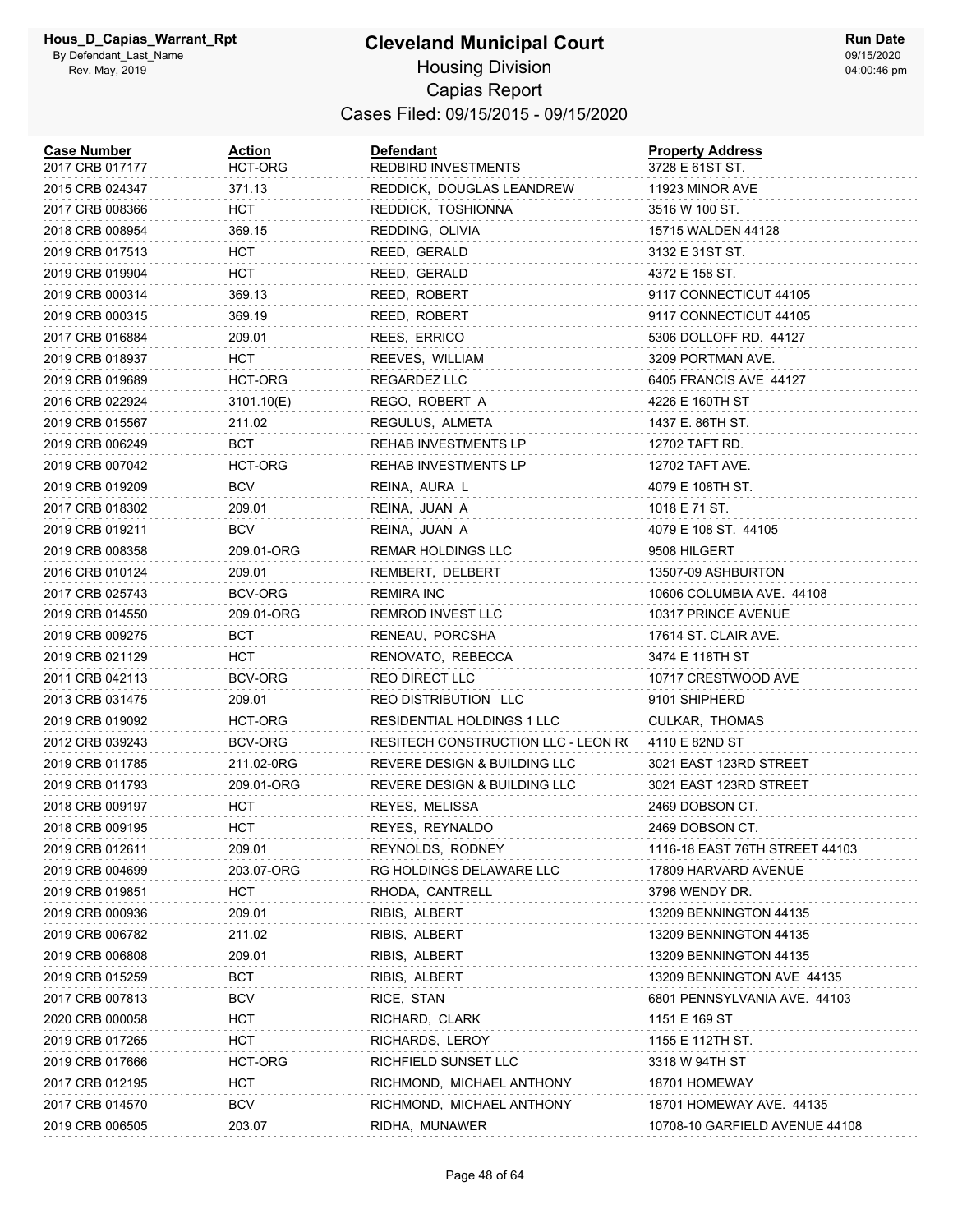#### **Cleveland Municipal Court** Housing Division Capias Report Cases Filed: 09/15/2015 - 09/15/2020

| <b>Case Number</b><br>2017 CRB 020531 | <b>Action</b><br>209.01-ORG | <b>Defendant</b><br>RIGHT INVESTMENTS LLC | <b>Property Address</b><br>10615 AMOR AVE. |
|---------------------------------------|-----------------------------|-------------------------------------------|--------------------------------------------|
| 2018 CRB 008418                       | 209.01-ORG                  | RIGHT-A-WAY INVESTMENTS LLC               | 4221-23 E 110TH ST.                        |
| 2019 CRB 007278                       | BCT                         | RIOLO, SALVATORE                          | 1066-68 E 71 ST.                           |
| 2019 CRB 007279                       | HCT                         | RIOLO, SALVATORE                          | 1066-68 E 71 ST.                           |
| 2017 CRB 001974                       | 211.02-0RG                  | RIVER WEST DOCK INC                       | 1023 UNIVERSITY                            |
| 2016 CRB 004132                       | HCT-ORG                     | RIVERA FAMILY TRUST                       | 4329 W 52 ST 44144                         |
| 2018 CRB 017392                       | 203.07-ORG                  | RML ENTERPRISES INC                       | 991 EAST 185TH STREET                      |
| 2019 CRB 015722                       | HCT-ORG                     | RMM MANAGEMENT LLC                        | 7803 AETNA RD.                             |
| 2019 CRB 015727                       | HCT-ORG                     | RMM MANAGEMENT LLC                        | 3636 E 78 ST.                              |
| 2019 CRB 015718                       | HCT-ORG                     | RMM MANAGMENT LLC                         | 3644 E 78TH ST                             |
| 2019 CRB 007181                       | 209.01                      | ROBERSON, YEWAUR                          | 8802 MACOMB                                |
| 2017 CRB 002729                       | 203.07                      | ROBERT, KERK                              | 8119 FORCE                                 |
| 2020 CRB 000455                       | <b>BCV</b>                  | ROBERTSON, DARNELLA                       | 3686 E 50TH ST                             |
| 2018 CRB 011582                       | 209.01                      | ROBERTSON, JAMES ALLEN                    | 6902 COLFAX                                |
| 2018 CRB 015856                       | 3101.10(E)                  | ROBERTSON, LAURA                          | 1052 EAST 99TH STREET                      |
| 2019 CRB 014533                       | 371.13                      | ROBERTSON, NEONTE                         | 7002 PARK AVENUE                           |
| 2019 CRB 014534                       | 369.15B                     | ROBERTSON, NEONTE                         | 7002 PARK AVENUE                           |
| 2017 CRB 027413                       | HCT                         | ROBERTSON, TIMOTHY J                      | 14227 TUCKAHOE AVE. 44111                  |
| 2016 CRB 018490                       | 209.01-ORG                  | ROBINS NEST HOME GROUP LLC.               | 932 LONDON AVE.                            |
| 2018 CRB 020594                       | 211.02                      | ROBINSON, ANTONIO                         | 13217 HARVARD AVENUE                       |
| 2017 CRB 026612                       | BCV                         | ROBINSON, BLANCHE                         | 3435 E 145 ST. 44120                       |
| 2019 CRB 012553                       | 209.01                      | ROBINSON, BREDETTE                        | 16106 HUNTMERE AVENUE 44110                |
| 2018 CRB 014649                       | 209.01                      | ROBINSON, DERRECK L                       | 577 EAST 101ST STREET                      |
| 2019 CRB 008120                       | 209.01                      | ROBINSON, EBONY C                         | 4091 EAST 146TH STREET 44128               |
| 2016 CRB 018009                       | 209.01                      | ROBINSON, EDWIN                           | 1596 E 82 ST. 44103                        |
| 2018 CRB 015281                       | 211.02                      | ROBINSON, JOHN                            | 12730 BENWOOD                              |
| 2019 CRB 006339                       | 211.02                      | ROBINSON, JOHN                            | 12730 BENWOOD AVENUE 44105                 |
| 2017 CRB 017258                       | HCT                         | ROBINSON, MARTHA                          | 2419 E 89TH ST. 44104                      |
| 2017 CRB 001986                       | 211.02                      | ROBINSON, ROSEL                           | 4216 E 116                                 |
| 2016 CRB 010776                       | <b>BCV</b>                  | ROGERS, ALLEN JOHN                        | 938 E 130 ST 44108                         |
| 2015 CRB 027001                       | <b>BCV</b>                  | ROMANO, JOSEPH                            | <b>11608 ST MARK</b>                       |
| 2018 CRB 018491                       | ZCV                         | ROSCO'S PLACE LLC                         | 389 E 156 ST. 44110                        |
| 2018 CRB 013651                       | BCT-ORG                     | ROSE FAMILY INVESTMENTS                   | 1071 E 177 ST. 44119                       |
| 2018 CRB 013653                       | HCT-ORG                     | ROSE FAMILY INVESTMENTS                   | 1071 E 177 ST. 44119                       |
| 2019 CRB 003426                       | 209.01                      | ROSEFORT, ANTOINE J                       | 3603 WEST 48TH STREET                      |
| 2016 CRB 005614                       | 203.07                      | ROSEMAN, LEE                              | 13612 EARLWOOD                             |
| 2016 CRB 005615                       | 209.01                      | ROSEMAN, LEE                              | 13612 EARLWOOD                             |
| 2017 CRB 010838                       | 209.01                      | ROSES, REBECCA C                          | 318 W 88TH ST,                             |
| 2015 CRB 004778                       | <b>BCV</b>                  | ROWE, DAVID                               | 12426 GRIMSBY AVE 44135                    |
| 2017 CRB 021017                       | 209.01-ORG                  | ROYALTY REAL ESTATE LLC                   | 3924 E 123 ST. 44105                       |
| 2018 CRB 014289                       | 203.07-ORG                  | RSH HOLDING LLC                           |                                            |
| 2019 CRB 008799                       | 209.01-ORG                  | RSSCO LLC                                 | 1290 WEST 110TH STREET                     |
| 2019 CRB 015569                       | 209.01-ORG                  | RT01408OH,LLC                             | 1408 E. 85TH ST.                           |
| 2016 CRB 009328                       | 209.01                      | RUFF, MICHAEL D                           | 3684 E. 106TH ST 44105                     |
| 2018 CRB 013239                       | 209.01                      | RUSS, JAMES J                             | 4278 W 22 ST. 44109                        |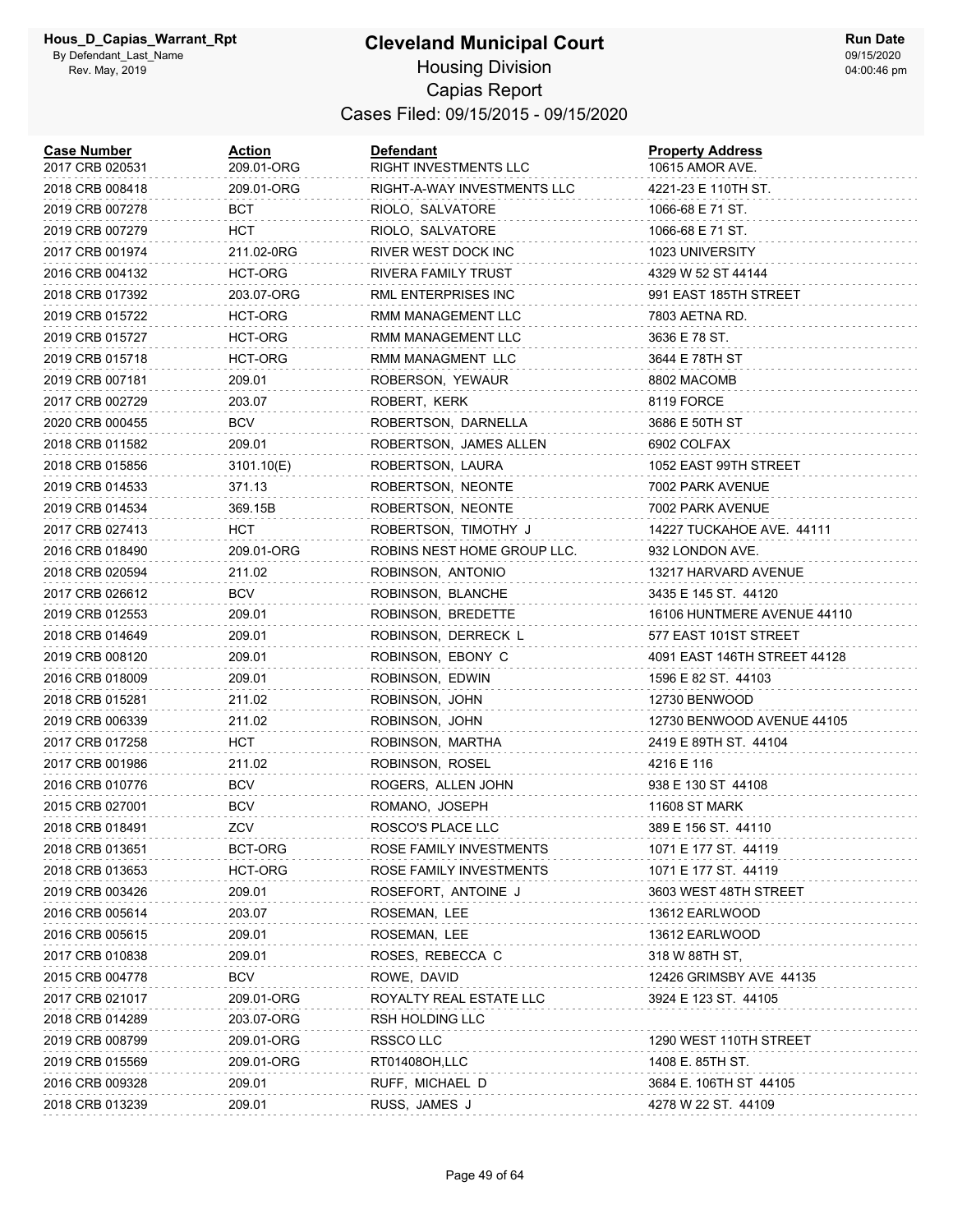| <b>Case Number</b><br>2020 CRB 000619 | <u>Action</u><br>вст | Defendant<br>RUSSELL, WILLIAM W | <b>Property Address</b><br>305 W 100 ST. |
|---------------------------------------|----------------------|---------------------------------|------------------------------------------|
| 2020 CRB 000621                       | BCT                  | RUSSELL, WILLIAM W              | 3105 W 110 ST 44111                      |
| 2017 CRB 017019                       | 209.01-ORG           | RUSSEL'S PALLETS LLC            | 3555 E 91 ST. 44105                      |
| 2015 CRB 027034                       | BCV                  | RUTH, LINDSEY                   | 14310 ASPINWALL                          |
| 2018 CRB 012232                       | 209.01               | RUTLEDGE, STEPHANIE D           | 10109 PRINCE AVE 44105                   |
| 2018 CRB 012236                       | 209.01-ORG           | RY INVESTMENT GROUP LLC         | 10010 PRINCE AVE. 44105                  |
| 2018 CRB 015111                       | <b>HEALTH</b>        | RYDER, TAMARA                   | 18249 PURITAS AVE. 44135                 |
| 2017 CRB 000308                       | 367.131A             | S & M LLC                       | 730 EDDY RD                              |
| 2019 CRB 016798                       | 209.01-ORG           | S & M LLC                       | 3412 EAST 140TH STREET                   |
| 2019 CRB 019292                       | HCT-ORG              | S PARRISH LLC                   | 16913 LIPTON AVE                         |
| 2019 CRB 017173                       | HCT-ORG              | S&S PROPERTY USA LLC            | 7919 LAKE AVE                            |
| 2017 CRB 024636                       | 209.01-ORG           | S.T.P. SQUARED LLC              | 9602 PARMELEE                            |
| 2018 CRB 016573                       | HCT                  | SAAD, SARA S                    | 3316 W 58 ST, 44102                      |
| 2019 CRB 015329                       | 203.07-ORG           | SAFA PROPERTIES LLC             | 7318 SUPERIOR AVENUE                     |
| 2018 CRB 022153                       | 203.07-ORG           | SAGELINE INC                    | 3528 EAST 143RD STREET                   |
| 2016 CRB 010472                       | 209.01-ORG           | SAGEUNE INC                     | 10808 AMOR AVE.                          |
| 2017 CRB 024723                       | 209.01-ORG           | SAGEUNE INC                     | 16919 TALFORD                            |
| 2016 CRB 020963                       | BCV-ORG              | SAGEUNE INC.                    | 16919 TALFORD AVE. 44128                 |
| 2019 CRB 009754                       | BCT-ORG              | SAGEUNE INC.                    | 10939 PASADENA AVE. 44108                |
| 2019 CRB 013994                       | 209.01-ORG           | SAGEUNE INC.                    | 16919 TALFORD AVE. 44128                 |
| 2019 CRB 005388                       | 211.02               | SAHAKYAN, ARUSYAK               | 11306 MATILDA                            |
| 2019 CRB 017895                       | HCT                  | SAHAKYAN, ARUSYAK               | 11306 MATILDE AVE.                       |
| 2019 CRB 018348                       | <b>BCV</b>           | SAHAKYAN, ARUSYAK               | 11306 MATILDA AVE. 44105                 |
| 2019 CRB 020086                       | 211.02               | SAHAKYAN, ARUSYAK               | 11306 MATILDA AVE. 44105                 |
| 2015 CRB 026740                       | 211.02               | SAID, WILMA                     | 3852 W.21                                |
| 2019 CRB 014389                       | HCT-ORG              | SAIGRACE REALTY GROUP LLC       | 13404 CHAPELSIDE AVE 44105               |
| 2019 CRB 017872                       | HCT-ORG              | SAIGRACE REALTY GROUP LLC       | 13404 CHAPELSIDE AVE.                    |
| 2017 CRB 026502                       | 209.01               | SAILES, JOSEPH                  | 10850 PASADENA AVE. 44108                |
| 2017 CRB 026503                       | 211.02               | SAILES, JOSEPH                  | 10850 PASADENA AVE.                      |
| 2016 CRB 011359                       | 3101.10(E)           | SAILES, JUSTIN                  | 1809 BRAINARD                            |
| 2016 CRB 009476                       | 209.01-ORG           | SALAAM VI-MUSLIMIYN INC         | 3603 E 59TH ST.                          |
| 2016 CRB 009508                       | 209.01-ORG           | SALAAM VI-MUSLIMIYN INC         | 3603 E 59TH ST.                          |
| 2017 CRB 007328                       | HEALTH               | SALTI, ABDALLAH                 | 2603 WOODHILL AVE.                       |
| 2019 CRB 010160                       | 209.01-ORG           | SAND DOLLAR ENTERPRISES INC     | 3155 WEST 112TH STREET                   |
| 2016 CRB 017711                       | 209.01               | SANDERS, GARY                   | 3028 VICTOR AVE. 44127                   |
| 2018 CRB 010601                       | 209.01               | SANDERS, GARY                   | 3028 VICTOR AVE                          |
| 2018 CRB 010611                       | 209.01               | SANDERS, GARY                   | 3028 VICTOR AVE                          |
| 2018 CRB 013873                       | 209.01               | SANDERS, GARY                   | 3028 VICTOR AVE 44127                    |
| 2017 CRB 026460                       | 209.01               | SANDERS, ISAIAH                 | 10707 EVERTON                            |
| 2013 CRB 017078                       | <b>HEALTH</b>        | SANDUSKY SOLUTIONS              | 9401 SANDUSKY                            |
| 2011 CRB 043411                       | 209.01-ORG           | SANDUSKY SOLUTIONS LLC          | 9401 SANDUSKY AVE                        |
| 2011 CRB 043413                       | 209.01-ORG           | SANDUSKY SOLUTIONS LLC          | 9401 SANDUSKY AVE                        |
| 2017 CRB 000539                       | SWV                  | SANDY BANKS LLC                 | 3190 W 63                                |
| 2017 CRB 012939                       | BCT-ORG              | SANDY BANKS LLC                 | 806 LITERARY                             |
| 2019 CRB 014011                       | 209.01               | SANGSTER, KATHRYN               | 1128/30 E 168 ST.                        |
| 2019 CRB 012098                       | BCT                  | SANSHUCK, EMMA                  | 1955-57 REYBURN RD. 44112                |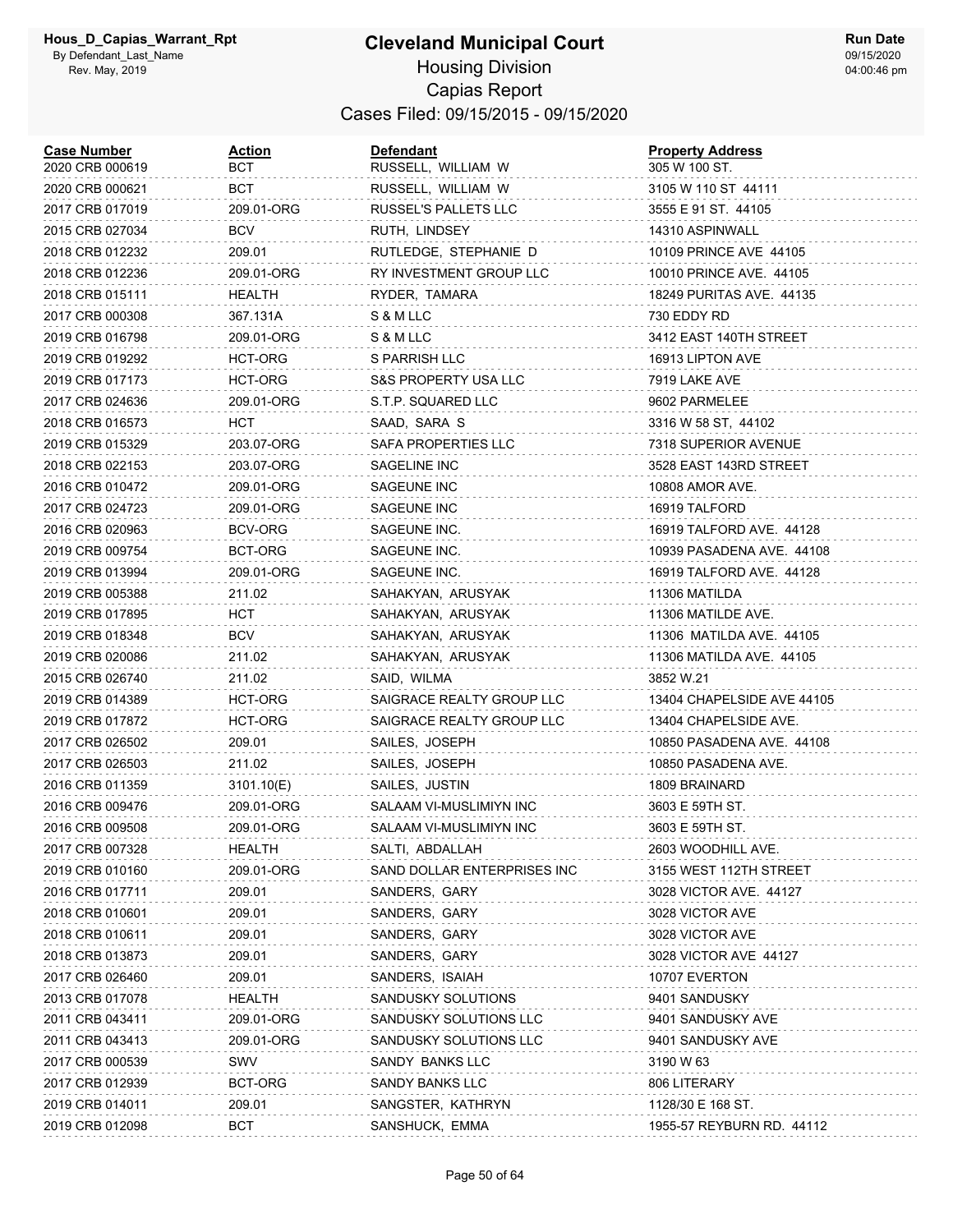#### **Cleveland Municipal Court** Housing Division Capias Report Cases Filed: 09/15/2015 - 09/15/2020

| <b>Case Number</b><br>2019 CRB 012100 | <u>Action</u><br>BCT | <b>Defendant</b><br>SANSHUCK, WARNER | <b>Property Address</b><br>1955-57 REYBURN RD. 44112 |
|---------------------------------------|----------------------|--------------------------------------|------------------------------------------------------|
| 2018 CRB 012361                       | 209.01               | SANTANA, ANGEL                       | 3463 W 46 ST.                                        |
| 2018 CRB 012362                       | 209.01               | SANTANA, ANGEL                       | 3463 W 46 ST. 44102                                  |
| 2019 CRB 021156                       | HCT                  | SANTIAGO, GLORIA                     | 1346 W 83 ST                                         |
| 2019 CRB 021157                       | HCT                  | SANTIAGO, GLORIA                     | 1346 W 83 ST.                                        |
| 2019 CRB 008711                       | HCT                  | SANTIAGO, LUIS                       | 3116 W 58 ST. 44102                                  |
| 2019 CRB 020505                       | HCT                  | SANTOS, RUBEN                        | 4207 BUSH AVE 44109                                  |
| 2019 CRB 015385                       | 209.01-ORG           | SAQUNE INC                           | 16919 TALFORD                                        |
| 2016 CRB 022842                       | <b>BCV</b>           | SASRA, ANTHONY                       | 11721 BROWNING 44120                                 |
| 2018 CRB 020600                       | 551.04 HOUSING       | SAVAGE, BRIAN                        | 10618 GARFIELD AVENUE 44108                          |
| 2018 CRB 007246                       | 211.02-0RG           | <b>SBAR HOLDINGS LLC</b>             | 3111 E. 126                                          |
| 2018 CRB 014028                       | 209.01-ORG           | <b>SBAR HOLDINGS LLC</b>             | 13602 ASHBURTON                                      |
| 2018 CRB 015305                       | 209.01-ORG           | <b>SBAR HOLDINGS LLC</b>             | 4219 EAST 116TH STREET                               |
| 2019 CRB 020906                       | HCT                  | SCALES, RENEE M                      | 10212 BENHAM RD                                      |
| 2019 CRB 018763                       | 209.01-ORG           | <b>SCALESE PROPERTIES LLC</b>        | 6153 MORTON                                          |
| 2019 CRB 015703                       | 209.01-ORG           | SCHLESINGER INVESTMENT GROUP         | 1341 EAST 89TH STREET                                |
| 2018 CRB 010417                       | HCT                  | SCHMIDT, MARK                        | 7604 CLARK                                           |
| 2016 CRB 015009                       | <b>BCV</b>           | SCHULTZ, WILLIAM                     | 16907 MARTHA RD. 44135                               |
| 2015 CRB 025001                       | HCT                  | SCHULTZ, WILLIAM R                   | 16907 MARTHA                                         |
| 2019 CRB 015365                       | 209.01               | SCORDOS, JOHN                        | 3924 EAST 71ST STREET 44105                          |
| 2019 CRB 015376                       | 211.02               | SCORDOS, JOHN                        | 3924 EAST 71ST STREET 44105                          |
| 2019 CRB 019384                       | 211.02               | SCORDOS, JOHN                        | 3924 EAST 71ST STREET                                |
| 2019 CRB 019386                       | 209.01               | SCORDOS, JOHN                        | 3924 EAST 71ST STREET                                |
| 2017 CRB 005443                       | 209.01-ORG           | SCOTVEST PROPERTIES LLC.             | 1450 E 66TH ST. 44103                                |
| 2019 CRB 016707                       | 209.01               | <b>SCRUGGS, LAVELLE</b>              | 2224 EAST 83RD STREET 44103                          |
| 2018 CRB 009667                       | 209.01-ORG           | SDF CONSTRUCTION LLC                 | 7722 BROADWAY AVE.                                   |
| 2019 CRB 016704                       | 211.02-0RG           | SDS HOUSE 3 LLC                      | 11322 WOODSTOCK                                      |
| 2019 CRB 017631                       | 211.02               | SEED, RYAN                           | 2186 E 35TH                                          |
| 2015 CRB 026992                       | BCV-ORG              | SEGULL PROPERTIES LLC                | 3034 SOUTH MORELAND BLVD                             |
| 2019 CRB 009477                       | BCV-ORG              | SEMAAN MARKETING INC                 | 3220 E 93 ST. 44104                                  |
| 2019 CRB 010838                       | 209.01-ORG           | SENDAL LLC                           | 12613 REVERE 44105                                   |
| 2016 CRB 018155                       | 209.01               | SENKUS, EDWARD M                     | 5913 MAURICE AVE.                                    |
| 2019 CRB 002811                       | BCT                  | SENSENY, SCOTT                       | 5113-15 HERMAN AVE.                                  |
| 2019 CRB 002814                       | <b>HCT</b>           | SENSENY, SCOTT                       | 5113-15 HERMAN AVE.                                  |
| 2019 CRB 016703                       | 209.01               | SENTHEKUMAR, SIDHARTH                | 3053 EAST 128TH STREET 44120                         |
| 2018 CRB 012154                       | BCT                  | SHAFFER, TINA L                      | 2006 TORBENSON AVE. 44112                            |
| 2018 CRB 014147                       | 209.01               | SHAFFER, TINA L                      | 2006 TORBENSON 44112                                 |
| 2015 CRB 019846                       | 209.01               | SHALGHANIM, MUNA SA                  | 3139 W 86 ST                                         |
| 2019 CRB 021128                       | <b>HCT</b>           | SHELBURN, KENYATTA A                 | 3284 E 146 ST.                                       |
| 2015 CRB 017167                       | 3101.10(E)           | SHEPHERD, ANICKA D                   | 4326 WOODBRIDGE                                      |
| 2019 CRB 012154                       | <b>BCT</b>           | SHEPHERD, SHANIYA                    | 16927 HILLSBORO RD. 44112                            |
| 2019 CRB 020725                       | <b>HCT</b>           | SHER, CAROLYN                        | 908 NATHANIEL RD, 44110                              |
| 2019 CRB 009258                       | HCT                  | SHERMAN, DEON                        | 17714 GROVEWOOD AVE.                                 |
| 2019 CRB 009271                       | HCT                  | SHERMAN, JOCQEELA                    | 17714 GROVEWOOD AVE.                                 |
| 2018 CRB 013416                       | 209.01               | SHINIZEL LLC                         | 914 E 147 ST.                                        |
| 2018 CRB 002191                       | 209.01               | SHIPLEY, NORMAN E                    | 3617 E 14 ST.                                        |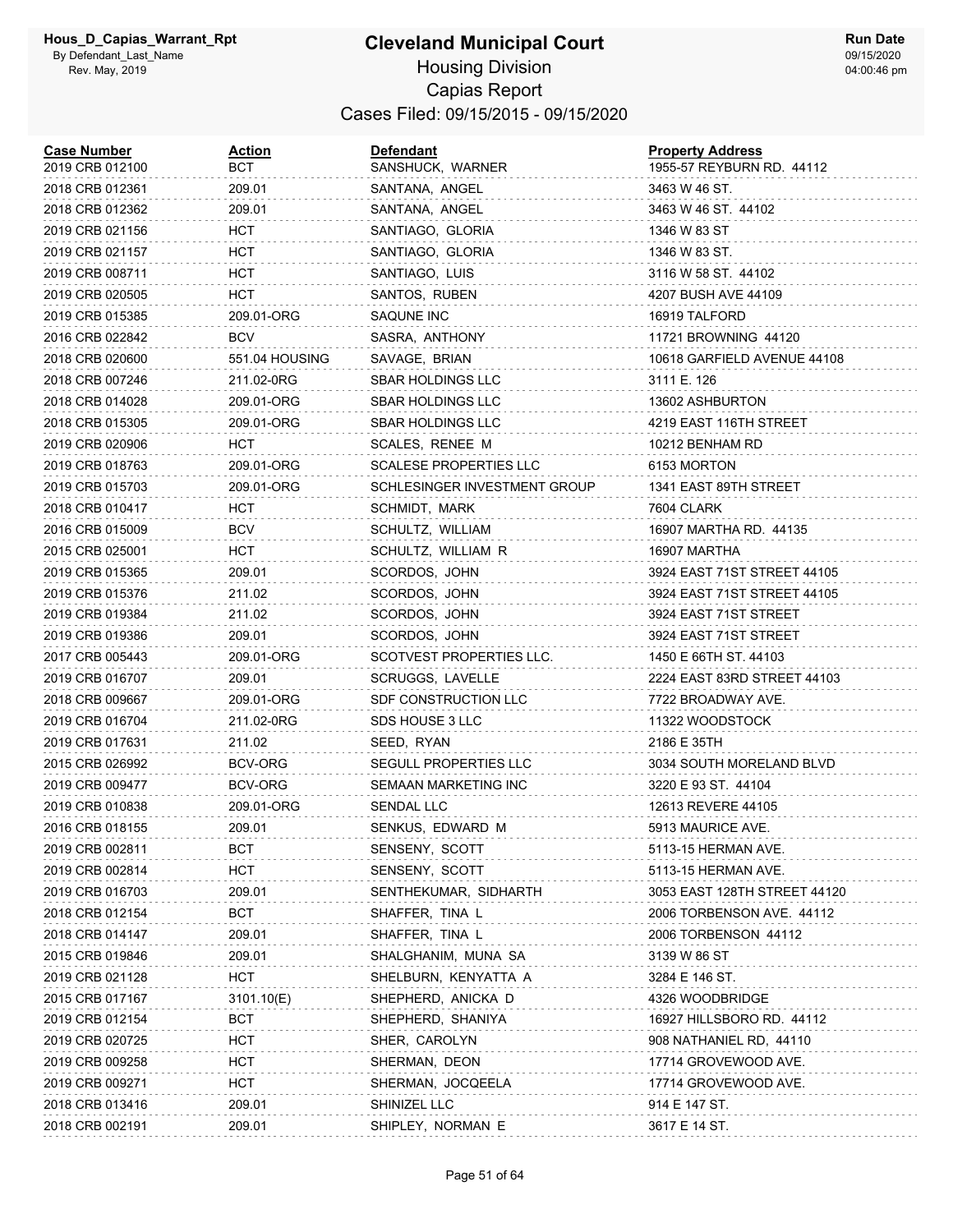| <b>Case Number</b><br>2018 CRB 002190 | <u>Action</u><br>211.02 | <b>Defendant</b><br>SHIPLEY, NORMAN F | <b>Property Address</b><br>3617 E 47 ST. |
|---------------------------------------|-------------------------|---------------------------------------|------------------------------------------|
| 2019 CRB 009408                       | 209.01                  | SHORT, DESHAUN                        | <b>13402 DURKEE</b>                      |
| 2019 CRB 017168                       | HCT.                    | SHOSHANI, SHLOMO                      | 1447 W 107TH ST.                         |
| 2020 CRB 000072                       | нст                     | SHRAGA, NADIV                         | 9003 DENISON                             |
| 2019 CRB 011937                       | 209.01-ORG              | SIBS INC                              | 3318 EAST 117TH STREET 44120             |
| 2015 CRB 016134                       | 367.12(C)               | SIDER, MOUNZER                        | 17001 VALLEYVIEW AVE 44135               |
| 2019 CRB 010894                       | 211.02-0RG              | SIEROCKI PROPERTY 5 LLC               | 11806/08 FAIRPORT                        |
| 2019 CRB 010895                       | 209.01-ORG              | SIEROCKI PROPERTY 5 LLC               | 11806/08 FAIRPORT                        |
| 2016 CRB 004346                       | 203.07-ORG              | SILVERSTAR OH. HOLDINGS LLC           | 5409 BRIDGE AVE                          |
| 2016 CRB 002377                       | 211.02-0RG              | SILVERSTAR OHIO HOLDINGS LLC          | 5409 BRIDGE                              |
| 2019 CRB 003950                       | <b>BCV</b>              | SIMMONS, ANDREY                       | 3199 W 44 ST. 44109                      |
| 2013 CRB 019096                       | 209.01                  | SIMS, JAMES                           | 777 E 130 ST                             |
| 2016 CRB 000850                       | 209.01                  | SIMS, JAMES                           | 777 E 130TH ST                           |
| 2018 CRB 017915                       | 211.02                  | SIMS, JOHNNIE                         | 11321 MATILDA 44105                      |
| 2018 CRB 017917                       | 209.01                  | SIMS, JOHNNIE                         | 11321 MATILDA 44105                      |
| 2016 CRB 001430                       | BCV                     | SINGH, DAVANAN                        | 3425 FULTON AVE 44109                    |
| 2012 CRB 024146                       | <b>BCV</b>              | SINGH, PARVEEN                        | 4744 BROADVIEW RD                        |
| 2019 CRB 012610                       | 209.01                  | SINGLETON, DYANNE                     | 1059 EAST 72ND STREET 44103              |
| 2016 CRB 022756                       | 209.01                  | SINGLETON, VANNIE                     | 9921 PARKGATE AVE.                       |
| 2018 CRB 022691                       | нст                     | SIZEMORE, JOHN                        | 7116 FULLERTON AVE 44105                 |
| 2019 CRB 004317                       | BCT                     | SIZEMORE, JOHN                        | 7116 FULLERTON AVE 44105                 |
| 2015 CRB 000500                       | 209.01-ORG              | SJOSEPH DEVELOPMENT GROUP LLC         | 584 E 118TH ST                           |
| 2015 CRB 000502                       | 211.02-0RG              | SJOSEPH DEVELOPMENT GROUP LLC         | 584 E 118 ST                             |
| 2015 CRB 000503                       | 203.07-ORG              | SJOSEPH DEVELOPMENT GROUP LLC         | 584 E 118 ST                             |
| 2018 CRB 018812                       | 209.01                  | SLATTERY, MATTHEW                     | 4160 EAST 102ND STREET                   |
| 2019 CRB 013261                       | HCT                     | SLAYTON, LAMAR                        | 17009 LIPTON AVE. 44128                  |
| 2018 CRB 022680                       | 209.01                  | SLEDGE, ERIC                          | 10617 BRYANT AVENUE 44108                |
| 2018 CRB 022681                       | 211.02                  | SLEDGE, ERIC                          | 10617 BRYANT AVENUE                      |
| 2017 CRB 010525                       | HEALTH                  | SMACK ENTERPRISES LLC                 | 7128 BRINSMADE AVE.                      |
| 2015 CRB 018260                       | 203.07                  | SMILEY MCLEMORE, YOLANDA              | 12509 FRISBY AVE 44135                   |
| 2015 CRB 018262                       | 209.01                  | SMILEY MCLEMORE, YOLANDA              | 12509 FRISBY AVE 44135                   |
| 2019 CRB 019058                       | <b>HCT</b>              | SMITH, CHARLES                        | 10012 MT AUBURN AVE CLEVE OH 44104       |
| 2018 CRB 006311                       | 203.07                  | SMITH, CORY ADDISON                   | 10913 REVERE AVE.                        |
| 2018 CRB 004910                       | 211.02                  | SMITH, EQUAL L                        | 3579 E 105 ST. 44105                     |
| 2018 CRB 015502                       | 211.02                  | SMITH, GRADY                          | 10316 PRINCE AVENUE                      |
| 2017 CRB 008795                       | <b>BCV</b>              | SMITH, JAMES W                        | 3811 RIVERSIDE AVE. 44109                |
| 2019 CRB 012534                       | 209.01                  | SMITH, KENNETH                        | 547 EAST 120TH STREET 44108              |
| 2019 CRB 018365                       | нст                     | SMITH, LOUISE M                       | 675 E 93 ST.                             |
| 2017 CRB 016677                       | 209.01                  | SMITH, MAURICE                        | 2740 WOODHILL AVE. 44104                 |
| 2018 CRB 017393                       | 209.01                  | SMITH, MAURICE                        | 2740 WOODHILL AVENUE                     |
| 2018 CRB 022508                       | BCV                     | SMITH, MAURICE                        | 2740 WOODHILL RD. 44104                  |
| 2018 CRB 018754                       | 211.02                  | SMITH, RONDA                          | 11917 HOLBORN AVENUE                     |
| 2019 CRB 013592                       | 211.02                  | SMITH, SCOTT ROYAL                    | 4422 PEARL RD                            |
| 2019 CRB 019686                       | <b>HCT</b>              | SNIPES, SHERRY D                      | 2975 E 67 ST. 44127                      |
| 2019 CRB 003995                       | <b>BCV</b>              | SOLIVAN, HECTOR                       | 4500 W 150TH ST. 44135                   |
| 2019 CRB 016090                       | <b>BCT</b>              | SOLSOL, ISABEL                        | 4210 W 140 ST. 44135                     |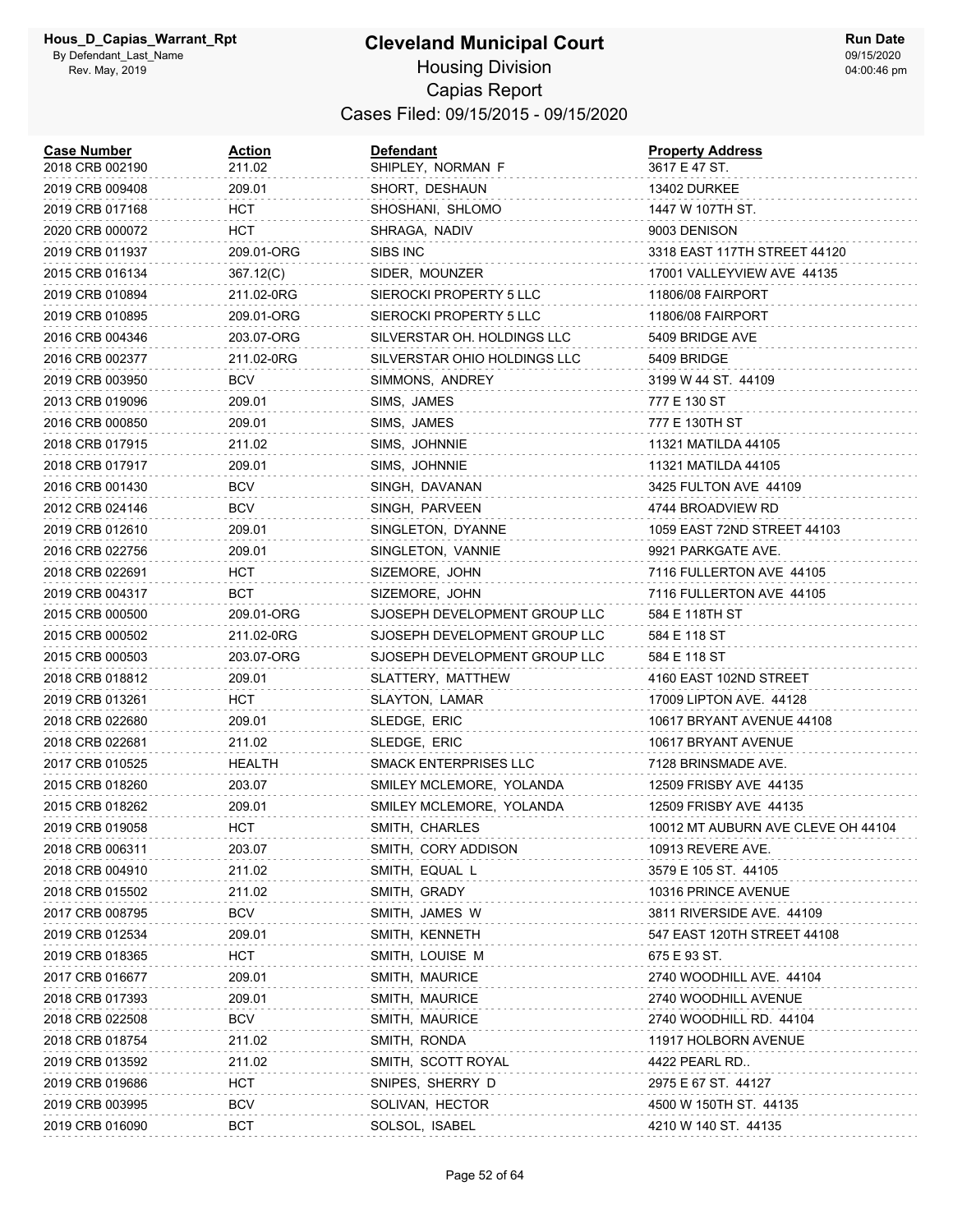| <b>Case Number</b><br>2019 CRB 002650 | <u>Action</u><br>BCV | Defendant<br>SOLTAN, NIVINE       | <b>Property Address</b><br>8004 SIMON AVE. 44103 |
|---------------------------------------|----------------------|-----------------------------------|--------------------------------------------------|
| 2019 CRB 014794                       | 367.131A             | SONBERG INVESTMENTS INC           | 3614 E 74TH ST 44105                             |
| 2018 CRB 011800                       | 613.14-ORG           | SONDRA PROPERTIES LLC             | 3716 E 69 ST. 44106                              |
| 2018 CRB 011802                       | 209.01A1             | SONDRA PROPERTIES LLC             | 3716 E 69 ST. 44106                              |
| 2018 CRB 014143                       | 211.02-0RG           | SONDRA PROPERTIES LLC             | 3716 EAST 69TH STREET                            |
| 2018 CRB 014148                       | 209.01-ORG           | SONDRA PROPERTIES LLC             | 3716 EAST 69TH STREET                            |
| 2018 CRB 014310                       | 209.01-ORG           | SONDRA PROPERTIES LLC             | 3716 EAST 69TH STREET                            |
| 2017 CRB 004450                       | 209.01-ORG           | SPACEPOP LLC                      | 15619-21 WATERLOO                                |
| 2019 CRB 010766                       | 613.14-ORG           | SPECIALIZED IRA SERVICES          | 904 ENVANGELINE ROAD                             |
| 2017 CRB 000366                       | 369.13               | SPELLMAN LANE (TRUSTEE)           | 2237 E.93                                        |
| 2017 CRB 010868                       | 209.01               | SPELLMAN, LANE                    | 2237 E 93RD ST                                   |
| 2017 CRB 005647                       | <b>BCV</b>           | SRISING, NIPARAT                  | 3817 CRESS RD 44111                              |
| 2017 CRB 010514                       | HEALTH               | SRISING, NIPARAT                  | 3637 W 120TH ST.                                 |
| 2018 CRB 015085                       | HCT                  | SRISING, NIPARAT                  | 3817 CRESS RD.                                   |
| 2019 CRB 018455                       | <b>HCT</b>           | SRISING, NIPARAT                  | 3817 CRESS ROAD                                  |
| 2019 CRB 018460                       | HCT                  | SRISING, NIPARAT                  | 3637 W 120 ST.                                   |
| 2017 CRB 004385                       | HCT                  | SRISING, NIPIRAT                  | 3817 CRESS RD                                    |
| 2017 CRB 007576                       | <b>BCV</b>           | SRISING, NIPIRAT                  | 3639 W 120 ST. 44111                             |
| 2018 CRB 009648                       | HCT                  | SRISING, NIPIRAT                  | 3817 CRESS AVE.                                  |
| 2018 CRB 012116                       | BCT                  | SRISING, NIPIRAT                  | 4483 W 130 ST.                                   |
| 2017 CRB 017841                       | 209.01-ORG           | ST. JOHN'S VILLAGE WEST FAMILY    | 3725 CENTRAL AVE.                                |
| 2018 CRB 020028                       | 209.01               | STACEY, WILLIE L                  | 2855 AMBLER STREET 44104                         |
| 2018 CRB 020251                       | 211.02               | STACY, WILLIE                     | 2855 AMBLER STREET 44104                         |
| 2017 CRB 025311                       | 209.01-ORG           | STANDARD TITLE HOLDING            | 3320 E .139                                      |
| 2019 CRB 021516                       | HCT                  | STANLEY, TAMMERA L                | 3256 E 118TH ST.                                 |
| 2019 CRB 017139                       | 209.01-ORG           | STAR CAPITAL MICHIGAN HOLDING LLC | 790 RIDYARD LANE                                 |
| 2019 CRB 017140                       | 209.01-ORG           | STAR CAPITAL MICHIGAN HOLDING LLC | 790 RUDYARD LANE                                 |
| 2019 CRB 021511                       | <b>HCT</b>           | STAR, DARRELL WAYNE               | 3265 E 116TH ST. 44120                           |
| 2019 CRB 009303                       | 209.01               | STARKS, VALERIE                   | 17508 THROCKLEY 44128                            |
| 2020 CRB 000149                       | HCT                  | STARR, DARRELL                    | 3354 E 139ST                                     |
| 2018 CRB 009294                       | 209.01-ORG           | STATE 17 CC CAPITAL GROUP LLC     | 3456 E 105 ST.                                   |
| 2018 CRB 009295                       | 209.01-ORG           | STATE 17 CC CAPITAL GROUP LLC     | 3456 E 105 ST.                                   |
| 2019 CRB 011139                       | HCT-ORG              | STATE 17CC CAPITAL GROUP LLC      | 3456 E 105TH ST.                                 |
| 2019 CRB 015922                       | 209.01-ORG           | STEADFAST FAMILY GROUP HOMES LLC  | 11718 GAY                                        |
| 2019 CRB 019633                       | 211.02               | STEELE, ARGGIE                    | 10804 NELSON 44105                               |
| 2017 CRB 024444                       | <b>BCV</b>           | STEELE, REGINALD                  | 928 RONDEL RD                                    |
| 2019 CRB 009548                       | 209.01               | STEELE, TIFFANY                   | 4080 BEYERLE PLACE 44105                         |
| 2019 CRB 009549                       | 209.01               | STEELE, TIFFANY                   | 4080 BEYERLE PLACE 44135                         |
| 2018 CRB 008716                       | 369.13               | STEFANSKI, BEN                    | 6615 CHAMBERS 44105                              |
| 2018 CRB 007696                       | 369.13               | STEFANSKI, BEN S                  | 6615 CHAMBERS AVE.                               |
| 2010 CRB 024891                       | BCT                  | STEPHENS, JERMALLE L              | 1372 E 91 ST.                                    |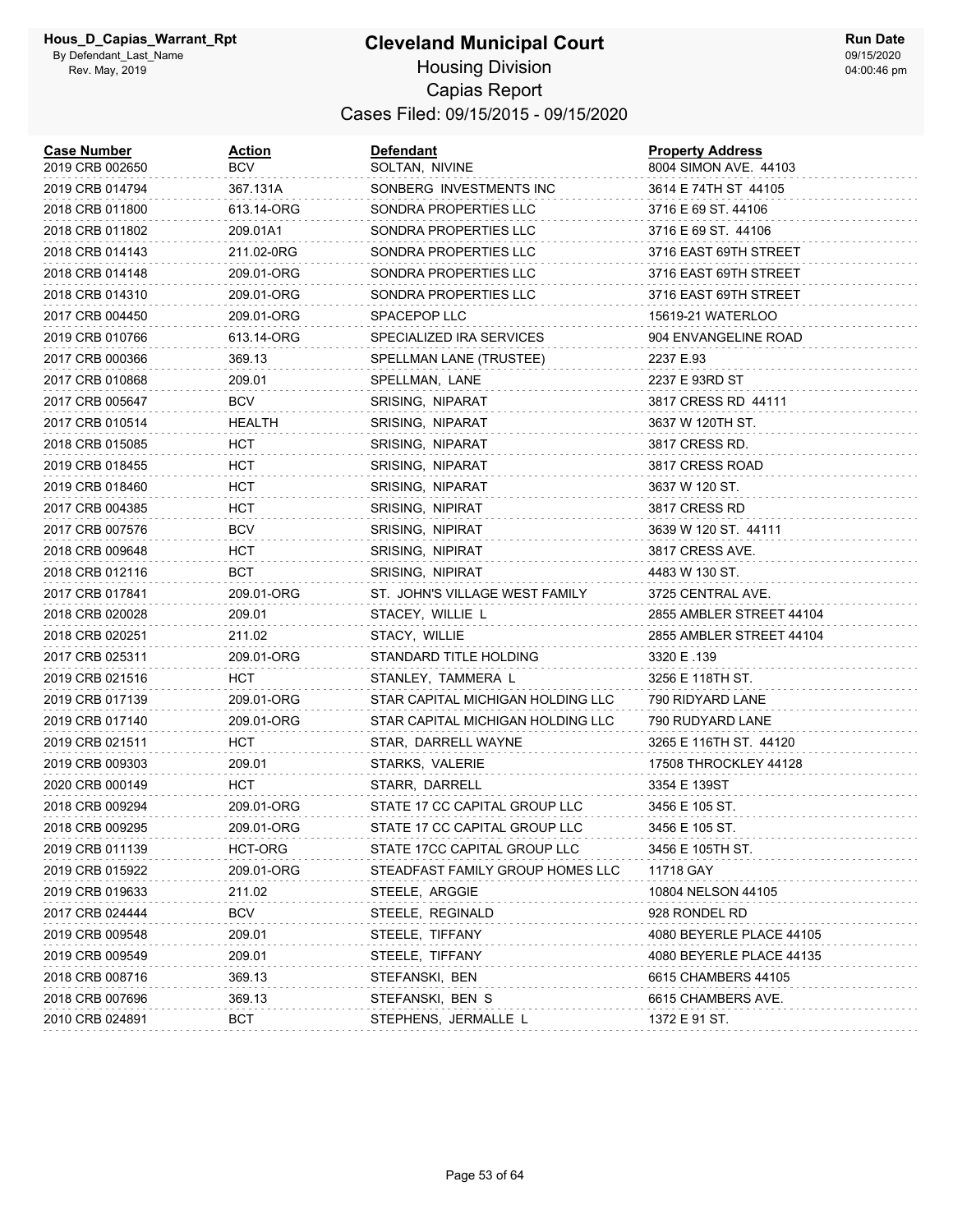#### **Cleveland Municipal Court** Housing Division Capias Report Cases Filed: 09/15/2015 - 09/15/2020

| <b>Case Number</b><br>2018 CRB 011772 | Action<br>209.01A1 | Defendant<br>STETTIN, RICHARD | <b>Property Address</b><br>7427 OTTOWA |
|---------------------------------------|--------------------|-------------------------------|----------------------------------------|
| 2018 CRB 011773                       | 3101.10(E)         | STETTIN, RICHARD              | 7427 OTTOWA                            |
| 2018 CRB 011774                       | 209.01A3           | STETTIN, RICHARD              | 7427 OTTOWA                            |
| 2018 CRB 011777                       | 369.13             | STETTIN, RICHARD              | 7427 OTTOWA                            |
| 2018 CRB 011779                       | 369.13             | STETTIN, RICHARD              | 7427 OTTOWA                            |
| 2018 CRB 011782                       | 3101.10(E)         | STETTIN, RICHARD              | 7427 OTTOWA                            |
| 2018 CRB 013396                       | 209.01A1           | STETTIN, RICHARD              | 7427 OTTOWA                            |
| 2018 CRB 013397                       | 3101.10(E)         | STETTIN, RICHARD              | 7427 OTTOWA                            |
| 2018 CRB 013398                       | 369.19             | STETTIN, RICHARD              | 7427 OTTOWA                            |
| 2018 CRB 013920                       | 369.13             | STETTIN, RICHARD              | 7427 OTTOWA                            |
| 2018 CRB 013921                       | 209.01A3           | STETTIN, RICHARD              | 7427 OTTOWA                            |
| 2019 CRB 001205                       | 369.15             | STETTIN, RICHARD              | 3949 EAST 75TH STREET 44105            |
| 2019 CRB 013266                       | 369.08             | STETTIN, RICHARD              | 6811 FULLERTON                         |
| 2019 CRB 013267                       | 369.13             | STETTIN, RICHARD              | 6811 FULLERTON                         |
| 2019 CRB 014509                       | 3103.10(E)         | STETTIN, RICHARD              | 6811 FULLERTON AVENUE                  |
| 2015 CRB 019120                       | 209.01             | STEVENS, RAYMOND              | 1509 E 172 ST 44110                    |
| 2019 CRB 017558                       | HCT                | STEVENS, RAYSHAWN             | 11610 BEULAN AVE. 44106                |
| 2017 CRB 001560                       | 211.02             | STEVENS, ROBERT               | 9707 DICKENS                           |
| 2019 CRB 002628                       | <b>BCV</b>         | STEWART, FAITH D              | 15011 RIDPATH AVE 44110                |
| 2019 CRB 018137                       | 369.15A            | STEWART, JEROME               | 4103 E 78T ST.                         |
| 2019 CRB 018139                       | 369.13             | STEWART, JEROME               | 4103 EAST 78TH STREET                  |
| 2019 CRB 018142                       | 371.13             | STEWART, JEROME               | 4103 EAST 78TH STREET                  |
| 2015 CRB 015856                       | 209.01-ORG         | STIFEL ENTERPRISES LLC        | 2037 W 83 ST                           |
| 2017 CRB 001011                       | 3101.10(E)         | STONE, CAROLINE M             | 4379 FULTON                            |
| 2019 CRB 010754                       | 209.01A1           | STONEBREAKER, SYDNEY          | 4471 WEST 58TH STREET 44144            |
| 2019 CRB 012532                       | 209.01             | STONEBREAKER, SYDNEY          | 4471 WEST 58TH STREET 44144            |
| 2019 CRB 014423                       | 209.01             | STONEBREAKER, SYDNEY          | 4471 WEST 58TH STREET 44144            |
| 2017 CRB 024619                       | 209.01             | STONEBREAKER, THOMAS S        | 4471 W. 85TH                           |
| 2017 CRB 024688                       | 209.01             | STONEBREAKER, THOMAS S        | 4471 E.58TH                            |
| 2016 CRB 005791                       | BCV-ORG            | STORY TRUCKING INC.           | 2040 W 91 ST 44102                     |
| 2016 CRB 017483                       | HCT-ORG            | STRATO CORPORATION            | 16701 PURITAS                          |
| 2019 CRB 013830                       | BCT-ORG            | STRATO CORPORATION            | 16701 PURITAS AVE. 44135               |
| 2018 CRB 020453                       | HCT                | STRAUBHAAR, BRANDI            | 3279 W 125 ST. 44111                   |
| 2015 CRB 015646                       | <b>BCV</b>         | STRIBLING, MARGARET           | 15007 THAMES AVE 44110                 |
| 2015 CRB 026465                       | 209.01             | STROZIER, TAMIKA              | 8918-900 BLAINE                        |
| 2018 CRB 019261                       | 209.01             | STRUK, MICHAEL                | 5301 IRA AVENUE 44144                  |
| 2018 CRB 018282                       | 209.01             | STUBBS, JOE                   | 3481 EAST 119TH STREET                 |
| 2018 CRB 017396                       | 211.02             | SUGALL, GANE                  | 371 EAST 152ND STREET                  |
| 2015 CRB 012196                       | 209.01-ORG         | SUGARLOAF V11 LLC             | 2191 W 101ST ST 44102                  |
| 2015 CRB 012198                       | 209.01-ORG         | SUGARLOAF V11 LLC             | 2191 W 101ST ST 44102                  |
| 2018 CRB 013198                       | 209.01             | SULIEMAN, MUMIN               | 2946 E 66 ST. 44127                    |
| 2019 CRB 013484                       | 211.02             | SULIEMAN, MUMIN               | 10001 SOPHIA                           |
| 2015 CRB 011722                       | 209.01             | SULLIVAN, IRIS H              | 16200 INVERMERE                        |
| 2018 CRB 008913                       | 209.01             | SUNNAA, BAHIA                 | 1269 NORWOOD AVE.                      |
| 2018 CRB 008914                       | 209.01             | SUNNAA, BAHIA                 | 1269 NORWOOD 44103                     |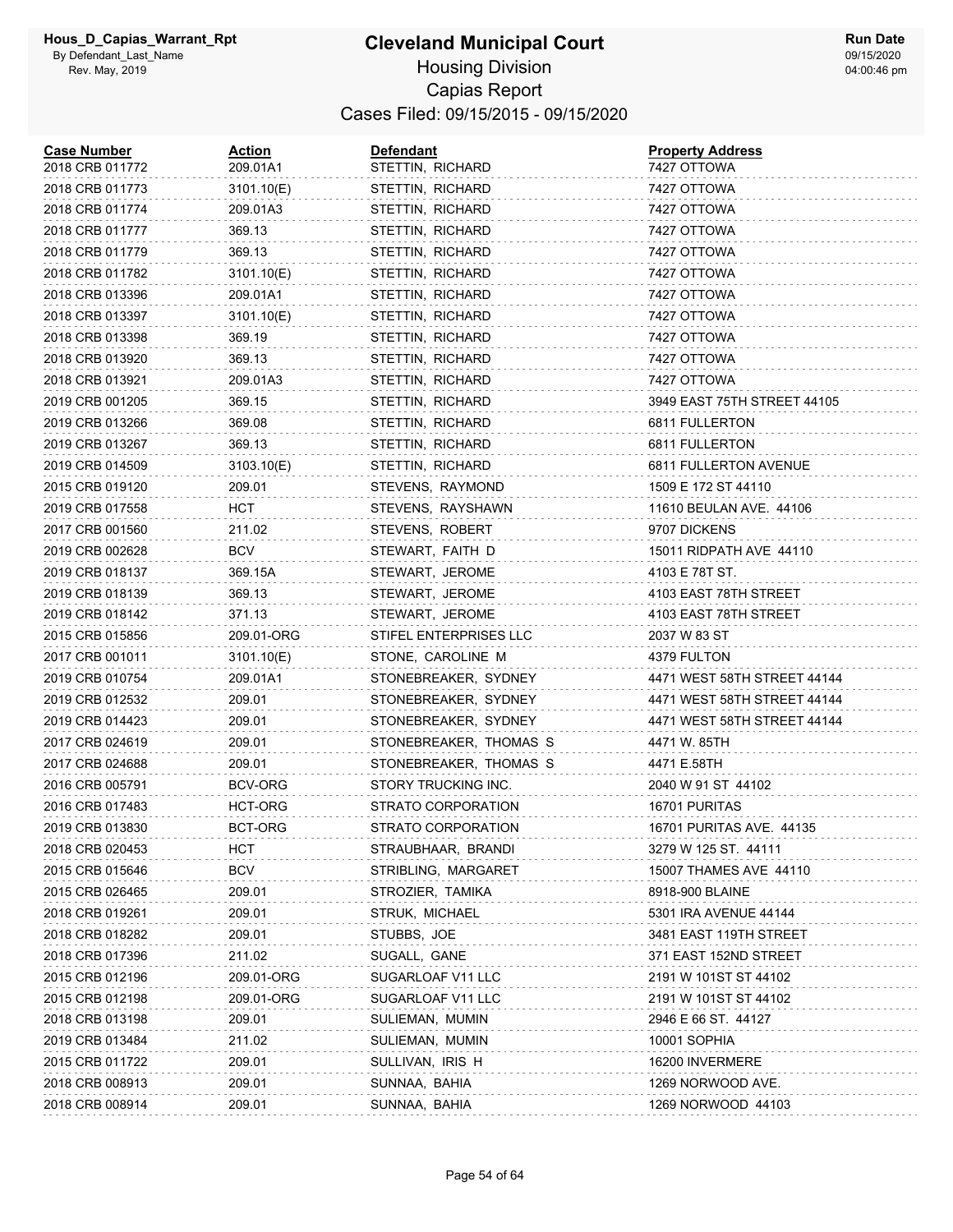#### **Cleveland Municipal Court** Housing Division Capias Report Cases Filed: 09/15/2015 - 09/15/2020

| <b>Case Number</b><br>2016 CRB 011646 | Action<br>209.01-ORG | Defendant<br>SUNWEST TRUST        | <b>Property Address</b><br>3286 E 143 ST. |
|---------------------------------------|----------------------|-----------------------------------|-------------------------------------------|
| 2019 CRB 010841                       | 209.01               | SUNWEST TRUST                     | 11712 ROBERTSON 44105                     |
| 2019 CRB 013999                       | 209.01-ORG           | SUNWEST TRUST                     | 11712 ROBERTSON AVE.                      |
| 2016 CRB 006273                       | 209.01-ORG           | SUPERIOR CONSULTANT GROUP INC.    | 1420/22 E 84TH ST                         |
| 2019 CRB 011986                       | <b>HCT</b>           | SURLES, BERTHA                    | 4741 E 174TH ST. 44128                    |
| 2017 CRB 005325                       | 367.12(C)            | SUTTON, CLARENCE L                | 3741 EAST 154TH ST. 44120                 |
| 2019 CRB 014349                       | HCT                  | SUTTON, MICHAEL                   | 652 E 106 ST.                             |
| 2018 CRB 003056                       | 369.15B              | SVATCHOUK, ROTISLAV               | 5614 HUSS AVE. 44105                      |
| 2018 CRB 007170                       | 209.01A1             | SVOBODA, SCOTT R                  | 6731 CHAMBERS AVE.                        |
| 2018 CRB 007171                       | 209.01A3             | SVOBODA, SCOTT R                  | 6731 CHAMBERS AVE.                        |
| 2018 CRB 007172                       | 369.14C              | SVOBODA, SCOTT R                  | 6731 CHAMBERS AVE.                        |
| 2018 CRB 007675                       | 3101.10(E)           | SVOBODA, SCOTT R                  | 6731 CHAMBERS AVE.                        |
| 2014 CRB 022064                       | BCV                  | SWANSON, ALONZO                   | 4146 E.119                                |
| 2014 CRB 022065                       | <b>BCV</b>           | SWANSON, JOHNNIE                  | 4146 E.119                                |
| 2018 CRB 017684                       | 209.01               | SWANSON-FORTSON, MICHELLE A       | 14123 JENNE                               |
| 2018 CRB 005496                       | 209.01-ORG           | <b>SWMC LLC</b>                   | 3224 WOODBRIDGE                           |
| 2018 CRB 005497                       | 211.02-0RG           | SWMC LLC                          | 3224 WOODBRIDGE                           |
| 2019 CRB 011815                       | 209.01               | SYDENSTRICKER, ELIZABETH A        | 3884 ESAT 54TH STREET                     |
| 2018 CRB 015866                       | 369.15B              | SYKES, CHARLES                    | 17412 RIDGETON ROAD                       |
| 2017 CRB 027301                       | 203.07-ORG           | T.N.T. LOUNGE BAR INC             | 4450 BROADVIEW                            |
| 2017 CRB 027302                       | 209.01-ORG           | T.N.T. LOUNGE BAR INC             | 4450 BROADVIEW                            |
| 2016 CRB 022838                       | BCV-ORG              | TABERNACLE BAPTIST CHURCH CLEVELA | 326 E 156 ST. 44110                       |
| 2019 CRB 015631                       | 211.02-0RG           | TABLE TOP HOMES LLC               | 1438 EAST 93RD STREET                     |
| 2019 CRB 015656                       | 209.01-ORG           | TABLE TOP HOMES LLC               | 1438 EAST 93RD STREET                     |
| 2016 CRB 023835                       | 209.01-ORG           | TAIPAN ENTERPRISES INC            | 7901 CEDAR                                |
| 2020 CRB 000078                       | HCT                  | TAMAR, YARDENI                    | 9003 DENISON                              |
| 2019 CRB 011945                       | 209.01-ORG           | TANER PROPERTIES LLC.             | 876 EAST 141ST STREET                     |
| 2019 CRB 009676                       | 209.01-ORG           | <b>TANK TOO INVESTMENTS LLC</b>   | 932 RONDEL ROAD 44110                     |
| 2017 CRB 017930                       | 209.01               | TAQI, AHMAD H.A.                  | 4223 VALLEY                               |
| 2017 CRB 001547                       | 211.02               | TAQI, AHMAD H.A                   | 4223-5 VALLEY                             |
| 2017 CRB 007583                       | BCV                  | TAQI, AHMAD H.A.                  | 4223 VALLEY RD. 44109                     |
| 2018 CRB 017857                       | 211.02               | TARTT, ANTHONY                    | 829 WAYSIDE ROAD                          |
| 2016 CRB 017992                       | 209.01               | TARVER, CHERISE                   | 3542 E 105TH ST.                          |
| 2017 CRB 018587                       | 209.01               | TARVER, CHERISE                   | 3542 E 105 STH 44105                      |
| 2019 CRB 014326                       | <b>HCT</b>           | TAVORY, OFRI                      | 3424 FULTON RD.                           |
| 2019 CRB 020637                       | HCT                  | TAVORY, OFRI                      | 3424 FULTON RD. 44109                     |
| 2018 CRB 019181                       | <b>BCV</b>           | TAWATA, BRIAN                     | 6712 FLEET AVE. 44105                     |
| 2018 CRB 019184                       | <b>BCV</b>           | TAWATA, BRIAN                     | 6712 FLEET AVE. 44105                     |
| 2017 CRB 022204                       | 209.01               | TAYLOR, EDWIN                     | 15357 YORICK AVE.                         |
| 2010 CRB 046958                       | 551.04 HOUSING       | TAYLOR, MICHAEL A                 | 3588 W 66TH ST.                           |
| 2016 CRB 015120                       | 349.07               | TAYLOR, SHERITA                   | 1074 ADDISON                              |
| 2019 CRB 020644                       | нст                  | TAYLOR, TIVANNI                   | 2909 RIVERSIDE AVE                        |
| 2019 CRB 008140                       | 209.01               | TAYLOR, TREVIS                    | 3530 EAST 149TH STREET                    |
| 2019 CRB 020031                       | 209.01               | TAYLOR, TREVIS                    | 18908 HARVARD AVE 44128                   |
| 2018 CRB 022627                       | 203.07               | TAYLOR, TREVIS D                  | 3462 EAST 140TH STREET                    |
| 2020 CRB 001175                       | 211.02               | TAYLOR-PETERS, PHULLIS            | 12811 SIGNET AVE.                         |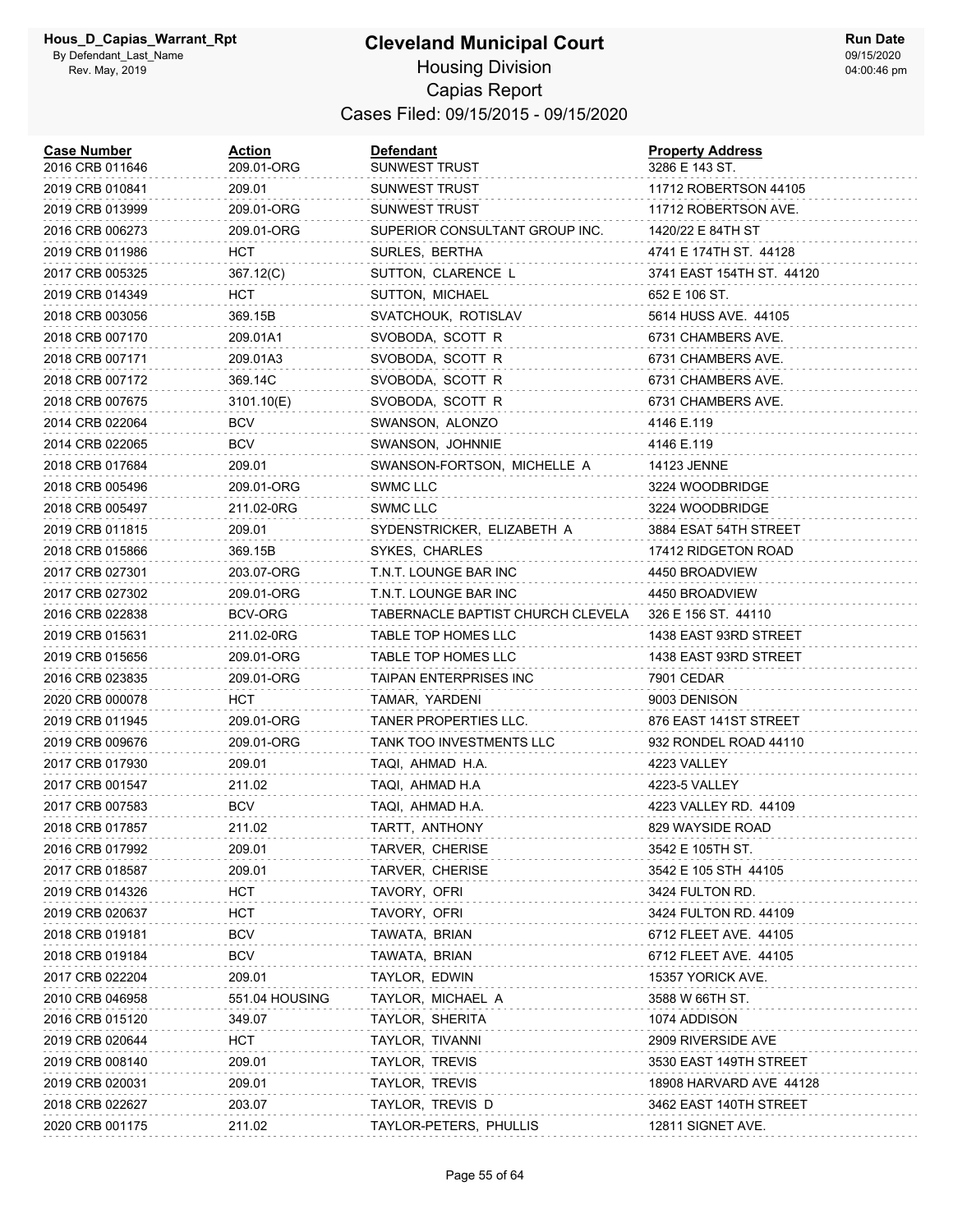#### **Cleveland Municipal Court** Housing Division Capias Report Cases Filed: 09/15/2015 - 09/15/2020

| <b>Case Number</b><br>2017 CRB 002774 | <b>Action</b><br>209.01-ORG | <b>Defendant</b><br>TDA PROPERTIES LLC | <b>Property Address</b><br>8817 KENMORE |
|---------------------------------------|-----------------------------|----------------------------------------|-----------------------------------------|
| 2016 CRB 022780                       | 209.01-ORG                  | TEGS VENTURE HOLDINGS LLC              | 15619-21 GROVEWOOD                      |
| 2019 CRB 013758                       | 209.01-ORG                  | TELEDYNE INDUSTRIES INC                | 1725 EAST 27TH STREET                   |
| 2018 CRB 021805                       | BCV-ORG                     | TERRA GATEWAY HOLDINGS LLC             | 15213 RIDPATH AVE 44110                 |
| 2019 CRB 003500                       | 203.07                      | TERRELL, CIERRA                        | 15800 CORISCA AVENUE 44110              |
| 2019 CRB 003501                       | 211.02                      | TERRELL, CIERRA                        | 15800 CORISCA AVENUE 44110              |
| 2016 CRB 009523                       | 209.01                      | TERRENTINE, CHERYL                     | 7718 CORNELIA                           |
| 2017 CRB 017833                       | 209.01                      | THAQI, ALBIAN                          | 1228 E 61 ST.                           |
| 2017 CRB 018554                       | 209.01                      | THAXTON, HUSANI ABASI                  | 694 E 91ST ST.                          |
| 2019 CRB 009678                       | 209.01-ORG                  | THE HUNTINGTON NATIONAL BANK           | 3446 EAST 55TH STREET                   |
| 2019 CRB 009679                       | 209.01-ORG                  | THE HUNTINGTON NATIONAL BANK           | 3446 EAST 55TH STREET                   |
| 2018 CRB 008732                       | 209.01-ORG                  | THE LUTI ORGANIZATION LLC              | 1575 E 43RD ST.                         |
| 2018 CRB 008733                       | 209.01-ORG                  | THE LUTI ORGANIZATION LLC              | 1575 E 43 ST. 44120                     |
| 2019 CRB 016175                       | 209.01-ORG                  | THE LUTI ORGANIZATION LLC              | 2794 E. 126                             |
| 2019 CRB 019079                       | HCT-ORG                     | THE LUTI ORGANIZATION LLC              | 2794 E 126 ST                           |
| 2016 CRB 013973                       | 203.07-ORG                  | THE MARGARET B. STUART TRUST           | 3867 E.37                               |
| 2016 CRB 013974                       | 209.01-ORG                  | THE MARGARET B. STUART TRUST           | 3867 W.37 ST                            |
| 2016 CRB 013975                       | 209.01-ORG                  | THE MARGARET B. STUART TRUST           | 3867 W.37 ST                            |
| 2016 CRB 013976                       | 211.02-0RG                  | THE MARGARET B. STUART TRUST           | 3867 W.37 ST                            |
| 2016 CRB 013977                       | 203.07-ORG                  | THE MARGARET B. STUART TRUST           | 3867 W.37 ST                            |
| 2016 CRB 021319                       | <b>BCV</b>                  | THE PALACE OF PRAISE CHURCH            | 4274 PEARL RD. 44109                    |
| 2016 CRB 021334                       | BCV-ORG                     | THE PALACE OF PRAISE CHURCH            | 4274 PEARL RD. 44109                    |
| 2019 CRB 009956                       | 209.01-ORG                  | THE SCHUESZLER FAMILY TRUST            | 18609 ROCKLAND 44135                    |
| 2019 CRB 009957                       | 209.01-ORG                  | THE SCHUESZLER FAMILY TRUST            | 18609 ROCKLAND 44135                    |
| 2017 CRB 012355                       | 209.01-ORG                  | THE VENABLE MACHINE & TOOL COMPAN      | 6909 GRANT AVE. 44105                   |
| 2016 CRB 005417                       | <b>BCV</b>                  | THE VICTORIA ILODI TRUST DATED OCTOI   | 6918 CHAMBERS AVE 44105                 |
| 2017 CRB 009490                       | 209.01                      | THIEMAILATTU, HENDRA                   | 522 E 114TH ST. 44108                   |
| 2019 CRB 012597                       | 209.01                      | THIEMAILATTU, HENDRA                   | 522 E. 114TH ST.                        |
| 2019 CRB 016321                       | HCT                         | THIEMAILATTU, HENDRA                   | 522 E 114TH ST.                         |
| 2016 CRB 001325                       | HEALTH                      | THIN LINE BARBER SHOP                  | 15904 ST CLAIR AVE 44110                |
| 2019 CRB 016167                       | <b>BCT</b>                  | THOMAS, CHARLES                        | 4070 LEE RD. 44128                      |
| 2020 CRB 000146                       | HCT                         | THOMAS, JEANNIE                        | 7604 SAGAMORE AVE                       |
| 2015 CRB 002514                       | <b>BCV</b>                  | THOMAS, RICARDO M                      | 12004 ABLEWHITE                         |
| 2018 CRB 013611                       | <b>BCT</b>                  | THOMAS, TAMMY ANN                      | 3292 E 128 ST.                          |
| 2018 CRB 013612                       | <b>BCT</b>                  | THOMAS, TAMMY ANN                      | 3292 E 128 ST.                          |
| 2018 CRB 021146                       | HCT                         | THOMAS, TAMMY ANN                      | 3292 E 128 ST.                          |
| 2019 CRB 002998                       | <b>HCT</b>                  | THOMAS, TAMMY ANN                      | 3292 E 128 ST.                          |
| 2017 CRB 001012                       | 3101.10(E)                  | THOMAS, THERESA                        | 3333 E 146TH ST                         |
| 2019 CRB 020016                       | <b>HCT</b>                  | THOMPSON, ANGELA R                     | 10216 BERNARD AVE                       |
| 2019 CRB 017850                       | HCT                         | THOMPSON, EMMITT                       | 993 THORNHILL DR                        |
| 2018 CRB 008743                       | 209.01                      | THOMPSON, JESSE L                      | 1348 E. 84TH ST. 44103                  |
| 2019 CRB 012535                       | 211.02                      | THOMPSON, JOE                          | 16102 PARKGROVE 44110                   |
| 2019 CRB 012536                       | 209.01                      | THOMPSON, JOE                          | 16102 PARKGROVE 44110                   |
| 2015 CRB 019910                       | 203.07                      | THOMPSON, KEVIN                        | 13332 WAINFLEET AVE 44135               |
| 2015 CRB 019911                       | 209.01                      | THOMPSON, KEVIN                        | 13332 WAINFLEET AVE 44135               |
| 2017 CRB 011787                       | <b>BCT</b>                  | THOMPSON, KEVIN K                      | 13332 WAINSFLEET AVE.                   |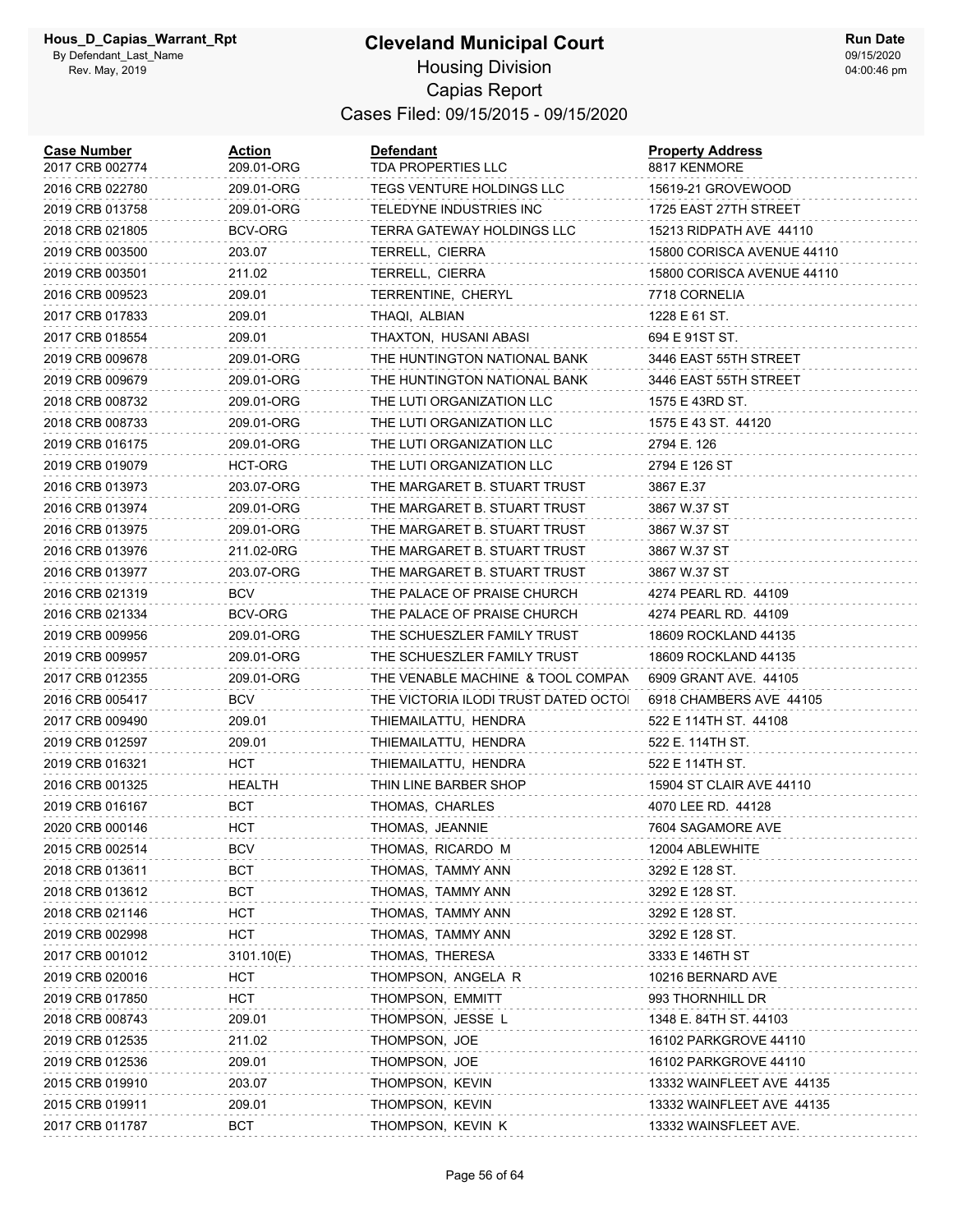| <b>Case Number</b><br>2017 CRB 012090 | <u>Action</u><br>HCT | <b>Defendant</b><br>THOMPSON, MALONIS | <b>Property Address</b><br>2247 E 93 ST. 44106 |
|---------------------------------------|----------------------|---------------------------------------|------------------------------------------------|
| 2016 CRB 015033                       | 209.01-ORG           | THOMWARD LLC.                         | 1090-92 E 79TH ST.                             |
| 2019 CRB 004901                       | <b>BCV</b>           | THORNTON, EDWARD D                    | 1279 W 91 ST. 44102                            |
| 2019 CRB 004924                       | <b>BCV</b>           | THORNTON, EDWARD D                    | 1279 W 91 ST. 44102                            |
| 2015 CRB 026486                       | 209.01-ORG           | THREE C'S DEV CORP                    | 1712 E.68TH PLACE                              |
| 2015 CRB 015160                       | BCT-ORG              | THREE C'S MANAGEMENT                  | 6609 WHTINEY AVE 44103                         |
| 2015 CRB 025202                       | 209.01-ORG           | THREE C'S MANAGEMENT                  | 6609 WHITNEY                                   |
| 2018 CRB 014642                       | 209.01-ORG           | THREE C'S MANAGEMENT                  | 554 EAST 101ST STREET                          |
| 2015 CRB 015159                       | BCT-ORG              | THREE C'S MANAGEMENT AND DEVELOPN     | 6609 WHITNEY AVE 44103                         |
| 2015 CRB 011537                       | 209.01-ORG           | THREE C'S MANAGEMENT CORP             | 707 E 96 ST 44106                              |
| 2015 CRB 024942                       | 209.01-ORG           | THREE C'S MANAGEMENT DEVE CORP        | 1712 E 68 PL                                   |
| 2015 CRB 024943                       | 203.07-ORG           | THREE C'S MANAGEMENT DEVE CORP        | 1712 E 68 PL                                   |
| 2015 CRB 024941                       | 211.02-0RG           | THREE C'S MANAGEMENT DEVELOPMENT      | 1712 E 68 PL                                   |
| 2018 CRB 022620                       | 209.01               | THURSTON, MARJORIE                    | 3985-9 LEE ROAD 44128                          |
| 2018 CRB 016553                       | 209.01-ORG           | TIAN JIN LLC                          | 4456 EAST 158TH STREET                         |
| 2018 CRB 017440                       | 209.01-ORG           | TIAN JIN LLC                          | 4456 E 158 ST.                                 |
| 2019 CRB 012003                       | HCT-ORG              | TIAN JIN LLC                          | 4456 E 158 ST.                                 |
| 2017 CRB 022855                       | ZCV                  | TILLETT, ALLEN T                      | 10200 UNITY AVE. 44111                         |
| 2017 CRB 025855                       | 211.02               | TILLETT, ALLEN T                      | 10200 UNITY AVE 44111                          |
| 2017 CRB 025857                       | 209.01               | TILLETT, ALLEN T                      | 10200 UNITY AVE 44111                          |
| 2017 CRB 017862                       | 209.01               | TILLIS, ERICA                         | 1124-1126 TUSCORA AVE.                         |
| 2019 CRB 007770                       | BCT-ORG              | TINT MAX LLC                          | 2567 GREENVALE RD.                             |
| 2020 CRB 000792                       | <b>BCV</b>           | TIRADO, DAVID                         | 13406 COATH AVE 44120                          |
| 2020 CRB 000802                       | BCV                  | TIRADO, DAVID                         | 13406 COATH AVE 44120                          |
| 2018 CRB 005521                       | HCT                  | TISDALE, LAWERENCE L                  | 3812 E .153ST                                  |
| 2016 CRB 018127                       | 551.04 HOUSING       | TOBIN, ANITA                          | 8000 TOWNSEND AVE. 44104                       |
| 2018 CRB 017625                       | 209.01               | TOBIN, ANITA                          | 12520 CORONADO AVENUE 44108                    |
| 2019 CRB 019701                       | <b>HCT</b>           | TOBIN, ANITA                          | 804 E. 100                                     |
| 2019 CRB 019718                       | <b>HCT</b>           | TOBIN, ANITA R                        | 798 E 100 ST.                                  |
| 2016 CRB 023836                       | 209.01               | TOKIC, TONY                           | 999 ADDISON                                    |
| 2015 CRB 003768                       | <b>BCV</b>           | TOLBERT, JERMAINE                     | 12517 UNION AVE 44105                          |
| 2019 CRB 010124                       | 209.01               | TOLLIVAR, YOLANDA                     | 3250 WEST 99TH STREET 44102                    |
| 2019 CRB 007777                       | BCV                  | TOLLIVER, ANTHONY                     | 2511 BELVOIR BLVD. 44121                       |
| 2019 CRB 007776                       | BCV                  | TOLLIVER, MARNITA                     | 2511 BELVOIR BLVD 44121                        |
| 2018 CRB 004104                       | BCV                  | TOON, TABBATHA                        | 3193 W 46 ST. 44102                            |
|                                       |                      |                                       |                                                |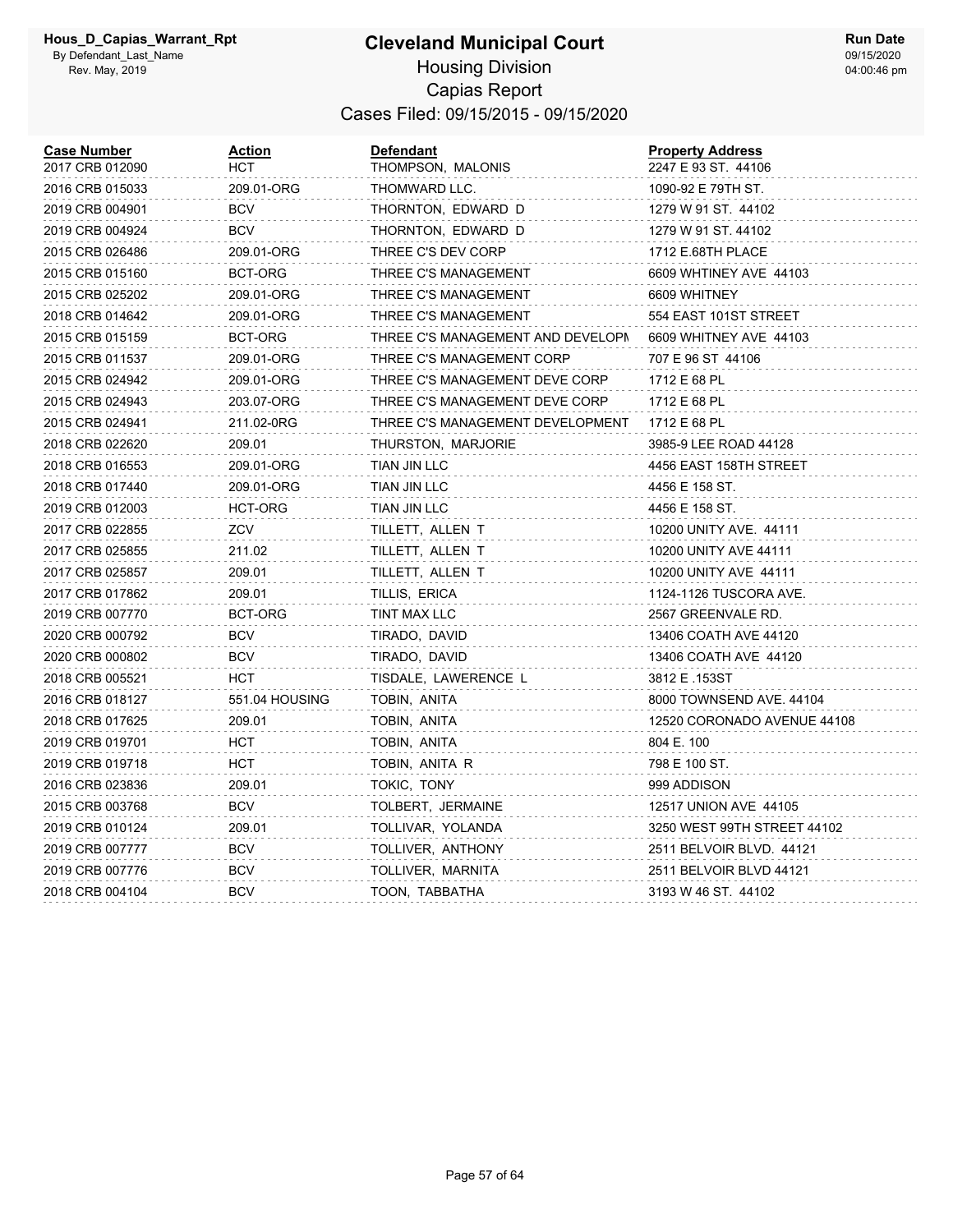| <b>Case Number</b><br>2016 CRB 018015 | Action<br>209.01-ORG | <b>Defendant</b><br>TOUCHING LIVES WE CARE | <b>Property Address</b><br>1329 E 89TH ST |
|---------------------------------------|----------------------|--------------------------------------------|-------------------------------------------|
| 2017 CRB 010431                       | 209.01-ORG           | TOUCHING LIVES WE CARE                     | 5322 ELIZA                                |
| 2017 CRB 013608                       | 209.01-ORG           | TOUCHING LIVES WE CARE                     | 2194 E 97TH ST.                           |
| 2018 CRB 004718                       | BCV-ORG              | TOUCHING LIVES WE CARE                     | 5726 PORTAGE AVE 44127                    |
| 2019 CRB 016842                       | 209.01-ORG           | TOUCHING LIVES WE CARE                     | 2194 EAST 97TH STREET                     |
| 2019 CRB 018056                       | 3101.10(E)-ORG       | TOUCHING LIVES WE CARE                     | 13822 UNION AVENUE                        |
| 2019 CRB 018058                       | 369.14C              | TOUCHING LIVES WE CARE                     | 13822 UNION AVENUE                        |
| 2019 CRB 018059                       | 369.15               | TOUCHING LIVES WE CARE                     | 13822 UNION AVENUE                        |
| 2019 CRB 018060                       | 369.18               | TOUCHING LIVES WE CARE                     | 13822 UNION AVENUE                        |
| 2019 CRB 018061                       | 209.01-ORG           | TOUCHING LIVES WE CARE                     | 13822 UNION AVENUE                        |
| 2019 CRB 018065                       | 369.13               | TOUCHING LIVES WE CARE                     | 13822 UNION AVENUE                        |
| 2019 CRB 018067                       | 369.17               | TOUCHING LIVES WE CARE                     | 13822 UNION AVENUE                        |
| 2018 CRB 009329                       | 209.01-ORG           | TOWNSEND HOUSE HOME LLC.                   | 3439 E 104 ST.                            |
| 2018 CRB 014515                       | 209.01-ORG           | TOWNSEND HOUSE HOME LLC.                   |                                           |
| 2019 CRB 006340                       | 211.02-0RG           | TOWNSEND HOUSE HOME LLC.                   | 3439 EAST 104TH STREET                    |
| 2019 CRB 012899                       | 209.01-ORG           | TOWNSEND HOUSE HOME LLC.                   | 912 EAST 73RD STREET                      |
| 2016 CRB 000852                       | 209.01               | TOWNSEND, JOHN E                           | 1620 E 84TH ST 44103                      |
| 2019 CRB 012876                       | 209.01               | TOWNSEND, KENNETH                          | 920 HERRICK ROAD 44108                    |
| 2019 CRB 012877                       | 211.02               | TOWNSEND, KENNETH                          | 920 HERRICK ROAD 44108                    |
| 2019 CRB 005301                       | 211.02               | TOWNSEND, MOSES                            | 434 EAST 114TH STREET 44108               |
| 2018 CRB 009515                       | 209.01               | TRAMMELL, DENESE                           | 2444 E 83 ST.                             |
| 2018 CRB 009703                       | 209.01               | TRAMMELL, DENESE                           | 2444 E 83 ST.                             |
| 2016 CRB 015013                       | BCV-ORG              | TRANSITIONAL PROPERTIES LLC                | 17012 STOCKBRIDGE AVE. 44128              |
| 2016 CRB 015016                       | BCV-ORG              | TRANSITIONAL PROPERTIES LLC                | 17012 STOCKBRIDGE AVE 44128               |
| 2018 CRB 010306                       | нст                  | TRIMMER, ROBERT                            | 3517 W.119                                |
| 2018 CRB 018318                       | 209.01               | TRIMMER, ROBERT                            | 4070 WEST 140TH STREET                    |
| 2019 CRB 006590                       | 209.01               | TRIMMER, ROBERT                            | 4070 WEST 140TH STREET                    |
| 2019 CRB 006591                       | 209.01               | TRIMMER, ROBERT                            | 4070 WEST 140TH STREET                    |
| 2017 CRB 014546                       | BCV                  | TRIMMER, ROBERT W                          | 4070 W 140TH ST, 44135                    |
| 2018 CRB 012798                       | нст                  | TRIMMER, ROBERT W                          | 4070 W 140 ST.                            |
| 2017 CRB 014547                       | BCV                  | TRIMMER, VIVIAN JANE                       | 4070 W 140TH ST. 44017                    |
| 2018 CRB 008781                       | 209.01               | TRINH, VAN Q                               | 1584 E 49 ST. 44103                       |
| 2018 CRB 008783                       | 211.02               | TRINH, VAN Q                               | 1584 E 49 ST. 44103                       |
| 2018 CRB 016427                       | 209.01               | TRIPLETT, TIFFANY                          | 544 EAST 115TH STREET                     |
| 2018 CRB 016428                       | 209.01               | TRIPLETT, TIFFANY                          | 544 EAST 115TH STREET                     |
| 2016 CRB 014182                       | BCV                  | TROWER, KAREN                              | 1871 E.87                                 |
| 2019 CRB 011150                       | BCT                  | TRUMBLEY, PEARL E                          | 13515 KIRTON AVE.                         |
| 2019 CRB 011152                       | BCT                  | TRUMBLEY, PEARL E                          | 13515 KIRTON AVE.                         |
| 2019 CRB 003023                       | BCT-ORG              | TRUST GOD INVESTMENT LLC                   | 1120 E 76TH ST.                           |
| 2019 CRB 016351                       | <b>HEALTHT-ORG</b>   | TSJ INVESTMENTS LLC                        | 12205 EMERY AVE                           |
| 2018 CRB 018807                       | 209.01               | TUCKER, ANTHONY                            | 11222 GLENBORO                            |
| 2017 CRB 003044                       | 451.241A-HSG         | TUCKER, THOMAS                             | 1429 W 77TH ST                            |
| 2017 CRB 010857                       | 209.01               | TUGARD, WILLIAM F                          | 16906 SOUTH MILES AVE                     |
| 2018 CRB 015498                       | 209.01               | TUGARD, WILLIAM F                          | 16906 SOUTH MILES ROAD                    |
| 2019 CRB 012288                       | 209.01-ORG           | TURN KEY CAPITAL LLC                       | 3870 WEST 118TH STREET 44111              |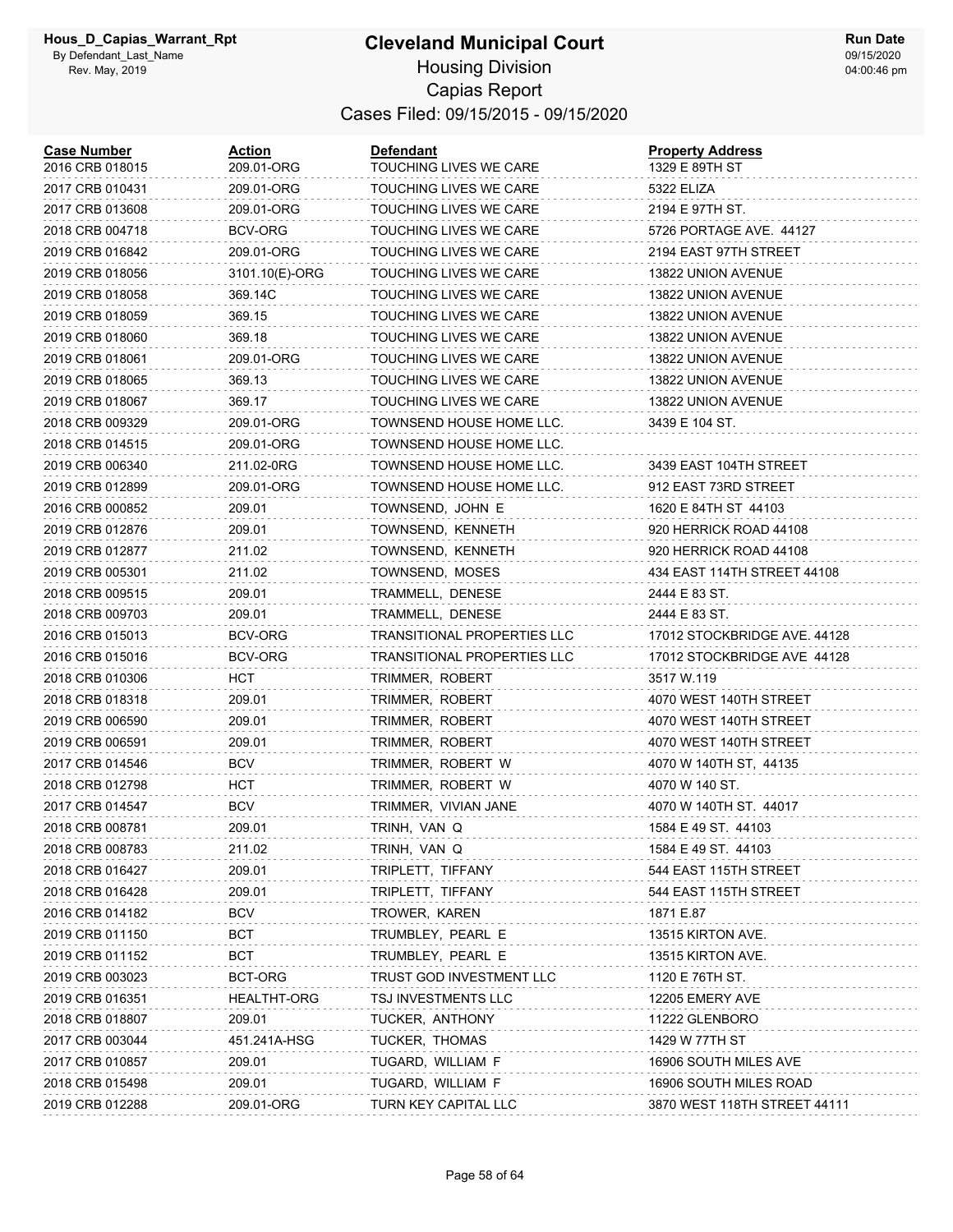| <b>Case Number</b><br>2018 CRB 007142 | <b>Action</b><br>369.15 | <b>Defendant</b><br>TURNER, MARCUS A | <b>Property Address</b><br>4301 E 162 ST. 44128 |
|---------------------------------------|-------------------------|--------------------------------------|-------------------------------------------------|
| 2018 CRB 012231                       | 209.01                  | TURNER, MARCUS A                     | 4301 E 162 ST.                                  |
| 2013 CRB 012477                       | 209.01-ORG              | U FIX HOMES LLC                      | 9122 WADE PARK                                  |
| 2019 CRB 012733                       | 211.02-0RG              | ULTIMATE PRODUCTS LLC                | 3412 E. 145TH ST 44120                          |
| 2019 CRB 012878                       | 209.01-ORG              | ULTIMATE PRODUCTS LLC                | 11705/07 FAIRPORT AVENUE 44108                  |
| 2019 CRB 013678                       | 209.01-ORG              | ULTIMATE PRODUCTS LLC                | 10004 ROSEHILL 44104                            |
| 2019 CRB 014287                       | 209.01-ORG              | ULTIMATE PRODUCTS LLC                | 10004 ROSEHILL 44104                            |
| 2020 CRB 000727                       | <b>BCV</b>              | UMSTOTT, JOSEPH C                    | 5001 TRAIN ST. 44102                            |
| 2017 CRB 021807                       | 211.02-0RG              | UNDER BRIDGE OVER THE HORIZON PRO    | 3944 E 155 ST. 44128                            |
| 2016 CRB 004057                       | 209.01                  | UNDERWOOD, CHRISTIAN                 | 922 E 76TH ST 44103                             |
| 2019 CRB 018371                       | HCT                     | UNDERWOOD, COLEMAN                   | 8405 MEDINA AVE.                                |
| 2016 CRB 019904                       | 209.01                  | UNDERWOOD, GARY                      | 13317 BENWOOD 44105                             |
| 2016 CRB 022761                       | 209.01                  | UNDERWOOD, LARRY                     | 6154 MORTON AVE.                                |
| 2015 CRB 017068                       | 613.14 - HOUSING        | UNDERWOOD, WALLACE                   | 10814 HULDA AVE                                 |
| 2015 CRB 021754                       | 209.01-ORG              | UNITED ASSET MANAGEMENT GROUP LLC    | 11005 REVERE AVE                                |
| 2015 CRB 021755                       | 369.18                  | UNITED ASSET MANAGEMENT GROUP LLC    | <b>11005 REVERE</b>                             |
| 2015 CRB 021756                       | 369.13                  | UNITED ASSET MANAGEMENT GROUP LLC    | <b>11005 REVERE</b>                             |
| 2019 CRB 018853                       | HCT-ORG                 | UPLIFT INVESTMENT GROUP LLC          | 3332 WALTON AVE. 44113                          |
| 2017 CRB 006829                       | BCV-ORG                 | UPSCALE PROPERTIES UNLIMITED LLC     | 11408 ST. CLAIR AVE. 44108                      |
| 2016 CRB 004138                       | HCT-ORG                 | UPSCALES PROPERTIES INC.             | 15908 HUNTMERE AVE                              |
| 2018 CRB 004441                       | 211.02                  | URAM, ALAN J                         | 3478 W 46 ST. 44102                             |
| 2018 CRB 004444                       | 209.01                  | URAM, ALAN J                         | 3478 W 46 ST. 44102                             |
| 2018 CRB 006265                       | 211.02                  | URAM, ALAN J                         | 3478 W 46 ST. 44109                             |
| 2019 CRB 015966                       | BCT-ORG                 | URBAN POLITICS                       | 14322 HARVARD AVE.                              |
| 2019 CRB 009306                       | 209.01-ORG              | URBAN POLITICS LLC                   | 14320-22 HARVARD AVENUE 44128                   |
| 2018 CRB 013786                       | 209.01-ORG              | US BANK NATIONAL ASSOCIATION         | 3376 E 66 ST.                                   |
| 2016 CRB 014259                       | 209.01-ORG              | US ECOGREEN LLC                      | 3676 E.146                                      |
| 2019 CRB 007751                       | 209.01-ORG              | US INVESTOR 808 LLC                  | 12917 HOLBURN                                   |
| 2016 CRB 017506                       | 367.131A                | US INVESTORS 507 INC.                | 3133 W 43RD ST 44109                            |
| 2018 CRB 017900                       | 209.01-ORG              | US INVESTORS 516 INC                 | 962 ROYAL ROAD                                  |
| 2017 CRB 024140                       | 209.01-ORG              | US INVESTORS 520 INC                 | 15624 DAMON                                     |
| 2018 CRB 007384                       | 211.02-0RG              | US PROPERTIES LLC                    | 17703 HARVARD AVE.                              |
| 2018 CRB 022109                       | BCV-ORG                 | US STATES LLC                        | 13420 RUGBY RD. 44110                           |
| 2014 CRB 036069                       | 209.01-ORG              | <b>VALLORIE LLC</b>                  | 10201 GIBSON                                    |
| 2016 CRB 018014                       | 209.01                  | VASSELL, OLIVER                      | 8002 WHITEHORN                                  |
| 2017 CRB 017868                       | 209.01                  | VASSELL, OLIVER                      | 8002 WHITETHORN                                 |
| 2017 CRB 007524                       | <b>BCV</b>              | VAUGHN, MARK                         | 11312 WOODLAND AVE 44104                        |
| 2018 CRB 009339                       | BCT-ORG                 | VAUJEME ENTERPRISES INC              | 15102 GLENDALE AVE.                             |
| 2019 CRB 012258                       | 209.01-ORG              | <b>VBNM LLC</b>                      | 989-991 EAST 143RD STREET 44110                 |
| 2019 CRB 009850                       | BCT                     | VERMES, ROBERT                       | 2169 W 101 ST. 44102                            |
| 2018 CRB 003632                       | BCV-ORG                 | <b>VERTICAL HOMES</b>                | 14509 HARVARD AVE. 44128                        |
| 2015 CRB 020396                       | BCV-ORG                 | VERTICAL HORIZON MANAGEMENT LLC      | 4158 E 146 ST 44128                             |
| 2019 CRB 008126                       | 209.01                  | VEST, VICKI                          | 3722 WEST 33RD STREET 44109                     |
| 2019 CRB 013581                       | 209.01                  | VEST, VICKI                          | 3822 W 33 ST. 44109                             |
| 2019 CRB 009755                       | BCT-ORG                 | <b>VESTHUT LLC</b>                   | 10939 PASADENA AVE 44108                        |
| 2018 CRB 018750                       | 209.01                  | VINCENT, PATRICK                     | 3300 PORTMAN                                    |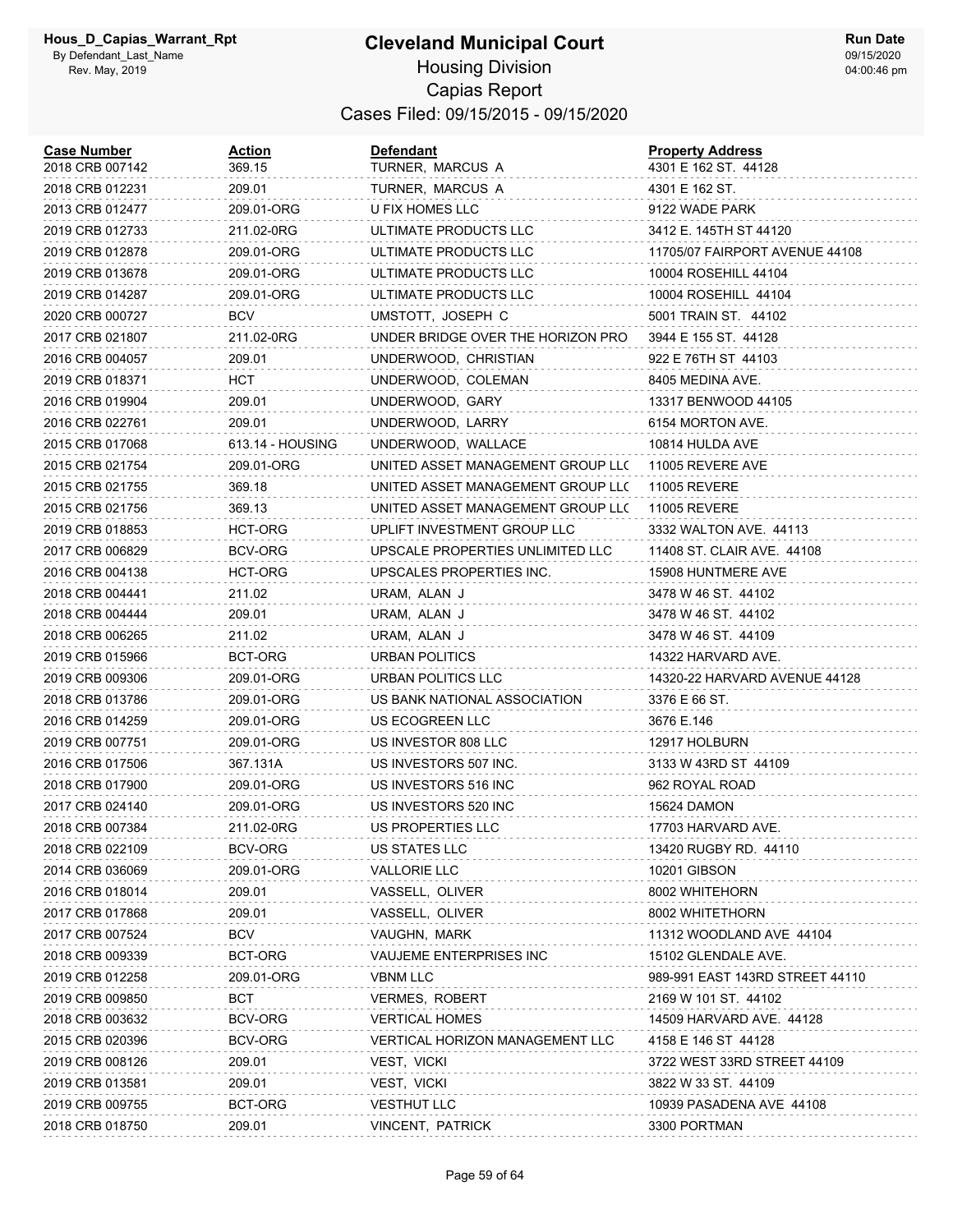| <b>Case Number</b><br>2016 CRB 022793 | Action<br>ZCT-ORG | <b>Defendant</b><br><b>VIP WIRELESS CONNECTIONS</b> | <b>Property Address</b><br>15109 PURITAS AVE 44135 |
|---------------------------------------|-------------------|-----------------------------------------------------|----------------------------------------------------|
| 2016 CRB 012778                       | BCV               | VIRGIES, FRANKIE                                    | 3885 E 142 ST. 44128                               |
| 2018 CRB 012840                       | 209.01            | VIRZI, KENNETH                                      | 2918 ROANOKE AVE.                                  |
| 2019 CRB 021789                       | HCT               | VO, SONNY T                                         | 3536 W 99H ST. 44102                               |
| 2019 CRB 017799                       | 209.01            | VOKATY, RAYMOND J                                   | 7824 DORVER AVE                                    |
| 2020 CRB 000181                       | нст               | VOLPO, GITA AYALA                                   | 3242 E 118 ST                                      |
| 2015 CRB 019845                       | 209.01            | WADE, SHERIKA L                                     | 3250 W 82 ST 44102                                 |
| 2019 CRB 020005                       | нст               | WADINGTON, RYAN T                                   | 3107 SARATOGA AVE.                                 |
| 2015 CRB 015168                       | <b>BCV</b>        | WAGNER, HAROLD A                                    | 14120 COURTLAND AVE 44111                          |
| 2018 CRB 013675                       | <b>BCV</b>        | WAGNER, KEN                                         | 11918 CONTINENTAL AVE. 44120                       |
| 2019 CRB 014386                       | 369.14C           | WAKE ROCKS LLC                                      | 3548 EAST 146TH STREET                             |
| 2019 CRB 014387                       | 369.15A           | <b>WAKE ROCKS LLC</b>                               | 3548 EAST 146TH STREET                             |
| 2019 CRB 014388                       | 369.15A           | <b>WAKE ROCKS LLC</b>                               | 3548 EAST 146TH STREET                             |
| 2019 CRB 016438                       | 209.01            | WALDBAUM, ADAM                                      | 2829 E 126 ST. 44120                               |
| 2017 CRB 010817                       | 209.01            | WALKER, DONNA                                       | 2998 W 11TH ST. 44115                              |
| 2019 CRB 021534                       | 369.14C           | WALKER, NAZAREE                                     | 13416 EARLWOOD DR                                  |
| 2019 CRB 021535                       | 613.14 - HOUSING  | WALKER, NAZAREE                                     | 13416 EARLWOOD DR                                  |
| 2017 CRB 024001                       | BCV               | WALKER, ROBERT                                      | 18920 NEFF                                         |
| 2019 CRB 015737                       | 369.15B           | <b>WALKER, SHARRON</b>                              | 4312 E. 72                                         |
| 2019 CRB 021445                       | 211.02            | WALKER, TIMOTHY                                     | 3621 E 118TH ST.                                   |
| 2019 CRB 000946                       | 211.02            | WALKER, WALTER                                      | 8003-5 CEDAR AVENUE 44103                          |
| 2016 CRB 017496                       | BCT               | WALLACE, DAVID                                      | 12717 IRVINGTON AVE                                |
| 2014 CRB 004631                       | BCV               | WALLACE, ERIC E                                     | 4087 E 136 ST 44105                                |
| 2018 CRB 017538                       | 209.01            | WALLACE, JAMES                                      | 13713 KELSO AVENUE                                 |
| 2019 CRB 014097                       | HCT               | WALLACE, MELVIN                                     | 674 E 130 ST.                                      |
| 2019 CRB 016140                       | 369.15B           | WALLACE, MELVIN                                     | 3515 EAST 151ST STREET                             |
| 2019 CRB 016142                       | 369.13            | WALLACE, MELVIN                                     | 3515 EAST 151ST STREET 44128                       |
| 2019 CRB 016144                       | 209.01            | WALLACE, MELVIN                                     | 3515 EAST 151ST STREET                             |
| 2019 CRB 016147                       | 369.14C           | WALLACE, MELVIN                                     | 3515 EAST 151ST STREET                             |
| 2019 CRB 016153                       | 209.01            | WALLACE, MELVIN                                     | 3515 EAST 151ST STREET 44120                       |
| 2019 CRB 016155                       | 369.13            | WALLACE, MELVIN                                     | 3515 EAST 151ST STREET 44120                       |
| 2019 CRB 016157                       | 369.19            | WALLACE, MELVIN                                     | 3515 EAST 151ST STREET 44120                       |
| 2019 CRB 016159                       | 369.17            | WALLACE, MELVIN                                     | 3515 EAST 151ST STREET                             |
| 2019 CRB 016161                       | 369.15A           | WALLACE, MELVIN                                     | 3515 EAST 151ST STREET 44120                       |
| 2019 CRB 016163                       | 369.13            | WALLACE, MELVIN                                     | 3515 EAST 151ST STREET 44120                       |
| 2019 CRB 017841                       | нст               | WALLACE, MELVIN                                     | 674 E 130TH ST                                     |
| 2018 CRB 014808                       | HCT               | WALTE, ELIZABETH                                    | <b>12116 CRAVEN</b>                                |
| 2016 CRB 022749                       | 209.01            | WALTON, KELLEY                                      | 2807 E 146 ST.                                     |
| 2017 CRB 024782                       | ZCT               | WANG, LANSHUN                                       | 4577 E. 173ST                                      |
| 2016 CRB 019429                       | 209.01            | WARNER, GARY                                        | 12302 CHESTERFIELD                                 |
| 2018 CRB 008164                       | <b>BCV</b>        | WARR, RHONDA M                                      | 12704 WOODSIDE AVE. 44108                          |
| 2018 CRB 008165                       | BCV               | WARR, RHONDA M                                      | 12704 WOODSIDE AVE. 44108                          |
| 2019 CRB 017337                       | BCT               | WARR, ROSALYN A                                     | 376 E 123 ST.                                      |
| 2017 CRB 027407                       | BCV               | WATKINS, JOSEPH H                                   | 4468 E 158 ST. 44128                               |
| 2018 CRB 009698                       | 209.01            | WATKINS, MONTORIO L                                 | 6925 SALEM AVE.                                    |
| 2018 CRB 009699                       | 209.01            | WATKINS, MONTORIO L                                 | 6925 SALEM AVE.                                    |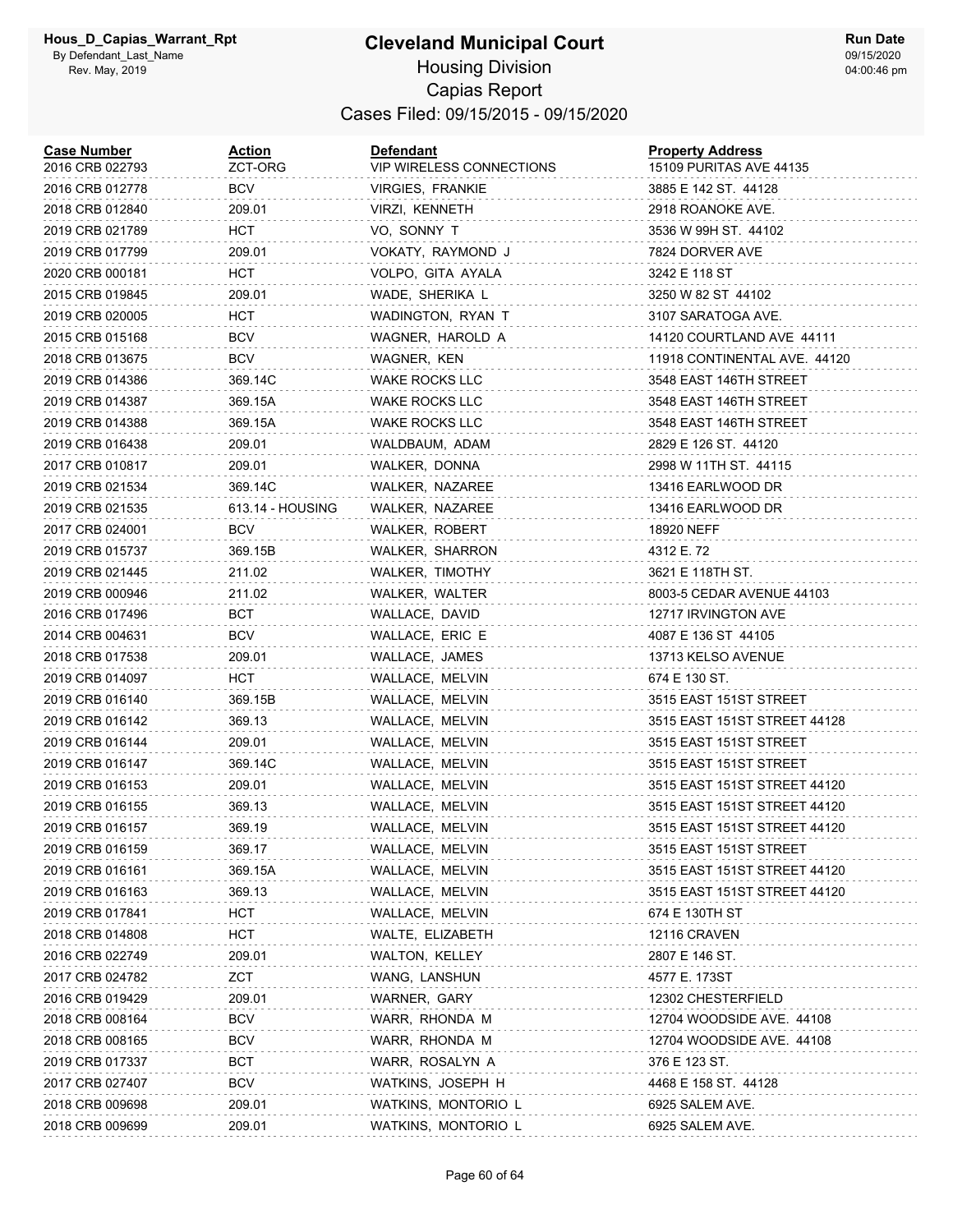#### **Cleveland Municipal Court** Housing Division Capias Report Cases Filed: 09/15/2015 - 09/15/2020

| <b>Case Number</b><br>2014 CRB 022114 | <u>Action</u><br>BCV | <b>Defendant</b><br>WATSON, ILLMANUEL | <b>Property Address</b><br>1542 E.173 |
|---------------------------------------|----------------------|---------------------------------------|---------------------------------------|
| 2019 CRB 018848                       | HCT                  | WATSON, JAMES TOLMIE                  | 9720 DENISON AVE. 44102               |
| 2016 CRB 021347                       | BCV                  | WATSON, ROBERT M                      | 16408 LAVERNE AVE. 44135              |
| 2019 CRB 020073                       | 211.02               | WATTERS, BETTIE                       | 9617 LAMONTIER AVE 44104              |
| 2019 CRB 020074                       | 209.01               | WATTERS, BETTIE                       | 9617 LAMONTIER AVE 44104              |
| 2017 CRB 015956                       | BCV                  | WATTS INVESTMENT GROUP LLC            | 3564 E 154 ST. 44128                  |
| 2016 CRB 013533                       | 367.131A             | WE CARE CONSULTING LLC.               | 1424 E 59TH ST. 44103                 |
| 2018 CRB 017911                       | 209.01               | WEBB, LORENE                          | 11305 MATILDA 44105                   |
| 2018 CRB 017913                       | 209.01               | WEBB, LORENE                          | 11305 MATILDA                         |
| 2019 CRB 019634                       | 211.02               | WEBB, LORENE                          | 11305 MATILDA 44105                   |
| 2019 CRB 009472                       | 211.02               | WEBER, AGATHA C                       | 4004 POE                              |
| 2019 CRB 020659                       | HCT                  | WEBER, AGATHA CL                      | 4004 POE AVE                          |
| 2019 CRB 021513                       | HCT                  | WEEAMS, JOSEPH H                      | 3217 E 132 ST. 44120                  |
| 2017 CRB 020996                       | 209.01-ORG           | <b>WEEM'S LLC</b>                     | 9110-9100 MILES AVE.                  |
| 2016 CRB 011737                       | 209.01               | WEI, CHUAN                            | 16124 ARCADE                          |
| 2017 CRB 019353                       | 369.14C              | WEINS INVEST LLC                      | 7901 DORVER AVE.                      |
| 2017 CRB 019354                       | 369.19               | <b>WEINS INVEST LLC</b>               | 7901 DORVER AVE.                      |
| 2017 CRB 022485                       | HEALTH               | WEIS, KEVIN                           | 4210 DAISY AVE 44109                  |
| 2018 CRB 014504                       | 203.07               | WEIS, KEVIN                           | 4210 DAISY AVENUE                     |
| 2018 CRB 002971                       | 3101.10(E)           | WEIS, KEVIN E                         | 4210 DAISY AVE. 44109                 |
| 2018 CRB 002979                       | 3101.10(E)           | WEIS, KEVIN E                         | 4210 DAISY AVE. 44109                 |
| 2017 CRB 026608                       | 209.01-ORG           | WELL BLESSINGS OVERFLOW               | 8518 JEFFRIES AVE. 44105              |
| 2017 CRB 026610                       | 211.02-0RG           | WELL BLESSINGS OVERFLOW               | 8518 JEFFRIES AVE. 44105              |
| 2019 CRB 006350                       | 209.01               | WELLS, PERCY                          | 13901 DURKEE                          |
| 2018 CRB 018570                       | 209.01               | WELLS, ROBERT                         | 4310 EAST 175TH STREET                |
| 2017 CRB 011508                       | 209.01               | WELLS, ROBERT N                       | 979 E 74TH ST.                        |
| 2018 CRB 012233                       | 209.01               | WENDHAM, CELESTE                      | 11118 REVEFE AVE.                     |
| 2016 CRB 002866                       | <b>BCV</b>           | WENTZ, BESSIE                         | WENTZ, BESSIE                         |
| 2017 CRB 021823                       | 209.01               | WENTZ, BESSIE                         | 3245 E 132 ST.                        |
| 2018 CRB 011725                       | 369.18               | WENTZ, BESSIE                         | 3245 E 132 ST                         |
| 2018 CRB 011965                       | 369.18               | WENTZ, BESSIE                         | 3245 E 132ND ST                       |
| 2019 CRB 019958                       | BCT-ORG              | WEST 105TH STREET LAND TRUST          | 3272-74 WEST 105TH                    |
| 2019 CRB 020693                       | HCT                  | WEST, BUTCH A                         | 7519 OSAGE AVE 44105                  |
| 2019 CRB 020033                       | 209.01               | WEST, HOWARD                          | 8605 MACOMB AVE.                      |
| 2019 CRB 021719                       | HCT                  | WESTFALL, DALE S                      | 3434 W 54 ST                          |
| 2016 CRB 016682                       | ZCT-ORG              | <b>WESTSIDE AUTO SALES</b>            | 4401 W 130TH ST. 44135                |
| 2017 CRB 025602                       | BCV-ORG              | WESTSIDE PROPERTY INVESTMENT          | 3460 W.58                             |
| 2016 CRB 020964                       | <b>BCV</b>           | WHITE, ANTONIO                        | 3931 E 147TH ST. 44128                |
| 2018 CRB 011566                       | 209.01               | WHITE, ANTONIO                        | 3931 E 147 ST.                        |
| 2017 CRB 017821                       | 209.01               | WHITE, BYRON                          | 3770 CENTRAL AVE. 44115               |
| 2018 CRB 019744                       | <b>BCV</b>           | WHITE, DEMETRIUS                      | 850 HERRICK RD. 44108                 |
| 2015 CRB 015170                       | BCV                  | WHITE, HARVEST L                      | 2273 E 100 ST 44106                   |
| 2015 CRB 023172                       | 203.07               | WHITE, HARVEST L                      | 12709 DOVE AVE 44105                  |
| 2016 CRB 015449                       | 209.01               | WHITE, MELISSA J                      | 496 E 110TH ST.                       |
| 2017 CRB 025604                       | <b>BCV</b>           | WHITE, TASHA                          | 2031 W.103                            |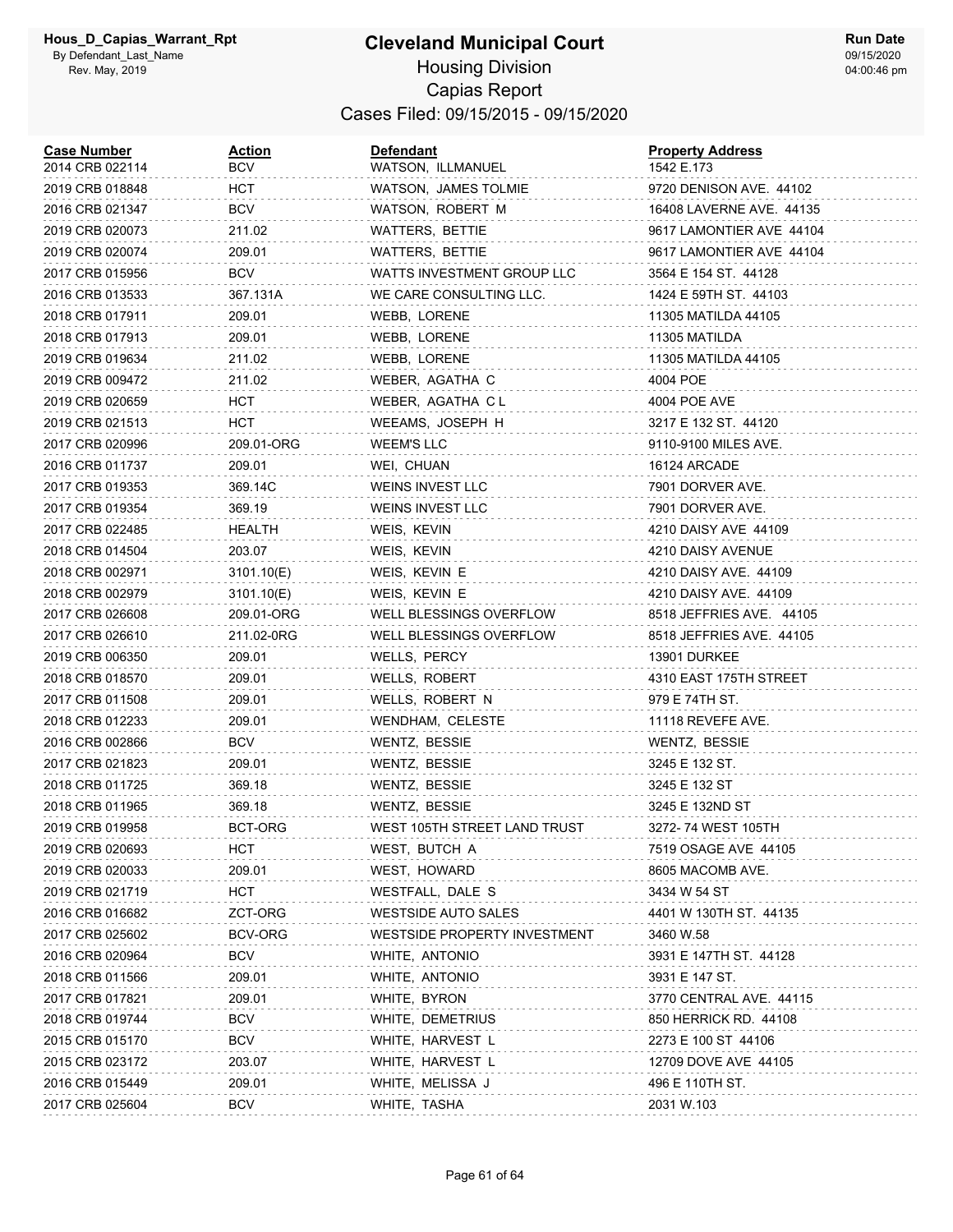| <b>Case Number</b><br>2016 CRB 011032 | <b>Action</b><br>вст | <b>Defendant</b><br>WHITE, TIFFANY | <b>Property Address</b><br>3624 W. 129 ST. 44111 |
|---------------------------------------|----------------------|------------------------------------|--------------------------------------------------|
| 2017 CRB 002698                       | <b>BCV</b>           | WHITE, TIFFANY                     | 3624 W.129                                       |
| 2020 CRB 000089                       | HCT                  | WHITE, TIMOTHY                     | 16020 HOLMES AVE                                 |
| 2010 CRB 005395                       | 551.10               | WHITT, ANTHONY D                   | 665 E 107 ST.                                    |
| 2013 CRB 037427                       | 209.01-ORG           | WHITT, ANTHONY D                   | 665 E 107TH ST                                   |
| 2019 CRB 000872                       | BCV                  | WIELGOSINSKI, BRIAN                | 3887 E 54 ST. 44105                              |
| 2019 CRB 011930                       | 209.01               | WIELGOSINSKI, BRIAN                | 3887 EAST 54TH STREET 44105                      |
| 2016 CRB 006329                       | 209.01               | WIEST, JAMES L                     | 1133 E 67TH ST                                   |
| 2019 CRB 008528                       | HCT                  | WILBURN, CARLA                     | 3903 LEE HTS. 44128                              |
| 2018 CRB 021858                       | BCT                  | WILEY, RAMONE D                    | 2020 NORTH GREEN RD. 44121                       |
| 2014 CRB 005728                       | <b>BCV</b>           | WILLIAMS, ANDRE                    | 3057 E 79TH 44104                                |
| 2017 CRB 016988                       | 209.01               | WILLIAMS, ANDRE D                  | 3057 E 79TH ST.                                  |
| 2018 CRB 011575                       | 209.01               | WILLIAMS, ANTHONY                  | 2772 E 118 ST. 44120                             |
| 2018 CRB 011576                       | 209.01               | WILLIAMS, ANTHONY                  | 2772 E 118TH ST. 44120                           |
| 2019 CRB 014923                       | 209.01               | WILLIAMS, BRANDI                   | 884 EAST 73RD STREET 44103                       |
| 2019 CRB 014957                       | 209.01               | WILLIAMS, BRANDI                   | 884 EAST 73RD STREET 44103                       |
| 2018 CRB 017682                       | 209.01               | WILLIAMS, DAYSJANTIA               | 12501 LOCKE AVENUE                               |
| 2019 CRB 002785                       | BCV                  | WILLIAMS, ELIZABETH                | 13610 BARTLETT AVE. 44120                        |
| 2017 CRB 004454                       | 209.01               | WILLIAMS, GARY G                   | 1118 E 114TH ST                                  |
| 2017 CRB 000519                       | 369.15B              | WILLIAMS, JEFFREY N                | 4003 E 58TH ST                                   |
| 2017 CRB 000520                       | 369.15A              | WILLIAMS, JEFFREY N                | 4003 E 58TH ST                                   |
| 2015 CRB 013123                       | 209.01               | WILLIAMS, JESSIE M                 | 14901 THAMES AVE                                 |
| 2017 CRB 023334                       | BCV                  | WILLIAMS, JOSEPH                   | 2183 E 83 ST. 44103                              |
| 2015 CRB 015581                       | 209.01               | WILLIAMS, LAURA                    | 709 E 96TH ST                                    |
| 2018 CRB 004743                       | BCV                  | WILLIAMS, MARY N                   | 3319 W 33 ST. 44109                              |
| 2018 CRB 004745                       | <b>BCV</b>           | WILLIAMS, MARY N                   | 3319 W 33 ST. 44109                              |
| 2018 CRB 004742                       | <b>BCV</b>           | WILLIAMS, MYRON D                  | 3319 W 33 ST. 44109                              |
| 2018 CRB 004744                       | BCV                  | WILLIAMS, MYRON D                  | 3319 W 33 ST. 44109                              |
| 2018 CRB 015280                       | 209.01               | WILLIAMS, OLIVIA M                 | 16816 WALDEN                                     |
| 2018 CRB 002715                       | 209.01               | WILLIAMS, RICKY                    | 7511 GUTHRIE AVE. 44102                          |
| 2016 CRB 018120                       | 209.01               | WILLIAMS, ROBERT                   | 4131 E 108TH ST. 44105                           |
| 2017 CRB 020164                       | 369.15B              | WILLIAMSON, CHARLES K              | 4105 E 127TH ST.                                 |
| 2017 CRB 020165                       | 3101.10(E)           | WILLIAMSON, CHARLES K              | 4105 E 127 ST.                                   |
| 2017 CRB 020254                       | 3101.10(E)           | WILLIAMSON, CHARLES K              | 4105 E 127 ST.                                   |
| 2018 CRB 000830                       | 209.01               | WILLIAMSON, CHARLES K              | 4105 E 127 ST.                                   |
| 2018 CRB 019995                       | 209.01               | WILLIAMSON, DERRICK I              | 10206 DICKENS AVENUE 44104                       |
| 2019 CRB 008928                       | HCT                  | WILLIAMSON, MARY HELEN             | 4772 E 174 ST. 44128                             |
| 2018 CRB 006315                       | 209.01-ORG           | WILMINGTON SAVINGS FUND SOCIETY    | 440 E 143 ST.                                    |
| 2019 CRB 020873                       | <b>HCT</b>           | WILSON, ANTONIO                    | 1510 E 174 ST.                                   |
| 2019 CRB 012640                       | 209.01               | WILSON, BETTY                      | 9914 WAY AVENUE                                  |
| 2017 CRB 001268                       | <b>BCV</b>           | WILSON, DOROTHY                    | 3261 E.147                                       |
| 2017 CRB 020375                       | 209.01               | WILSON, EDMOND                     | 2105 E 81 ST.                                    |
| 2019 CRB 017294                       | 209.01               | WILSON, HUGH                       | 3636 EAST 104TH STREET                           |
| 2019 CRB 010551                       | 209.01               | WILSON, JAMES                      | 2000 HILTON ROAD 44112                           |
| 2019 CRB 011522                       | <b>BCT</b>           | WILSON, JAMES                      | 2000 HILTON RD. 44112                            |
| 2017 CRB 009655                       | 209.01               | WILSON, JASMINE                    | 10718 BRYANT AVE. 44108                          |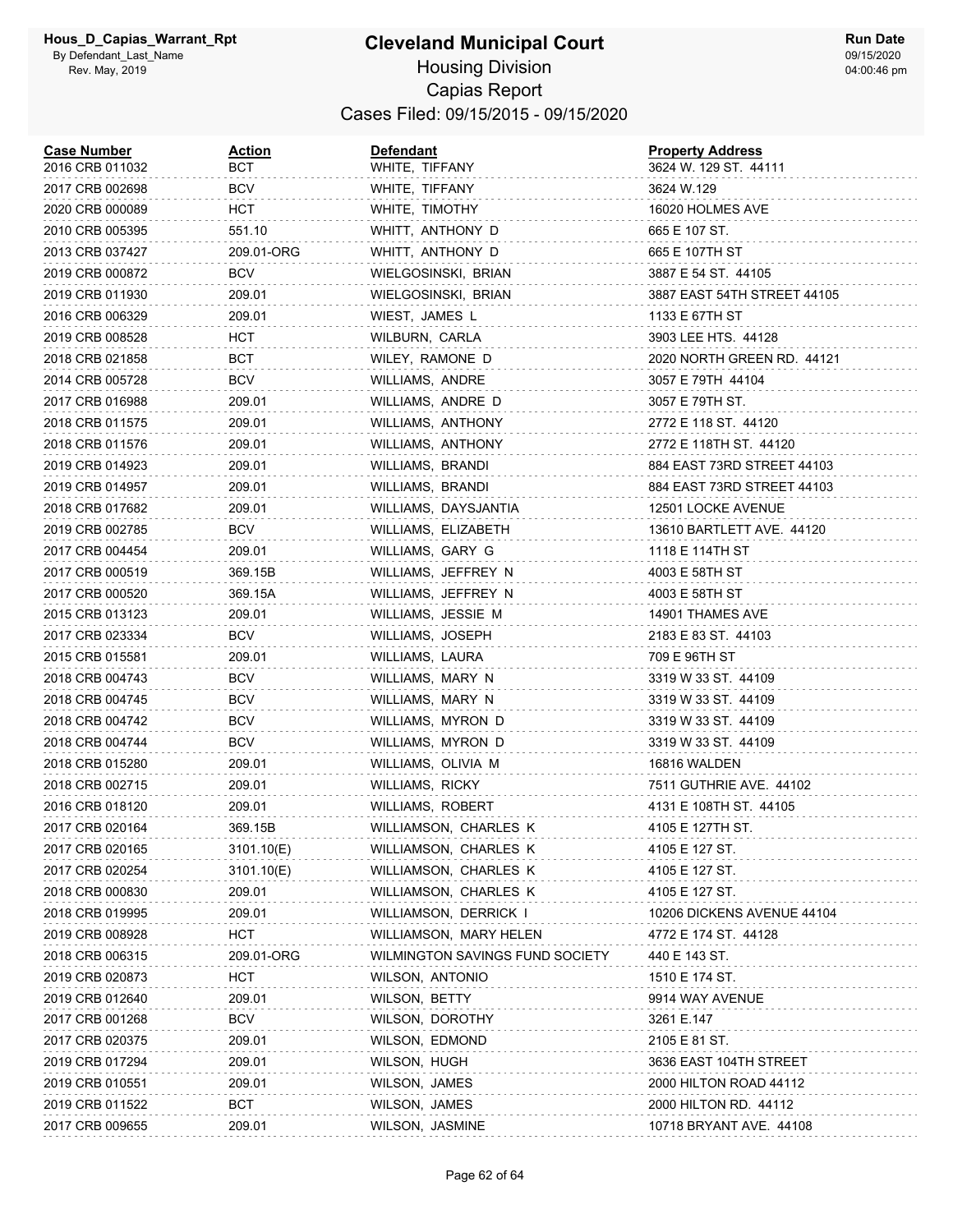| <b>Case Number</b><br>2014 CRB 027706 | <b>Action</b><br>209.01 | <b>Defendant</b><br>WILSON, JOSHUA | <b>Property Address</b><br>15620-22 HOLMES |
|---------------------------------------|-------------------------|------------------------------------|--------------------------------------------|
| 2018 CRB 011939                       | 613.14 - HOUSING        | WILSON, JUAN R                     | 4079 E 108TH ST                            |
| 2018 CRB 011947                       | 369.14C                 | WILSON, JUAN R                     | 4079 E 108TH ST                            |
| 2018 CRB 011948                       | 369.15A                 | WILSON, JUAN R                     | 4079 E 108TH ST                            |
| 2018 CRB 011950                       | 209.01                  | WILSON, JUAN R                     | 4079 E 108TH ST                            |
| 2010 CRB 002229                       | 369.13                  | WILSON, KIMBERLY                   | 10504 WINSLOW RD,                          |
| 2010 CRB 013206                       | <b>BCV</b>              | WILSON, KIMBERLY                   | 4119 E 142 ST.                             |
| 2017 CRB 018744                       | 209.01                  | WILSON, WOODROW                    | 6717 WADE PARK                             |
| 2019 CRB 015545                       | <b>BCV</b>              | WINANS, JAMES                      | 3707 LIBRARY AVE 44109                     |
| 2019 CRB 015549                       | <b>BCV</b>              | WINANS, MICHAEL                    | 3707 LIBRARY AVE. 44109                    |
| 2019 CRB 015541                       | <b>BCV</b>              | WINANS, RAYMOND                    | 3707 LIBRARY AVE. 44109                    |
| 2019 CRB 015551                       | <b>BCV</b>              | WINANS, TIMOTHY                    | 3707 LIBRARY AVE. 44109                    |
| 2016 CRB 019870                       | 209.01                  | WINGO, ISRAEL J                    | 3269 W 88TH ST.                            |
| 2016 CRB 020722                       | 211.02-0RG              | WINSTON HOWSE INC.                 | 4209 E 131 ST. 44105                       |
| 2016 CRB 016541                       | <b>BCV</b>              | WINT, JEFFREY A                    | 1907 MAYNARD AVE. 44109                    |
| 2019 CRB 009391                       | 209.01                  | WINTERS, WILLIE                    | 5908 LAWN 44102                            |
| 2019 CRB 009392                       | 211.02                  | WINTERS, WILLIE                    | 5908 LAWN 44102                            |
| 2018 CRB 017093                       | 209.01                  | WISEMAN, CAROL                     | 15510 STOCKBRIDGE                          |
| 2019 CRB 017964                       | 209.01                  | WOLFE, DAVID W                     | 3502 LIBRARY AVE. 44109                    |
| 2017 CRB 023942                       | 209.01                  | WOODALL, DOROTHY J                 | 10303 MARLOWE AVE                          |
| 2017 CRB 008849                       | 209.01                  | WOODLAND, SHARONDA                 | 415 E. 114TH ST.                           |
| 2018 CRB 012707                       | HCT                     | WOODLAND, SHARONDA                 | 415 E 114 ST.                              |
| 2018 CRB 012709                       | BCT                     | WOODLAND, SHARONDA                 | 415 E 114 ST.                              |
| 2018 CRB 012710                       | BCT                     | WOODLAND, SHARONDA                 | 415 E 114 ST.                              |
| 2018 CRB 014448                       | BCT                     | WOODLAND, SHARONDA                 | 415 E 114TH ST                             |
| 2018 CRB 014447                       | HCT                     | WOODLAND, SHARONDA D               | 415 E 114TH ST                             |
| 2015 CRB 014752                       | HEALTH                  | WOODS, GEORGE L                    | 572 E 102 ST                               |
| 2019 CRB 018758                       | 209.01                  | WOODSON, GEORGIA                   | 2211 EAST 69TH STREET 44103                |
| 2018 CRB 019078                       | BCV-ORG                 | WORLDWIDE PROPERTY INVESTMENT & F  | 2958 E 67 ST. 44127                        |
| 2019 CRB 001968                       | BCV-ORG                 | WORLDWIDE PROPERTY INVESTMENT & F  | 2958 E 67 ST. 44127                        |
| 2016 CRB 006888                       | 209.01                  | WOULLARD, KAREN L                  | 5701 FULLERTON                             |
| 2015 CRB 003537                       | <b>BCV</b>              | WRIGHT, CHERYL A                   | 2217 E 80TH ST 44103                       |
| 2019 CRB 003496                       | 211.02                  | WRIGHT, CORDELL                    | 9500 DUNLAP                                |
| 2018 CRB 019327                       | 209.01                  | WULU, PRINCE JOHN                  | 10625 ENGLEWOOD                            |
| 2017 CRB 009083                       | HCT                     | WYNDER, WILLIE                     | 16210 STOCKBRIDGE 44128                    |
| 2017 CRB 010191                       | 209.01-ORG              | WYNN CITY INC                      | 8701 ROSEWOOD AVE.                         |
| 2019 CRB 007496                       | HCT-ORG                 | WYNN, RICHARD A                    | 1314 W 106 ST.                             |
| 2019 CRB 011125                       | HCT                     | WYNN, RICHARD A                    | 1314 W 106 ST. 44102                       |
| 2019 CRB 018831                       | HCT                     | WYNN, RICHARD A                    | 10208 ADELAIDE AVE.                        |
| 2019 CRB 006466                       | 203.07-ORG              | XIN HUG 55 LLC                     | 1082 EAST 66TH STREET 44103                |
| 2019 CRB 013737                       | 209.01-ORG              | XINHUA 55 LLC                      | 1082 EAST 66TH PLACE                       |
| 2019 CRB 013738                       | 209.01-ORG              | XINHUA 55 LLC                      | 1082 EAST 66TH PLACE                       |
| 2015 CRB 018082                       | 367.131A                | XMOOR PROPERTIES INC.              | 3676 E 153RD ST 44120                      |
| 2015 CRB 019097                       | <b>BCV</b>              | YARBROUGH, JERRY                   | 928 RONDEL RD 44110                        |
| 2018 CRB 013188                       | 203.07-ORG              | YASEEN ESTATE LLC                  | 10719 KIMBERLY AVE.                        |
| 2019 CRB 012915                       | 209.01                  | YATES, CHARLOTTE                   | 3788 E. 154TH ST. 44128                    |